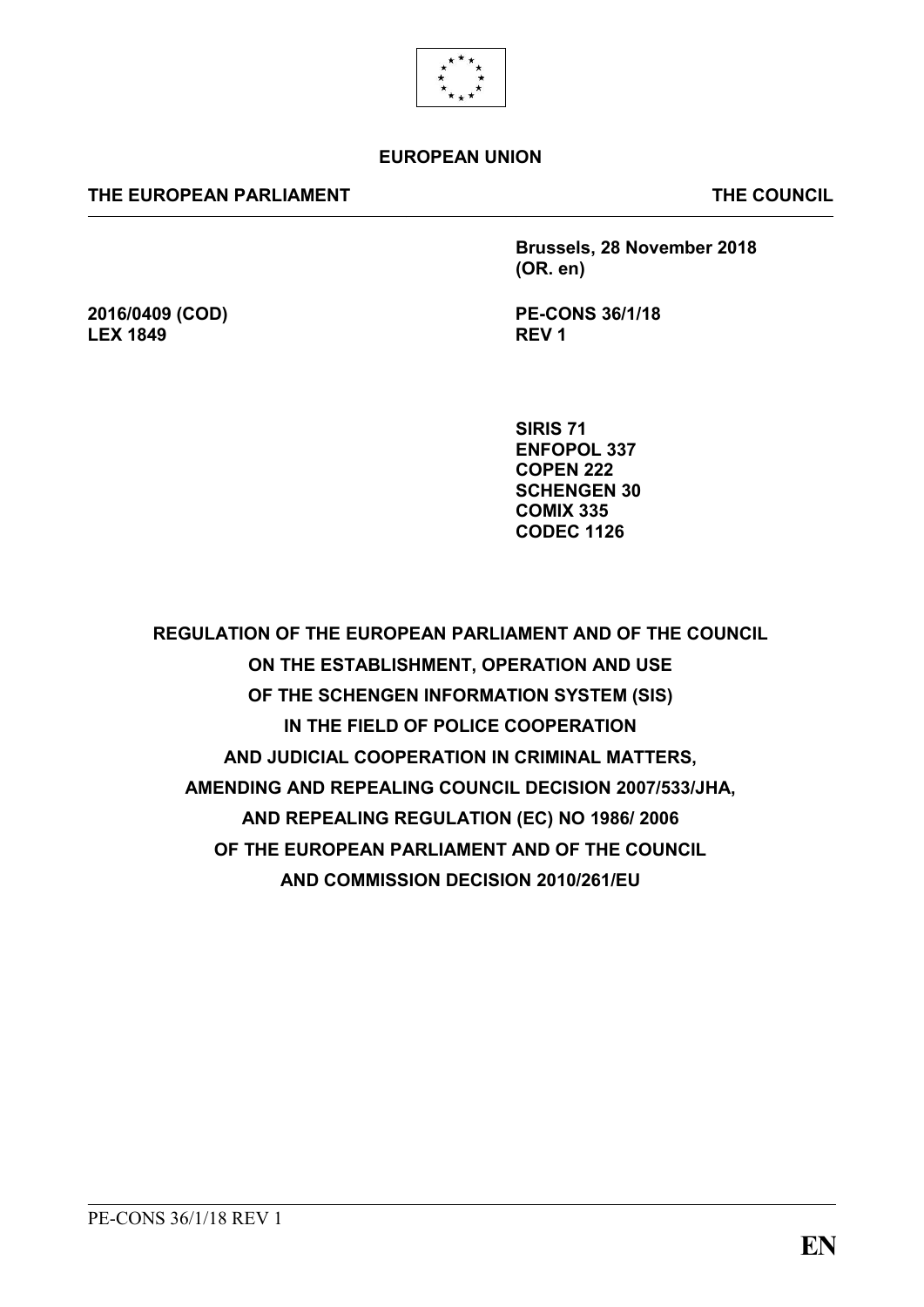# **REGULATION (EU) 2018/… OF THE EUROPEAN PARLIAMENT AND OF THE COUNCIL**

**of 28 November 2018**

**on the establishment, operation and use of the Schengen Information System (SIS) in the field of police cooperation and judicial cooperation in criminal matters, amending and repealing Council Decision 2007/533/JHA, and repealing Regulation (EC) No 1986/ 2006 of the European Parliament and of the Council and Commission Decision 2010/261/EU**

THE EUROPEAN PARLIAMENT AND THE COUNCIL OF THE EUROPEAN UNION,

Having regard to the Treaty on the Functioning of the European Union, and in particular point (d) of the second subparagraph of Article 82(1), Article 85(1), Article 87(2)(a) and Article 88(2)(a) thereof,

Having regard to the proposal from the European Commission,

After transmission of the draft legislative act to the national parliaments,

Acting in accordance with the ordinary legislative procedure**<sup>1</sup>** ,

 $\mathbf{1}$ **<sup>1</sup>** Position of the European Parliament of 24 October 2018 (not yet published in the Official Journal) and decision of the Council of 19 November 2018.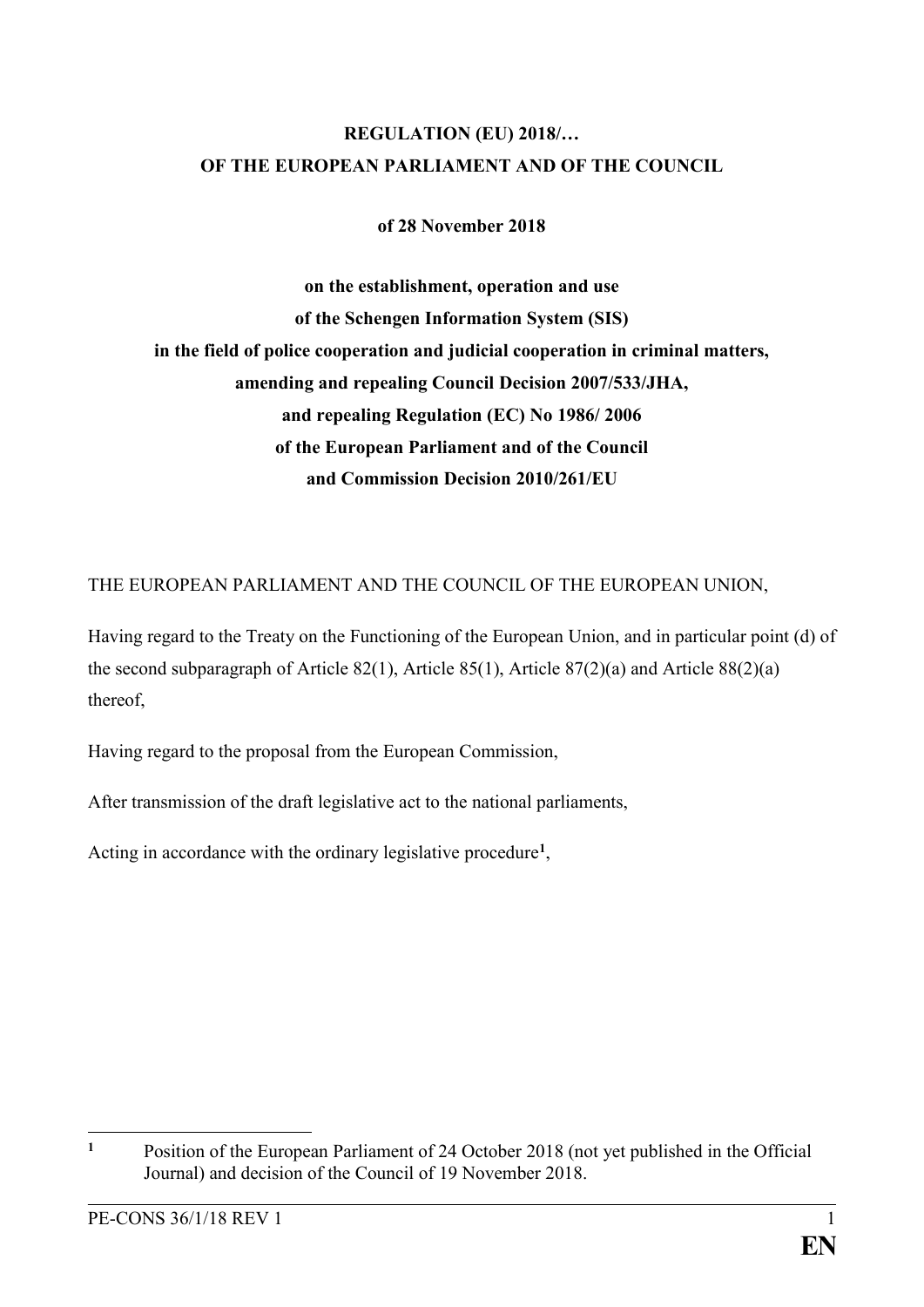# Whereas:

(1) The Schengen Information System (SIS) constitutes an essential tool for the application of the provisions of the Schengen *acquis* as integrated into the framework of the European Union. SIS is one of the major compensatory measures contributing to maintaining a high level of security within the area of freedom, security and justice of the Union by supporting operational cooperation between national competent authorities, in particular border guards, the police, customs authorities, immigration authorities, and authorities responsible for the prevention, detection, investigation or prosecution of criminal offences or execution of criminal penalties.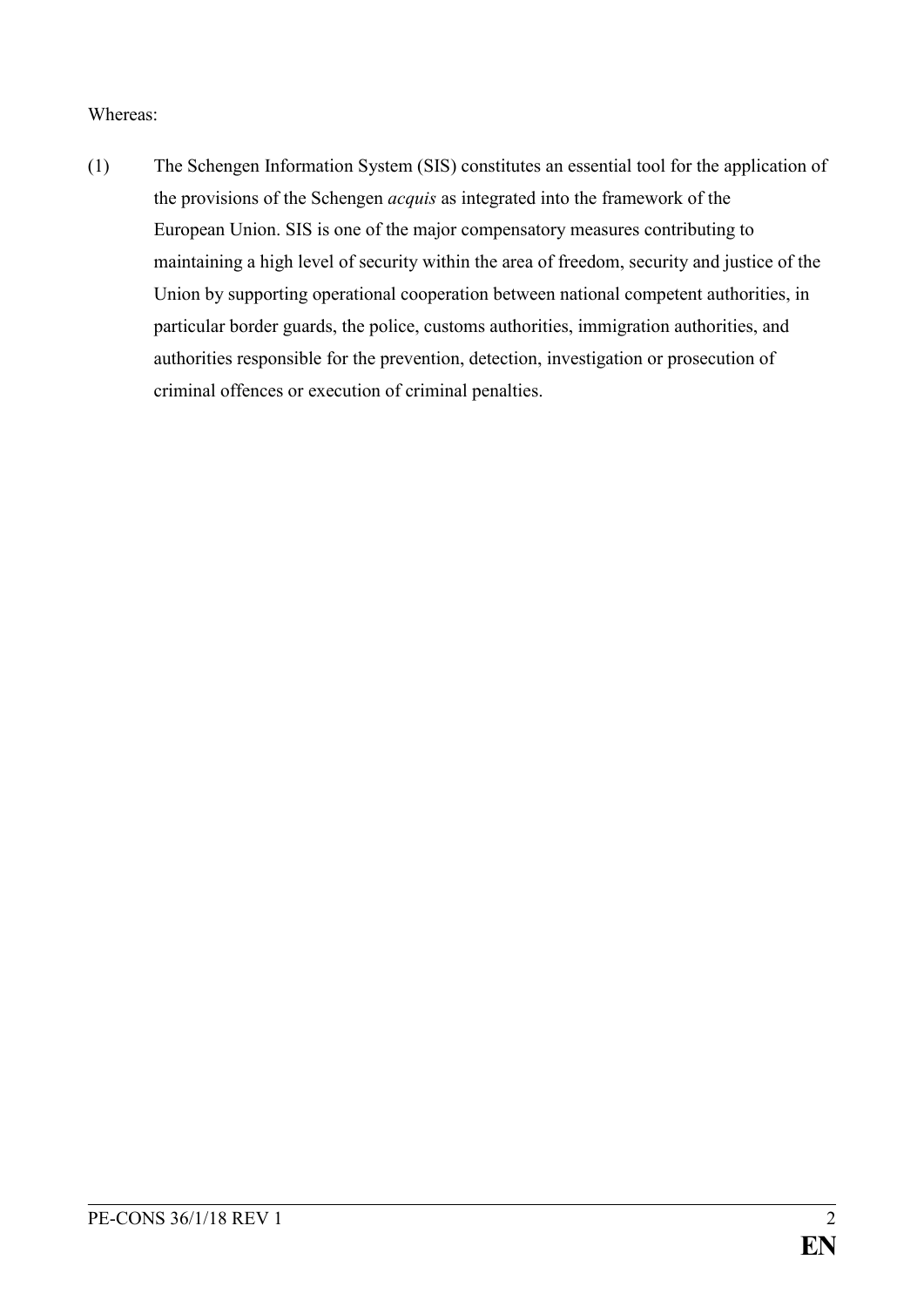(2) SIS was initially set up pursuant to the provisions of Title IV of the Convention of 19 June 1990 implementing the Schengen Agreement of 14 June 1985 between the governments of the States of the Benelux Economic Union, the Federal Republic of Germany and the French Republic on the gradual abolition of checks at their common borders**<sup>1</sup>** (the Convention implementing the Schengen Agreement). The development of the second generation of SIS (SIS II) was entrusted to the Commission pursuant to Council Regulation (EC) No 2424/2001**<sup>2</sup>** and Council Decision 2001/886/JHA**<sup>3</sup>** .It was later established by Regulation (EC) No 1987/2006 of the European Parliament and of the Council**<sup>4</sup>** and by Council Decision 2007/533/JHA**<sup>5</sup>** . SIS II replaced SIS as created pursuant to the Convention implementing the Schengen Agreement.

 $\mathbf{1}$ 1 OJ L 239, 22.9.2000, p. 19.

**<sup>2</sup>** Council Regulation (EC) No 2424/2001 of 6 December 2001 on the development of the second generation Schengen Information System (SIS II) (OJ L 328, 13.12.2001, p. 4).

**<sup>3</sup>** Council Decision 2001/886/JHA of 6 December 2001 on the development of the second generation Schengen Information System (SIS II ) (OJ L 328, 13.12.2001, p. 1).

**<sup>4</sup>** Regulation (EC) No 1987/2006 of the European Parliament and of the Council of 20 December 2006 on the establishment, operation and use of the second generation Schengen Information system (SIS II) (OJ L 381, 28.12.2006, p. 4).

<sup>&</sup>lt;sup>5</sup> Council Decision 2007/533/JHA of 12 June 2007 on the establishment, operation and use of the second generation Schengen Information system (SIS II) (OJ L 205, 7.8.2007, p. 63).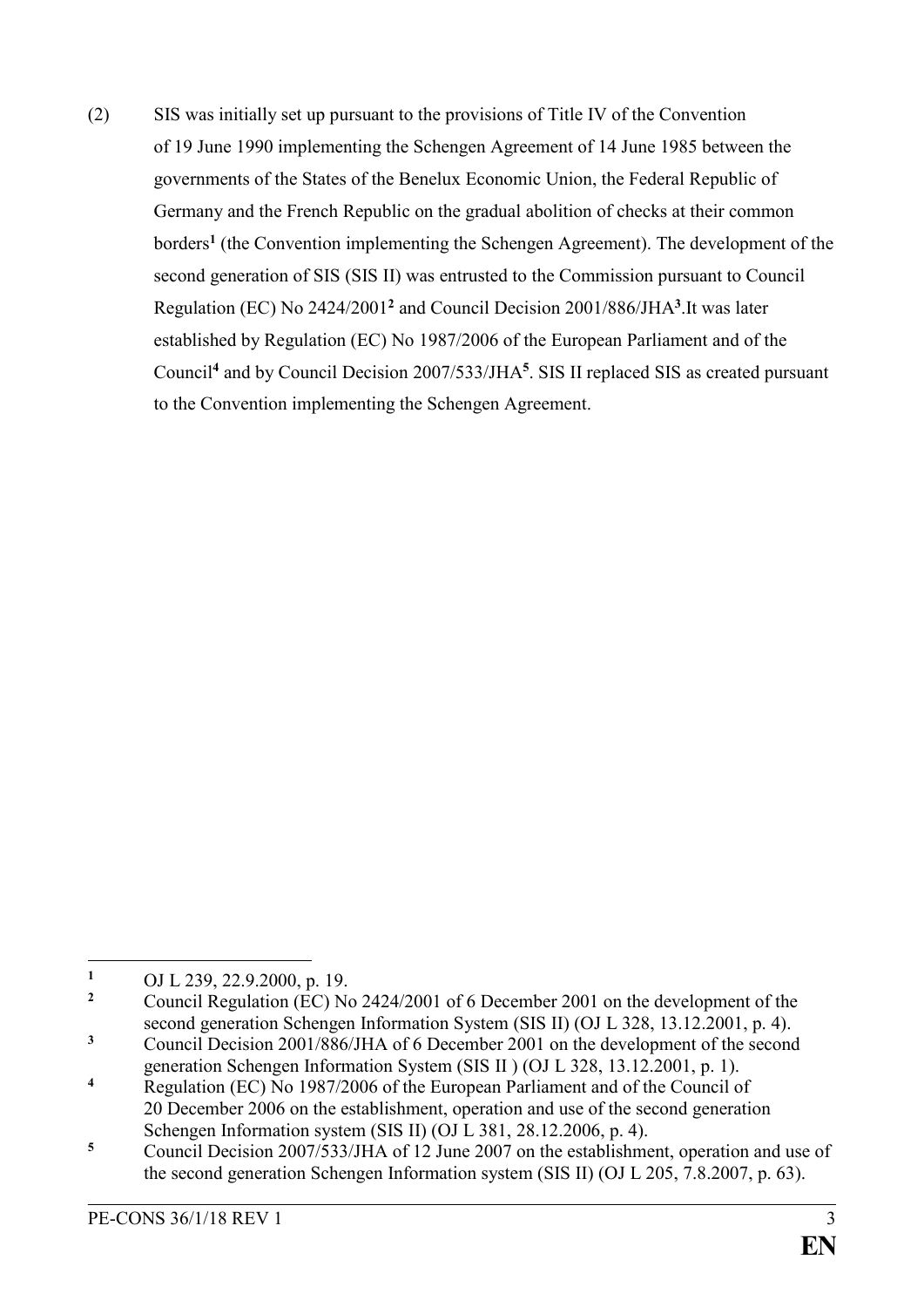- (3) Three years after SIS II was brought into operation, the Commission carried out an evaluation of the system in accordance with Regulation (EC) No 1987/2006 and Decision 2007/533/JHA. On 21 December 2016, the Commission submitted the Report on the Evaluation of the Second Generation Schengen Information System (SIS II) in accordance with Articles 24(5), 43(3) and 50(5) of Regulation (EC) No 1987/2006 and Articles 59(3) and 66(5) of Decision 2007/533/JHA and an accompanying staff working document to the European Parliament and to the Council. The recommendations set out in those documents should be reflected, as appropriate, in this Regulation.
- (4) This Regulation constitutes the legal basis for SIS in respect of matters falling within the scope of Chapters 4 and 5 of Title V of Part Three of the Treaty on Functioning of the European Union (TFEU). Regulation (EU) 2018/… of the European Parliament and of the Council<sup>1+</sup> constitutes the legal basis for SIS in respect of matters falling within the scope of Chapter 2 of Title V of Part Three TFEU.

<u>.</u>

**<sup>1</sup>** Regulation (EU) 2018/… of the European Parliament and of the Council of … on the establishment, operation and use of the Schengen Information System (SIS) in the field of border checks, and amending the Convention implementing the Schengen Agreement, and amending and repealing Regulation (EC) No 1987/2006 (OJ L …).

OJ: Please insert the serial number in the text and complete the publication reference in the footnote for Regulation contained in PE-CONS 35/18.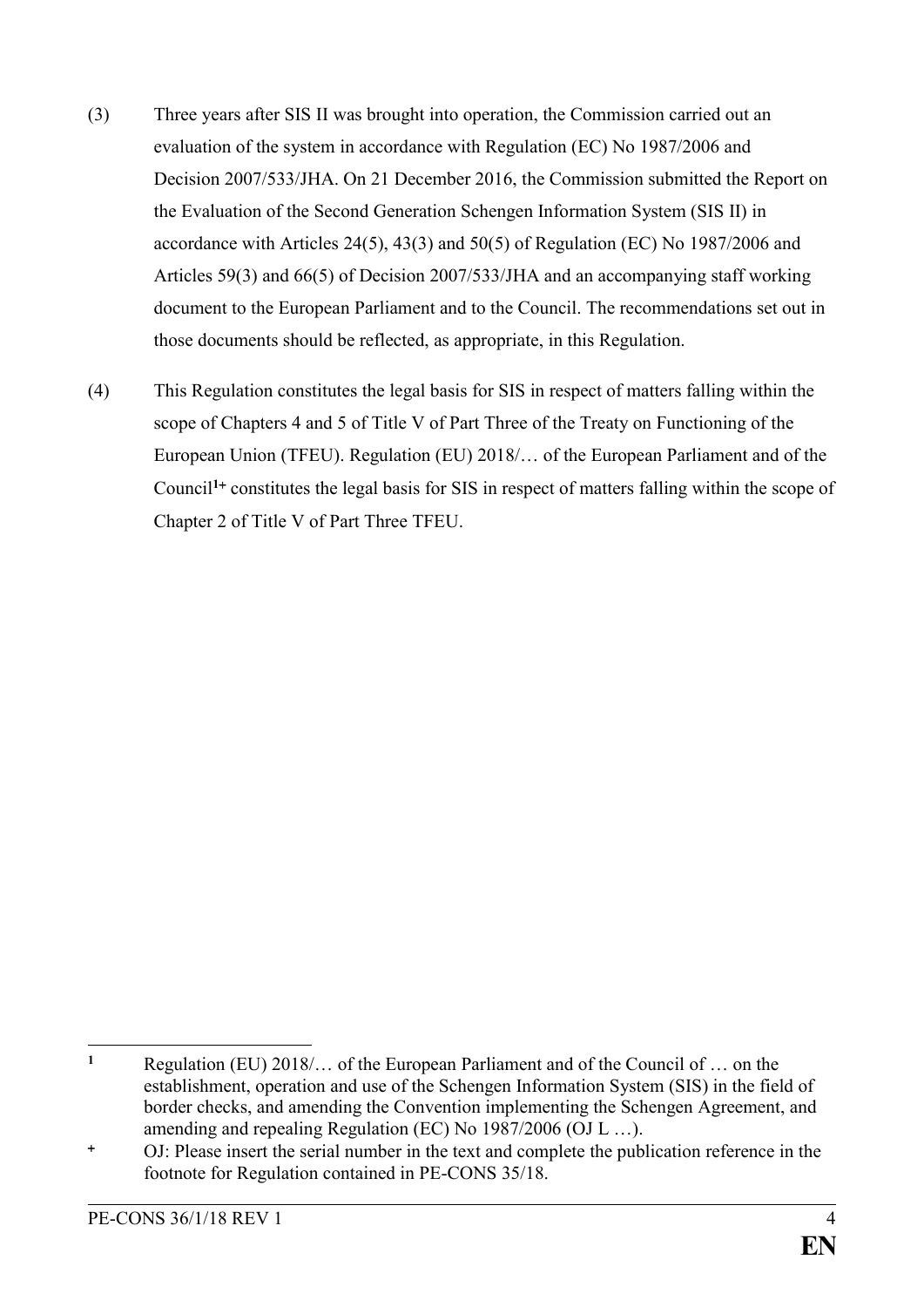- (5) The fact that the legal basis for SIS consists of separate instruments does not affect the principle that SIS constitutes one single information system that should operate as such. It should include a single network of national offices called SIRENE Bureaux for ensuring the exchange of supplementary information. Certain provisions of those instruments should therefore be identical.
- (6) It is necessary to specify the objectives of SIS, certain elements of its technical architecture and its financing, to lay down rules concerning its end-to-end operation and use and to define responsibilities. It is also necessary to determine the categories of data to be entered into the system, the purposes for which the data are to be entered and processed and the criteria for their entry. Rules are also required to govern the deletion of alerts, the authorities authorised to access the data, the use of biometric data and to further determine data protection and data processing rules.
- (7) Alerts in SIS contain only the information necessary to identify a person or an object and for the action to be taken. Member States should therefore exchange supplementary information related to alerts where required.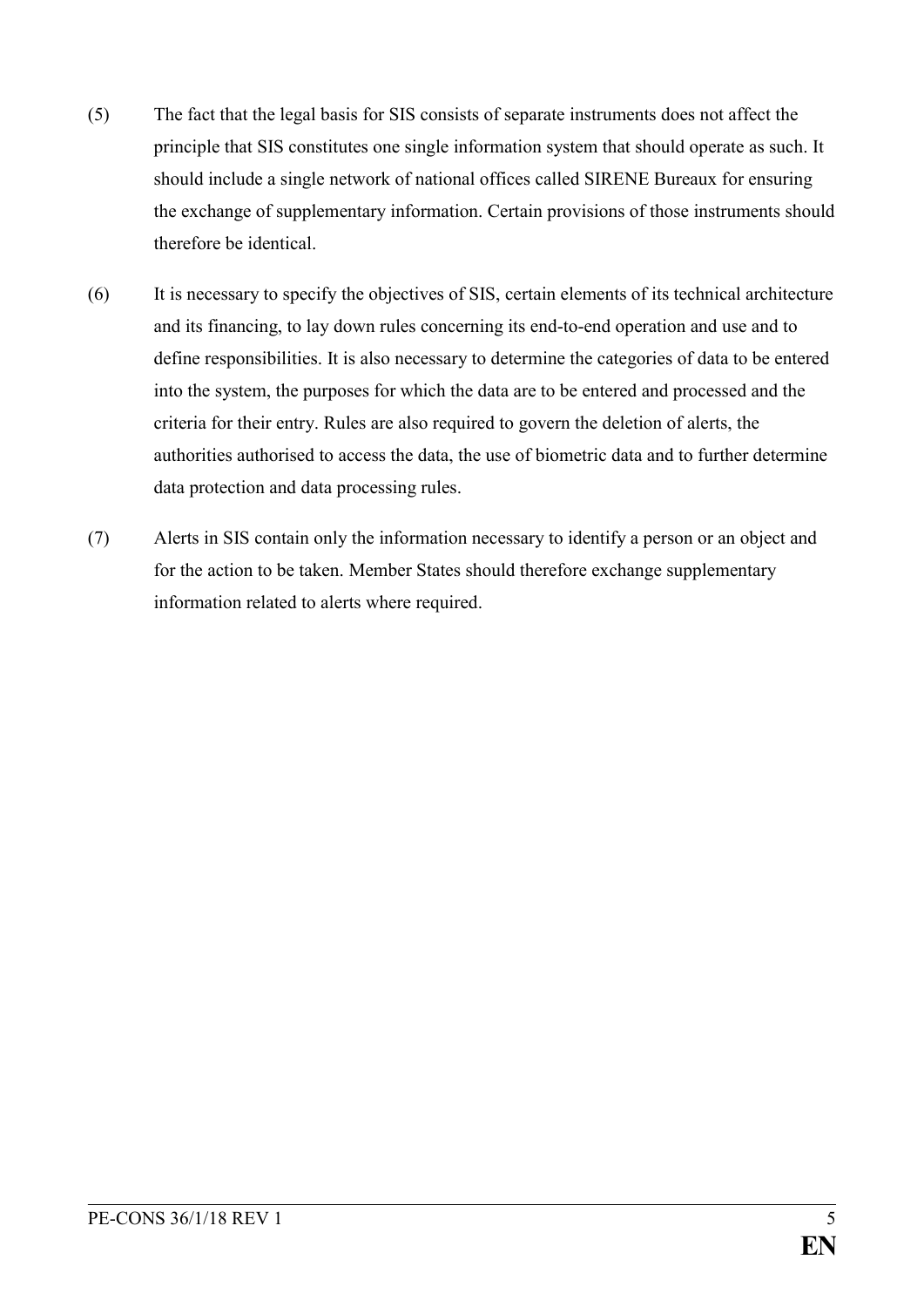(8) SIS includes a central system (Central SIS) and national systems. The national systems might contain a complete or partial copy of the SIS database, which may be shared by two or more Member States. Considering that SIS is the most important information exchange instrument in Europe for ensuring security and effective border management, it is necessary to ensure its uninterrupted operation at central as well as at national level. The availability of SIS should be subject to close monitoring at central and Member State level and any incident of unavailability for end-users should be registered and reported to stakeholders at national and Union level. Each Member State should set up a backup for its national system. Member States should also ensure uninterrupted connectivity with Central SIS by having duplicated and physically and geographically separated connection points. Central SIS and the Communication Infrastructure should be operated in such a way that their functioning 24 hours a day, 7 days a week is ensured. For that reason the European Union Agency for the Operational Management of Large-Scale IT Systems in the Area of Freedom, Security and Justice ('eu-LISA'), established by Regulation (EU) 2018/… of the European Parliament and of the Council**<sup>1</sup>** should implement technical solutions to reinforce the uninterrupted availability of SIS, subject to an independent impact assessment and cost-benefit analysis.

 $\mathbf{1}$ **<sup>1</sup>** Regulation (EU) 2018/… of the European Parliament and of the Council of … on the European Union Agency for the Operational Management of Large-Scale IT Systems in the Area of Freedom, Security and Justice (eu-LISA), and amending Regulation (EC) No 1987/2006 and Council Decision 2007/533/JHA and repealing Regulation (EU) No 1077/2011 (OJ L …).

OJ: Please insert the number and complete the publication reference in the footnote for Regulation contained in PE-CONS 29/18.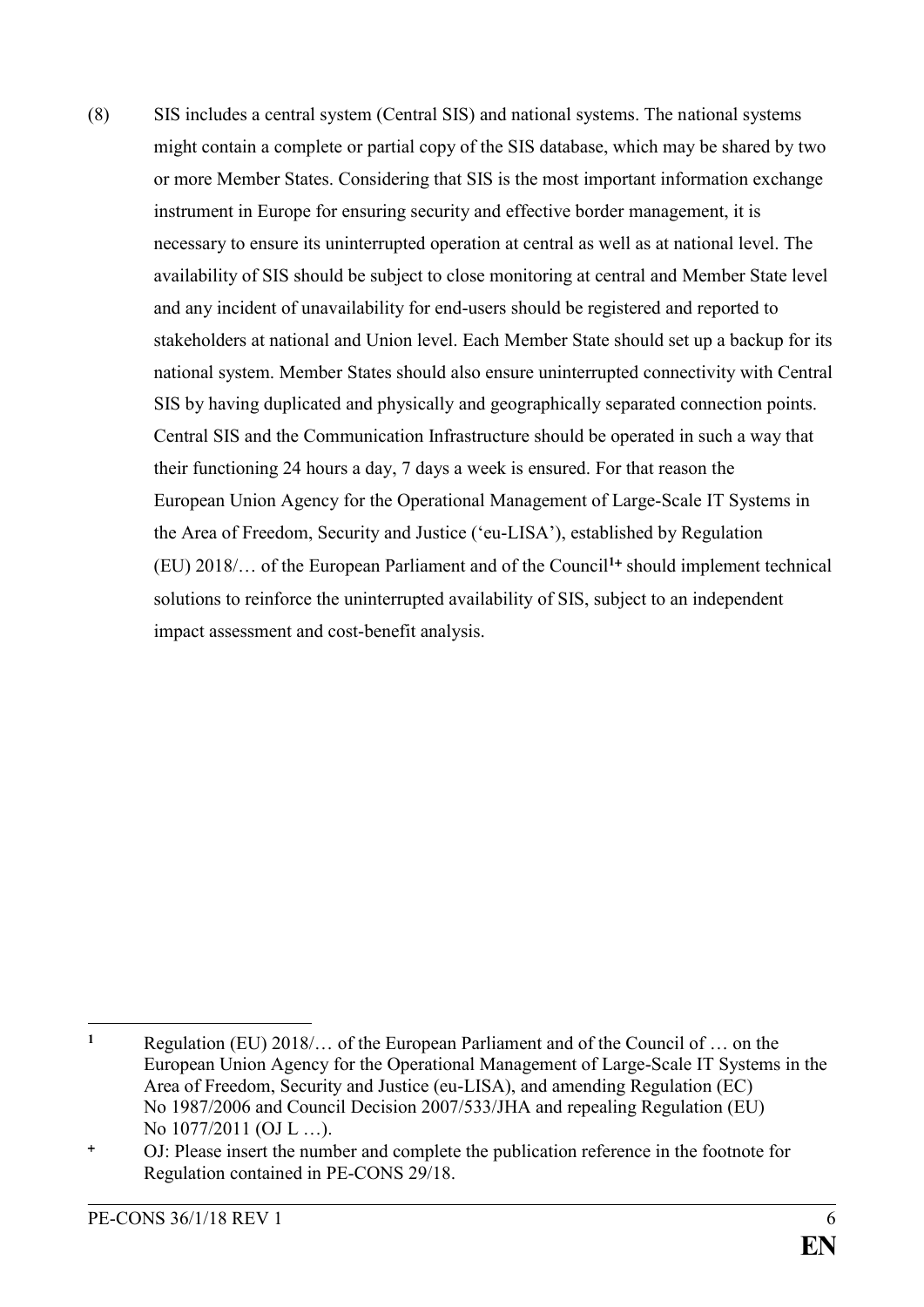- (9) It is necessary to maintain a manual setting out the detailed rules for the exchange of supplementary information concerning the actions called for by alerts ('the SIRENE Manual'). The SIRENE Bureaux, should ensure the exchange of such information in a fast and efficient manner.
- (10) In order to ensure the efficient exchange of supplementary information, including on the action to be taken specified in alerts, it is appropriate to reinforce the functioning of the SIRENE Bureaux by specifying the requirements concerning the available resources and user training and the response time to inquiries they receive from other SIRENE Bureaux.
- (11) Member States should ensure that the staff of their SIRENE Bureau have the linguistic skills and knowledge of relevant law and procedural rules necessary to perform their tasks.
- (12) In order to be able to fully benefit from the functionalities of SIS, Member States should ensure that end-users and the staff of the SIRENE Bureaux regularly receive training, including on data security, data protection and data quality. SIRENE Bureaux should be involved in the development of training programmes. To the extent possible, SIRENE Bureaux should also provide for staff exchanges with other SIRENE Bureaux at least once a year. Member States are encouraged to take appropriate measures to avoid the loss of skills and experience through staff turnover.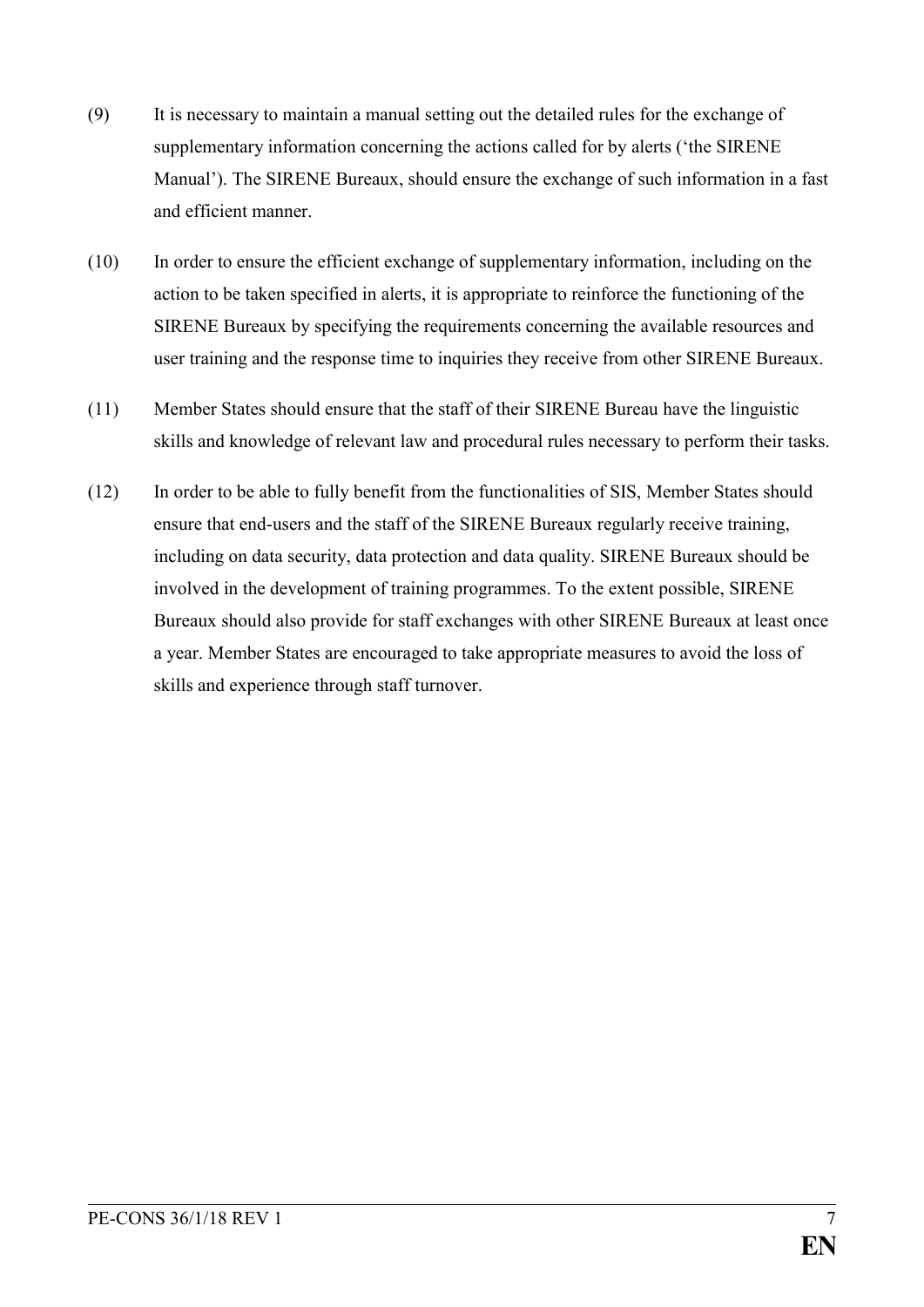- (13) The operational management of the central components of SIS are exercised by eu-LISA. In order to enable eu-LISA to dedicate the necessary financial and personal resources covering all aspects of the operational management of Central SIS and the Communication Infrastructure, this Regulation should set out its tasks in detail, in particular with regard to the technical aspects of the exchange of supplementary information.
- (14) Without prejudice to the responsibility of Member States for the accuracy of data entered into SIS and to the role of the SIRENE Bureaux as quality coordinators, eu-LISA should be responsible for reinforcing data quality by introducing a central data quality monitoring tool, and should provide reports at regular intervals to the Commission and to the Member States. The Commission should report to the European Parliament and to the Council on the data quality issues encountered. To further increase the quality of data in SIS, eu-LISA should also offer training on the use of SIS to national training bodies and, insofar as possible, to the SIRENE Bureaux and to end-users.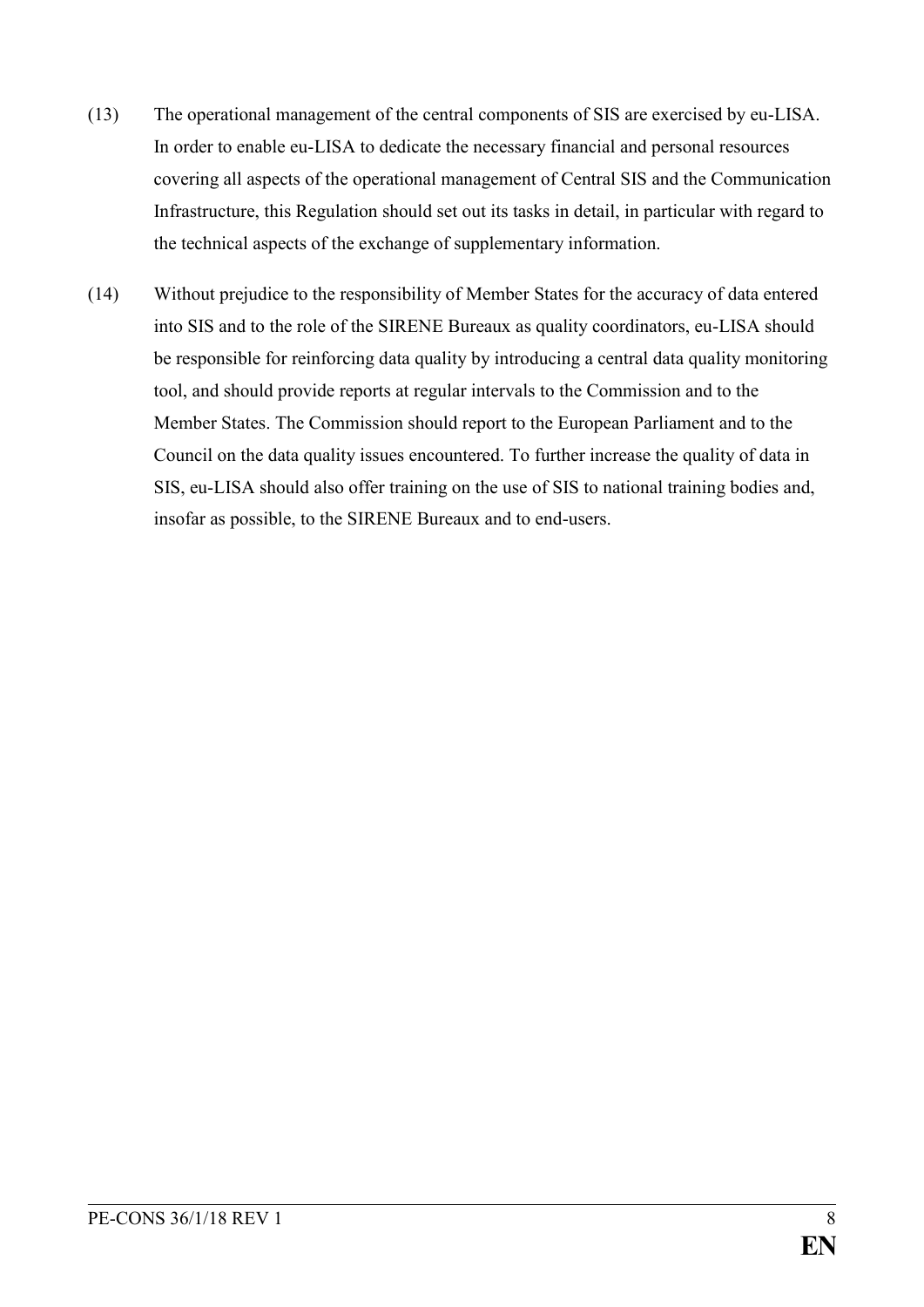- (15) In order to allow better monitoring of the use of SIS and to analyse trends concerning criminal offences, eu-LISA should be able to develop a state-of-the-art capability for statistical reporting to the Member States, to the European Parliament, to the Council, to the Commission, to Europol, to Eurojust and to the European Border and Coast Guard Agency without jeopardising data integrity. Therefore, a central repository should be established. Statistics retained in or obtained from that repository should not contain any personal data. Member States should communicate statistics concerning exercise of the right of access, rectification of inaccurate data and erasure of unlawfully stored data in the framework of cooperation between supervisory authorities and the European Data Protection Supervisor under this Regulation.
- (16) New data categories should be introduced in SIS to allow end-users to take informed decisions based upon an alert without losing time. Therefore, in order to facilitate identification and detect multiple identities, the alert should, where such information is available, include a reference to the personal identification document of the individual concerned or its number and a copy, if possible in colour, of the document.
- (17) Competent authorities should be able, where strictly necessary, to enter into SIS specific information relating to any specific, objective, physical characteristics of a person which are not subject to change, such as tattoos, marks or scars.
- (18) Where available, all the relevant data, in particular the forename of the individual concerned, should be inserted when creating an alert, in order to minimise the risk of false hits and unnecessary operational activities.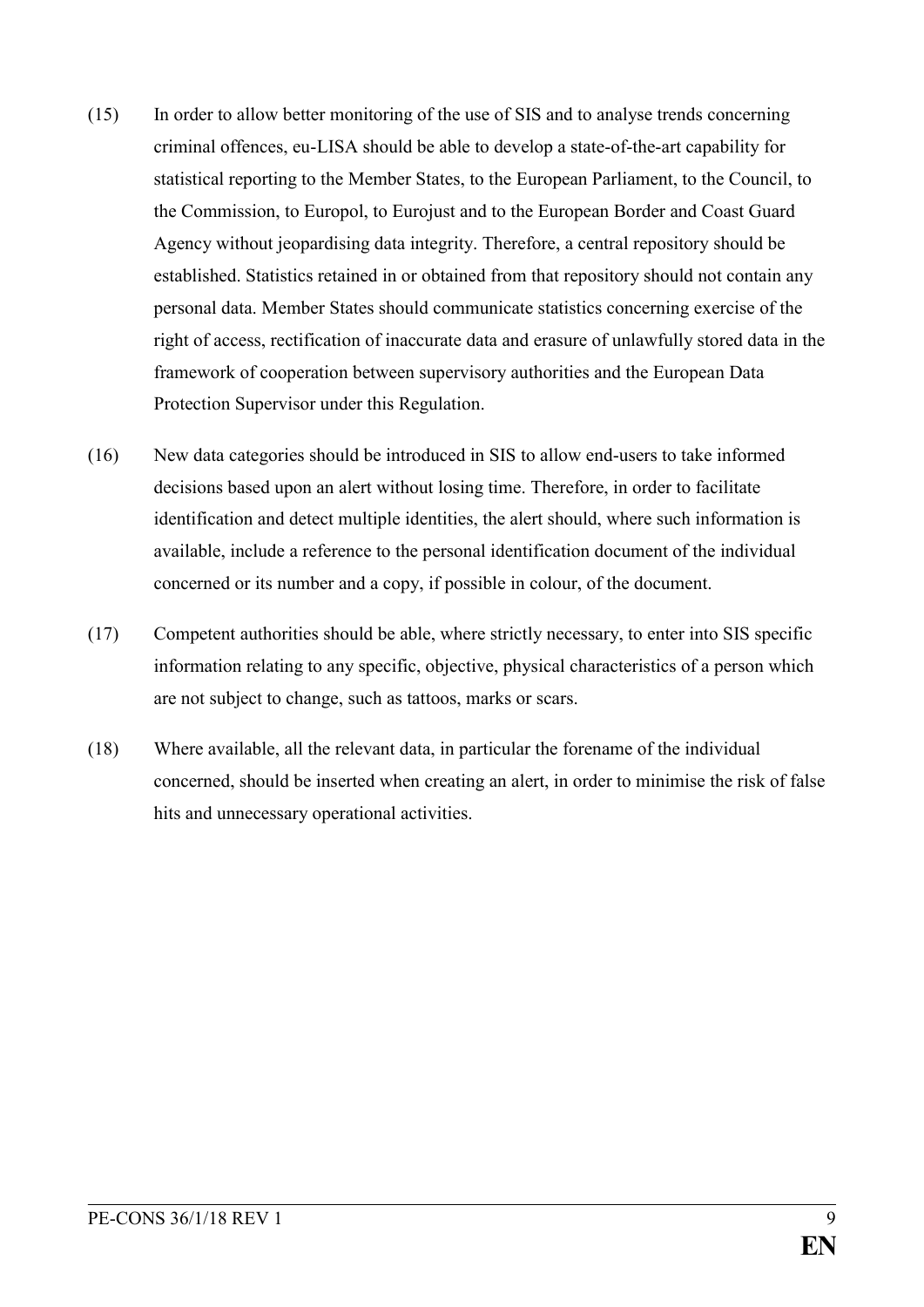- (19) SIS should not store any data used to carry out searches with the exception of keeping logs to verify whether the search is lawful, for monitoring the lawfulness of data processing, for self-monitoring and for ensuring the proper functioning of the national systems as well as for data integrity and security.
- (20) SIS should permit the processing of biometric data in order to assist in the reliable identification of the individuals concerned. Any entry of photographs, facial images or dactyloscopic data into SIS and any use of such data should be limited to what is necessary for the objectives pursued, should be authorised by Union law, should respect fundamental rights, including the best interests of the child, and should be in accordance with Union law on data protection, including the relevant provisions on data protection laid down in this Regulation. In the same perspective, in order to avoid inconveniences caused by misidentification, SIS should also allow for the processing of data concerning individuals whose identity has been misused, subject to suitable safeguards, to obtaining the consent of the individual concerned for each data category, in particular palm prints, and to a strict limitation of the purposes for which such personal data can be lawfully processed.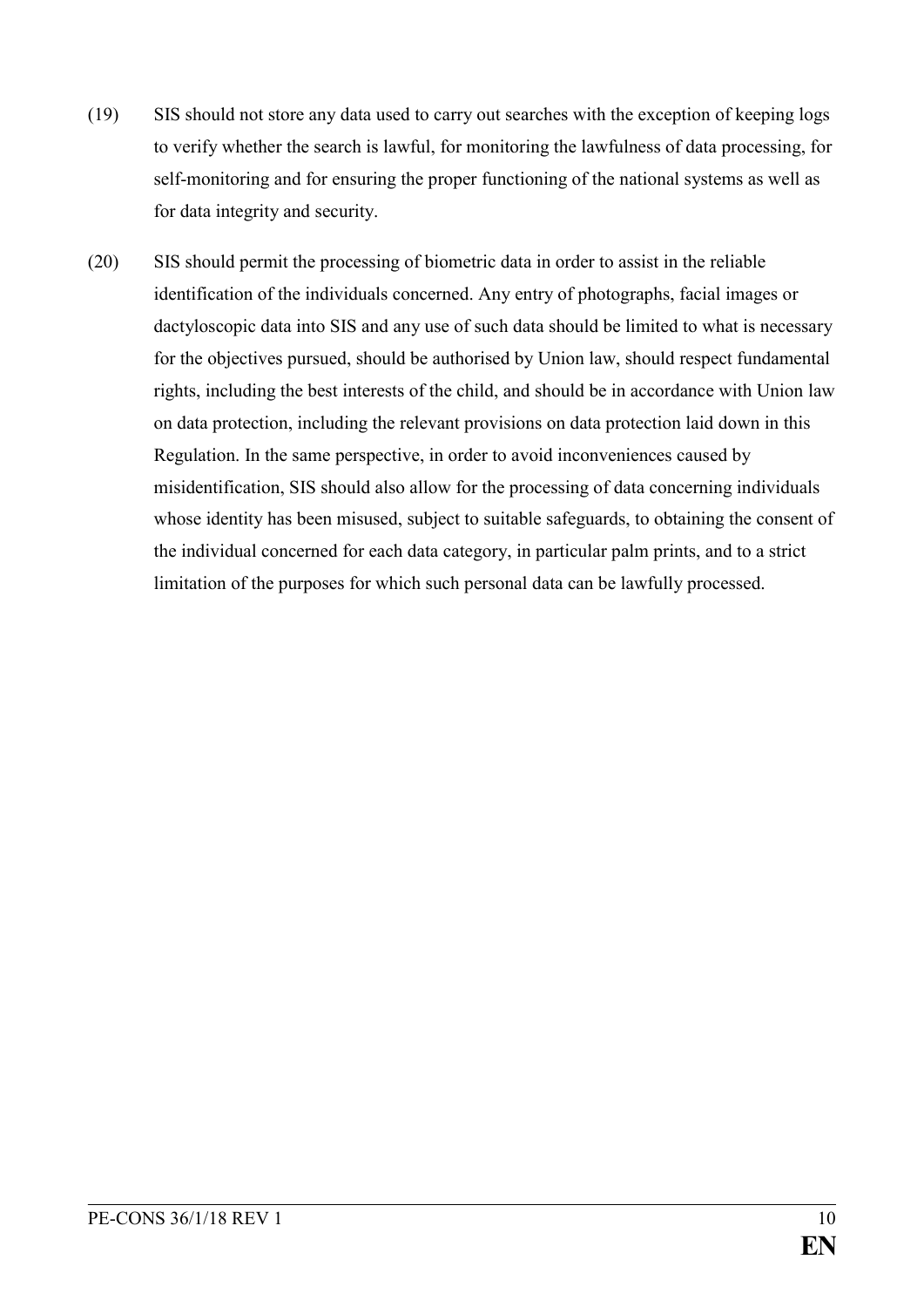- (21) Member States should make the necessary technical arrangements so that each time end-users are entitled to carry out a search in a national police or immigration database, they also search SIS in parallel, subject to the principles set out in Article 4 of Directive (EU) 2016/680 of the European Parliament and of the Council**<sup>1</sup>**and Article 5 of Regulation (EU) 2016/679 of the European Parliament and of the Council**<sup>2</sup>** . This should ensure that SIS functions as the main compensatory measure in the area without internal border controls and better addresses the cross-border dimension of criminality and the mobility of criminals.
- (22) This Regulation should set out the conditions for use of dactyloscopic data, photographs and facial images for identification and verification purposes. Facial images and photographs should, for identification purposes, initially be used only in the context of regular border crossing points. Such use should be subject to a report by the Commission confirming the availability, reliability and readiness of the technology.

 $\mathbf{1}$ **<sup>1</sup>** Directive (EU) 2016/680 of the European Parliament and of the Council of 27 April 2016 on the protection of natural persons with regard to the processing of personal data by competent authorities for the purposes of the prevention, investigation, detection or prosecution of criminal offences or the execution of criminal penalties, and on the free movement of such data, and repealing Council Framework Decision 2008/977/JHA (OJ L 119, 4.5.2016, p. 89).

<sup>&</sup>lt;sup>2</sup> Regulation (EU) 2016/679 of the European Parliament and of the Council of 27 April 2016 on the protection of natural persons with regard to the processing of personal data and on the free movement of such data, and repealing Directive 95/46/EC (General Data Protection Regulation) (OJ L 119, 4.5.2016, p. 1).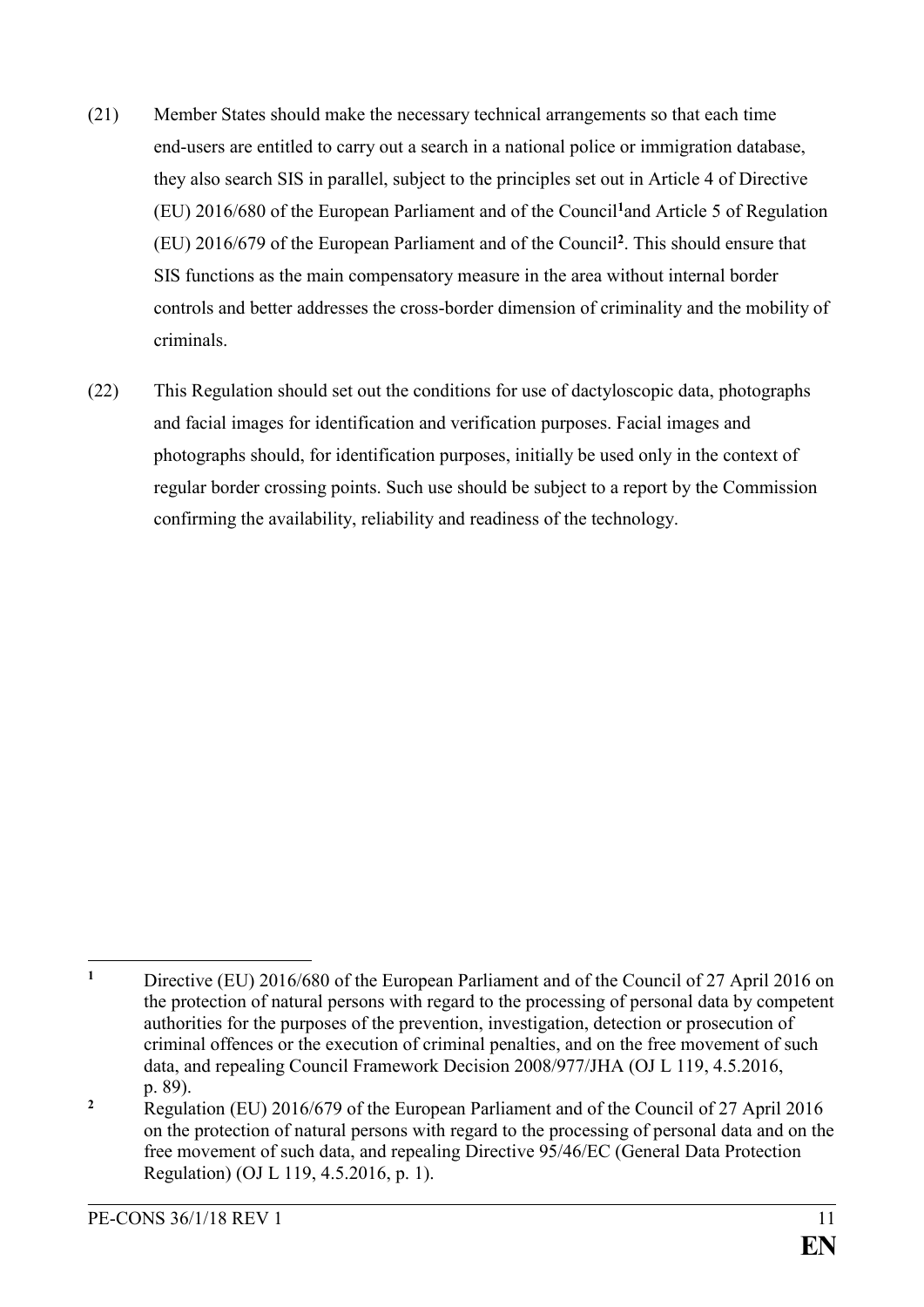(23) The introduction of an automated fingerprint identification service within SIS complements the existing Prüm mechanism on mutual cross-border online access to designated national DNA databases and automated fingerprint identification systems, as set out in Council Decisions 2008/615/JHA**<sup>1</sup>** and 2008/616/JHA**<sup>2</sup>** . The SIS dactyloscopic data search allows an active search for the perpetrator. Therefore, it should be possible to upload the dactyloscopic data of an unknown perpetrator into SIS, provided that the owner of that data can be identified with a very high degree of probability as the perpetrator of a serious crime or act of terrorism. This is in particular the case if dactyloscopic data are found on the weapon or on any object used for the offence. The mere presence of the dactyloscopic data at the crime scene should not be considered as indicating a very high degree of probability that the dactyloscopic data are those of the perpetrator. A further precondition for the creation of such an alert should be that the identity of the suspect cannot be established on the basis of data from any other relevant national, Union or international database. Should a dactyloscopic data search lead to a potential match, the Member State should carry out further checks with the involvement of experts to establish whether the suspect is the owner of the prints stored in SIS, and should establish the identity of the person. The procedure should be subject to national law. Such identification could substantially contribute to the investigation and could lead to an arrest provided that all the conditions for an arrest are met.

<sup>1</sup> **<sup>1</sup>** Council Decision 2008/615/JHA of 23 June 2008 on the stepping up of cross-border cooperation, particularly in combating terrorism and cross-border crime (OJ L 210, 6.8.2008, p. 1)

**<sup>2</sup>** Council Decision 2008/616/JHA of 23 June 2008 on the implementation of Decision 2008/615/JHA on the stepping up of cross-border cooperation, particularly in combating terrorism and cross-border crime (OJ L 210, 6.8.2008, p. 12).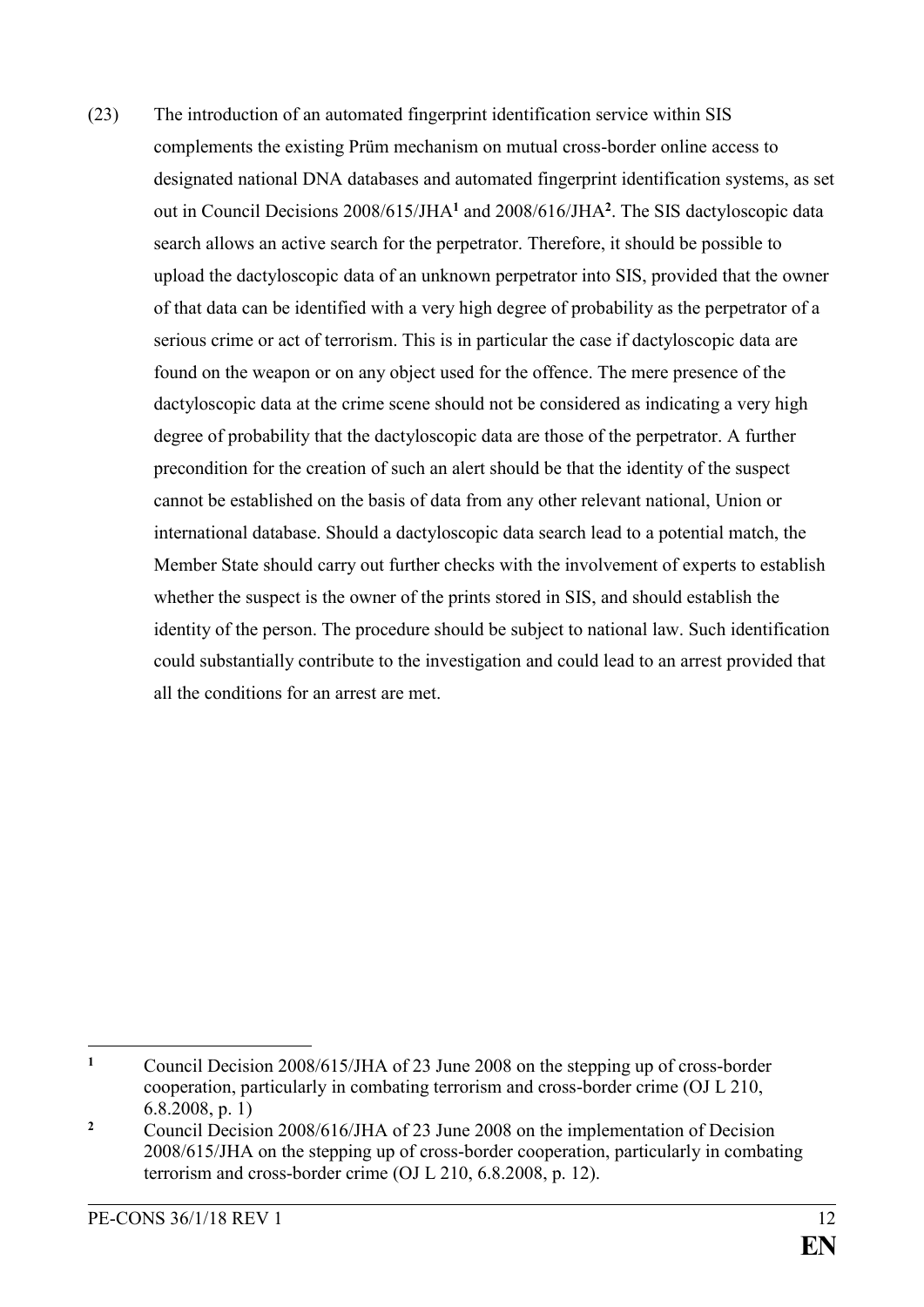- (24) It should be allowed to search dactyloscopic data stored in SIS with complete or incomplete sets of fingerprints or palm prints found at a crime scene if it can be established to a high degree of probability that they belong to the perpetrator of the serious crime or terrorist offence, provided that a search is carried out simultaneously in the relevant national fingerprint databases. Particular attention should be given to the establishment of quality standards applicable to the storage of biometric data, including latent dactyloscopic data.
- (25) Wherever the identity of a person cannot be ascertained by any other means, dactyloscopic data should be used to attempt identification. It should be allowed in all cases to identify a person by using dactyloscopic data.
- (26) It should be possible to add a DNA profile to an alert in clearly defined cases where dactyloscopic data are not available. That DNA profile should only be accessible to authorised users. DNA profiles should facilitate the identification of missing persons in need of protection and particularly missing children, including by allowing the use of DNA profiles of direct ascendants, descendants or siblings to enable identification. DNA data should contain only the minimum information necessary for identification of the missing person.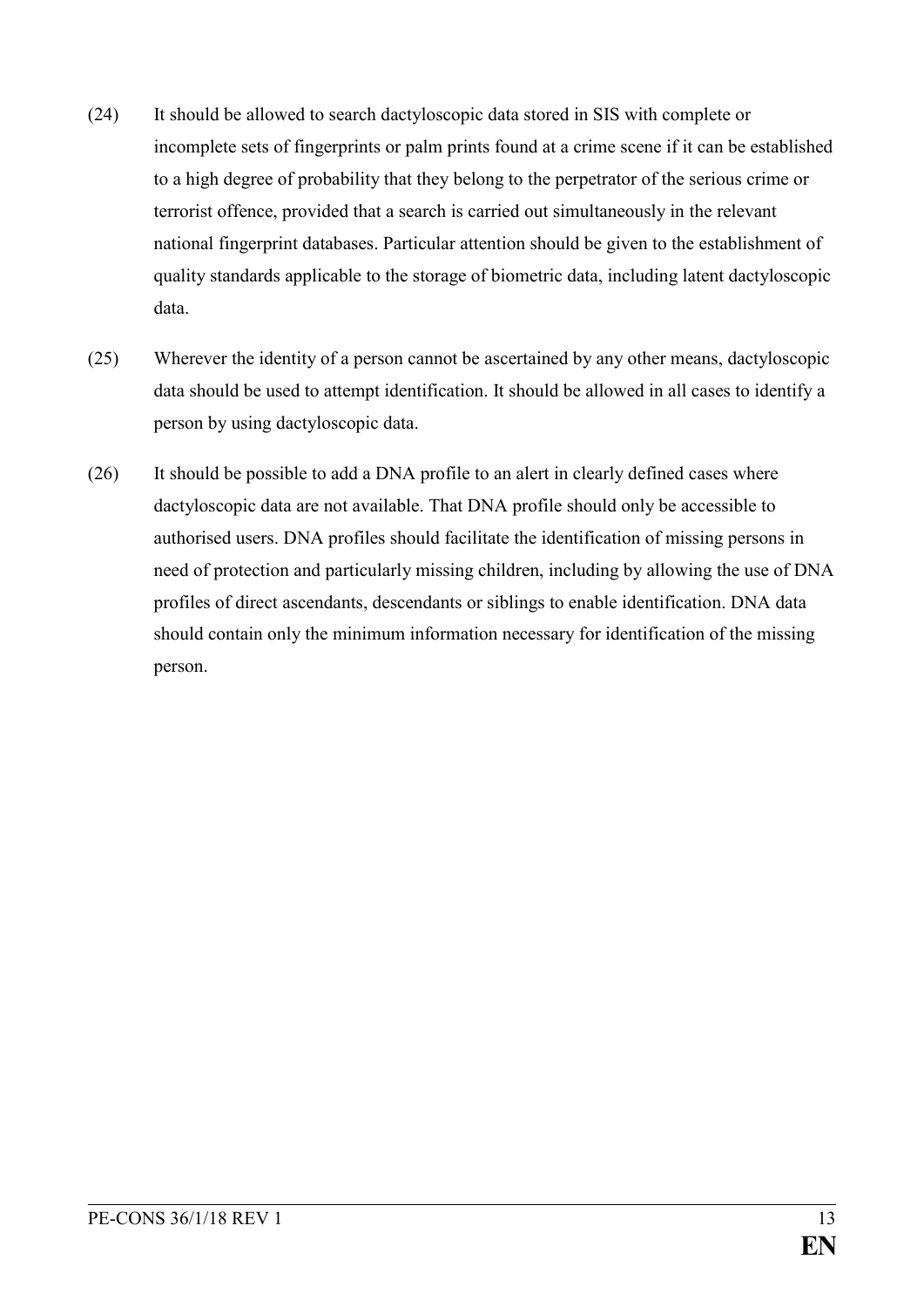- (27) DNA profiles should only be retrieved from SIS where identification is necessary and proportionate for the purposes laid down in this Regulation. DNA profiles should not be retrieved or processed for any other purpose than those for which they were entered into SIS. The data protection and security rules laid down in this Regulation should apply. Additional safeguards, if necessary, should be put in place when using DNA profiles in order to avoid any risk of false matches, hacking and unauthorised sharing with third parties.
- (28) SIS should contain alerts on persons wanted for arrest for surrender purposes and wanted for arrest for extradition purposes. In addition to alerts, it is appropriate to provide for the exchange of supplementary information through the SIRENE Bureaux which is necessary for the surrender and extradition procedures. In particular, data referred to in Article 8 of Council Framework Decision 2002/584/JHA**<sup>1</sup>** should be processed in SIS. Due to operational reasons, it is appropriate for the issuing Member State to make an existing alert for arrest temporarily unavailable upon the authorisation of the judicial authorities when a person who is the subject of a European Arrest Warrant is intensively and actively searched and end-users not involved in the concrete search operation may jeopardise the successful outcome. The temporary unavailability of such alerts should in principle not exceed 48 hours.
- (29) It should be possible to add to SIS a translation of the additional data entered for the purpose of surrender under the European Arrest Warrant and for the purpose of extradition.

 $\mathbf{1}$ **<sup>1</sup>** Council Framework Decision 2002/584/JHA of 13 June 2002 on the European arrest warrant and the surrender procedures between Member States (OJ L 190, 18.7.2002, p. 1).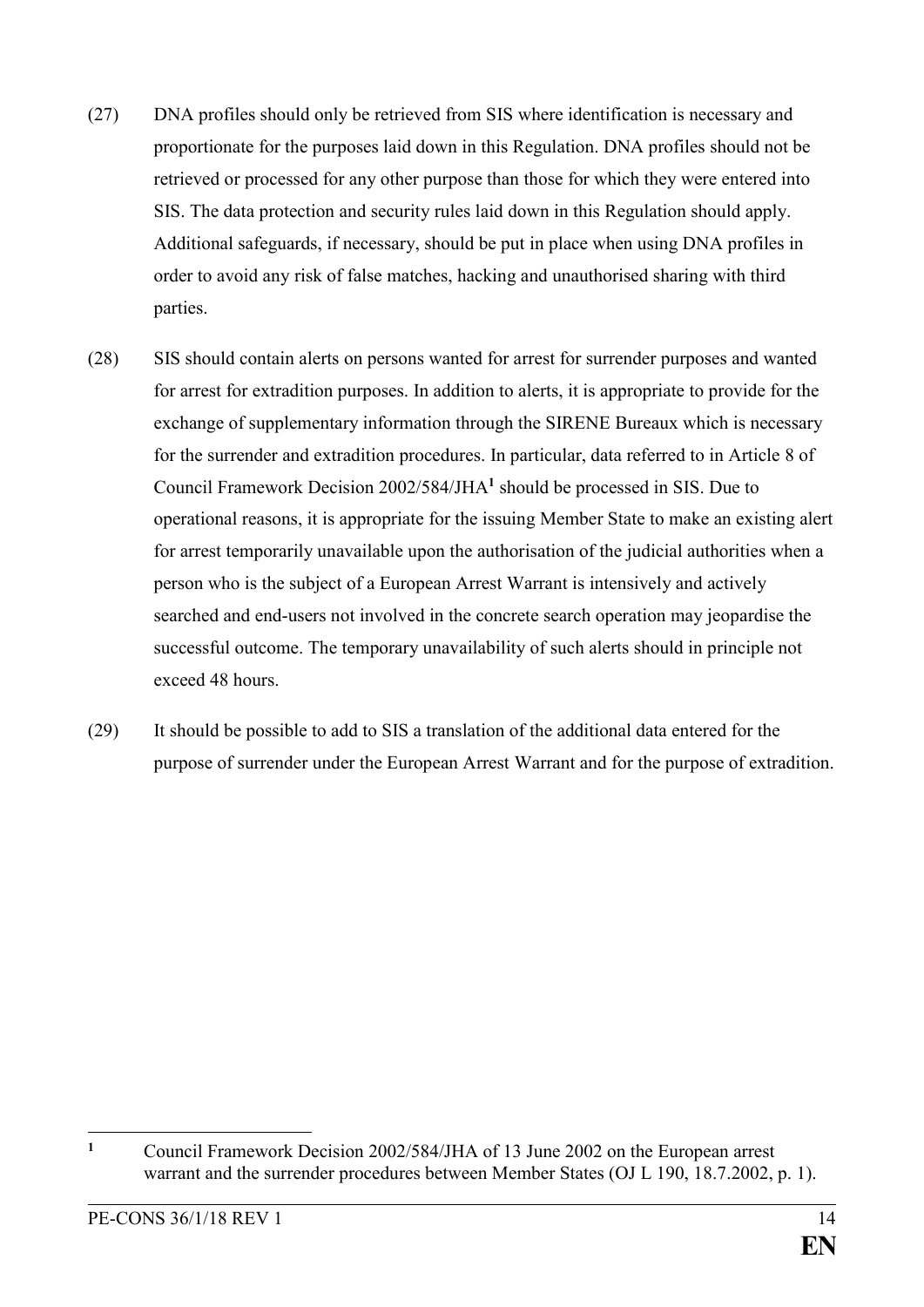- (30) SIS should contain alerts on missing persons or on vulnerable persons who need to be prevented from travelling to ensure their protection or to prevent threats to public security or to public order. In the case of children, these alerts and the corresponding procedures should serve the best interests of the child in accordance with Article 24 of the Charter of Fundamental Rights of the European Union and Article 3 of the United Nations Convention on the Rights of the Child of 20 November 1989. Actions and decisions by the competent authorities, including judicial authorities, following an alert on a child should be taken in cooperation with child protection authorities. The national hotline for missing children should be informed, where appropriate.
- (31) Alerts on missing persons who need to be placed under protection should be entered at the request of the competent authority. All children who have gone missing from Member States' reception facilities should be the subject of an alert on missing persons in SIS.
- (32) Alerts on children at risk of parental child abduction should be entered into SIS at the request of competent authorities, including judicial authorities having jurisdiction in matters of parental responsibility under national law. Alerts on children at risk of parental child abduction should only be entered in SIS where this risk is concrete and apparent and in limited circumstances. Therefore it is necessary to provide for strict and appropriate safeguards. In assessing whether a concrete and apparent risk exists that a child may be imminently and unlawfully removed from a Member State, the competent authority should take into account the child's personal circumstances and the environment to which the child is exposed.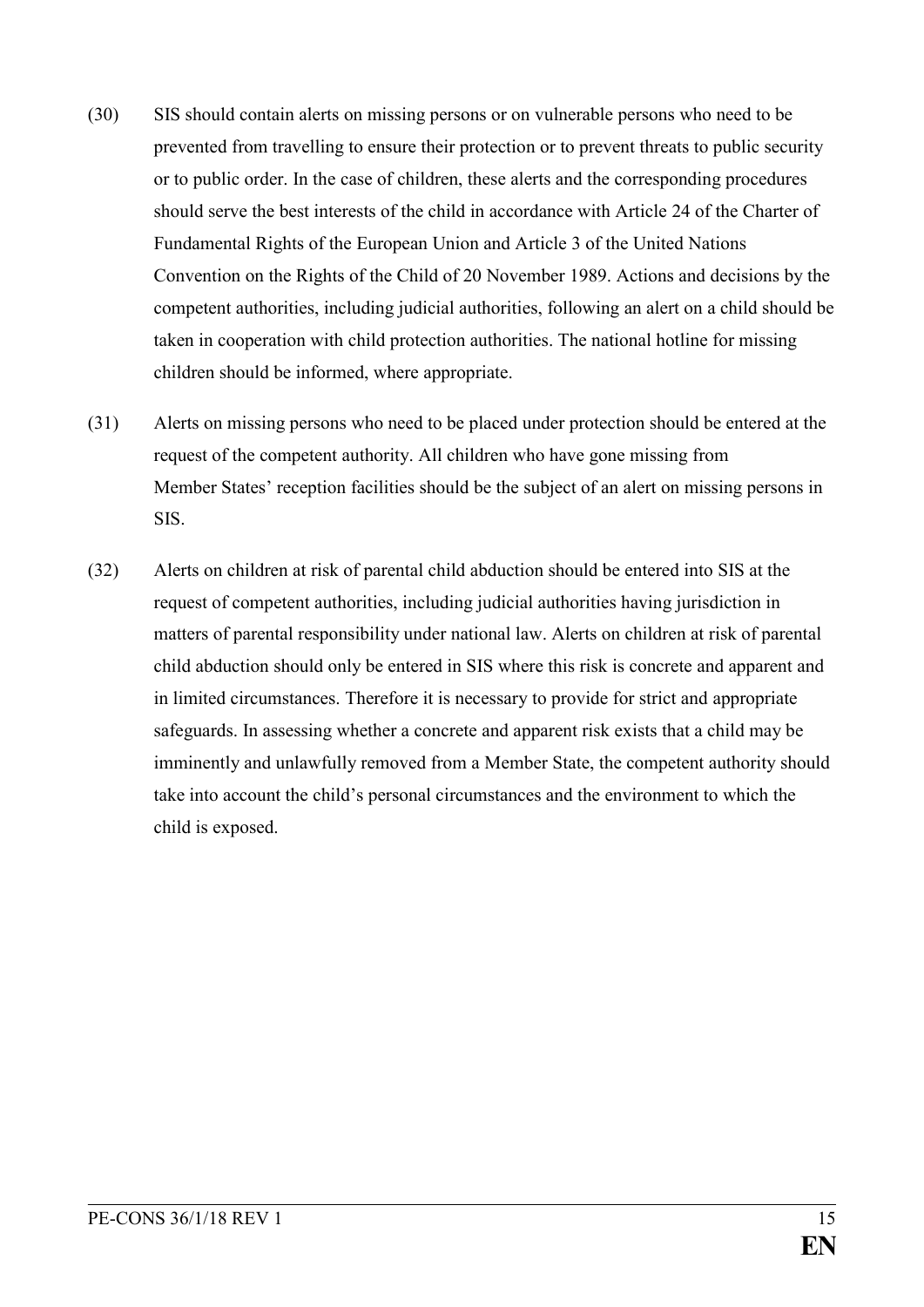- (33) This Regulation should establish a new category of alerts for certain categories of vulnerable persons who need to be prevented from travelling. Persons who, due to their age, disabilities, or their family circumstances require protection should be considered vulnerable.
- (34) Alerts on children who need to be prevented from travelling for their own protection should be entered into SIS if there is a concrete and apparent risk of them being removed from or leaving the territory of a Member State. Such alerts should be entered if the travel would put them at risk of becoming victims of trafficking in human beings or of forced marriage, female genital mutilation or other forms of gender-based violence, of becoming victims or being involved in terrorist offences, of being conscripted or enlisted into armed groups, or of being made to participate actively in hostilities.
- (35) Alerts on vulnerable adults who need to be prevented from travelling for their own protection should be entered if travel would put them at risk of becoming victims of trafficking in human beings or gender-based violence.
- (36) In order to guarantee strict and appropriate safeguards, alerts on children or other vulnerable persons who need to be prevented from travelling should, where required under national law, be entered into SIS following a decision by a judicial authority or a decision by a competent authority confirmed by a judicial authority.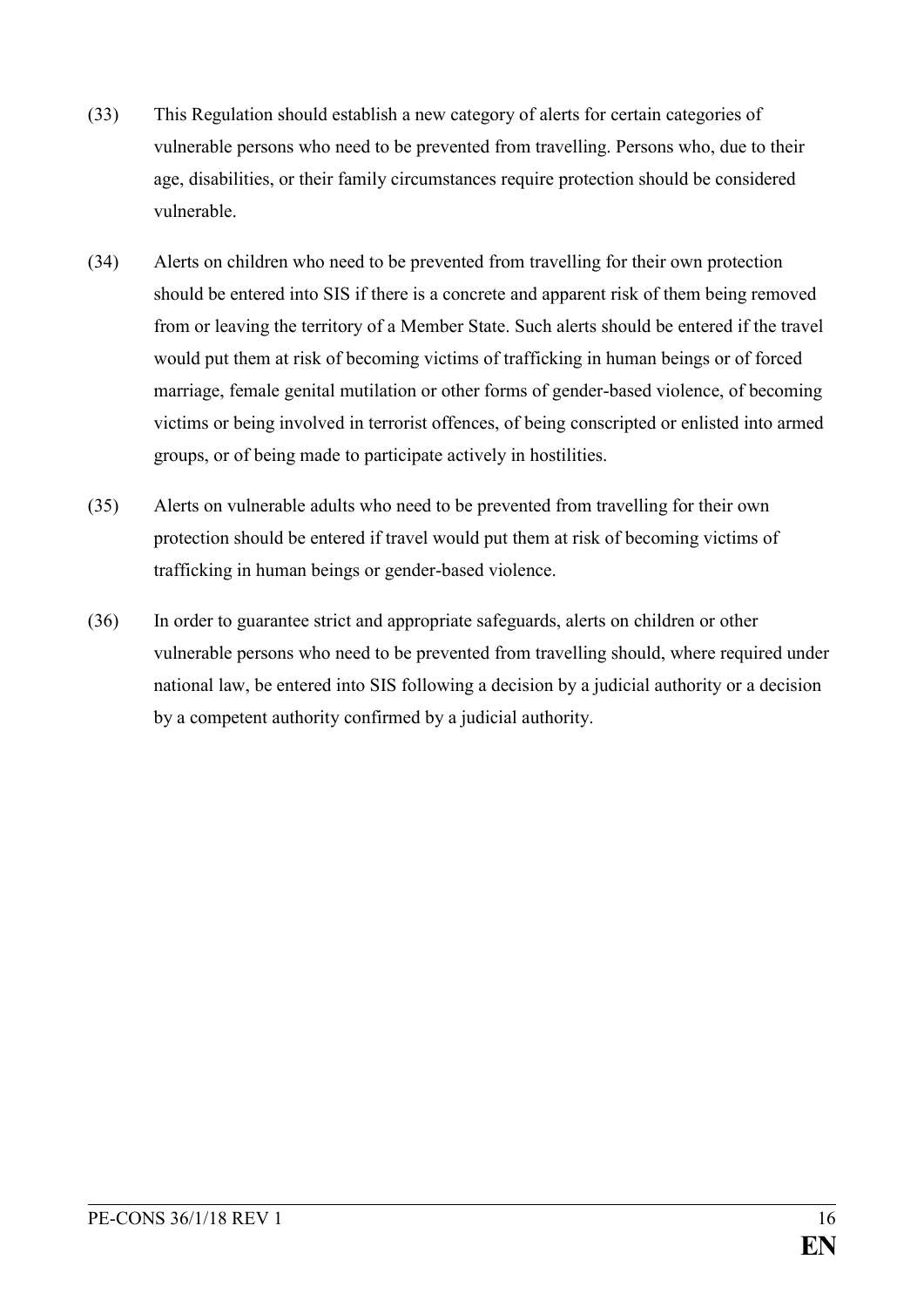- (37) A new action to be taken should be introduced to allow a person to be stopped and interviewed in order for the issuing Member State to obtain detailed information. This action should apply in cases where, based on a clear indication, a person is suspected of intending to commit or of committing any of the offences referred to in Article 2(1) and (2) of Framework Decision 2002/584/JHA, where further information is needed to execute a custodial sentence or detention order against a person convicted of any of the offences referred to in Article 2(1) and (2) of Framework Decision 2002/584/JHA, or where there is a reason to believe that he or she will commit any of those offences. This action to be taken should also be without prejudice to existing mutual legal assistance mechanisms. It should supply sufficient information to decide upon further actions. This new action should not amount to searching the person nor to his or her arrest. The procedural rights of suspects and accused persons under Union and national law should be preserved, including their right to have access to a lawyer in accordance with Directive 2013/48/EU of the European Parliament and of the Council**<sup>1</sup>** .
- (38) In the case of alerts on objects for seizure or use as evidence in criminal proceedings, the objects concerned should be seized in accordance with national law that determines if and in accordance with which conditions an object is to be seized, particularly if it is in the possession of its rightful owner.

 $\mathbf{1}$ **<sup>1</sup>** Directive 2013/48/EU of the European Parliament and of the Council of 22 October 2013 on the right of access to a lawyer in criminal proceedings and in European arrest warrant proceedings, and on the right to have a third party informed upon deprivation of liberty and to communicate with third persons and with consular authorities while deprived of liberty (OJ L 294, 6.11.2013, p. 1).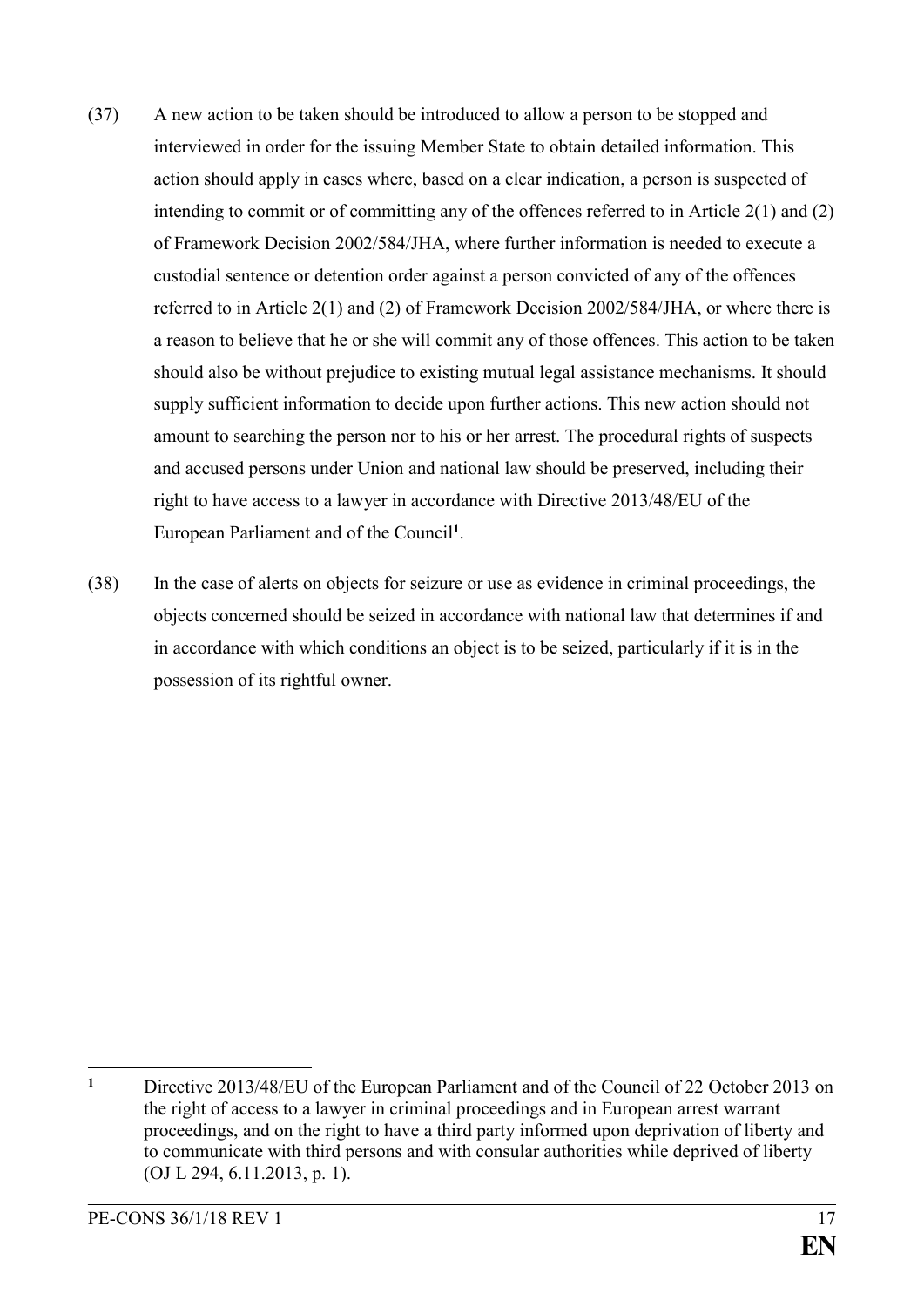- (39) SIS should contain new categories of objects of high value, such as items of information technology which can be identified and searched with a unique identification number.
- (40) As regards alerts entered into SIS on documents for seizure or use as evidence in criminal proceedings, the term 'false' should be construed as encompassing both forged and counterfeit documents.
- (41) It should be possible for a Member State to add an indication, called a flag, to an alert, to the effect that the action to be taken on the basis of the alert will not be taken on its territory. When alerts are entered for arrest for surrender purposes, nothing in this Regulation should be construed so as to derogate from or prevent the application of the provisions contained in the Framework Decision 2002/584/JHA. The decision to add a flag to an alert with a view to the non-execution of a European Arrest Warrant should be based only on the grounds for refusal contained in that Framework Decision.
- (42) When a flag has been added and the whereabouts of the person wanted for arrest for surrender become known, the person's whereabouts should always be communicated to the issuing judicial authority, which may decide to transmit a European Arrest Warrant to the competent judicial authority in accordance with the provisions of the Framework Decision 2002/584/JHA.
- (43) It should be possible for Member States to establish links between alerts in SIS. The establishment of links between two or more alerts should have no impact on the action to be taken, the review period for alerts or the access rights to the alerts.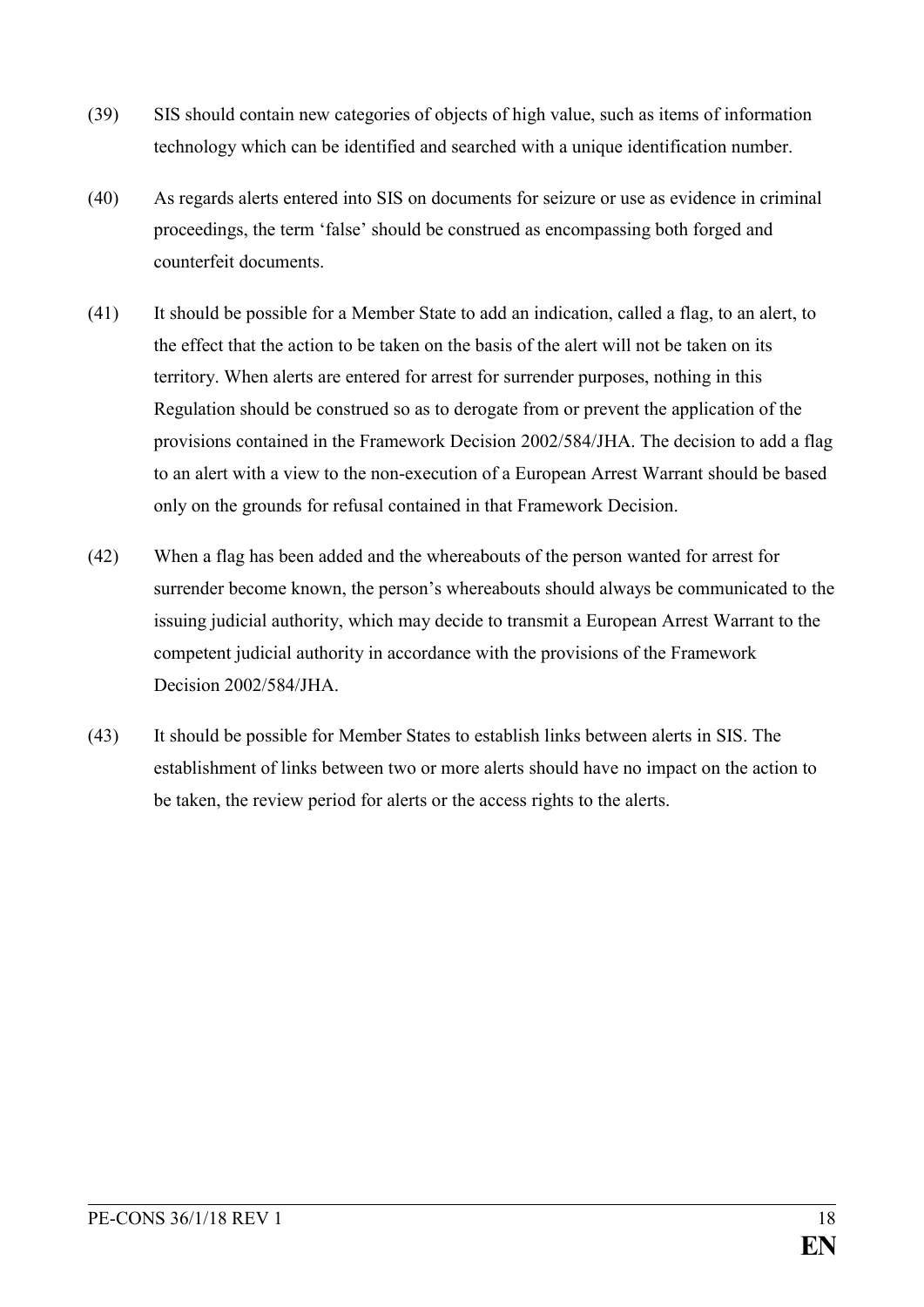- (44) Alerts should not be kept in SIS longer than the time required to fulfil the specific purposes for which they were entered. The review periods for different categories of alerts should be appropriate in light of their purpose. Alerts on objects which are linked to an alert on a person should only be kept for as long as the alert on the person is kept. Decisions to retain alerts on persons should be based on a comprehensive individual assessment. Member States should review alerts on persons and objects within the prescribed review periods and should keep statistics on the number of alerts for which the retention period has been extended.
- (45) Entering an alert into SIS and extending the expiry date of an alert in SIS should be subject to a proportionality requirement involving examination of whether a concrete case is adequate, relevant and important enough to warrant insertion of an alert in SIS. Where terrorist offences are concerned, the case should be considered adequate, relevant and important enough to warrant an alert in SIS. For public or national security reasons, Member States should be allowed exceptionally to refrain from entering an alert into SIS when it is likely that this would obstruct official or legal inquiries, investigations or procedures.
- (46) It is necessary to establish rules concerning the deletion of alerts. An alert should be kept only for the time required to achieve the purpose for which it was entered. Considering the diverging practices of Member States in determining the point in time when an alert has fulfilled its purpose, it is appropriate to set out detailed criteria for each category of alert to determine when it should be deleted.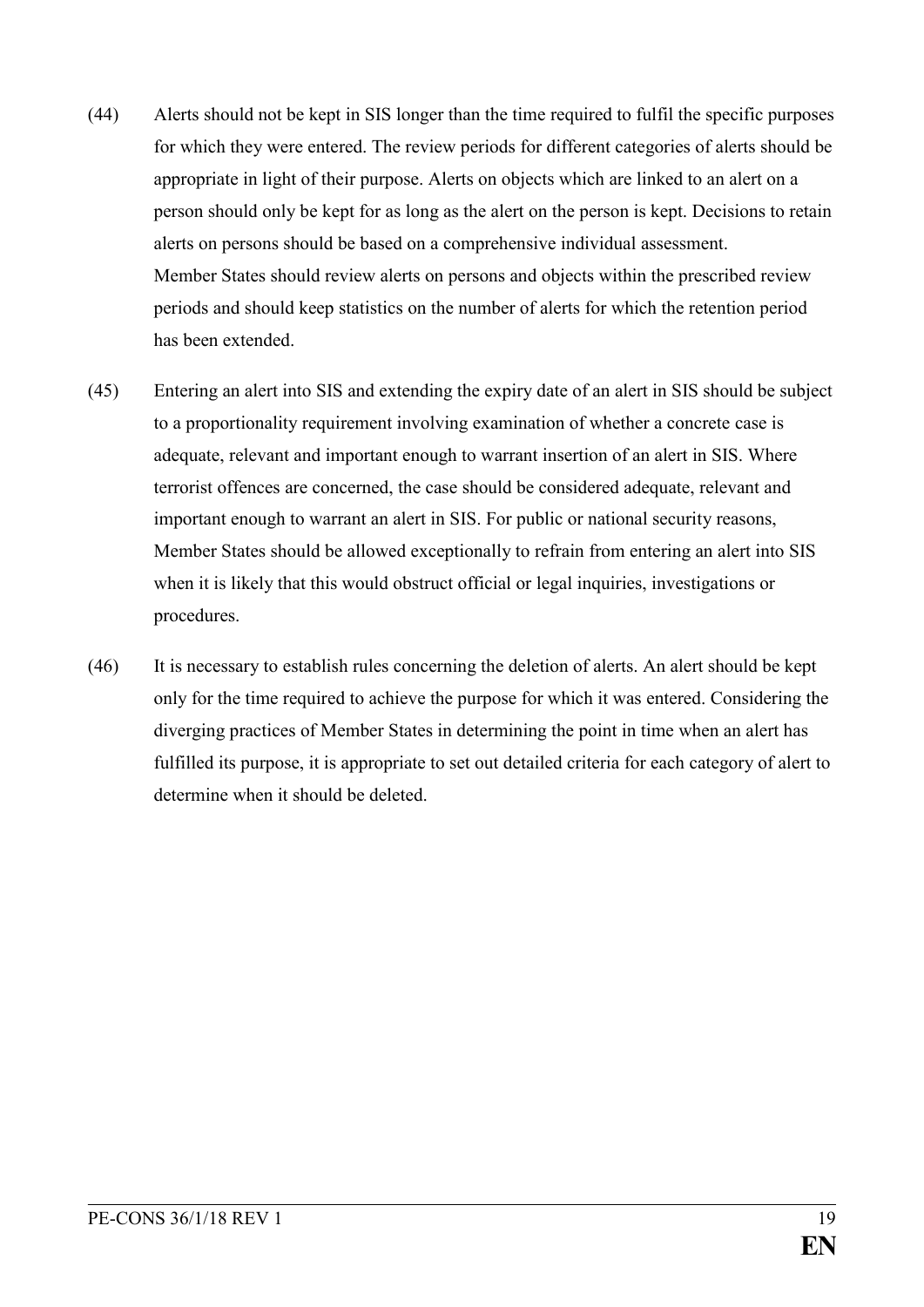- (47) The integrity of SIS data is of primary importance. Therefore, appropriate safeguards should be provided to process SIS data at central as well as at national level to ensure the end-to-end security of the data. The authorities involved in the data processing should be bound by the security requirements of this Regulation and be subject to a uniform incident reporting procedure. Their staff should be appropriately trained and be informed of any offences and penalties in this respect.
- (48) Data processed in SIS and the related supplementary information exchanged pursuant to this Regulation should not be transferred or made available to third countries or to international organisations.
- (49) It is appropriate to grant access to SIS to services responsible for registering vehicles, boats and aircraft in order to allow them to verify whether the conveyance concerned is being searched for in Member States for seizure. It is also appropriate to grant access to SIS to services responsible for registering firearms in order to allow them to verify whether the firearm concerned is being searched for in Member States for seizure or whether there is an alert on the person requesting the registration.
- (50) Direct access to SIS should only be provided to competent government services. This access should be limited to alerts concerning the respective conveyances and their registration document or number plate or firearms and persons requesting the registration. Any hit in SIS should be reported by such services to the police authorities, who should take further action in line with the particular alert in SIS and notify the issuing Member State of the hit through the SIRENE Bureaux.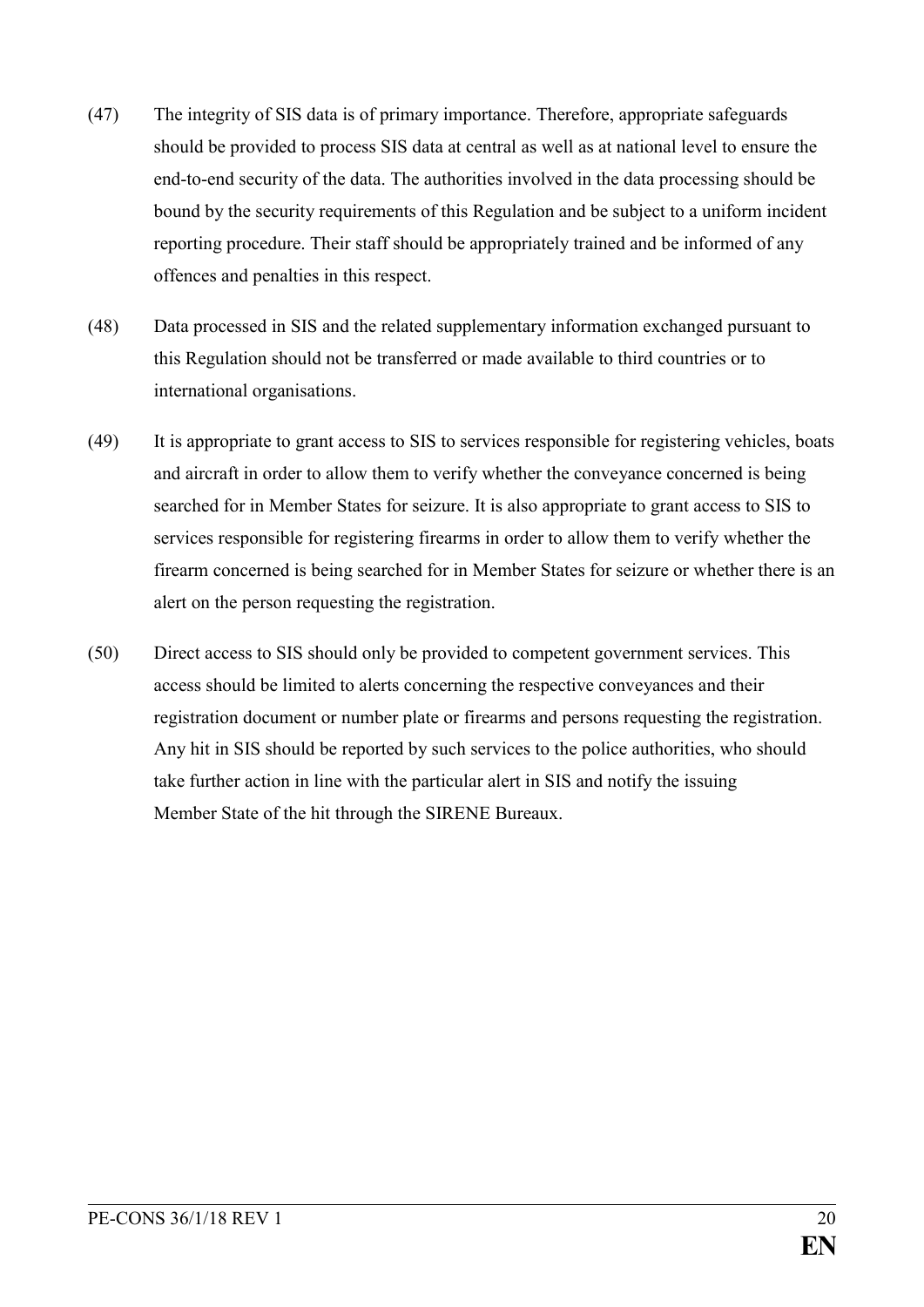- (51) Without prejudice to more specific rules laid down in this Regulation, the national laws, regulations and administrative provisions adopted pursuant to Directive (EU) 2016/680 should apply to the processing, including collection and communication of personal data under this Regulation by the national competent authorities for the purposes of the prevention, detection, investigation or prosecution of terrorist offences or other serious criminal offences or the execution of criminal penalties. Access to data entered into SIS and the right to search such data by national competent authorities which are responsible for the prevention, detection, investigation or prosecution of terrorist offences or other serious criminal offences or the execution of criminal penalties are to be subject to all relevant provisions of this Regulation and those of Directive (EU) 2016/680 as transposed into national law, and in particular to monitoring by the supervisory authorities referred to in Directive (EU) 2016/680.
- (52) Without prejudice to more specific rules laid down in this Regulation for the processing of personal data, Regulation (EU) 2016/679 should apply to the processing of personal data by the Member States under this Regulation unless such processing is carried out by the national competent authorities for the purposes of the prevention, investigation, detection or prosecution of terrorist offences or of other serious criminal offences.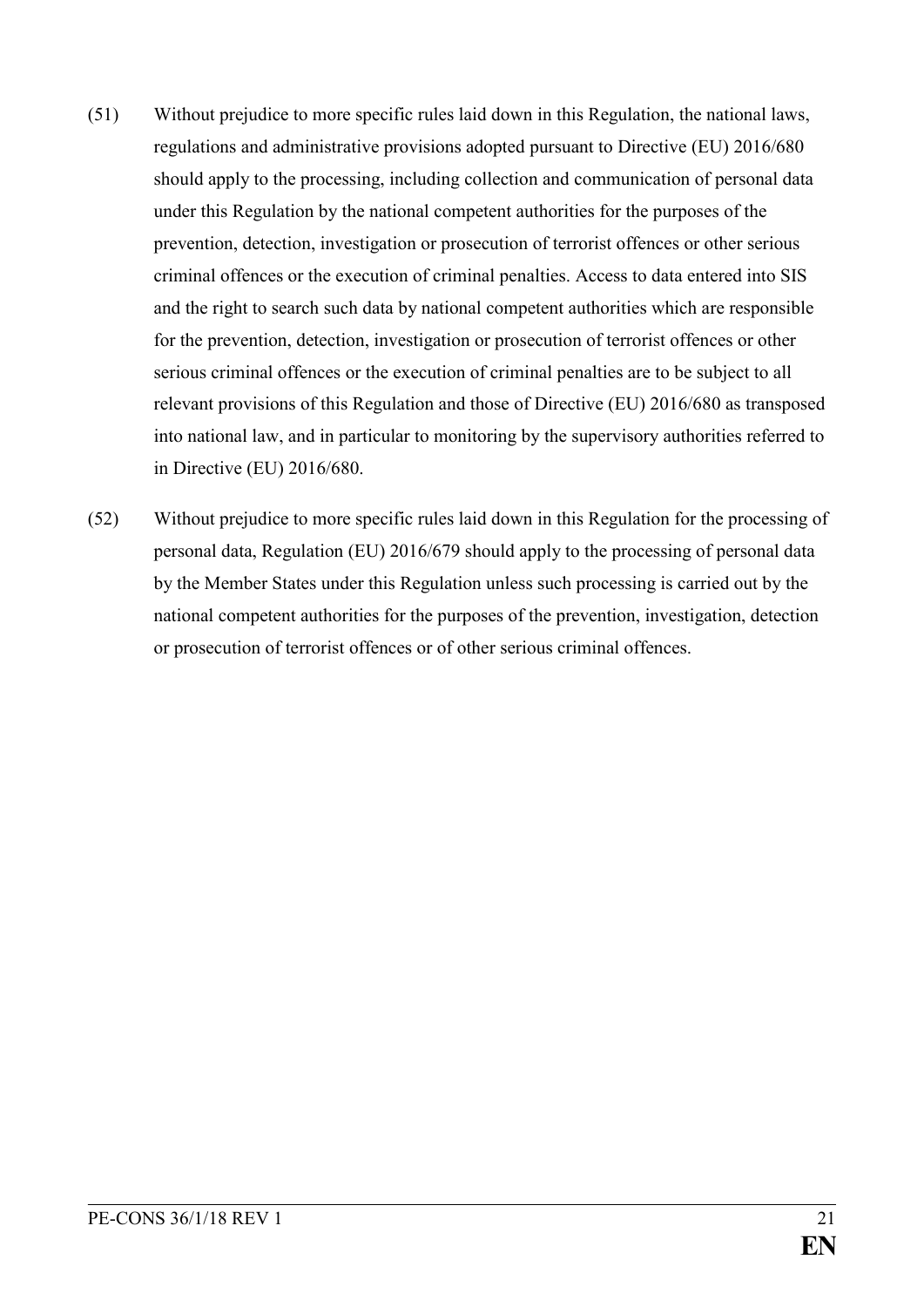- (53) Regulation (EU) 2018/… of the European Parliament and of the Council**<sup>1</sup>** should apply to the processing of personal data by the institutions and bodies of the Union when carrying out their responsibilities under this Regulation.
- (54) Regulation (EU) 2016/794 of the European Parliament and of the Council**<sup>2</sup>** should apply to the processing of personal data by Europol under this Regulation.
- (55) In cases when searches carried out in SIS by national members of Eurojust and their assistants reveal the existence of an alert entered by a Member State, Eurojust cannot take the requested action. Therefore, it should inform the Member State concerned to allow it to follow up the case.

 $\mathbf{1}$ **<sup>1</sup>** Regulation (EU) 2018/… of the European Parliament and of the Council of … on the protection of individuals with regard to the processing of personal data by the Union institutions, bodies, offices and agencies and on the free movement of such data, and repealing Regulation (EC) No 45/2001 and Decision No 1247/2002/EC (OJ L …).

OJ: Please insert the serial number in the text and complete the publication reference in the footnote of the Regulation contained in PE-CONS 31/18.

**<sup>2</sup>** Regulation (EU) 2016/794 of the European Parliament and of the Council of 11 May 2016 on the European Union Agency for Law Enforcement Cooperation (Europol) and replacing and repealing Council Decisions 2009/371/JHA, 2009/934/JHA, 2009/935/JHA, 2009/936/JHA and 2009/968/JHA (OJ L 135, 24.5.2016, p. 53).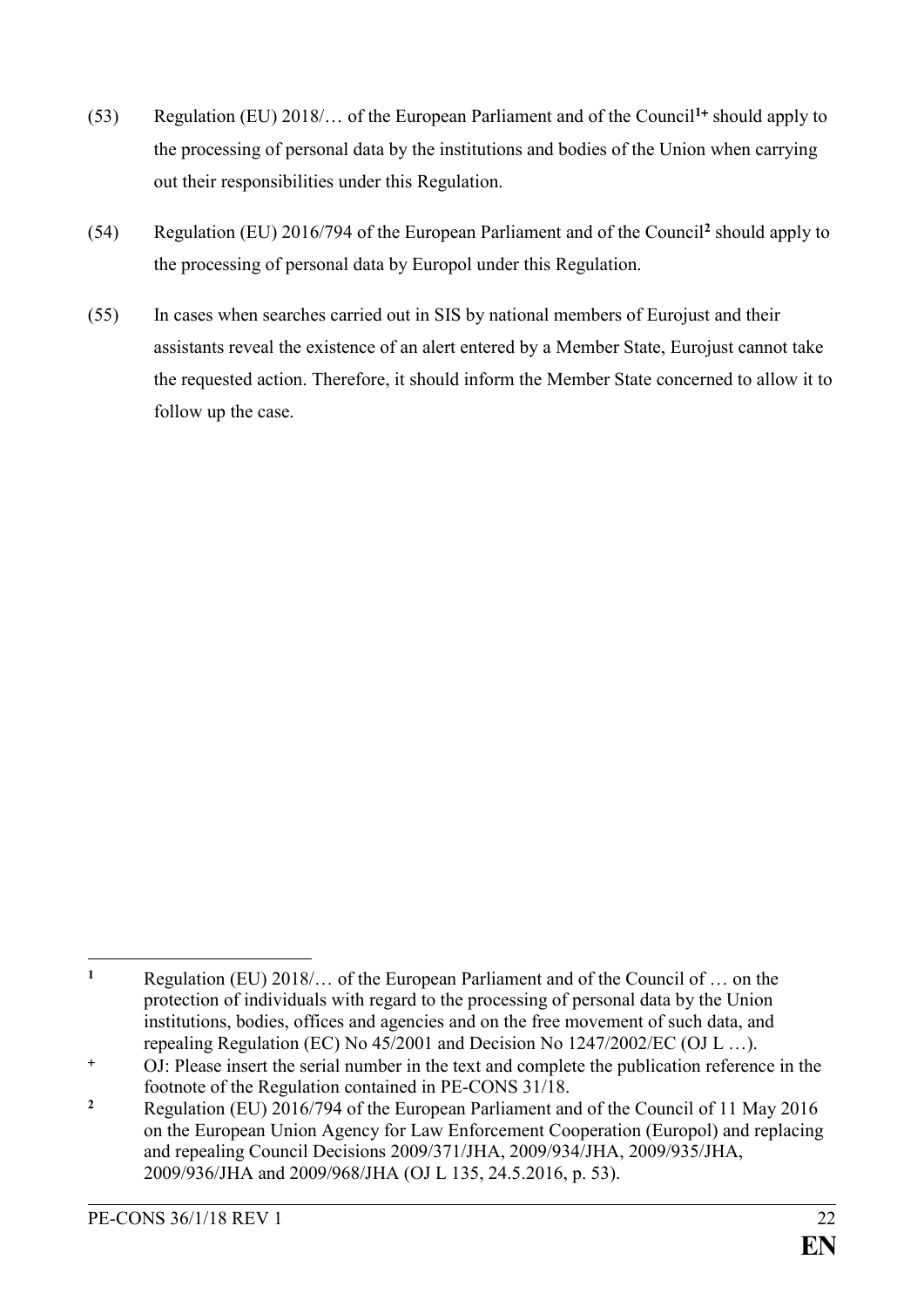- (56) When using SIS, the competent authorities should ensure that the dignity and integrity of the person whose data are processed are respected. Processing of personal data for the purposes of this Regulation is not to result in discrimination against persons on any grounds, such as sex, racial or ethnic origin, religion or belief, disability, age or sexual orientation.
- (57) Insofar as confidentiality is concerned, the relevant provisions of the Staff Regulations of Officials of the European Union and the Conditions of Employment of Other Servants of the Union, laid down in Council Regulation (EEC, Euratom, ECSC) No 259/68**<sup>1</sup>** ('Staff Regulations') should apply to officials or other servants employed and working in connection with SIS.
- (58) Both the Member States and eu-LISA should maintain security plans in order to facilitate the implementation of security obligations and should cooperate with each other in order to address security issues from a common perspective.

 $\mathbf{1}$ **<sup>1</sup>** OJ L 56, 4.3.1968, p. 1.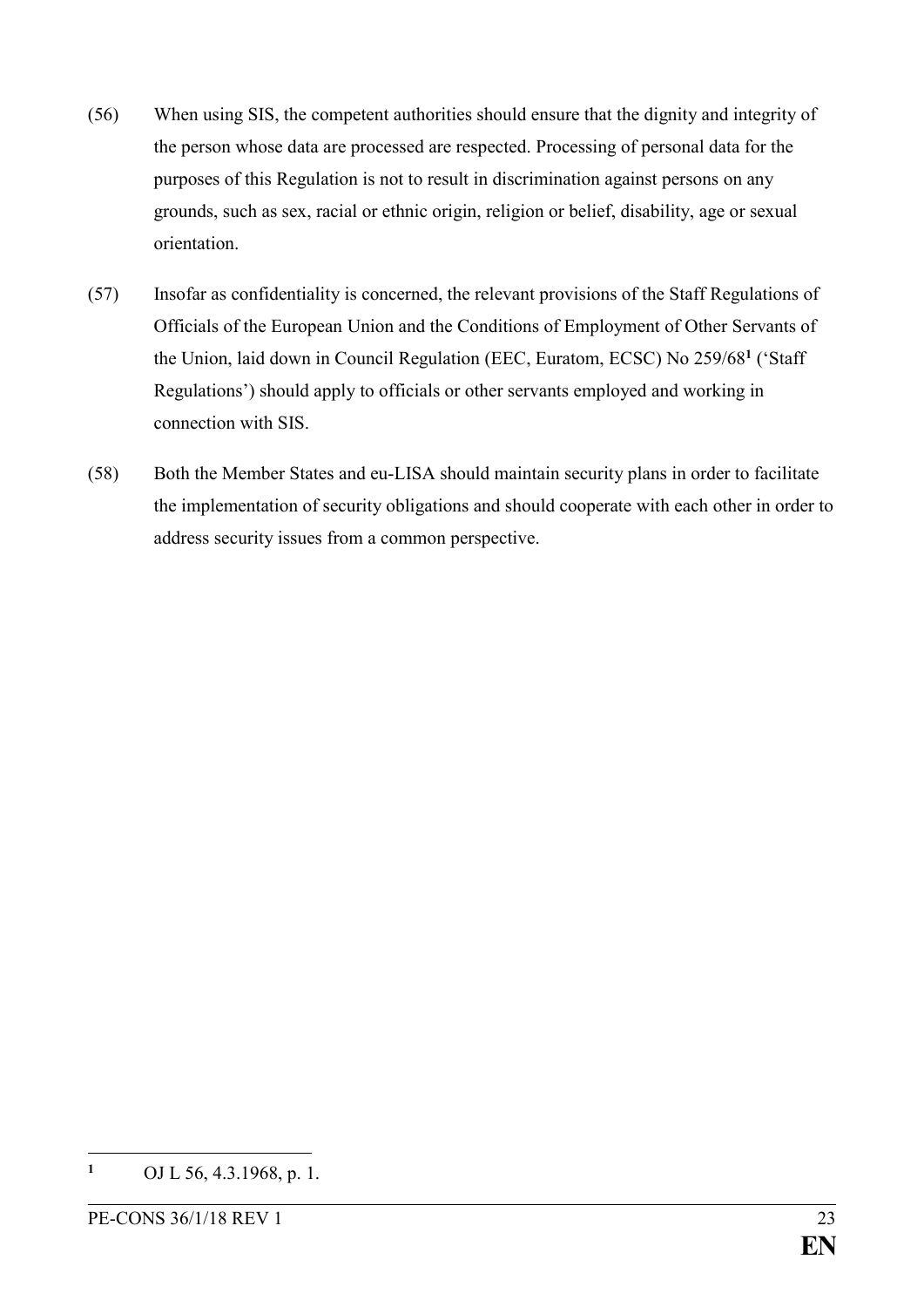- (59) The national independent supervisory authorities referred to in Regulation (EU) 2016/679 and Directive (EU) 2016/680 ('supervisory authorities') should monitor the lawfulness of the processing of personal data by the Member States under this Regulation, including the exchange of supplementary information. The supervisory authorities should be granted sufficient resources to carry out this task. The rights of data subjects to access, rectify and erase their personal data that is stored in SIS, and any subsequent remedies before national courts as well as the mutual recognition of judgments should be provided for. It is also appropriate to require annual statistics from Member States.
- (60) The supervisory authorities should ensure that an audit of the data processing operations in their Member State's national systems is carried out in accordance with international auditing standards at least every four years. The audit should either be carried out by the supervisory authorities, or the supervisory authorities should directly order the audit from an independent data protection auditor. The independent auditor should remain under the control and responsibility of the supervisory authorities concerned which therefore should instruct the auditor themselves and provide a clearly defined purpose, scope and methodology for the audit as well as guidance and supervision concerning the audit and its final results.
- (61) The European Data Protection Supervisor should monitor the activities of the Union institutions and bodies in relation to the processing of personal data under this Regulation. The European Data Protection Supervisor and the supervisory authorities should cooperate with each other in monitoring SIS.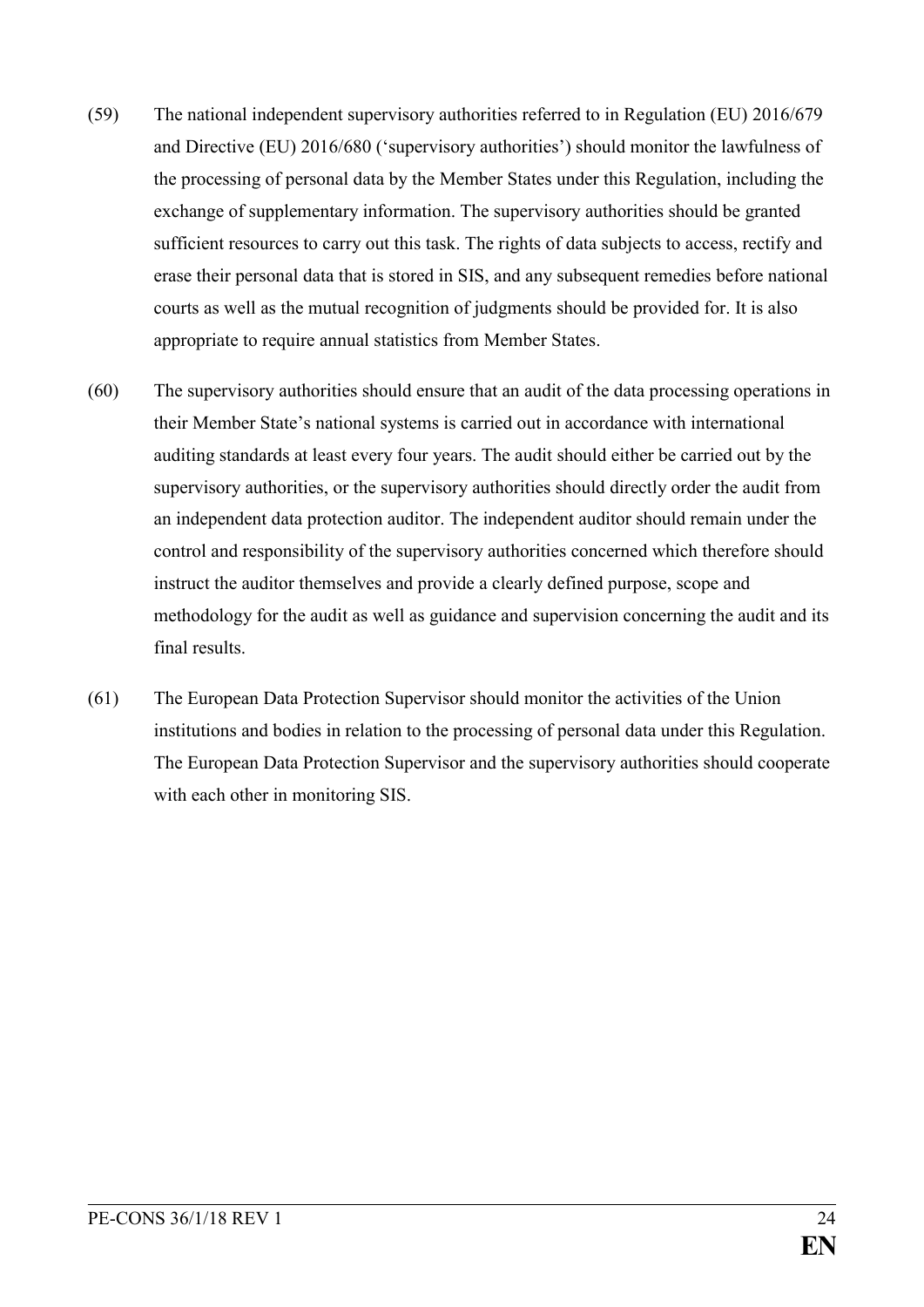- (62) The European Data Protection Supervisor should be granted sufficient resources to fulfil the tasks entrusted to it under this Regulation, including assistance from persons with expertise in biometric data.
- (63) Regulation (EU) 2016/794 provides that Europol is to support and strengthens actions carried out by the national competent authorities and their cooperation in combating terrorism and serious crime and to provide analysis and threat assessments. The extension of Europol's access rights to alerts on missing persons should further improve Europol's capacity to provide national law enforcement authorities with comprehensive operational and analytical products concerning trafficking in human beings and child sexual exploitation, including online. This would contribute to better prevention of those criminal offences, to the protection of potential victims and to the investigation of perpetrators. Europol's European Cybercrime Centre would also benefit from Europol having access to alerts on missing persons, including in cases of travelling sex offenders and child sexual abuse online, where perpetrators often claim that they have access to children or can get access to children who might have been registered as missing.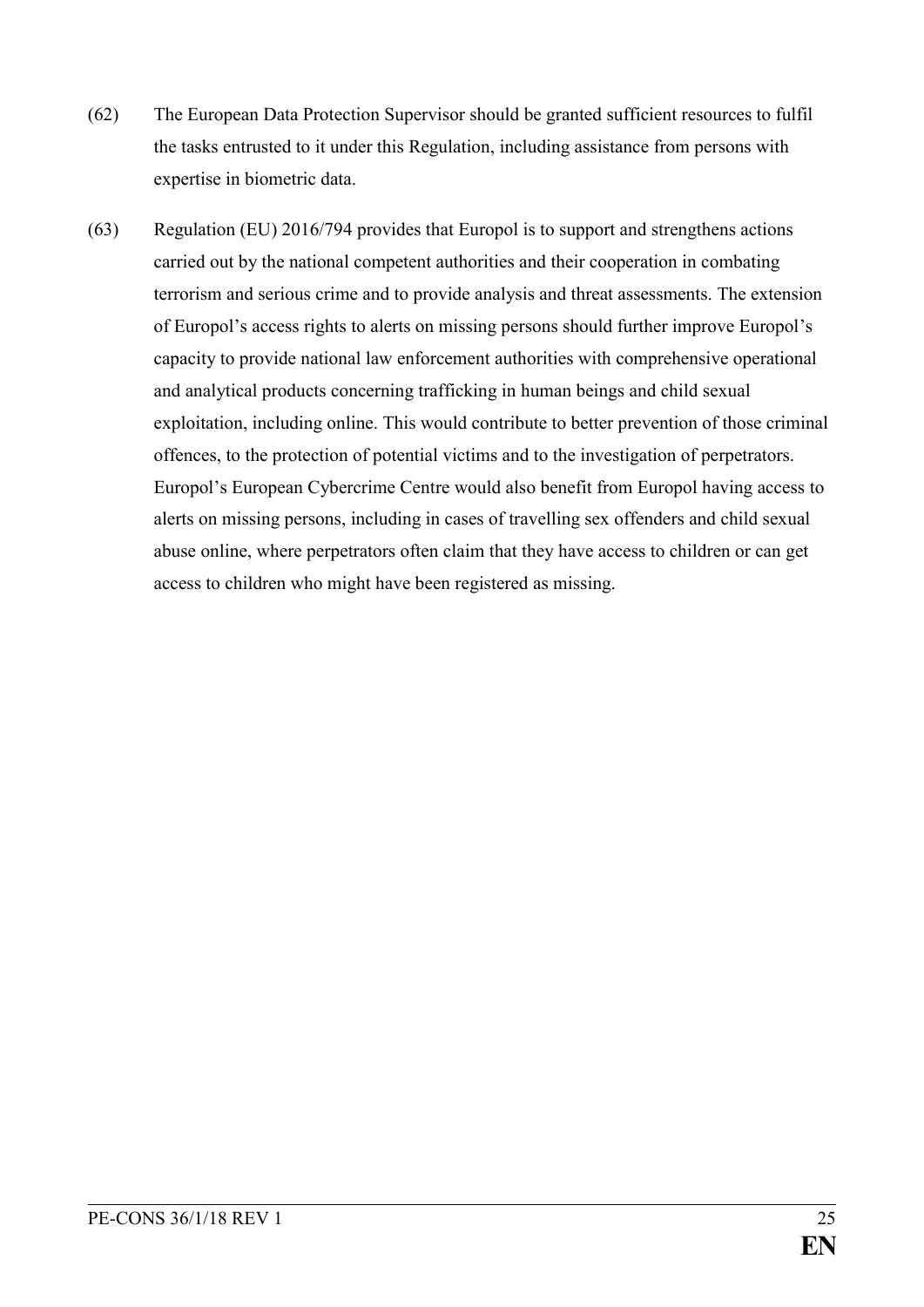- (64) In order to bridge the gap in information sharing on terrorism, in particular on foreign terrorist fighters – where monitoring of their movement is crucial – Member States are encouraged to share information on terrorism-related activity with Europol. This information sharing should be carried out through the exchange of supplementary information with Europol on the alerts concerned. For this purpose Europol should set up a connection with the Communication Infrastructure.
- (65) It is also necessary to set out clear rules for Europol on the processing and downloading of SIS data to allow it to use SIS comprehensively, provided that data protection standards are complied with as provided for in this Regulation and Regulation (EU) 2016/794. In cases where searches carried out by Europol in SIS reveal the existence of an alert entered by a Member State, Europol cannot take the required action. Therefore it should inform the Member State concerned through the exchange of supplementary information with the respective SIRENE Bureau, to allow that Member State to follow up the case.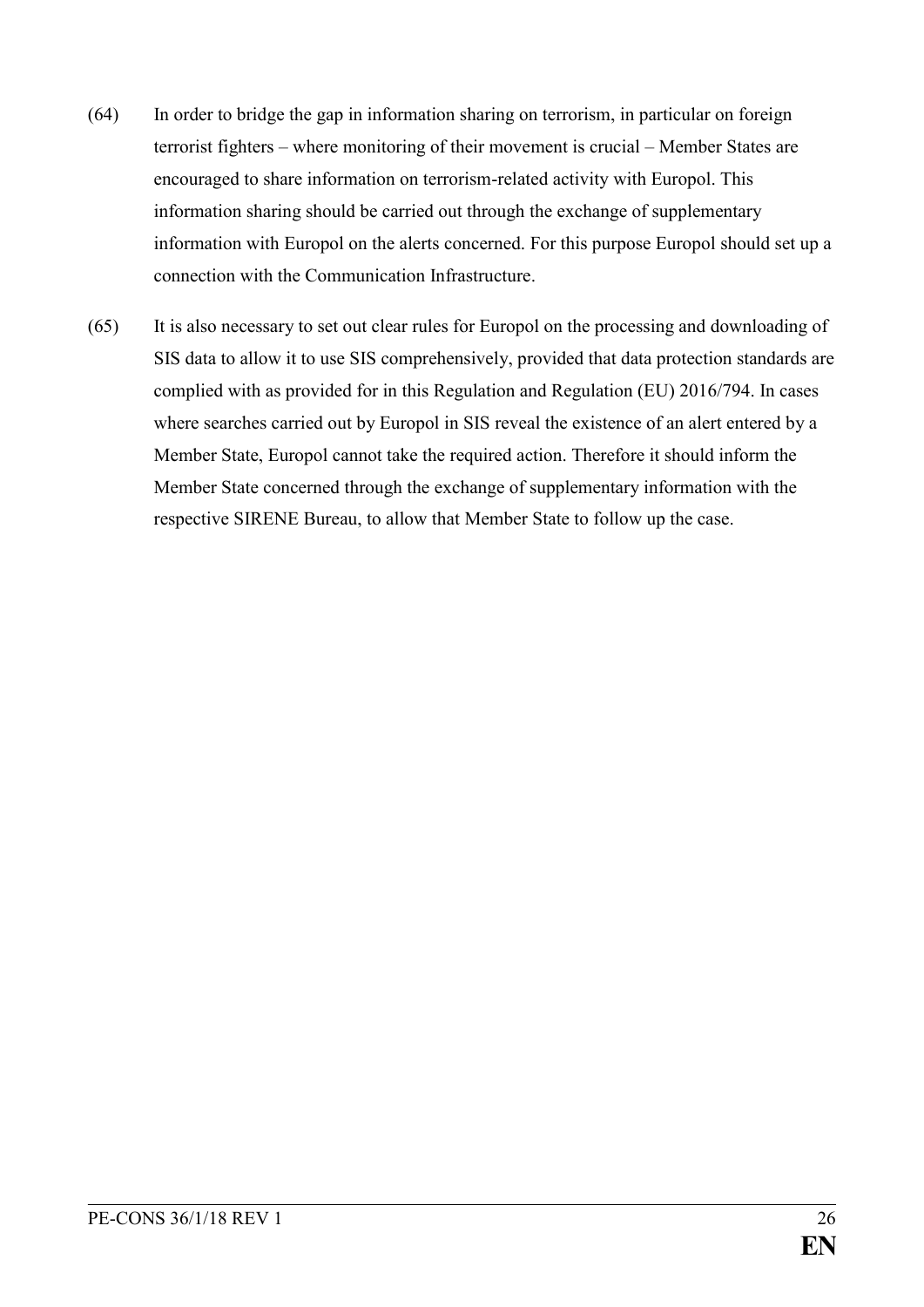(66) Regulation (EU) 2016/1624 of the European Parliament and of the Council**<sup>1</sup>** provides for the purpose of that Regulation, that the host Member State is to authorise the members of the teams referred to in point (8) of Article 2 of that Regulation, deployed by the European Border and Coast Guard Agency to consult Union databases where this consultation is necessary for fulfilling operational aims specified in the operational plan on border checks, border surveillance and return. Other relevant Union agencies, in particular the European Asylum Support Office and Europol, may also deploy experts who are not members of the staff of those Union agencies as part of migration management support teams. The objective of the deployment of the teams referred to in points (8) and (9) of Article 2 of that Regulation is to provide technical and operational reinforcement to the requesting Member States, especially to those facing disproportionate migratory challenges. For the teams referred to in points (8) and (9) of Article 2 of that Regulation to fulfil their tasks, they require access to SIS through a technical interface of the European Border and Coast Guard Agency connecting to Central SIS. In cases where searches in SIS carried out by the teams referred to in points (8) and (9) of Article 2 of Regulation (EU) 2016/1624 or by the teams of staff reveal the existence of an alert entered by a Member State, the member of the team or the staff cannot take the required action unless authorised to do so by the host Member State. Therefore, the host Member State should be informed to allow it to follow up the case. The host Member State should notify the issuing Member State of the hit through the exchange of supplementary information.

 $\mathbf{1}$ **<sup>1</sup>** Regulation (EU) 2016/1624 of the European Parliament and of the Council of 14 September 2016 on the European Border and Coast Guard and amending Regulation (EU) 2016/399 of the European Parliament and of the Council and repealing Regulation (EC) No 863/2007 of the European Parliament and of the Council, Council Regulation (EC) No 2007/2004 and Council Decision 2005/267/EC (OJ L 251, 16.9.2016, p. 1).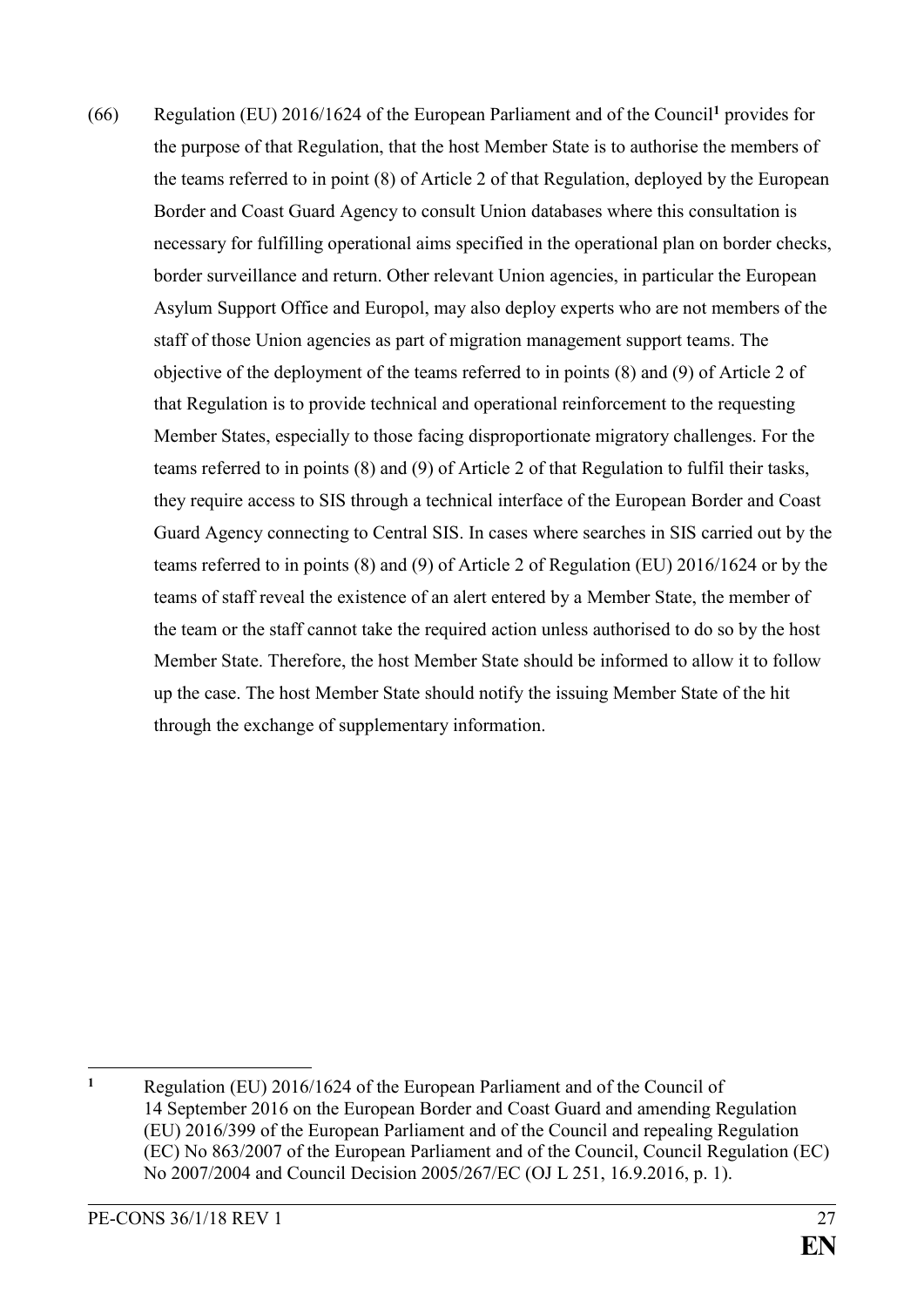- (67) Certain aspects of SIS cannot be covered exhaustively by this Regulation given their technical, highly detailed and frequently changing nature. Those aspects include, for example, technical rules on entering data, on updating, deleting and searching data and on data quality and rules related to biometric data rules on the compatibility and order of priority of alerts, on links between alerts, setting the expiry date of alerts within the maximum time limit and on the exchange of supplementary information. Implementing powers in respect of those aspects should therefore be conferred on the Commission. Technical rules on searching alerts should take into account the smooth operation of national applications.
- (68) In order to ensure uniform conditions for the implementation of this Regulation, implementing powers should be conferred on the Commission. Those powers should be exercised in accordance with Regulation (EU) No 182/2011 of the European Parliament and of the Council**<sup>1</sup>** . The procedure for adopting implementing acts under this Regulation and Regulation (EU) 2018/… should be the same.
- (69) In order to ensure transparency, two years after the start of operations of SIS pursuant to this Regulation, eu-LISA should produce a report on the technical functioning of Central SIS and the Communication Infrastructure, including their security, and on the bilateral and multilateral exchange of supplementary information. An overall evaluation should be issued by the Commission every four years.

 $\mathbf{1}$ **<sup>1</sup>** Regulation (EU) No 182/2011 of the European Parliament and of the Council of 16 February 2011 laying down the rules and general principles concerning mechanisms for control by Member States of the Commission's exercise of implementing powers (OJ L 55, 28.2.2011, p. 13).

OJ: Please insert the number of Regulation contained in PE-CONS 35/18.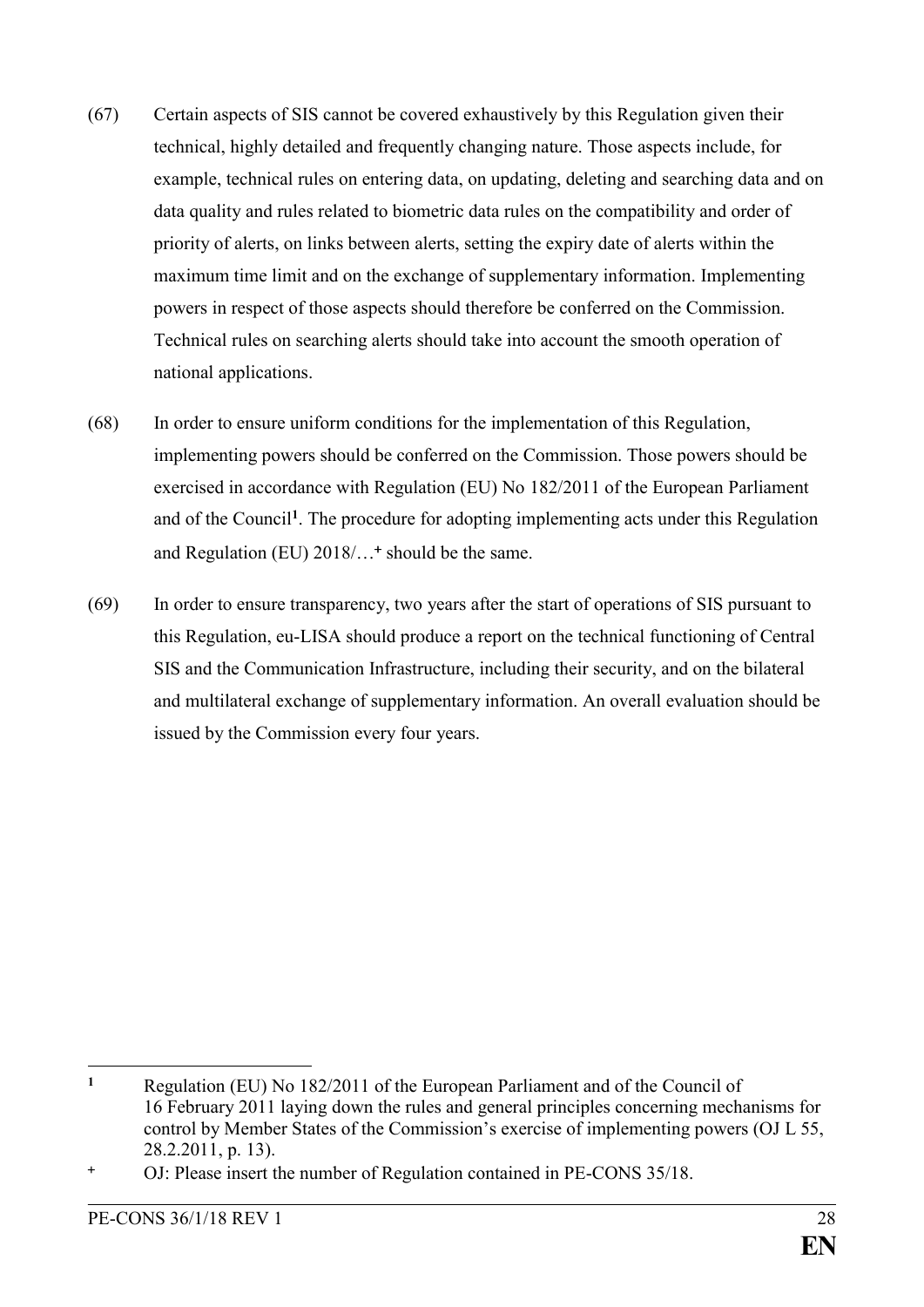- (70) In order to ensure the smooth functioning of SIS, the power to adopt acts in accordance with Article 290 TFEU should be delegated to the Commission in respect of new sub-categories of objects to be sought under alerts on objects for seizure or used as evidence in criminal proceedings, and the determination of the circumstances in which photographs and facial images may be used for the identification of persons other than in the context of regular border crossing points. It is of particular importance that the Commission carry out appropriate consultations during its preparatory work, including at expert level, and that those consultations be conducted in accordance with the principles laid down in the Interinstitutional Agreement of 13 April 2016 on Better Law-Making**<sup>1</sup>** . In particular, to ensure equal participation in the preparation of delegated acts, the European Parliament and the Council receive all documents at the same time as Member States' experts, and their experts systematically have access to meetings of Commission expert groups dealing with the preparation of delegated acts.
- (71) Since the objectives of this Regulation, namely the establishment and regulation of a Union information system and the exchange of related supplementary information, cannot be sufficiently achieved by the Member States, but can rather, by reason of their nature be better achieved at Union level, the Union may adopt measures in accordance with the principle of subsidiarity, as set out in Article 5 of the Treaty on European Union (TEU). In accordance with the principle of proportionality, as set out in that Article, this Regulation does not go beyond what is necessary in order to achieve those objectives.

1

**<sup>1</sup>** OJ L 123, 12.5.2016, p. 1.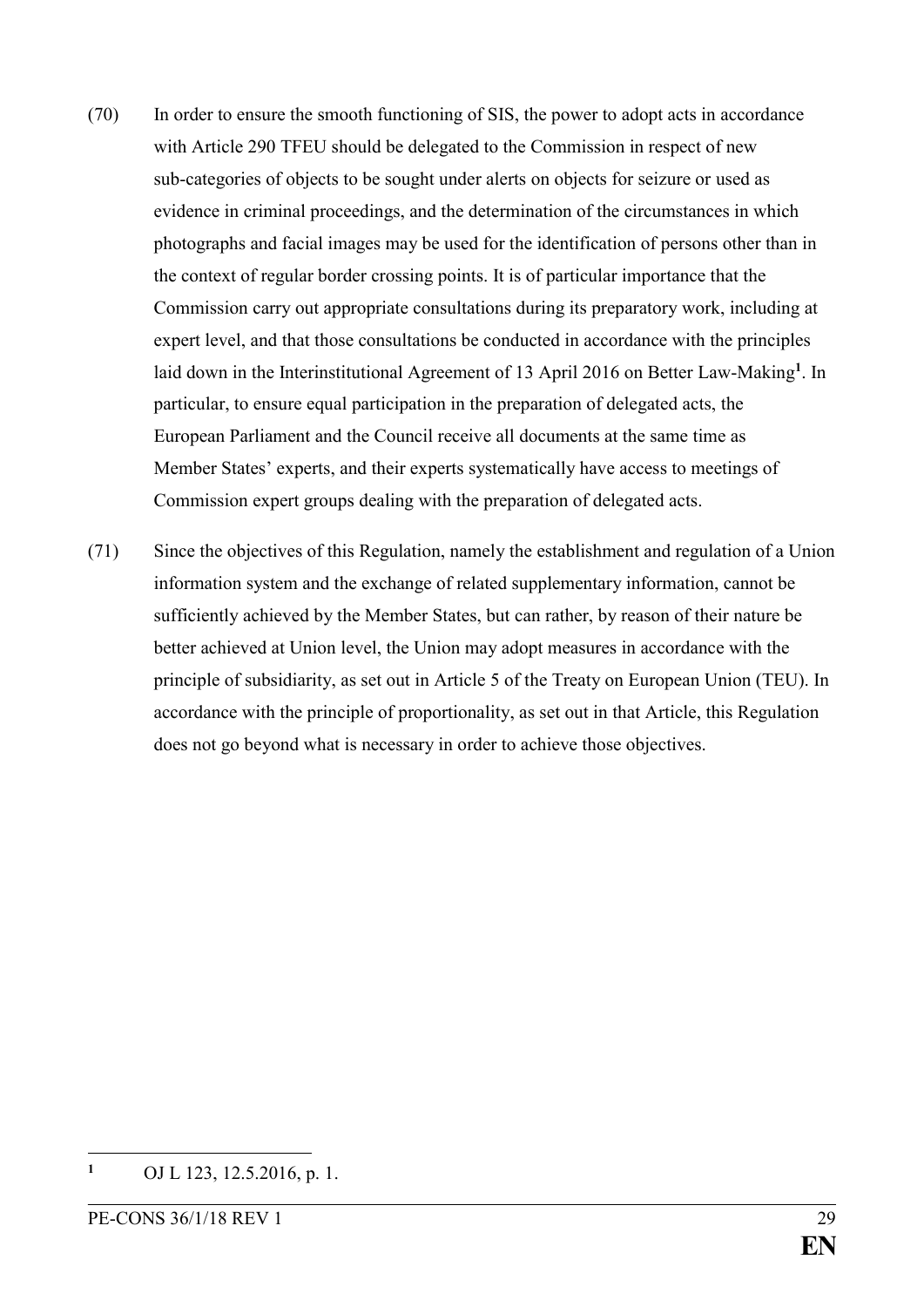- (72) This Regulation respects fundamental rights and observes the principles recognised in particular by the Charter of Fundamental Rights of the European Union. In particular, this Regulation fully respects the protection of personal data in accordance with Article 8 of the Charter of Fundamental Rights of the European Union while seeking to ensure a safe environment for all persons residing on the territory of the Union and special protection for children who could be victim of trafficking or abduction. In cases concerning children, the best interests of the child should be a primary consideration.
- (73) In accordance with Articles 1 and 2 of Protocol No 22 on the Position of Denmark annexed to the TEU and to the TFEU, Denmark is not taking part in the adoption of this Regulation and is not bound by it or subject to its application. Given that this Regulation builds upon the Schengen *acquis*, Denmark shall, in accordance with Article 4 of that Protocol, decide within a period of six months after the Council has decided on this Regulation whether it will implement it in its national law.
- (74) The United Kingdom is taking part in this Regulation in accordance with Article 5(1) of Protocol No 19 on the Schengen *acquis* integrated into the framework of the European Union annexed to the TEU and to the TFEU and Article 8(2) of Council Decision 2000/365/EC**<sup>1</sup>** .

<sup>&</sup>lt;u>.</u> **<sup>1</sup>** Council Decision 2000/365/EC of 29 May 2000 concerning the request of the United Kingdom of Great Britain and Northern Ireland to take part in some of the provisions of the Schengen *acquis* (OJ L 131, 1.6.2000, p. 43).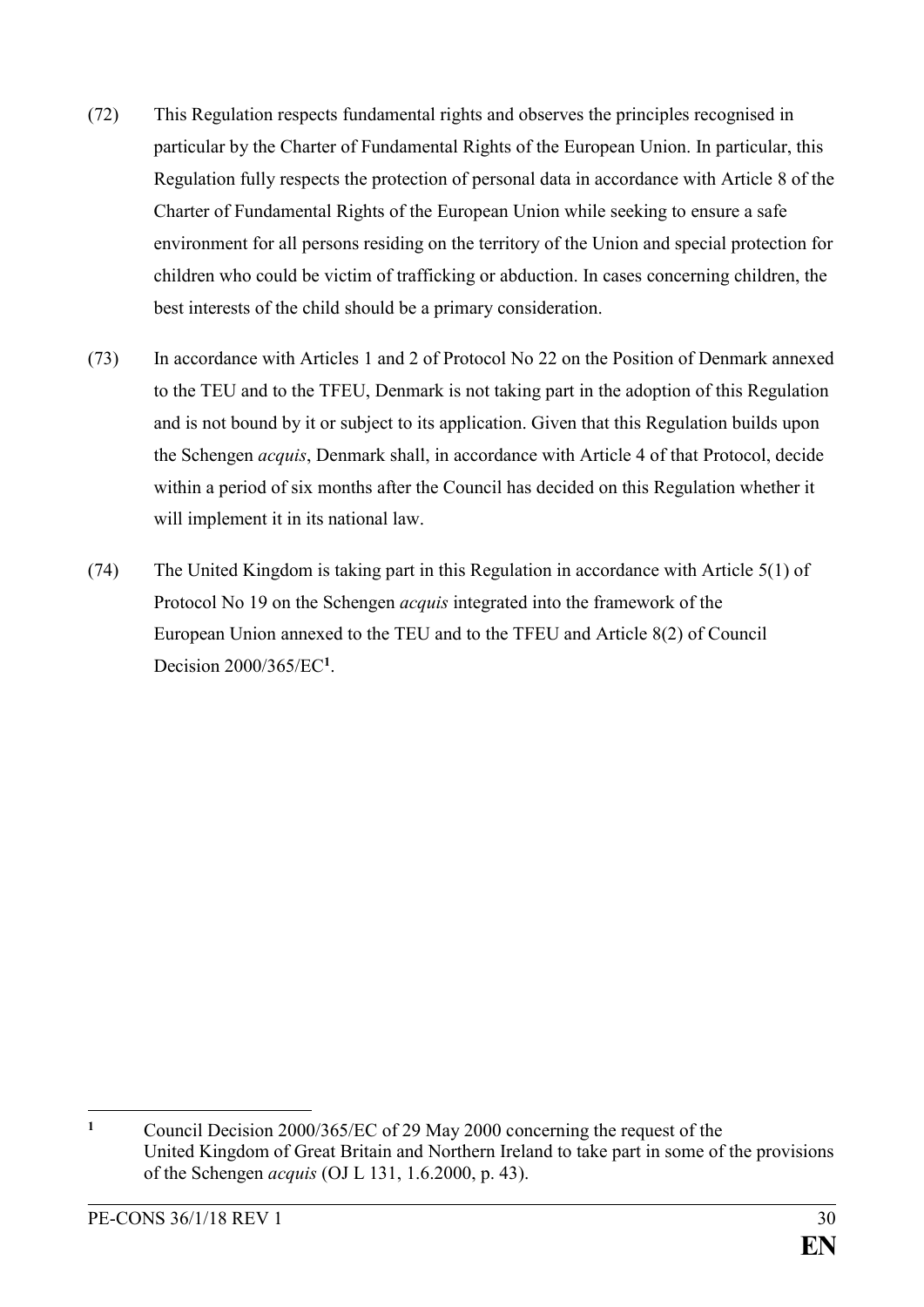- (75) Ireland is taking part in this Regulation in accordance with Article 5(1) of Protocol No 19 annexed to the TEU and to the TFEU and Article 6(2) of Council Decision 2002/192/EC**<sup>1</sup>** .
- (76) As regards Iceland and Norway, this Regulation constitutes a development of provisions of the Schengen *acquis* within the meaning of the Agreement concluded by the Council of the European Union and the Republic of Iceland and the Kingdom of Norway concerning the latters' association with the implementation, application and development of the Schengen *acquis***<sup>2</sup>** , which fall within the area referred to in Article 1, point (G) of Council Decision 1999/437/EC**<sup>3</sup>** .

 $\mathbf{1}$ **<sup>1</sup>** Council Decision 2002/192/EC of 28 February 2002 concerning Ireland's request to take part in some of the provisions of the Schengen *acquis* (OJ L 64, 7.3.2002, p. 20).

<sup>&</sup>lt;sup>2</sup> OJ L 176, 10.7.1999, p. 36.

**<sup>3</sup>** Council Decision 1999/437/EC of 17 May 1999 on certain arrangements for the application of the Agreement concluded by the Council of the European Union and the Republic of Iceland and the Kingdom of Norway concerning the association of those two States with the implementation, application and development of the Schengen *acquis* (OJ L 176, 10.7.1999, p. 31).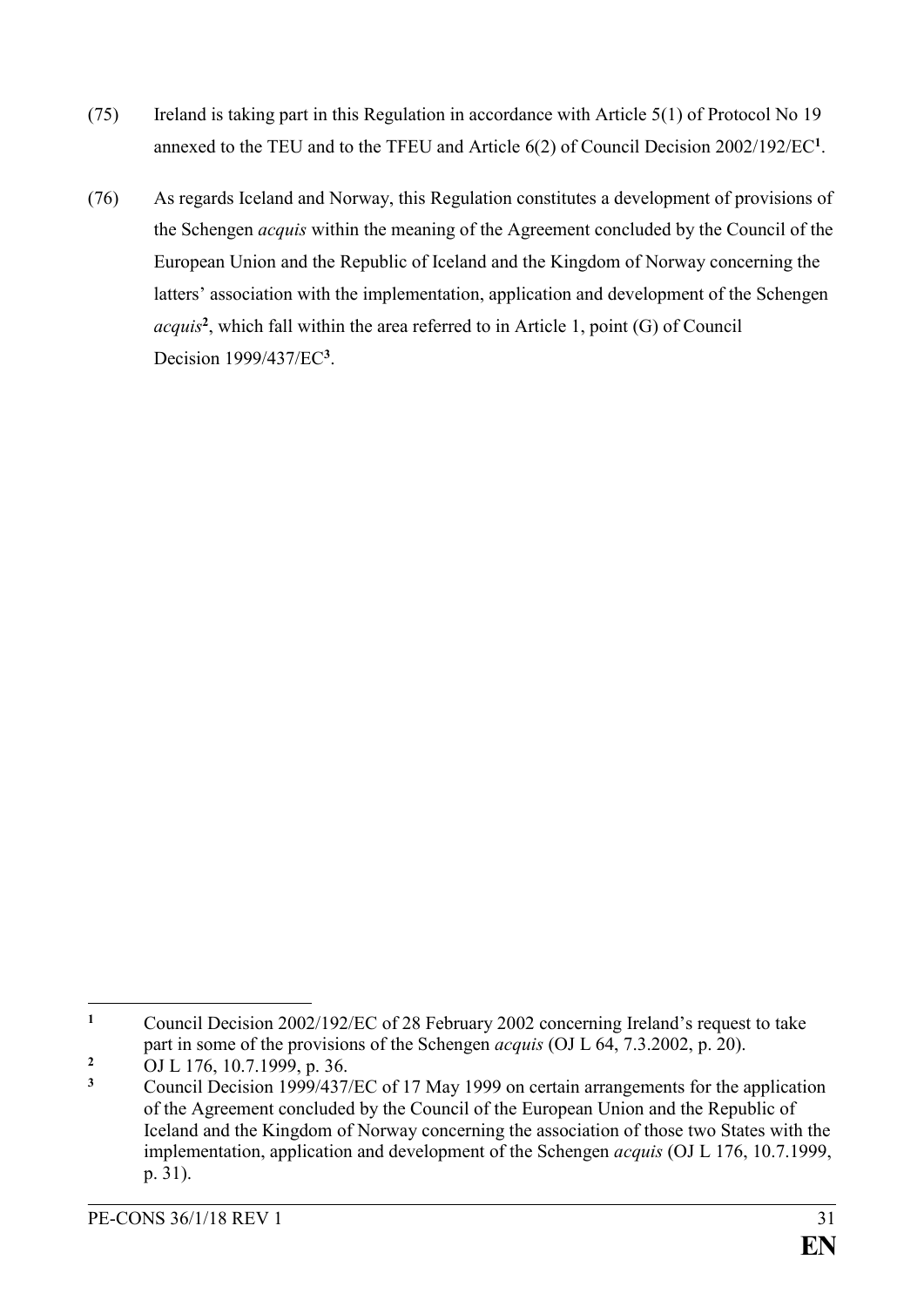(77) As regards Switzerland, this Regulation constitutes a development of the provisions of the Schengen *acquis* within the meaning of the Agreement between the European Union, the European Community and the Swiss Confederation on the Swiss Confederation's association with the implementation, application and development of the Schengen *acquis***<sup>1</sup>** , which fall within the area referred to in Article 1, point (G), of Decision 1999/437/EC read in conjunction with Article 3 of Council Decision 2008/149/JHA**<sup>2</sup>** .

 $\mathbf{1}$ **<sup>1</sup>** OJ L 53, 27.2.2008, p. 52.

**<sup>2</sup>** Council Decision 2008/149/JHA of 28 January 2008 on the conclusion on behalf of the European Union of the Agreement between the European Union, the European Community and the Swiss Confederation on the Swiss Confederation's association with the implementation, application and development of the Schengen *acquis* (OJ L 53, 27.2.2008, p. 50).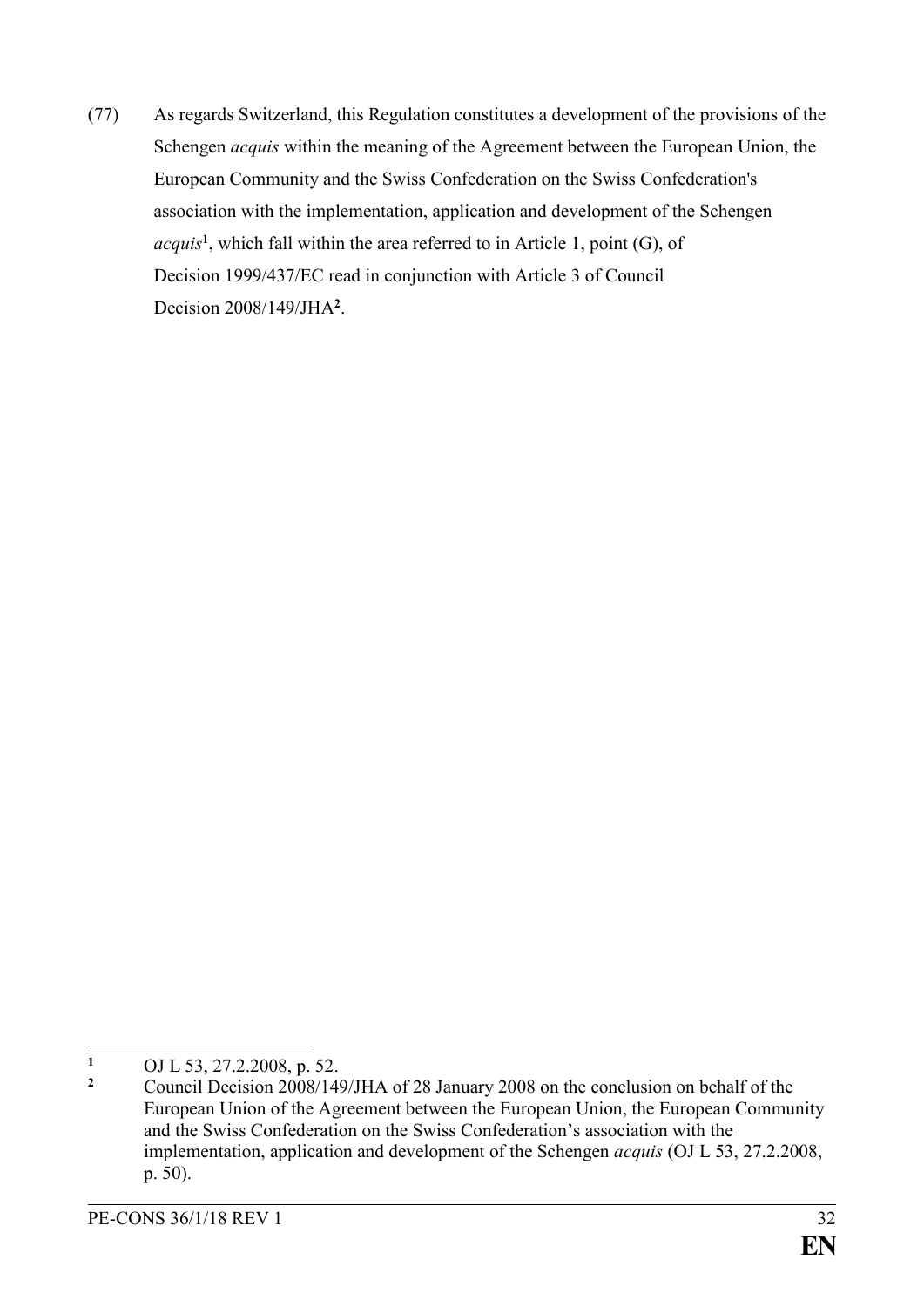(78) As regards Liechtenstein, this Regulation constitutes a development of the provisions of the Schengen *acquis* within the meaning of the Protocol between the European Union, the European Community, the Swiss Confederation and the Principality of Liechtenstein on the accession of the Principality of Liechtenstein to the Agreement between the European Union, the European Community and the Swiss Confederation on the Swiss Confederation's association with the implementation, application and development of the Schengen *acquis*<sup>1</sup>, which fall within the area referred to in Article 1, point (G), of Decision 1999/437/EC read in conjunction with Article 3 of Council Decision 2011/349/EU**<sup>2</sup>** .

<sup>&</sup>lt;u>.</u> <sup>1</sup> OJ L 160, 18.6.2011, p. 21.

**<sup>2</sup>** Council Decision 2011/349/EU of 7 March 2011 on the conclusion on behalf of the European Union of the Protocol between the European Union, the European Community, the Swiss Confederation and the Principality of Liechtenstein on the accession of the Principality of Liechtenstein to the Agreement between the European Union, the European Community and the Swiss Confederation on the Swiss Confederation's association with the implementation, application and development of the Schengen *acquis*, relating in particular to judicial cooperation in criminal matters and police cooperation (OJ L 160, 18.6.2011, p. 1).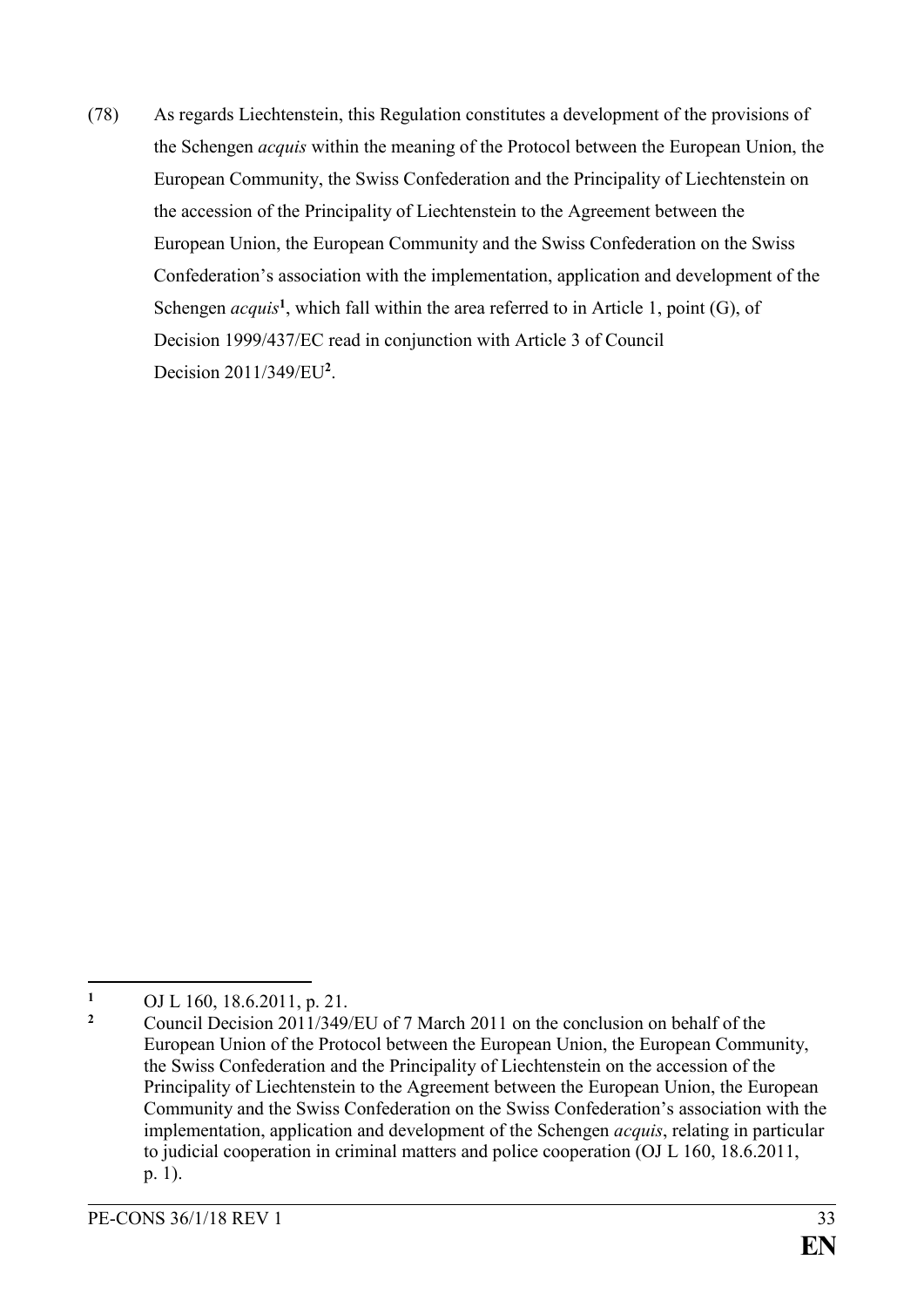- (79) As regards Bulgaria and Romania, this Regulation constitutes an act building upon, or otherwise relating to, the Schengen *acquis* within the meaning of Article 4(2) of the 2005 Act of Accession and should be read in conjunction with Council Decisions 2010/365/EU**<sup>1</sup>** and (EU) 2018/934**<sup>2</sup>** .
- (80) As regards Croatia, this Regulation constitutes an act building upon, or otherwise relating to, the Schengen *acquis* within the meaning of Article 4(2) of the 2011 Act of Accession and should be read in conjunction with Council Decision (EU) 2017/733**<sup>3</sup>** .
- (81) Concerning Cyprus this Regulation constitutes an act building upon, or otherwise relating to, the Schengen *acquis* within the meaning of Article 3(2) of the 2003 Act of Accession.
- (82) This Regulation should apply to Ireland on dates determined in accordance with the procedures set out in the relevant instruments concerning the application of the Schengen *acquis* to this State.

<sup>&</sup>lt;u>.</u> **<sup>1</sup>** Council Decision 2010/365/EU of 29 June 2010 on the application of the provisions of the Schengen *acquis* relating to the Schengen Information System in the Republic of Bulgaria and Romania (OJ L 166, 1.7.2010, p. 17).

**<sup>2</sup>** Council Decision (EU) 2018/934 of 25 June 2018 on the putting into effect of the remaining provisions of the Schengen *acquis* relating to the Schengen Information System in the Republic of Bulgaria and Romania (OJ L 165, 2.7.2018, p. 37).

**<sup>3</sup>** Council Decision (EU) 2017/733 of 25 April 2017 on the application of the provisions of the Schengen *acquis* relating to the Schengen Information System in the Republic of Croatia (OJ L 108, 26.4.2017, p. 31).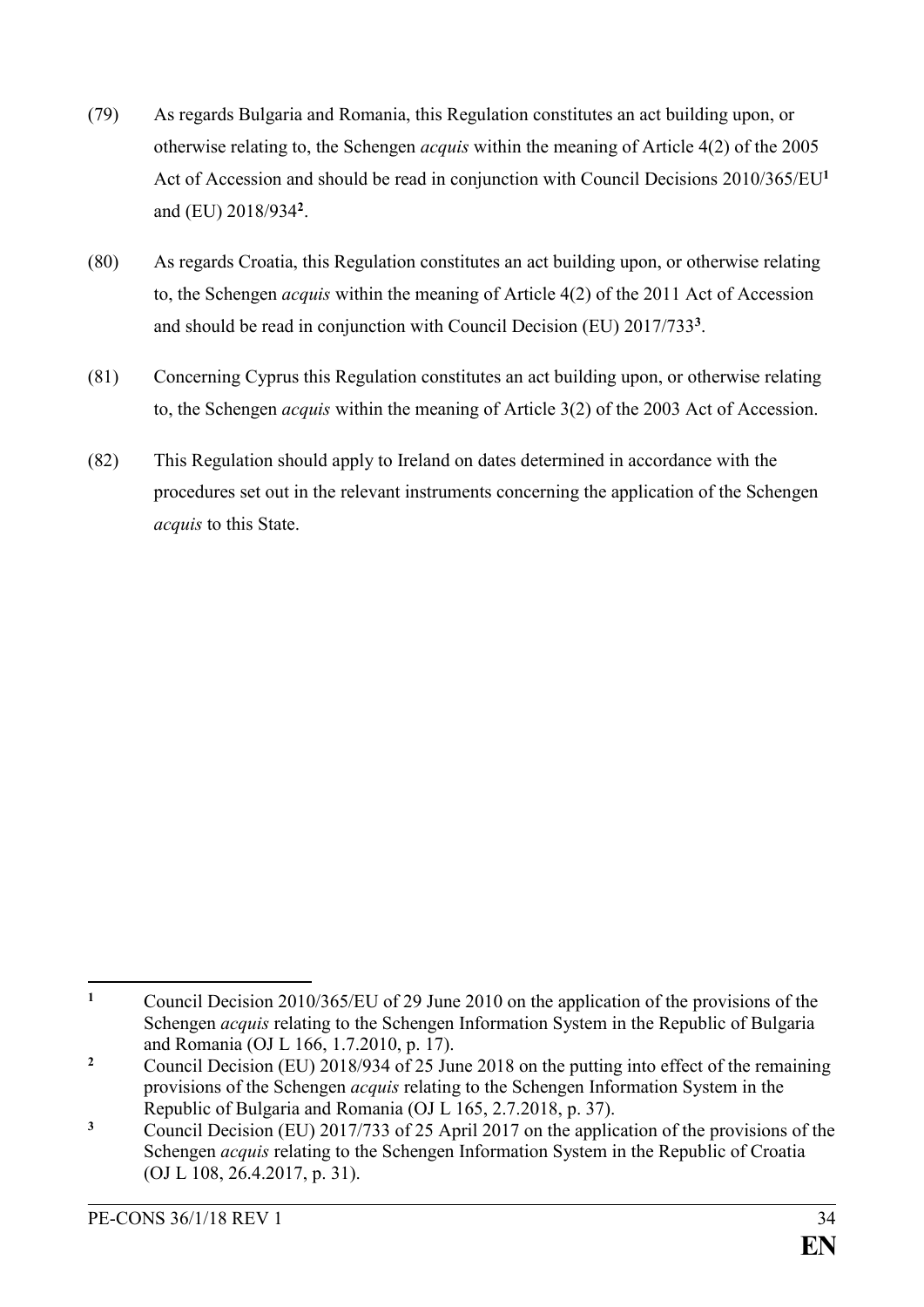(83) This Regulation introduces a series of improvements to SIS which will increase its effectiveness, strengthen data protection and extend access rights. Certain of those improvements do not require complex technical developments, while others do require technical changes of varying magnitude. In order to enable improvements to the system to become available to end-users as soon as possible, this Regulation introduces amendments to Decision 2007/533/JHA in several phases. A number of improvements to the system should apply immediately upon entry into force of this Regulation, whereas others should apply either one or two years after its entry into force. This Regulation should apply in its entirety within three years after its entry into force. In order to avoid delays in its application the phased implementation of this Regulation should be closely monitored.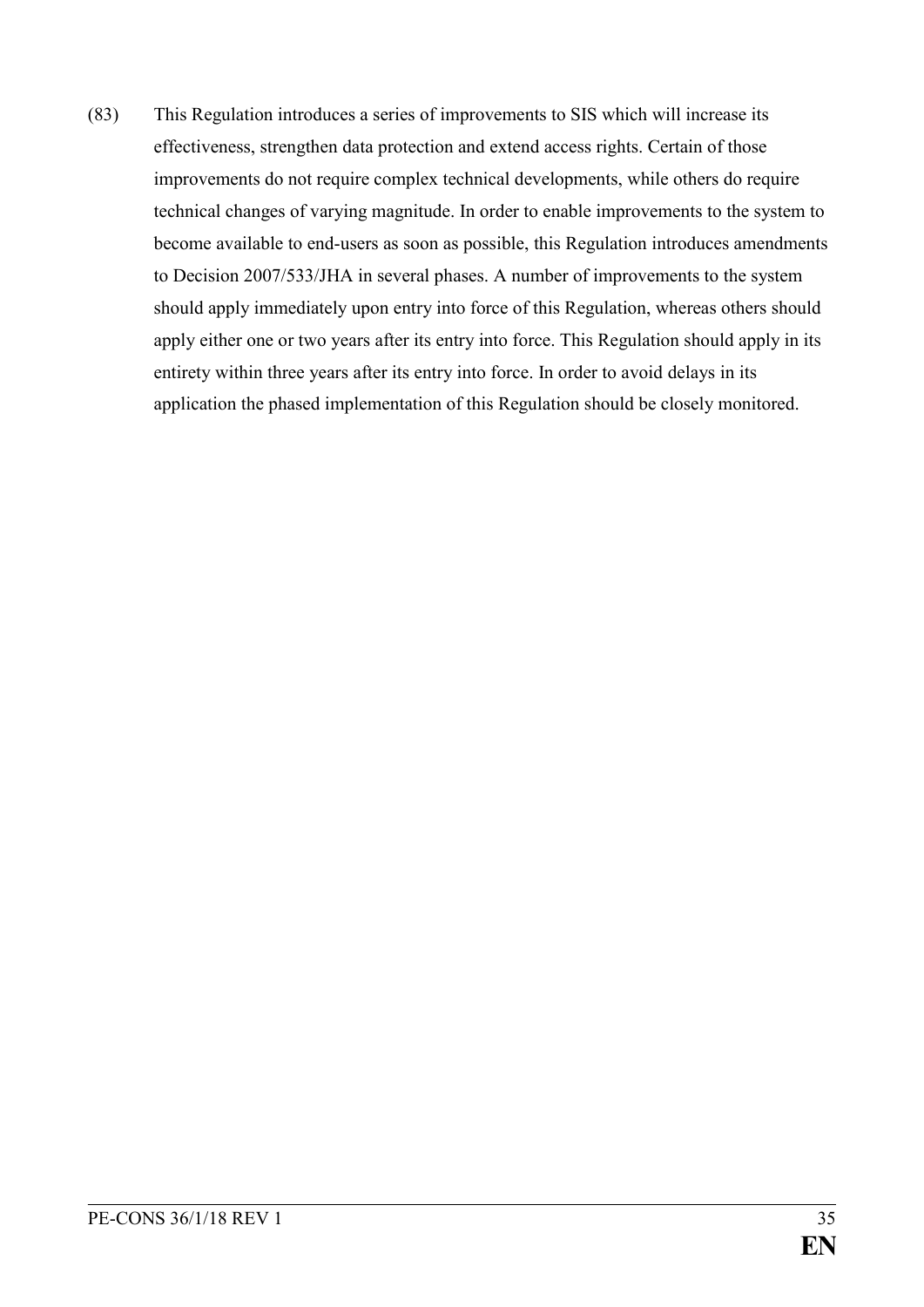- (84) Regulation (EC) No 1986/2006 of the European Parliament and of the Council**<sup>1</sup>** , Decision 2007/533/JHA and Commission Decision 2010/261/EU**<sup>2</sup>** should be repealed with effect from the date of full application of this Regulation.
- (85) The European Data Protection Supervisor was consulted in accordance with Article 28(2) of Regulation (EC) No 45/2001 of the European Parliament and of the Council**<sup>3</sup>** and delivered an opinion on 3 May 2017,

HAVE ADOPTED THIS REGULATION:

 $\mathbf{1}$ **<sup>1</sup>** Regulation (EC) No 1986/2006 of the European Parliament and of the Council of 20 December 2006 regarding access to the Second Generation Schengen Information System (SIS II) by the services in the Member States responsible for issuing vehicle registration certificates (OJ L 381, 28.12.2006, p. 1).

<sup>&</sup>lt;sup>2</sup> Commission Decision 2010/261/EU of 4 May 2010 on the Security Plan for Central SIS II and the Communication Infrastructure (OJ L 112, 5.5.2010, p. 31).

**<sup>3</sup>** Regulation (EC) No 45/2001 of the European Parliament and of the Council of 18 December 2000 on the protection of individuals with regard to the processing of personal data by the Community institutions and bodies and on the free movement of such data (OJ L 8, 12.1.2001, p. 1).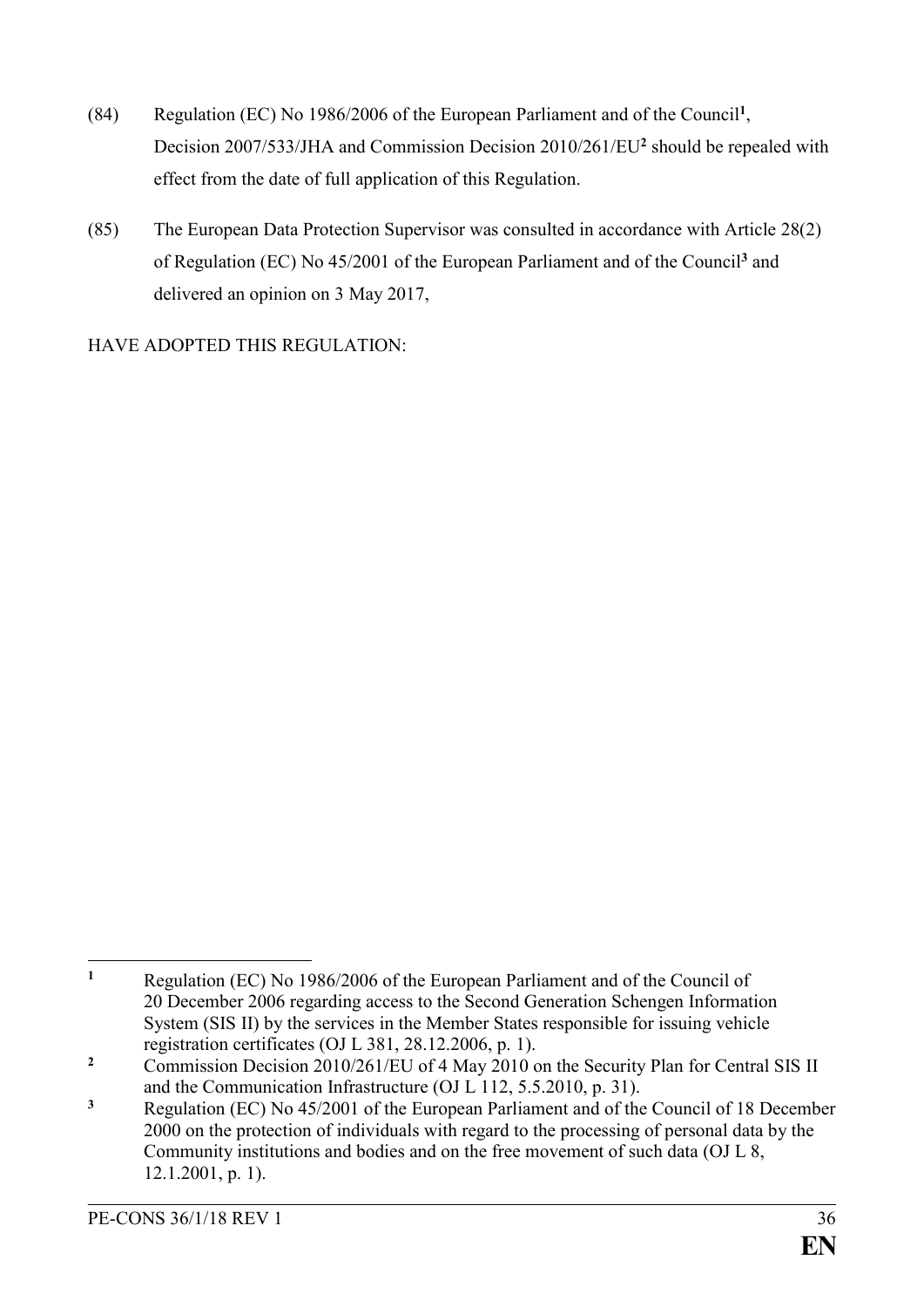# **CHAPTER I GENERAL PROVISIONS**

### *Article 1*

*General purpose of SIS*

The purpose of SIS shall be to ensure a high level of security within the area of freedom, security and justice of the Union including the maintenance of public security and public policy and the safeguarding of security in the territories of the Member States, and to ensure the application of the provisions of Chapter 4 and Chapter 5 of Title V of Part Three TFEU relating to the movement of persons on their territories, using information communicated through this system.

### *Article 2*

### *Subject matter*

- 1. This Regulation establishes the conditions and procedures for the entry and processing of alerts in SIS on persons and objects and for the exchange of supplementary information and additional data for the purpose of police and judicial cooperation in criminal matters.
- 2. This Regulation also lays down provisions on the technical architecture of SIS, on the responsibilities of the Member States and of the European Union Agency for the Operational Management of Large-Scale IT Systems in the Area of Freedom, Security and Justice (eu-LISA), on data processing, on the rights of the persons concerned and on liability.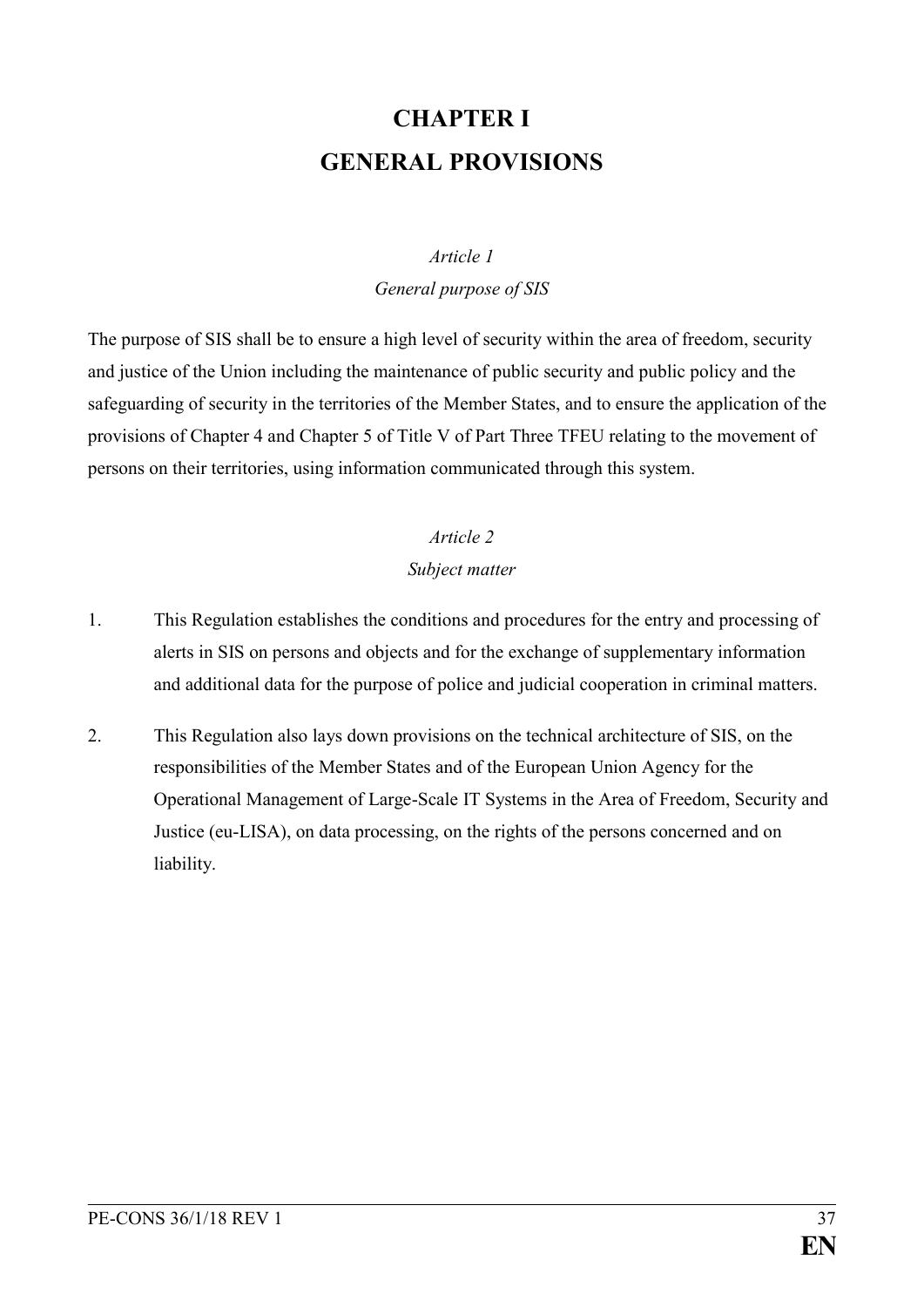### *Article 3*

### *Definitions*

For the purposes of this Regulation, the following definitions apply:

- (1) 'alert' means a set of data entered into SIS allowing the competent authorities to identify a person or an object with a view to taking specific action;
- (2) 'supplementary information' means information not forming part of the alert data stored in SIS, but connected to alerts in SIS, which is to be exchanged through the SIRENE Bureaux:
	- (a) in order to allow Member States to consult or inform each other when entering an alert;
	- (b) following a hit in order to allow the appropriate action to be taken;
	- (c) when the required action cannot be taken;
	- (d) when dealing with the quality of SIS data;
	- (e) when dealing with the compatibility and priority of alerts;
	- (f) when dealing with rights of access;
- (3) 'additional data' means the data stored in SIS and connected with alerts in SIS which are to be immediately available to the competent authorities where a person in respect of whom data has been entered in SIS is located as a result of conducting a search in SIS;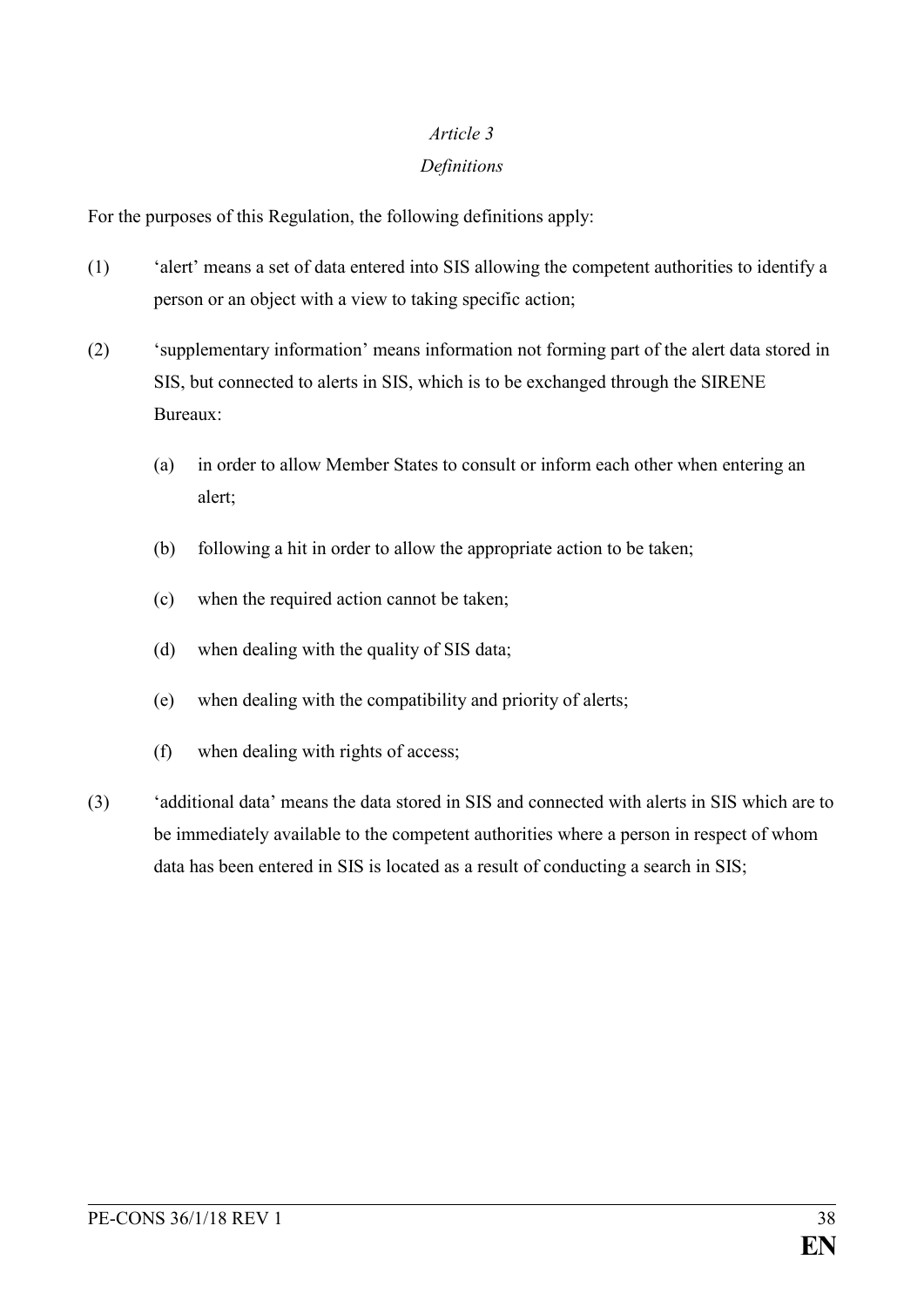- (4) 'personal data' means personal data as defined in point 1 of Article 4 of Regulation (EU) 2016/679;
- (5) 'processing of personal data' means any operation or set of operations which is performed on personal data or on sets of personal data, whether or not by automated means, such as collection, recording, logging, organisation, structuring, storage, adaptation or alteration, retrieval, consultation, use, disclosure by transmission, dissemination or otherwise making available, alignment or combination, restriction, erasure or destruction;
- (6) a 'match' means the occurrence of the following steps:
	- (a) a search has been conducted in SIS by an end-user;
	- (b) that search has revealed an alert entered into SIS by another Member State; and
	- (c) data concerning the alert in SIS match the search data;
- (7) a 'hit' means any match which fulfils the following criteria:
	- (a) it has been confirmed by:
		- (i) the end-user, or
		- (ii) the competent authority in accordance with national procedures, where the match concerned was based on the comparison of biometric data;

#### and

(b) further actions are requested;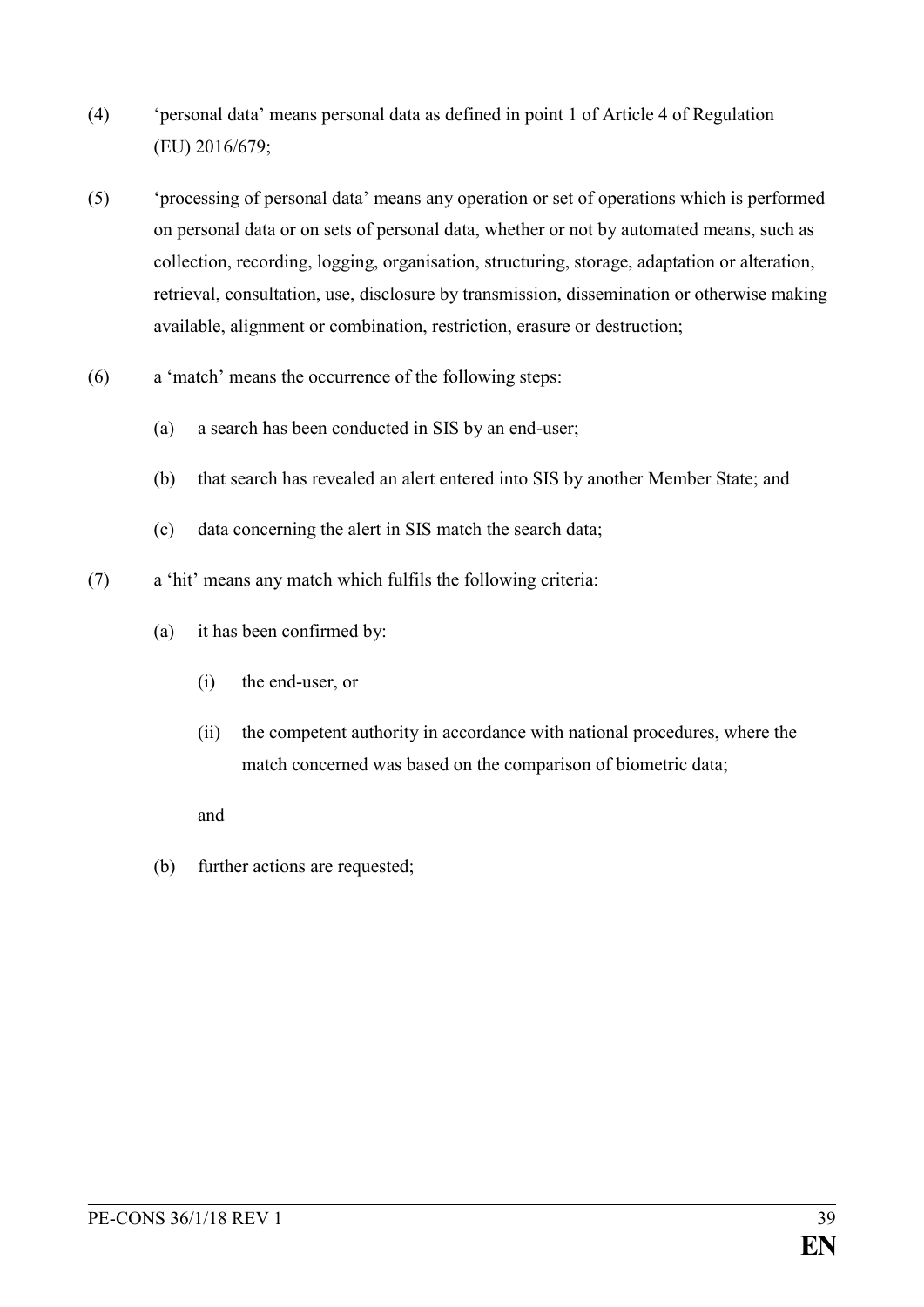- (8) 'flag' means a suspension of the validity of an alert at the national level that may be added to alerts for arrest, alerts on missing and vulnerable persons and alerts for discreet, inquiry and specific checks;
- (9) 'issuing Member State' means the Member State which entered the alert into SIS;
- (10) 'executing Member State' means the Member State which takes or has taken the required actions following a hit;
- (11) 'end-user' means a member of staff of a competent authority authorised to search directly CS-SIS, N.SIS or a technical copy thereof;
- (12) 'biometric data' means personal data resulting from specific technical processing relating to the physical or physiological characteristics of a natural person, which allow or confirm the unique identification of that natural person, namely photographs, facial images, dactyloscopic data and DNA profile;
- (13) 'dactyloscopic data' means data on fingerprints and palm prints which due to their unique character and the reference points contained therein enable accurate and conclusive comparisons on a person's identity;
- (14) 'facial image' means digital images of the face with sufficient image resolution and quality to be used in automated biometric matching;
- (15) 'DNA profile' means a letter or number code which represents a set of identification characteristics of the noncoding part of an analysed human DNA sample, namely the particular molecular structure at the various DNA locations (loci);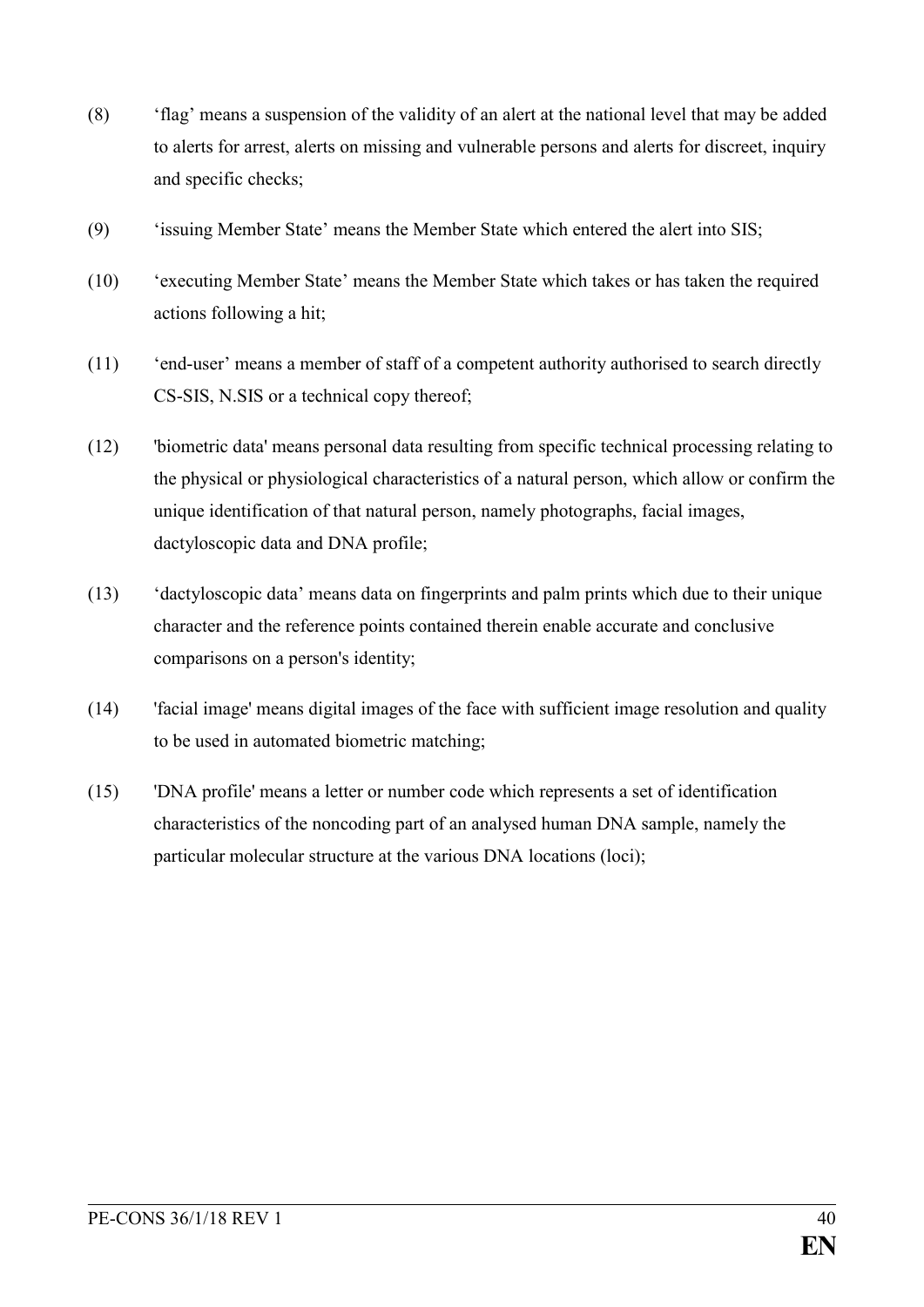- (16) 'terrorist offences' means offences under national law referred to in Articles 3 to 14 of Directive (EU) 2017/541 of the European Parliament and of the Council**<sup>1</sup>** , or equivalent to one of those offences for the Member States which are not bound by that Directive;
- (17) 'threat to public health' means a threat to public health as defined in point (21) of Article 2 of Regulation (EU) 2016/399 of the European Parliament and of the Council**<sup>2</sup>** .

## *Article 4 Technical architecture and ways of operating SIS*

- 1. SIS shall be composed of:
	- (a) a central system (Central SIS) composed of:
		- (i) a technical support function ('CS-SIS') containing a database (the 'SIS database'), and including a backup CS-SIS,
		- (ii) a uniform national interface ('NI-SIS');
	- (b) a national system (N.SIS) in each of the Member States, consisting of the national data systems which communicate with Central SIS, including at least one national or shared backup N.SIS; and

 $\mathbf{1}$ **<sup>1</sup>** Directive (EU) 2017/541 of the European Parliament and of the Council of 15 March 2017 on combating terrorism and replacing Council Framework Decision 2002/475/JHA and amending Council Decision 2005/671/JHA (OJ L 88, 31.3.2017, p. 6).

**<sup>2</sup>** Regulation (EU) 2016/399 of the European Parliament and of the Council of 9 March 2016 on a Union Code on the rules governing the movement of persons across borders (Schengen Borders Code) (OJ L 77, 23.3.2016, p. 1).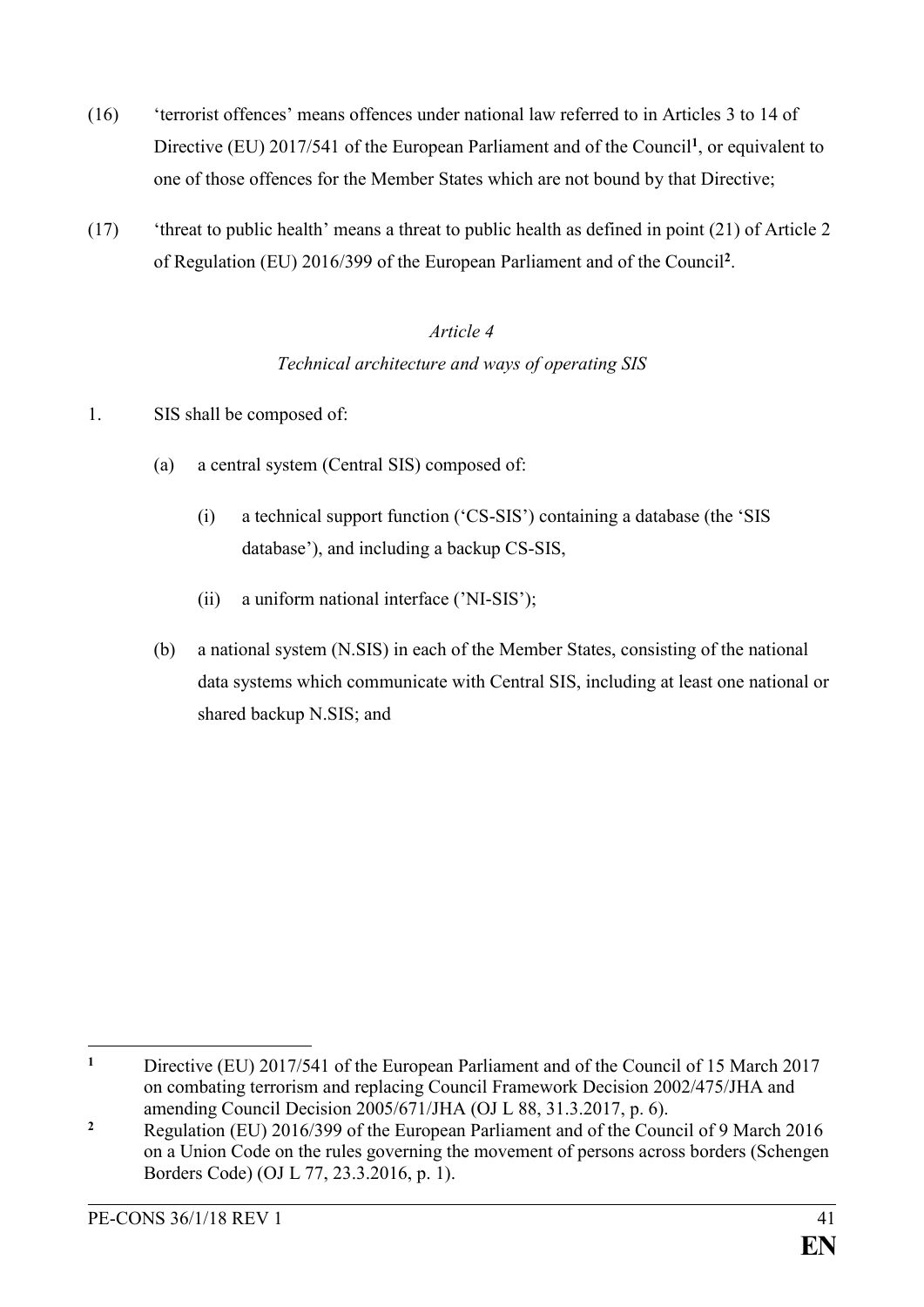(c) a communication infrastructure between CS-SIS, backup CS-SIS and NI-SIS ('the Communication Infrastructure') that provides an encrypted virtual network dedicated to SIS data and the exchange of data between SIRENE Bureaux, as referred to in Article 7(2).

An N.SIS as referred to in point (b) may contain a data file (a 'national copy') containing a complete or partial copy of the SIS database. Two or more Member States may establish in one of their N.SIS a shared copy which may be used jointly by those Member States. Such shared copy shall be considered as the national copy of each of those Member States.

A shared backup N.SIS as referred to in point (b) may be used jointly by two or more Member States. In such cases, the shared backup N.SIS shall be considered as the backup N.SIS of each of those Member States. The N.SIS and its backup may be used simultaneously to ensure uninterrupted availability to end-users.

Member States intending to establish a shared copy or shared backup N.SIS to be used jointly shall agree their respective responsibilities in writing. They shall notify their arrangement to the Commission.

The Communication Infrastructure shall support and contribute to ensuring the uninterrupted availability of SIS. It shall include redundant and separated paths for the connections between CS-SIS and the backup CS-SIS and shall also include redundant and separated paths for the connections between each SIS national network access point and CS-SIS and backup CS-SIS.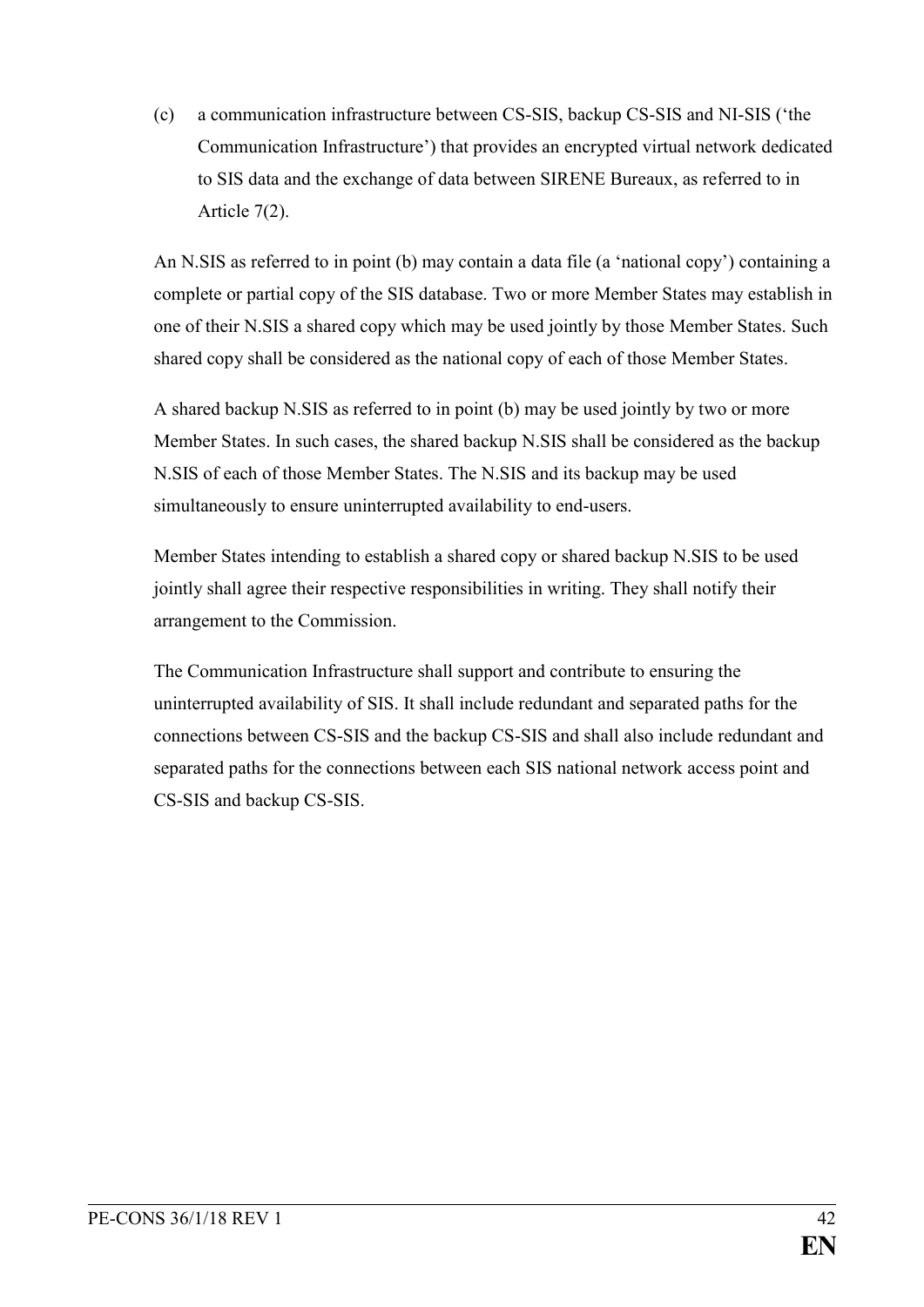- 2. Member States shall enter, update, delete and search SIS data through their own N.SIS. The Member States using a partial or a complete national copy or a partial or complete shared copy shall make that copy available for the purpose of carrying out automated searches in the territory of each of those Member States. The partial national or shared copy shall contain at least the data listed in points (a) to (v) of Article 20 (3). It shall not be possible to search the data files of other Member States' N.SIS except in the case of shared copies.
- 3. CS-SIS shall perform technical supervision and administration functions and have a backup CS-SIS, capable of ensuring all functionalities of the principal CS-SIS in the event of failure of that system. CS-SIS and the backup CS-SIS shall be located in the two technical sites of eu-LISA.
- 4. eu-LISA shall implement technical solutions to reinforce the uninterrupted availability of SIS either through the simultaneous operation of CS-SIS and the backup CS-SIS, provided that the backup CS-SIS remains capable of ensuring the operation of SIS in the event of a failure of CS-SIS, or through duplication of the system or its components. Notwithstanding the procedural requirements laid down in Article 10 of Regulation (EU) 2018/...<sup>+</sup> eu-LISA shall no later than … [one year after the entry into force of this Regulation], prepare a study on the options for technical solutions, containing an independent impact assessment and cost-benefit analysis.
- 5. Where necessary in exceptional circumstances, eu-LISA may temporarily develop an additional copy of the SIS database.

<sup>&</sup>lt;u>.</u> OJ: Please insert the serial number of Regulation contained in PE-CONS 29/18.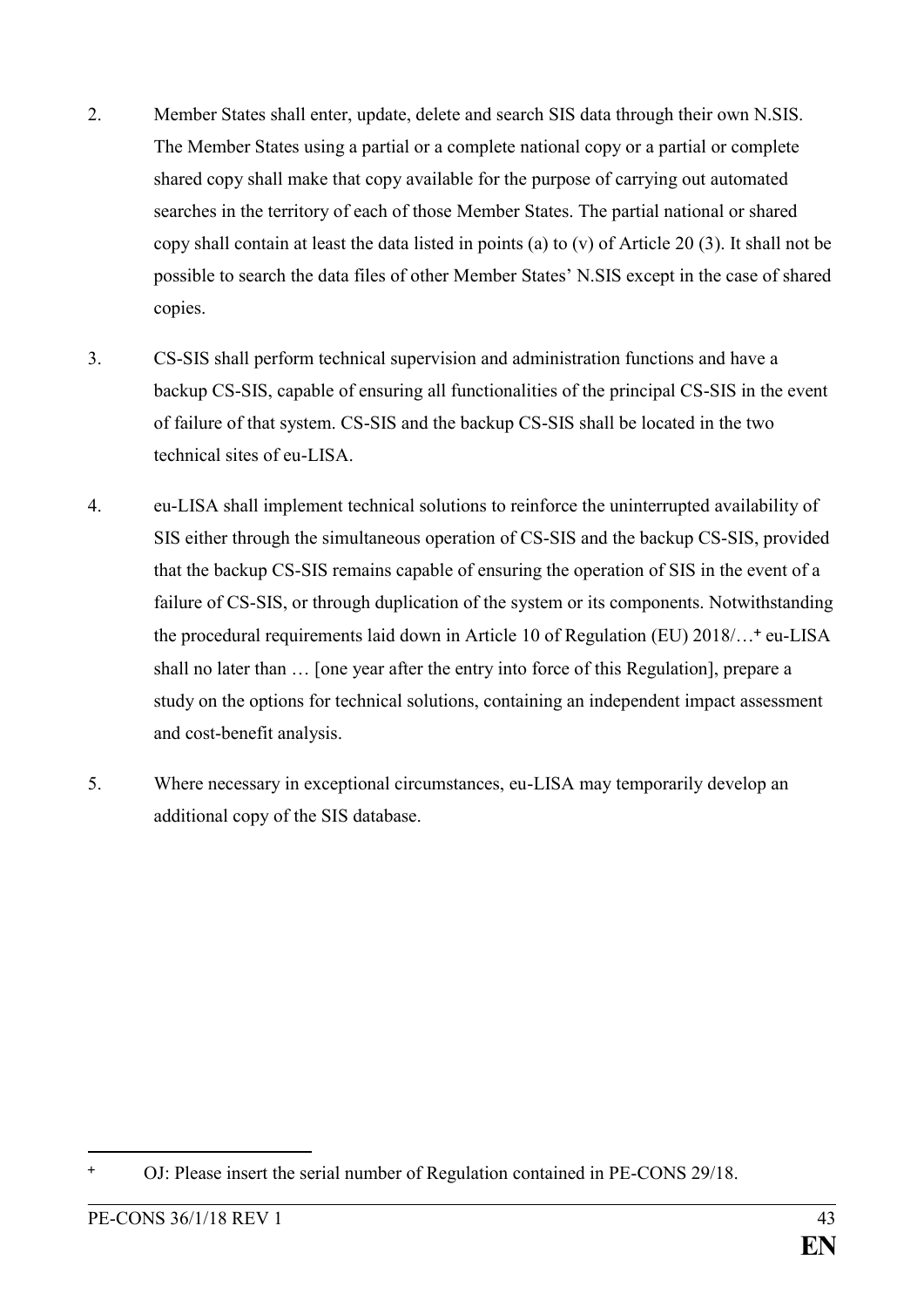- 6. CS-SIS shall provide the services necessary for the entry and processing of SIS data, including searches in the SIS database. For the Member States which use a national or shared copy, CS-SIS shall:
	- (a) provide online updates for the national copies;
	- (b) ensure synchronisation of and consistency between the national copies and the SIS database; and
	- (c) provide the operation for initialisation and restoration of the national copies;
- 7. CS-SIS shall provide uninterrupted availability.

### *Article 5*

### *Costs*

- 1. The costs of operating, maintaining and further developing Central SIS and the Communication Infrastructure shall be borne by the general budget of the Union. Those costs shall include work done with respect to CS-SIS, in order to ensure the provision of the services referred to in Article 4(6).
- 2. The costs of setting up, operating, maintaining and further developing each N.SIS shall be borne by the Member State concerned.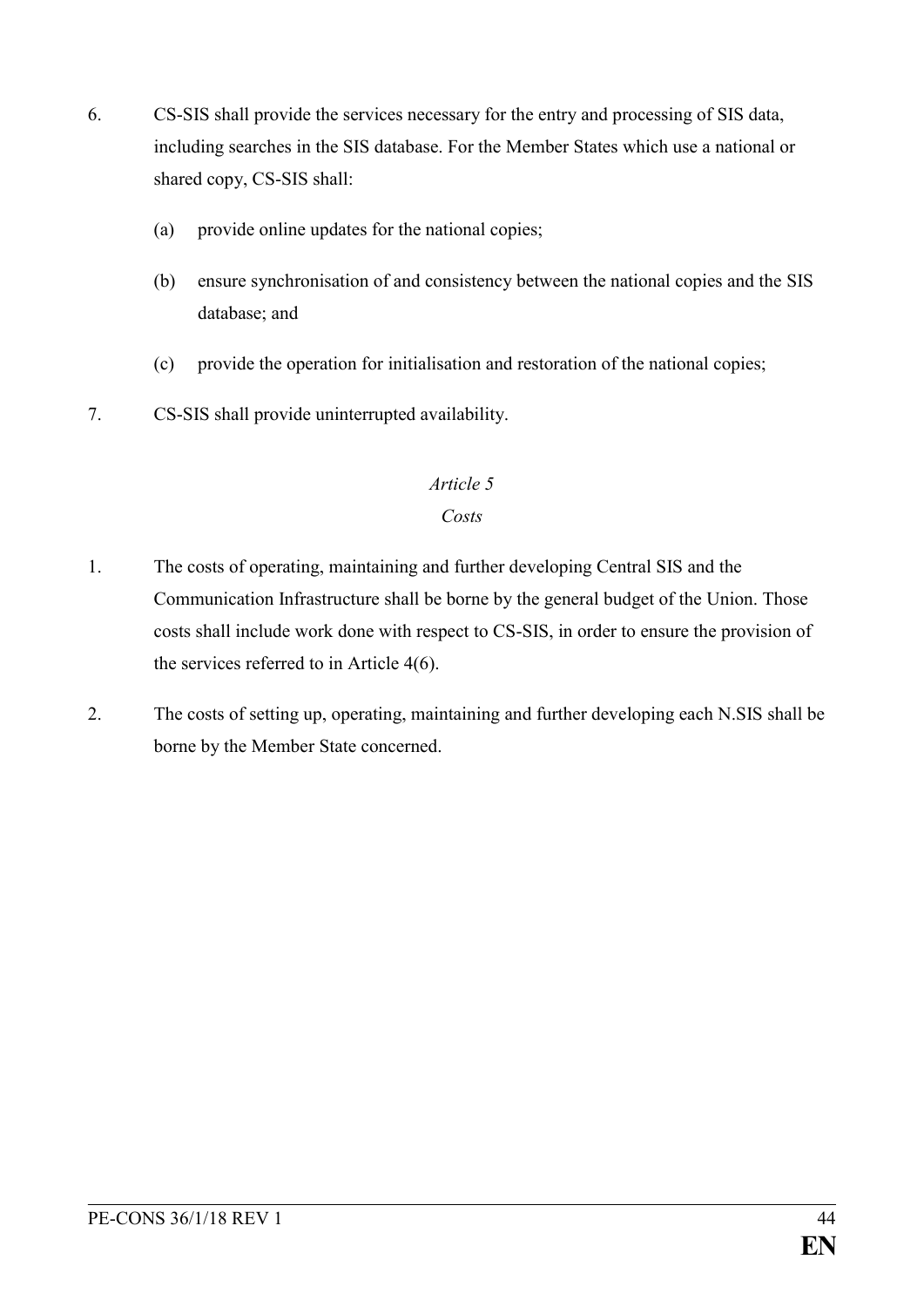# **CHAPTER II RESPONSIBILITIES OF THE MEMBER STATES**

#### *Article 6*

#### *National systems*

Each Member State shall be responsible for setting up, operating, maintaining and further developing its N.SIS and connecting it to NI-SIS.

Each Member State shall be responsible for ensuring the uninterrupted availability of SIS data to end-users.

Each Member State shall transmit its alerts through its N.SIS.

## *Article 7 N.SIS Office and SIRENE Bureau*

1. Each Member State shall designate an authority (the N.SIS Office), which shall have central responsibility for its N.SIS.

That authority shall be responsible for the smooth operation and security of the N.SIS, shall ensure the access of the competent authorities to SIS and shall take the necessary measures to ensure compliance with this Regulation. It shall be responsible for ensuring that all functionalities of SIS are made available to the end users appropriately.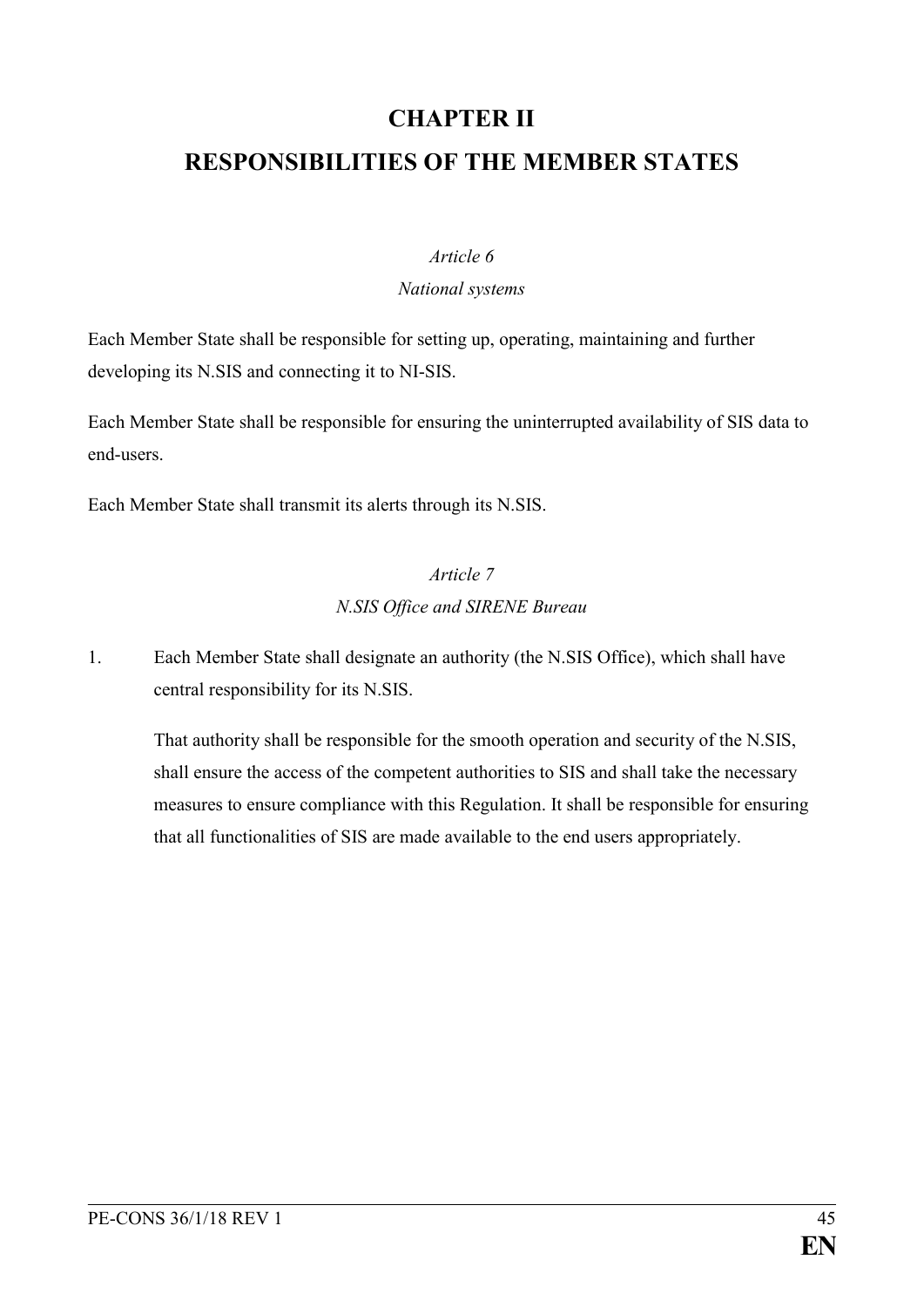2. Each Member State shall designate a national authority which shall be operational 24 hours a day, 7 days a week and which shall ensure the exchange and availability of all supplementary information (the SIRENE Bureau) in accordance with the SIRENE Manual. Each SIRENE Bureau shall serve as a single contact point for its Member State to exchange supplementary information regarding alerts and to facilitate the requested actions to be taken when alerts on persons or objects have been entered in SIS and those persons or objects are located following a hit.

Each SIRENE Bureau shall, in accordance with national law, have easy direct or indirect access to all relevant national information, including national databases and all information on its Member States' alerts, and to expert advice, in order to be able to react to requests for supplementary information swiftly and within the deadlines provided for in Article 8.

The SIRENE Bureaux shall coordinate the verification of the quality of the information entered in SIS. For those purposes they shall have access to data processed in SIS.

3. The Member States shall provide eu-LISA with details of their N.SIS Office and of their SIRENE Bureau. eu-LISA shall publish the list of the N.SIS Offices and the SIRENE Bureaux together with the list referred to in Article 56(7).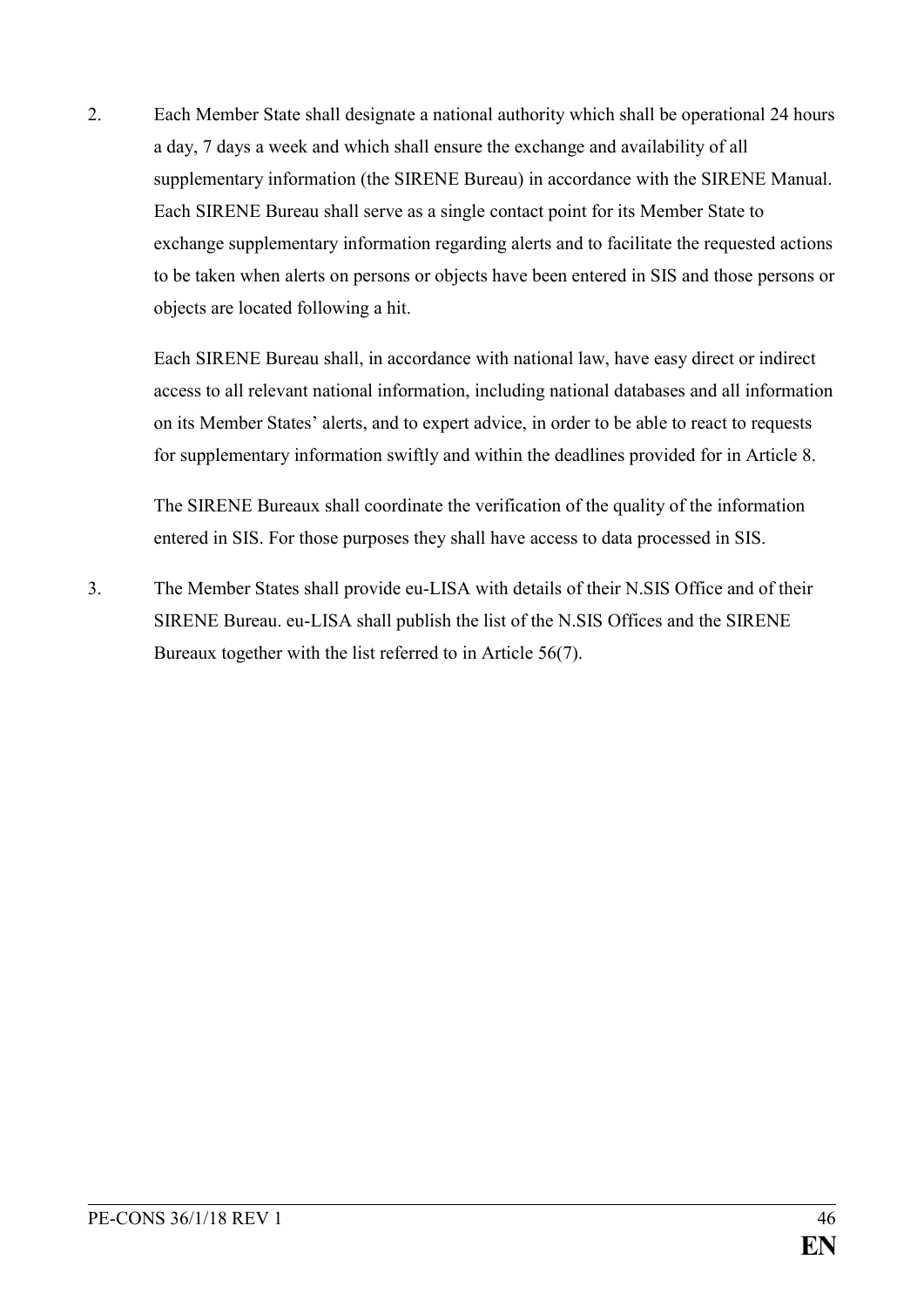## *Article 8 Exchange of supplementary information*

- 1. Supplementary information shall be exchanged in accordance with the provisions of the SIRENE Manual and using the Communication Infrastructure. Member States shall provide the necessary technical and human resources to ensure the continuous availability and timely and effective exchange of supplementary information. In the event that the Communication Infrastructure is unavailable, Member States shall use other adequately secured technical means to exchange supplementary information. A list of adequately secured technical means shall be laid down in the SIRENE Manual.
- 2. Supplementary information shall be used only for the purpose for which it was transmitted in accordance with Article 64 unless prior consent for another use is obtained from the issuing Member State.
- 3. The SIRENE Bureaux shall carry out their tasks in a quick and efficient manner, in particular by replying to a request for supplementary information as soon as possible but not later than 12 hours after the receipt of the request. In case of alerts for terrorist offences, of alerts on persons wanted for arrest for surrender or extradition purposes, and in cases of alerts on children referred to in point (c) of Article 32(1) the SIRENE Bureaux shall act immediately.

Requests for supplementary information with the highest priority shall be marked 'URGENT' in the SIRENE forms, and the reason for the urgency shall be specified.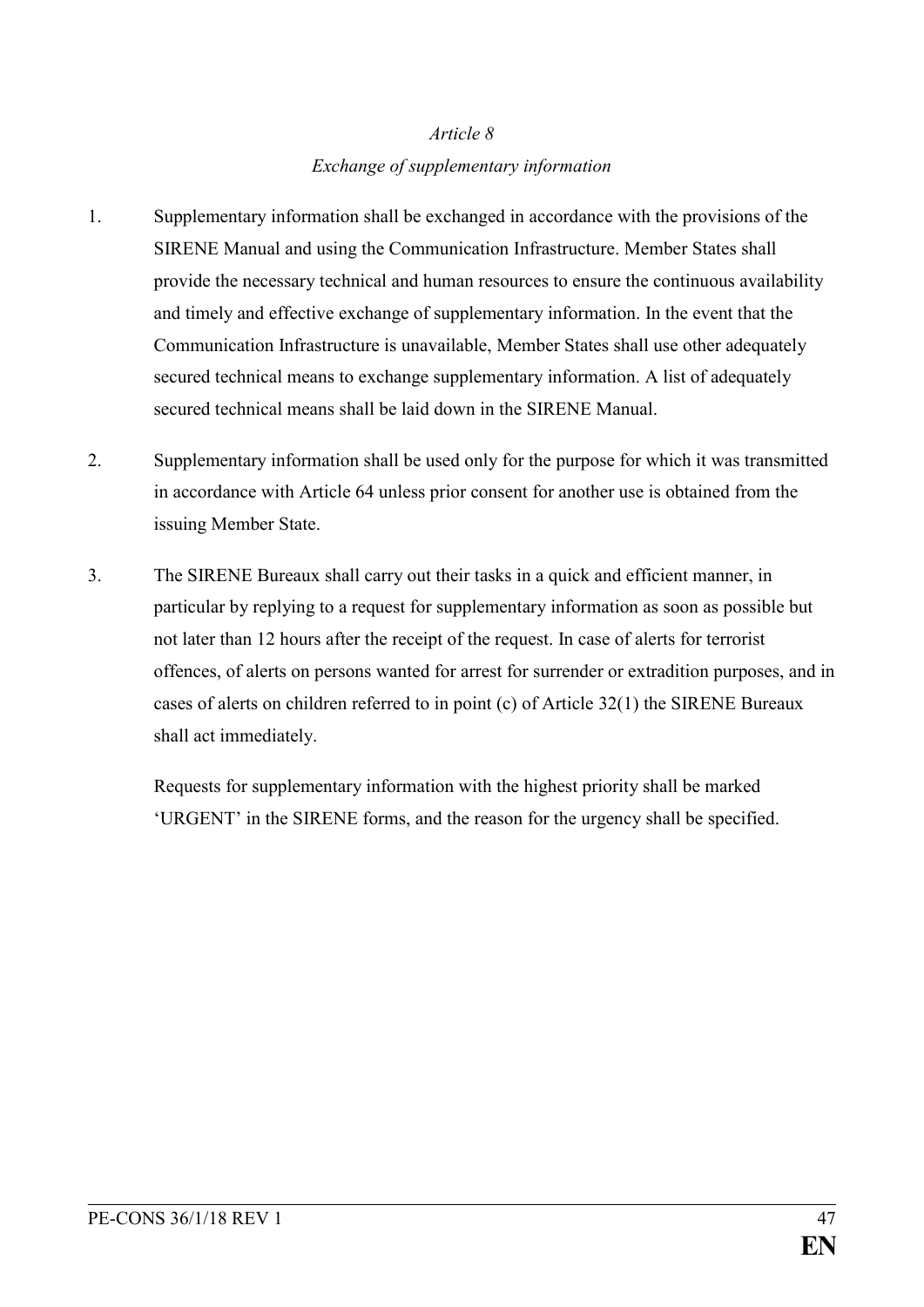4. The Commission shall adopt implementing acts to lay down detailed rules for the tasks of the SIRENE Bureaux pursuant to this Regulation and the exchange of supplementary information in the form of a manual entitled the 'SIRENE Manual'. Those implementing acts shall be adopted in accordance with the examination procedure referred to in Article 76(2).

### *Article 9 Technical and functional compliance*

- 1. When setting up its N.SIS, each Member State shall comply with common standards, protocols and technical procedures established to ensure the compatibility of its N.-SIS with Central SIS for the prompt and effective transmission of data.
- 2. If a Member State uses a national copy, it shall ensure, by means of the services provided by CS-SIS and by means of automatic updates referred to in Article 4(6), that the data stored in the national copy are identical to and consistent with the SIS database and that a search in its national copy produces a result equivalent to that of a search in the SIS database.
- 3. End-users shall receive the data required to perform their tasks, in particular, and where necessary, all the available data allowing for the identification of the data subject and for the requested action to be taken.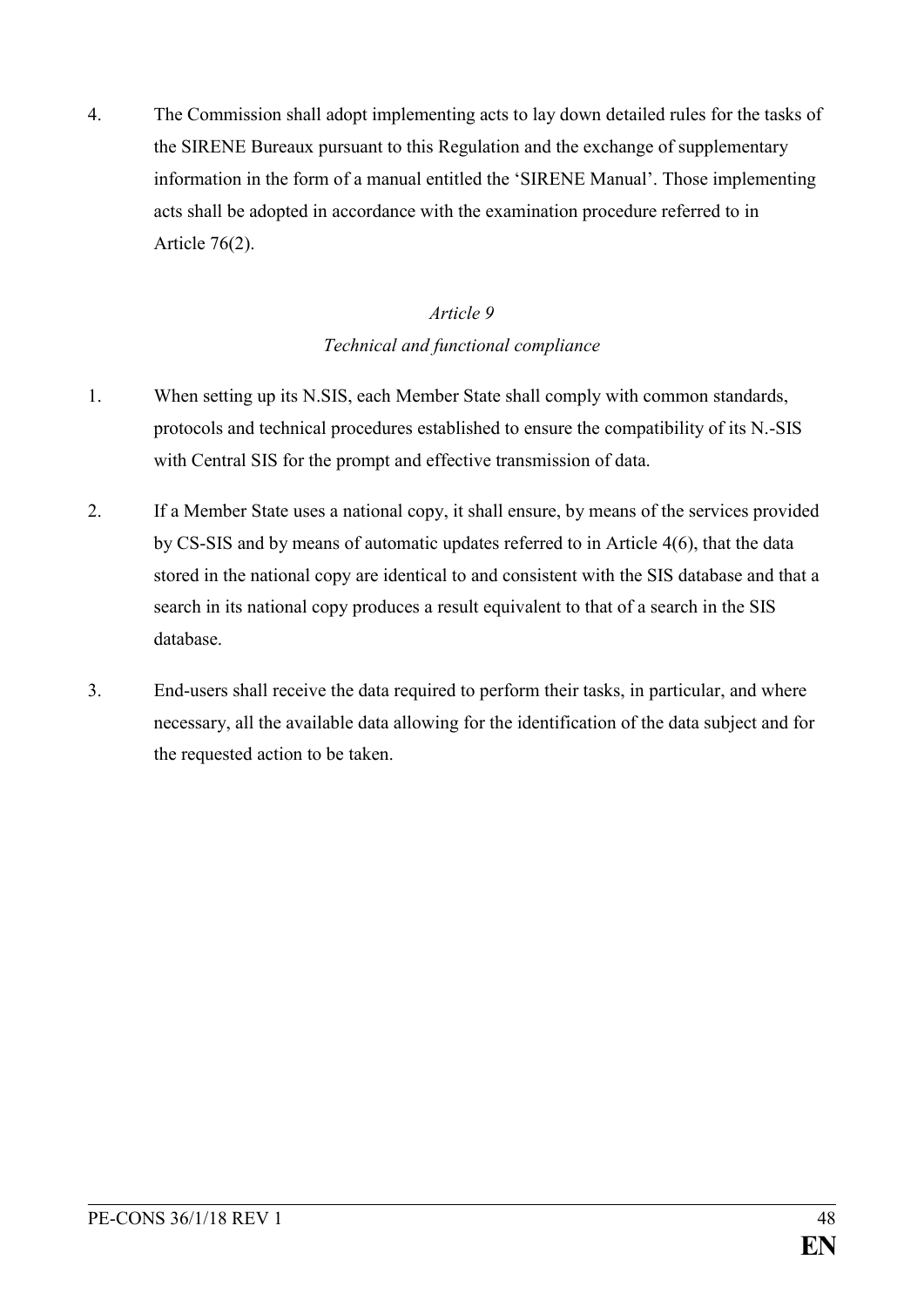- 4. Member States and eu-LISA shall undertake regular tests to verify the technical compliance of the national copies referred to in paragraph 2. The results of those tests shall be taken into consideration as part of the mechanism established by Council Regulation (EU) No 1053/2013**<sup>1</sup>** .
- 5. The Commission shall adopt implementing acts to lay down and develop common standards, protocols and technical procedures, referred to in paragraph 1 of this Article. Those implementing acts shall be adopted in accordance with the examination procedure referred to in Article 76(2).

### *Article 10*

### *Security – Member States*

- 1. Each Member State shall, in relation to its N.SIS, adopt the necessary measures, including a security plan, a business continuity plan and a disaster recovery plan, in order to:
	- (a) physically protect data, including by making contingency plans for the protection of critical infrastructure;
	- (b) deny unauthorised persons access to data-processing facilities used for processing personal data (facilities access control);

 $\mathbf{1}$ **<sup>1</sup>** Council Regulation (EU) No 1053/2013 of 7 October 2013 establishing an evaluation and monitoring mechanism to verify the application of the Schengen *acquis* and repealing the Decision of the Executive Committee of 16 September 1998 setting up a Standing Committee on the evaluation and implementation of Schengen (OJ L 295, 6.11.2013, p. 27).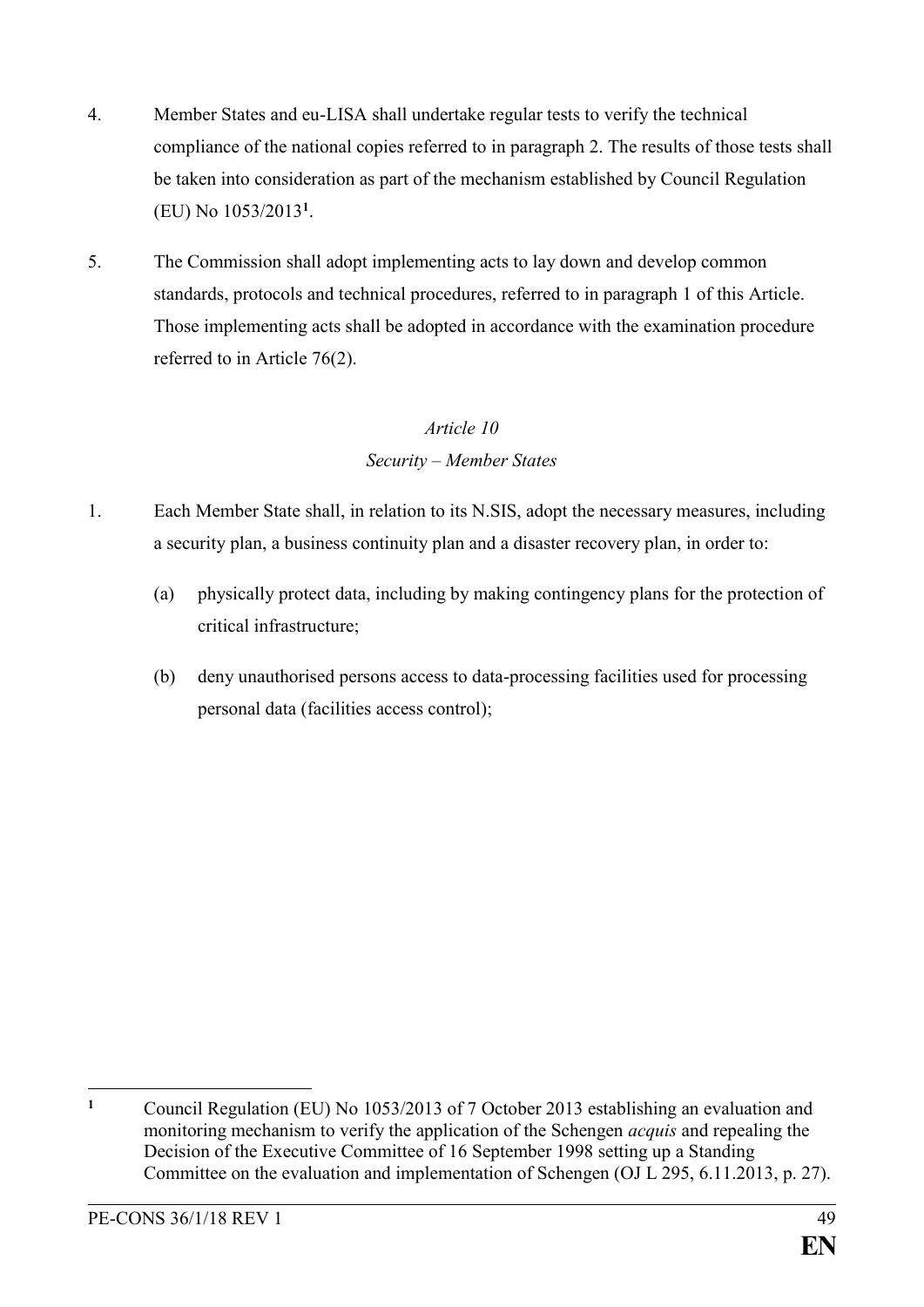- (c) prevent the unauthorised reading, copying, modification or removal of data media (data media control);
- (d) prevent the unauthorised input of data and the unauthorised inspection, modification or deletion of stored personal data (storage control);
- (e) prevent the use of automated data-processing systems by unauthorised persons using data communication equipment (user control);
- (f) prevent the unauthorised processing of data in SIS and any unauthorised modification or erasure of data processed in SIS (control of data entry);
- (g) ensure that persons authorised to use an automated data-processing system have access only to the data covered by their access authorisation, by means of individual and unique user identifiers and confidential access modes only (data access control);
- (h) ensure that all authorities with a right of access to SIS or to the data processing facilities create profiles describing the functions and responsibilities of persons who are authorised to access, enter, update, delete and search the data and make those profiles available to the supervisory authorities referred to in Article 69(1) without delay upon their request (personnel profiles);
- (i) ensure that it is possible to verify and establish to which bodies personal data may be transmitted using data communication equipment (communication control);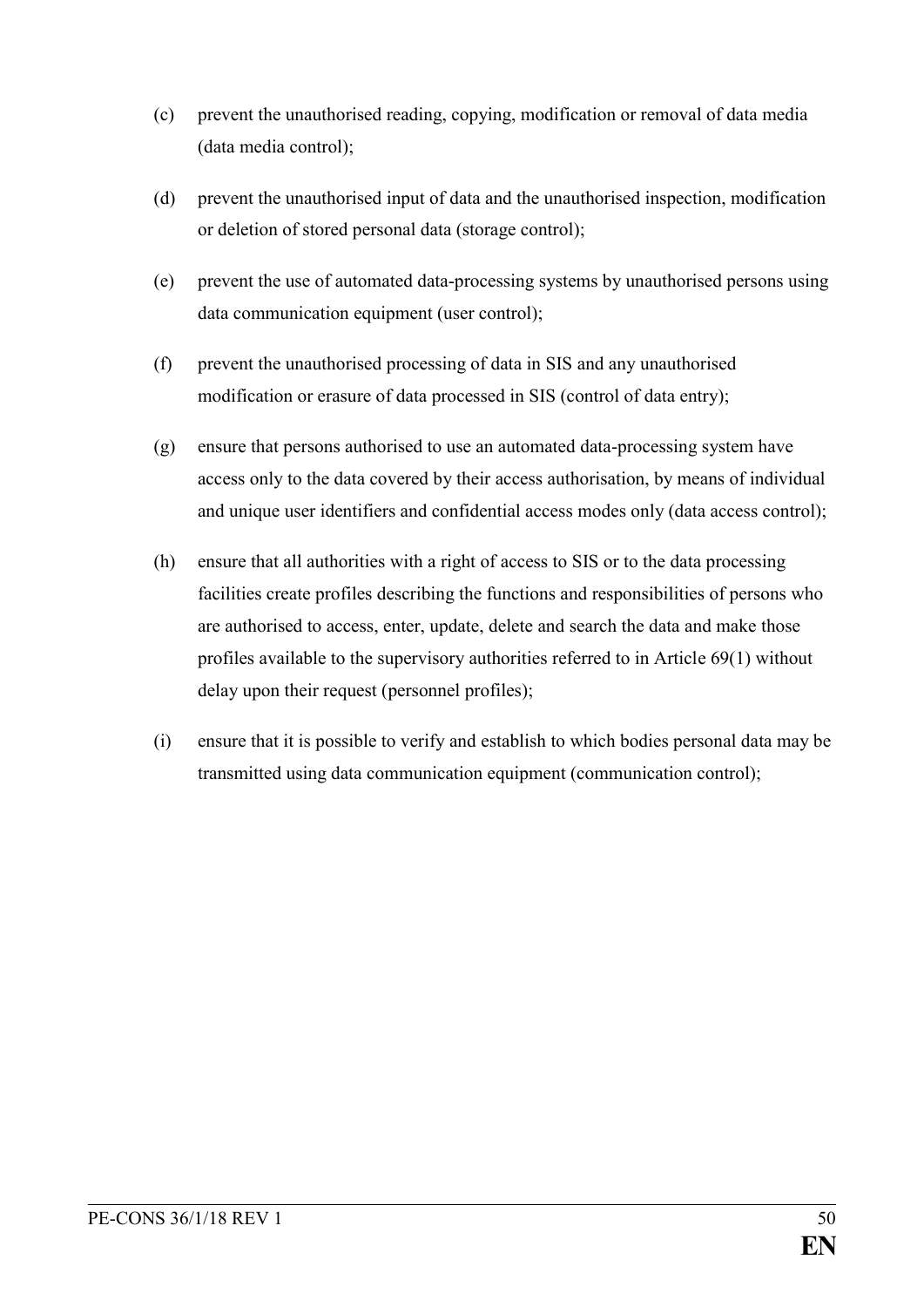- (j) ensure that it is subsequently possible to verify and establish which personal data have been input into automated data-processing systems, when, by whom and for what purpose (input control);
- (k) prevent the unauthorised reading, copying, modification or deletion of personal data during the transmission of personal data or during the transport of data media, in particular by means of appropriate encryption techniques (transport control);
- (l) monitor the effectiveness of the security measures referred to in this paragraph and take the necessary organisational measures related to internal monitoring to ensure compliance with this Regulation (self-auditing);
- (m) ensure that, in the event of interruption, installed systems can be restored to normal operation (recovery); and
- (n) ensure that SIS performs its functions correctly, that faults are reported (reliability) and that personal data stored in SIS cannot be corrupted by means of the system malfunctioning (integrity).
- 2. Member States shall take measures equivalent to those referred to in paragraph 1 as regards security in respect of the processing and exchange of supplementary information, including by securing the premises of the SIRENE Bureaux.
- 3. Member States shall take measures equivalent to those referred to in paragraph 1 of this Article as regards security in respect of the processing of SIS data by the authorities referred to in Article 44.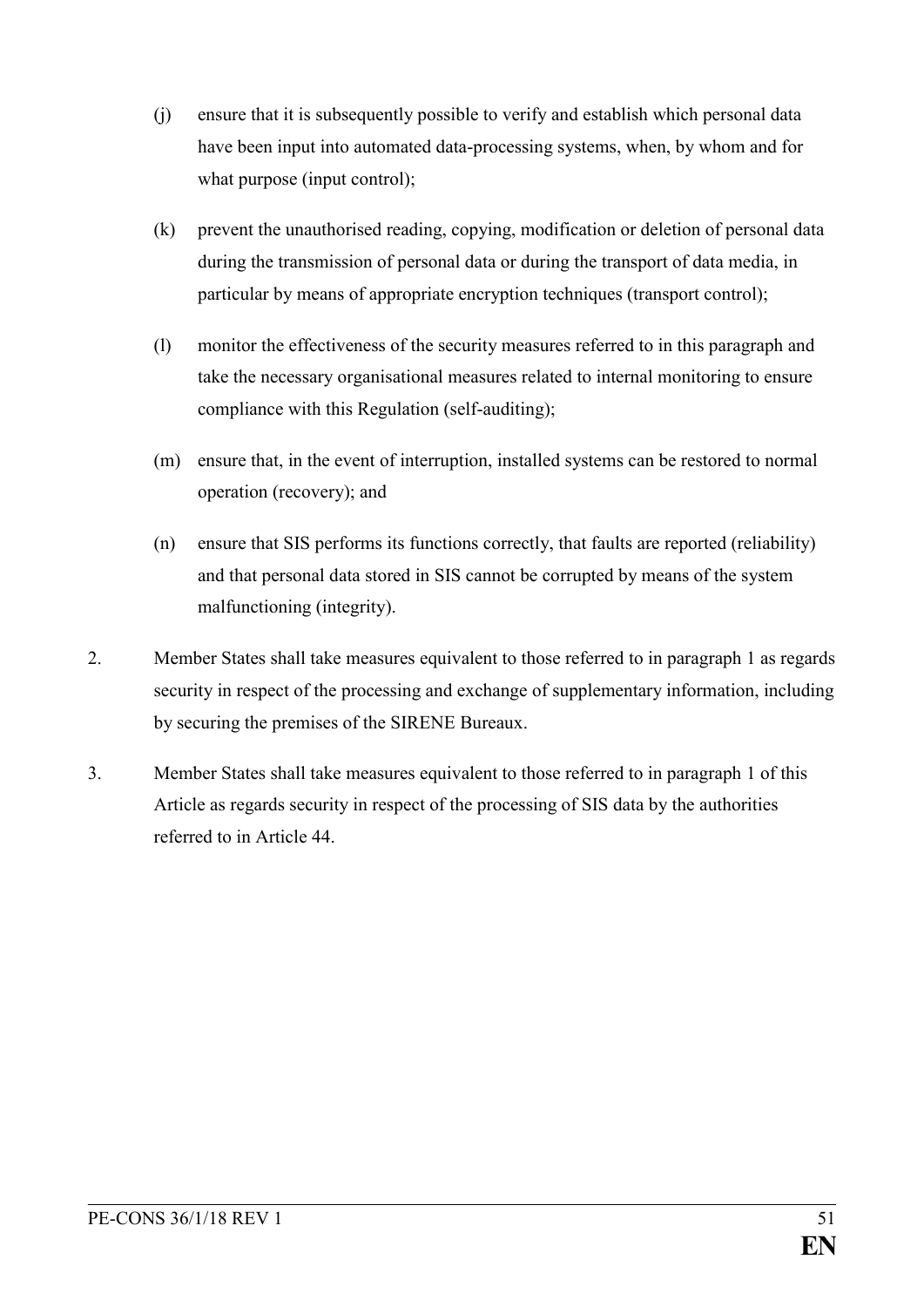4. The measures described in paragraphs 1, 2 and 3 may be part of a generic security approach and plan at national level encompassing multiple IT systems. In such cases, the requirements set out in this Article and their applicability to SIS shall be clearly identifiable in and ensured by that plan.

## *Article 11 Confidentiality – Member States*

- 1. Each Member State shall apply its rules of professional secrecy or other equivalent duties of confidentiality to all persons and bodies required to work with SIS data and supplementary information, in accordance with its national law. That obligation shall also apply after those persons leave office or employment or after the termination of the activities of those bodies.
- 2. Where a Member State cooperates with external contractors in any SIS-related tasks, it shall closely monitor the activities of the contractor to ensure compliance with all provisions of this Regulation, in particular on security, confidentiality and data protection.
- 3. The operational management of N.SIS or of any technical copies shall not be entrusted to private companies or private organisations.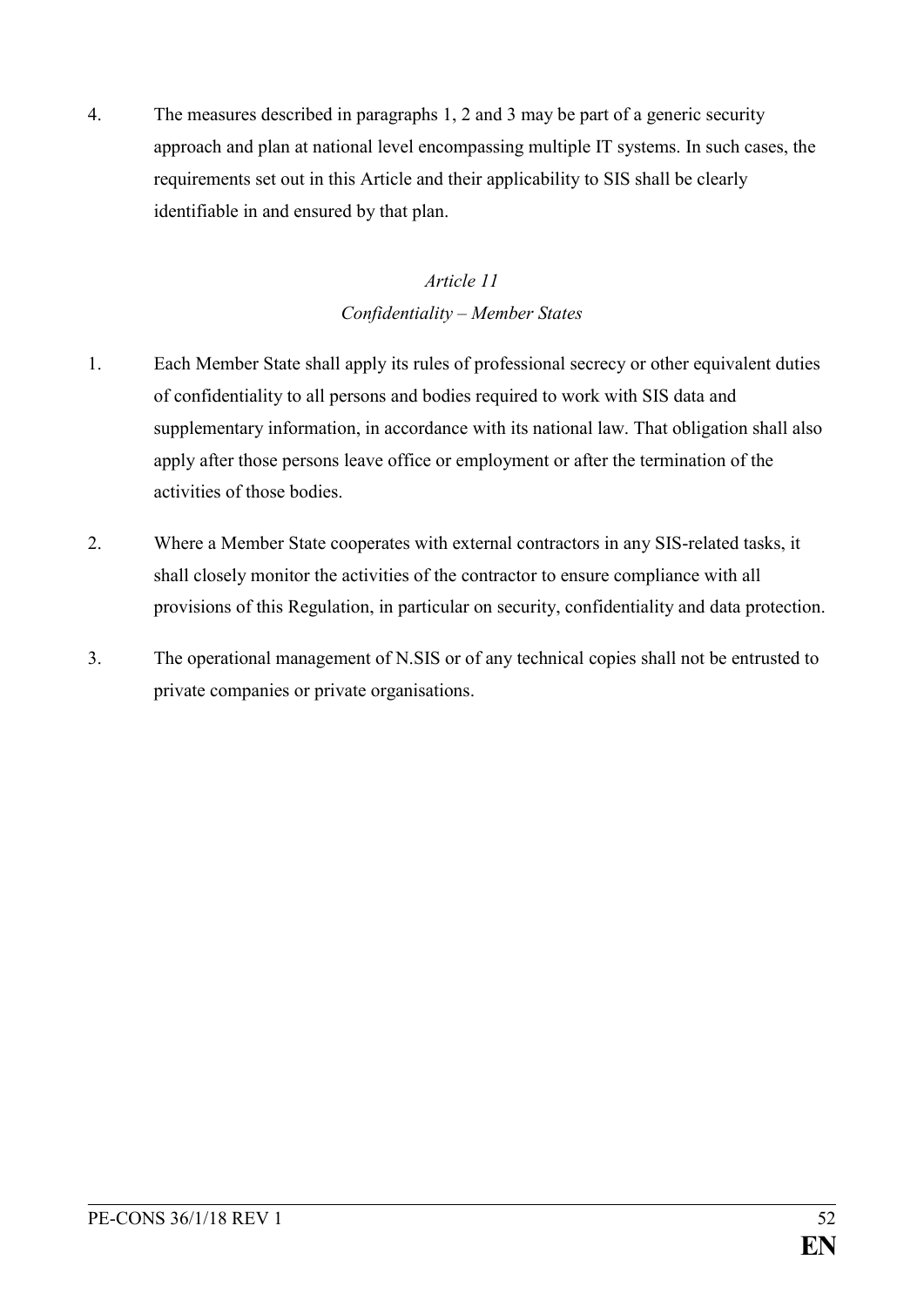## *Article 12 Keeping of logs at national level*

- 1. Member States shall ensure that every access to and all exchanges of personal data within CS-SIS are logged in their N.SIS for the purposes of checking whether the search was lawful, monitoring the lawfulness of data processing, self-monitoring, ensuring the proper functioning of N.SIS, as well as for data integrity and security. This requirement does not apply to the automatic processes referred to in points (a), (b) and (c) of Article 4(6).
- 2. The logs shall show, in particular, the history of the alert, the date and time of the data processing activity, the data used to perform a search, a reference to the data processed and the individual and unique user identifiers of both the competent authority and the person processing the data.
- 3. By way of derogation from paragraph 2 of this Article, if the search is carried out with dactyloscopic data or a facial image in accordance with Article 43, the logs shall show the type of data used to perform the search instead of the actual data.
- 4. The logs shall only be used for the purpose referred to in paragraph 1 and shall be deleted three years after their creation. The logs which include the history of alerts shall be deleted three years after deletion of the alerts.
- 5. Logs may be kept for longer than the periods referred to in paragraph 4 if they are required for monitoring procedures that are already underway.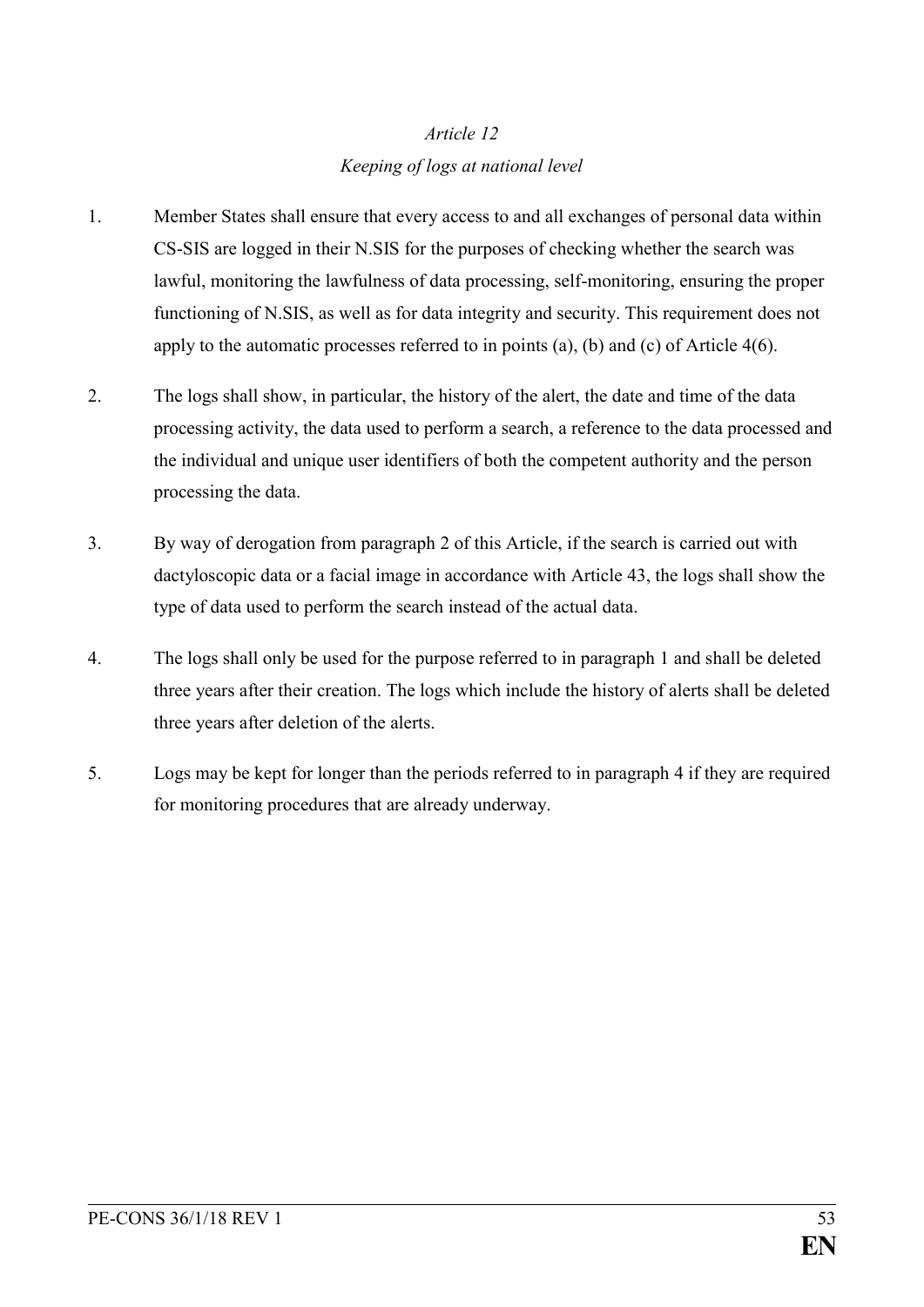- 6. The national competent authorities in charge of checking whether searches are lawful, monitoring the lawfulness of data processing, self-monitoring and ensuring the proper functioning of N.SIS and data integrity and security, shall have access, within the limits of their competence and at their request, to the logs for the purpose of fulfilling their duties.
- 7. Where Member States, in accordance with national law, carry out automated scanned searches of the number plates of motor vehicles, using Automatic Number Plate Recognition systems, Member States shall maintain a log of the search in accordance with national law. If necessary, a full search may be carried out in SIS in order to verify whether a hit has been achieved. Paragraphs 1 to 6 shall apply to any full search.
- 8. The Commission shall adopt implementing acts to establish the content of the log, referred to in paragraph 7 of this Article. Those implementing acts shall be adopted in accordance with the examination procedure referred to in Article 76(2).

# *Article 13 Self-monitoring*

Member States shall ensure that each authority entitled to access SIS data takes the measures necessary to comply with this Regulation and cooperates, where necessary, with the supervisory authority.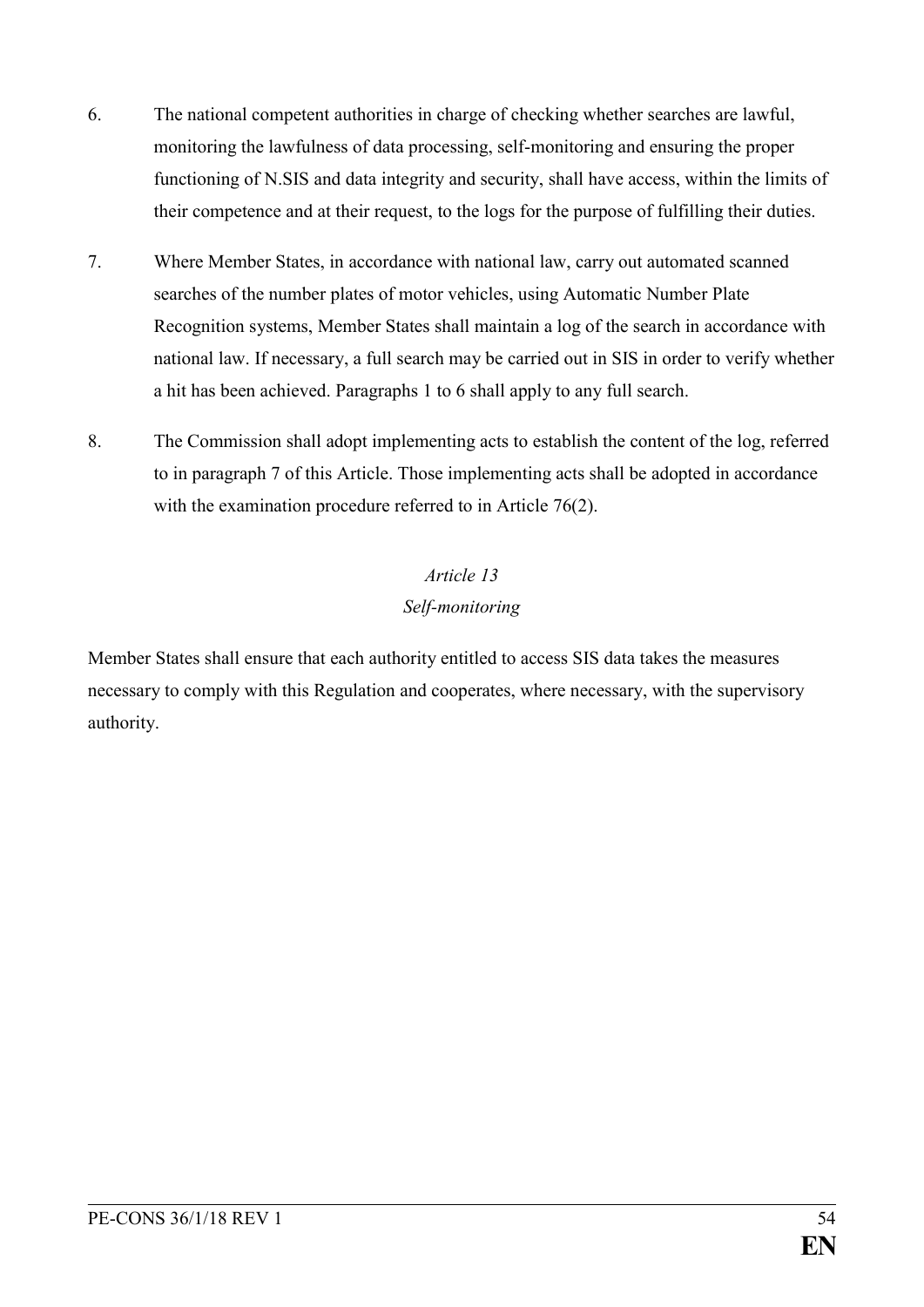# *Article 14 Staff training*

- 1. Before being authorised to process data stored in SIS and periodically after access to SIS data has been granted, the staff of the authorities having a right to access SIS shall receive appropriate training on data security, on fundamental rights including data -protection, and on the rules and procedures for data processing set out in the SIRENE Manual. The staff shall be informed of any relevant provisions on criminal offences and penalties, including those provided for in Article 73.
- 2. Member States shall have a national SIS training programme which shall include training for end-users as well as the staff of the SIRENE Bureaux.

That training programme may be part of a general training programme at national level encompassing training in other relevant areas.

3. Common training courses shall be organised at Union level at least once a year to enhance cooperation between SIRENE Bureaux.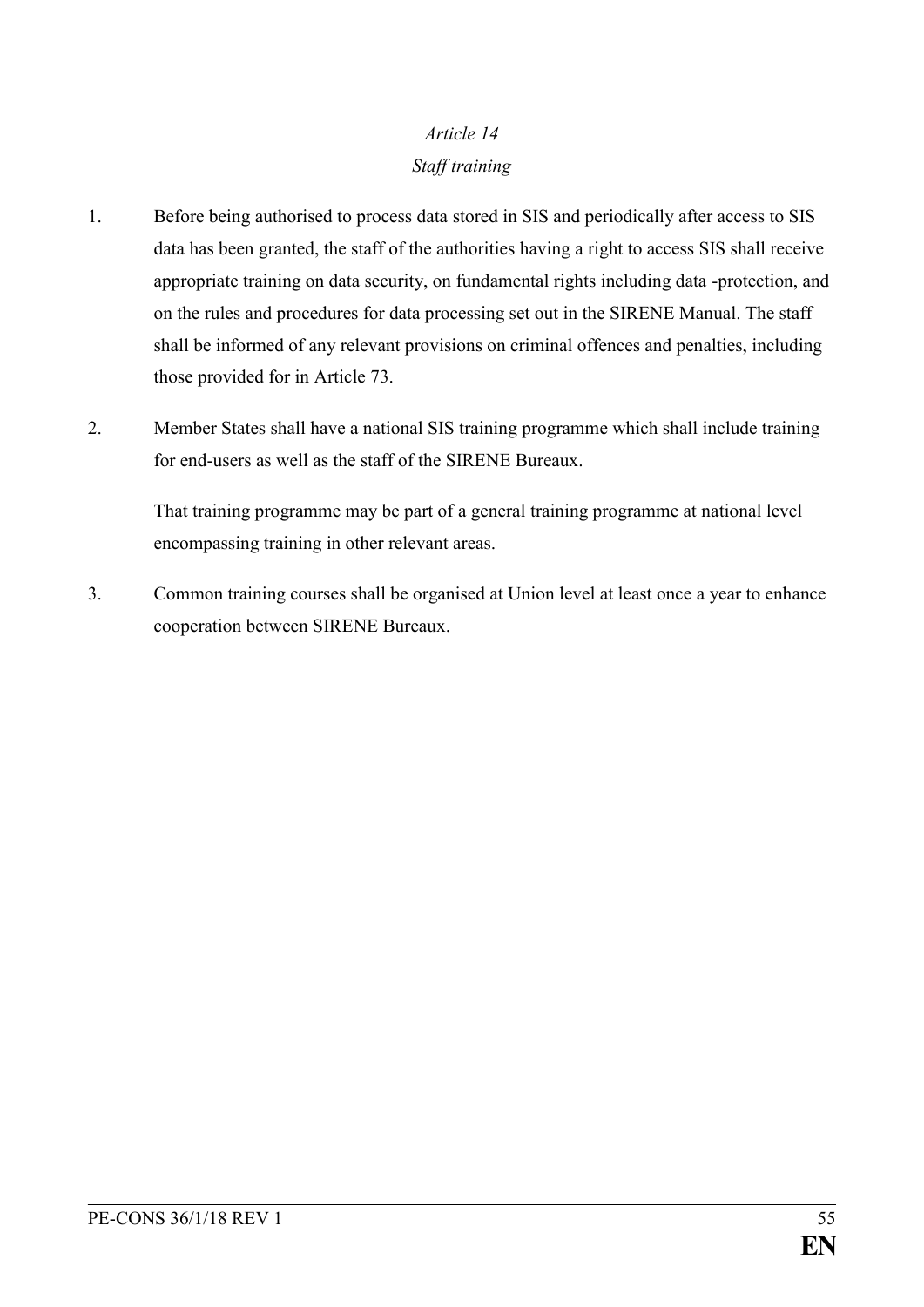# **CHAPTER III RESPONSIBILITIES OF eu-LISA**

### *Article 15*

### *Operational management*

- 1. eu-LISA shall be responsible for the operational management of Central SIS. eu-LISA shall, in cooperation with the Member States, ensure that at all times the best available technology is used for Central SIS, subject to a cost-benefit analysis.
- 2. eu-LISA shall also be responsible for the following tasks relating to the Communication Infrastructure:
	- (a) supervision;
	- (b) security;
	- (c) the coordination of relations between the Member States and the provider;
	- (d) tasks relating to implementation of the budget;
	- (e) acquisition and renewal; and
	- (f) contractual matters.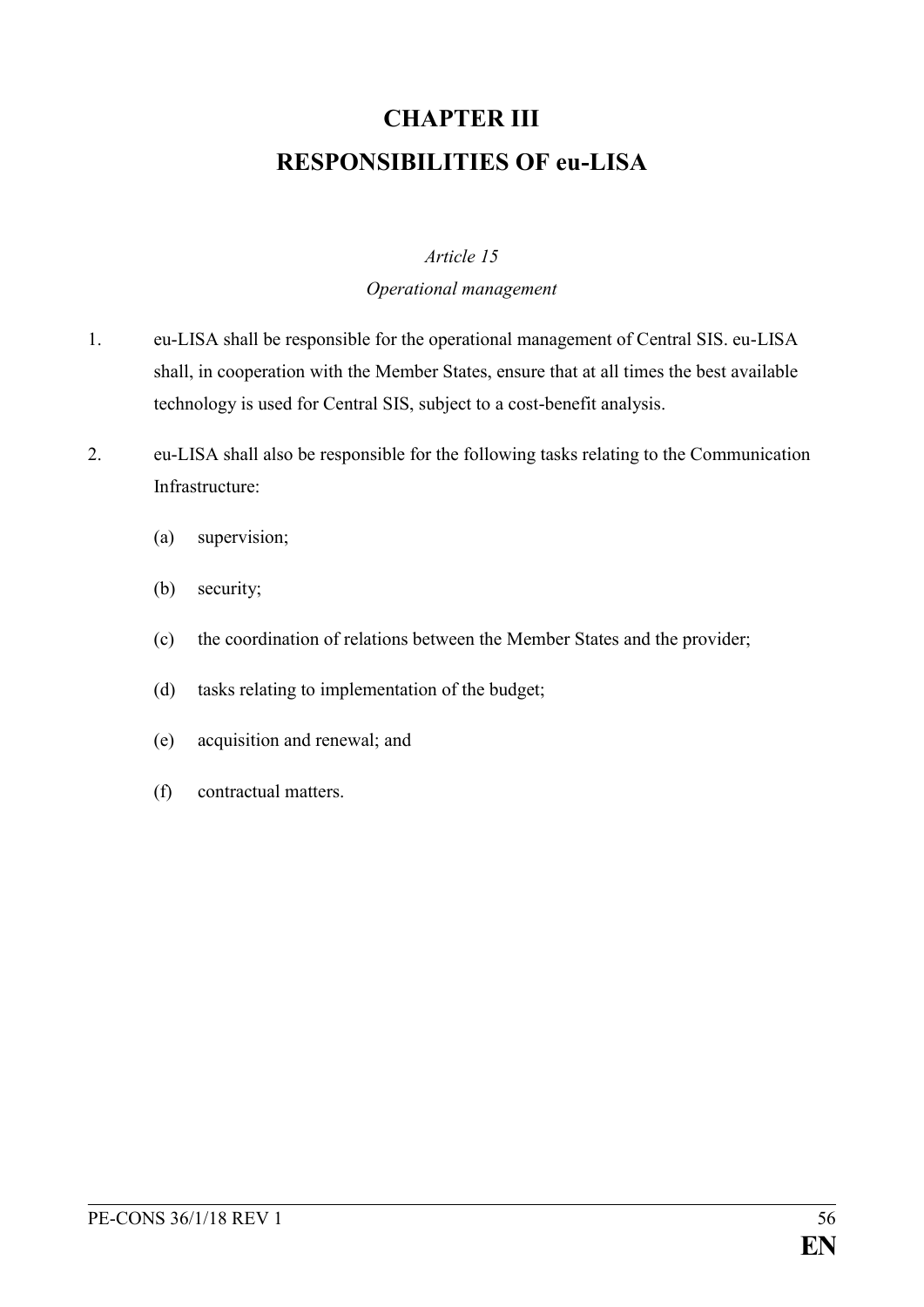- 3. eu-LISA shall also be responsible for the following tasks relating to the SIRENE Bureaux and communication between the SIRENE Bureaux:
	- (a) the coordination, management and support of testing activities;
	- (b) the maintenance and updating of technical specifications for the exchange of supplementary information between SIRENE Bureaux and the Communication Infrastructure; and
	- (c) managing the impact of technical changes where it affects both SIS and the exchange of supplementary information between SIRENE Bureaux.
- 4. eu-LISA shall develop and maintain a mechanism and procedures for carrying out quality checks on the data in CS-SIS. It shall provide regular reports to the Member States in this regard.

eu-LISA shall provide a regular report to the Commission covering the issues encountered and the Member States concerned.

The Commission shall provide the European Parliament and the Council with a regular report on data quality issues that are encountered.

5. eu-LISA shall also perform tasks related to providing training on the technical use of SIS and on measures for improving the quality of SIS data.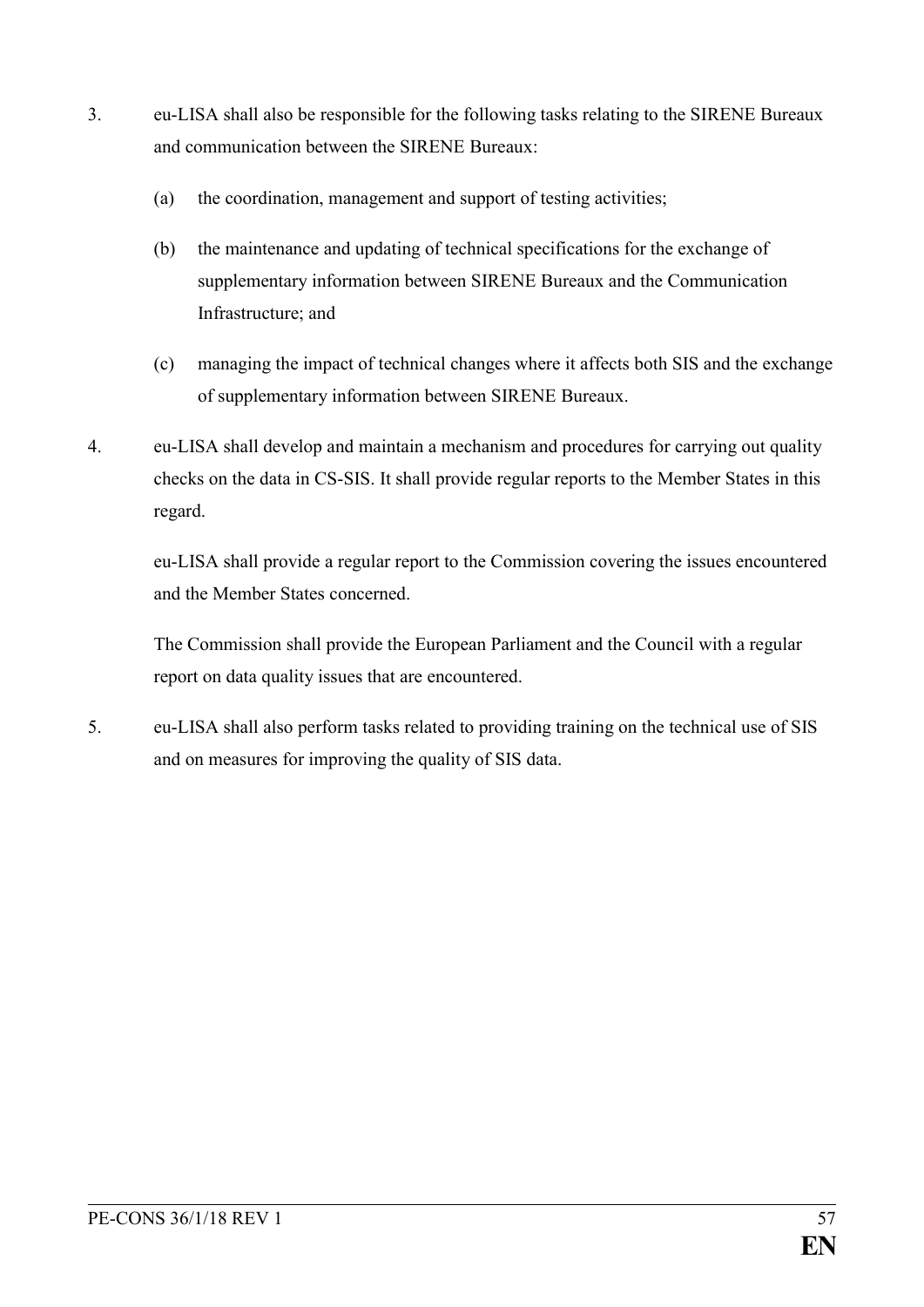- 6. The operational management of Central SIS shall consist of all the tasks necessary to keep Central SIS functioning 24 hours a day, 7 days a week in accordance with this Regulation, in particular the maintenance work and technical developments necessary for the smooth running of the system. Those tasks shall also include the coordination, management and support of testing activities for Central SIS and the N.SIS that ensure that Central SIS and the N.SIS operate in accordance with the requirements for technical and functional compliance set out in Article 9.
- 7. The Commission shall adopt implementing acts to set out the technical requirements for the Communication Infrastructure. Those implementing acts shall be adopted in accordance with the examination procedure referred to in Article 76(2).

## *Article 16 Security – eu-LISA*

- 1. eu-LISA shall adopt the necessary measures, including a security plan, a business continuity plan and a disaster recovery plan for Central SIS and the Communication Infrastructure in order to:
	- (a) physically protect data, including by making contingency plans for the protection of critical infrastructure;
	- (b) deny unauthorised persons access to data-processing facilities used for processing personal data (facilities access control);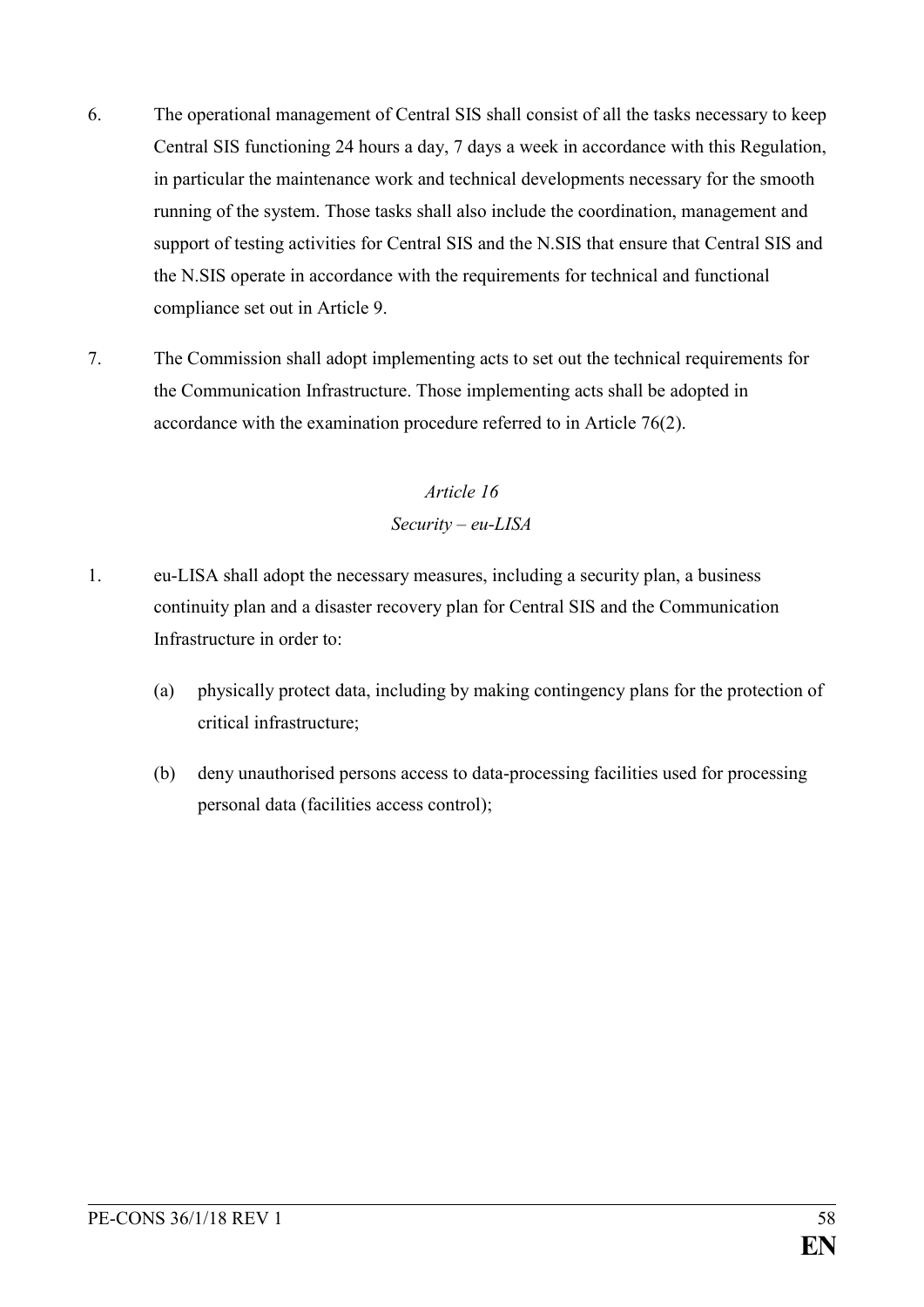- (c) prevent the unauthorised reading, copying, modification or removal of data media (data media control);
- (d) prevent the unauthorised input of data and the unauthorised inspection, modification or deletion of stored personal data (storage control);
- (e) prevent the use of automated data-processing systems by unauthorised persons using data communication equipment (user control);
- (f) prevent the unauthorised processing of data in SIS and any unauthorised modification or erasure of data processed in SIS (control of data entry);
- (g) ensure that persons authorised to use an automated data-processing system have access only to the data covered by their access authorisation by means of individual and unique user identifiers and confidential access modes only (data access control);
- (h) create profiles describing the functions and responsibilities of persons who are authorised to access the data or the data processing facilities and make those profiles available to the European Data Protection Supervisor without delay upon its request (personnel profiles);
- (i) ensure that it is possible to verify and establish to which bodies personal data may be transmitted using data communication equipment (communication control);
- (j) ensure that it is subsequently possible to verify and establish which personal data have been input into automated data-processing systems, when and by whom (input control);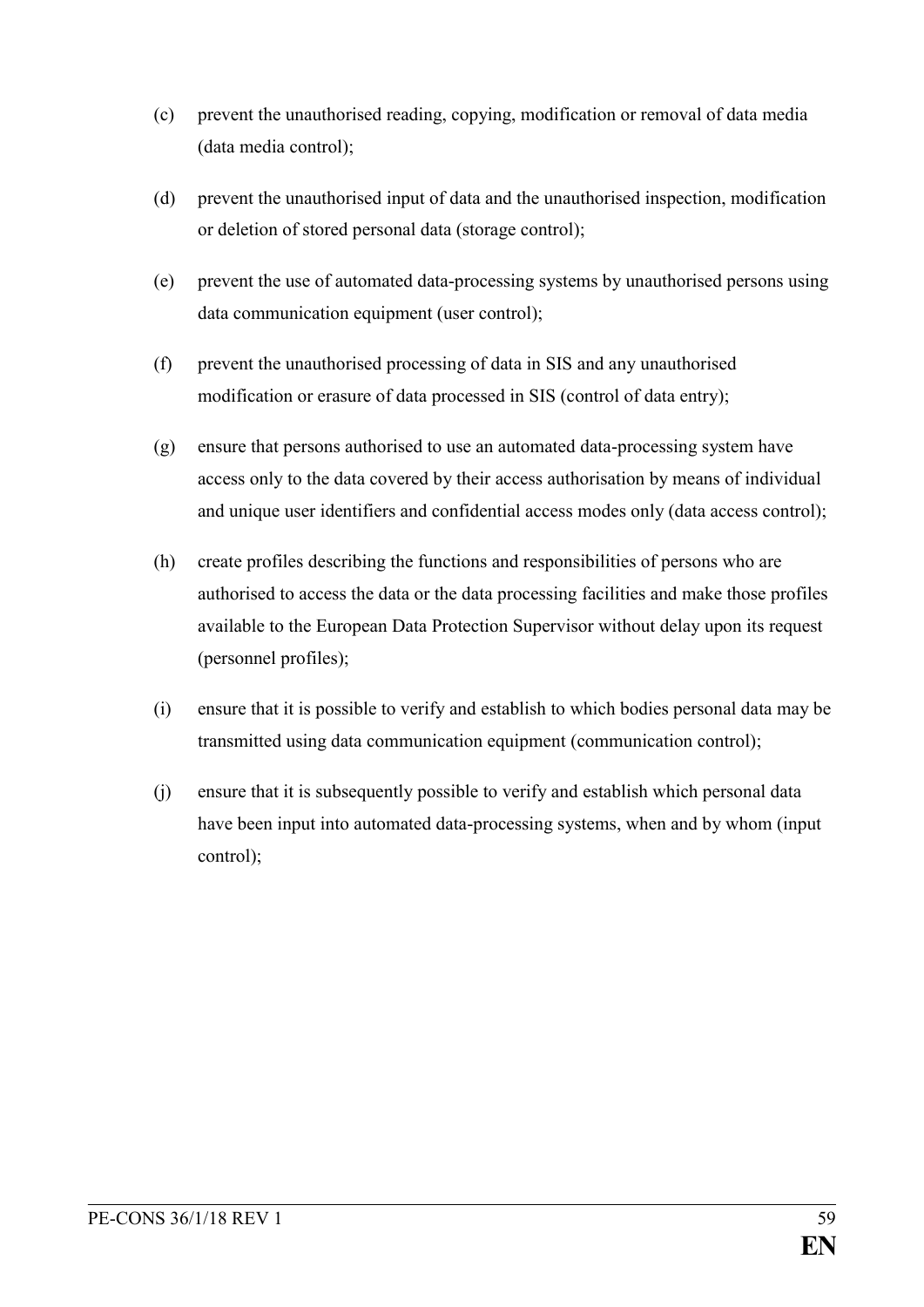- (k) prevent the unauthorised reading, copying, modification or deletion of personal data during the transmission of personal data or during the transport of data media, in particular by means of appropriate encryption techniques (transport control);
- (l) monitor the effectiveness of the security measures referred to in this paragraph and take the necessary organisational measures related to internal monitoring to ensure compliance with this Regulation (self-auditing);
- (m) ensure that, in the event of interrupted operations, installed systems can be restored to normal operation (recovery);
- (n) ensure that SIS performs its functions correctly, that faults are reported (reliability) and that personal data stored in SIS cannot be corrupted by means of the system malfunctioning (integrity); and
- (o) ensure the security of its technical sites.
- 2. eu-LISA shall take measures equivalent to those referred to in paragraph 1 as regards security in respect of the processing and exchange of supplementary information through the Communication Infrastructure.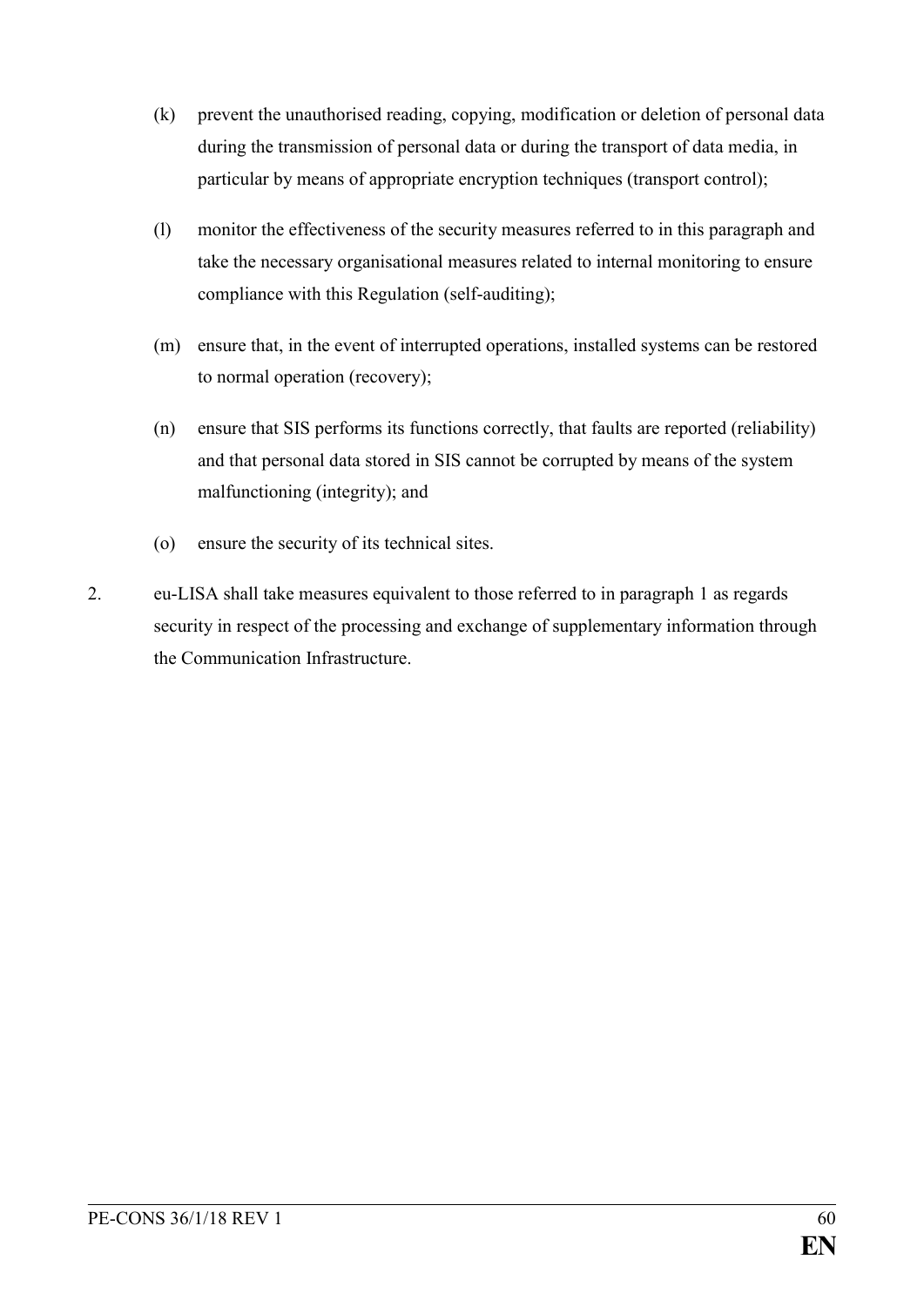## *Article 17 Confidentiality – eu-LISA*

- 1. Without prejudice to Article 17 of the Staff Regulations, eu-LISA shall apply appropriate rules of professional secrecy or other equivalent duties of confidentiality of a comparable standard to those laid down in Article 11 of this Regulation to all its staff required to work with SIS data. That obligation shall also apply after those persons leave office or employment or after the termination of their activities.
- 2. eu-LISA shall take measures equivalent to those referred to in paragraph 1 as regards confidentiality in respect of the exchange of supplementary information through the Communication Infrastructure.
- 3. Where eu-LISA cooperates with external contractors in any SIS-related tasks, it shall closely monitor the activities of the contractor to ensure compliance with all provisions of this Regulation, in particular on security, confidentiality and data protection.
- 4. The operational management of CS-SIS shall not be entrusted to private companies or private organisations.

## *Article 18 Keeping of logs at central level*

1. eu-LISA shall ensure that every access to and all exchanges of personal data within CS-SIS are logged for the purposes stated in Article 12(1).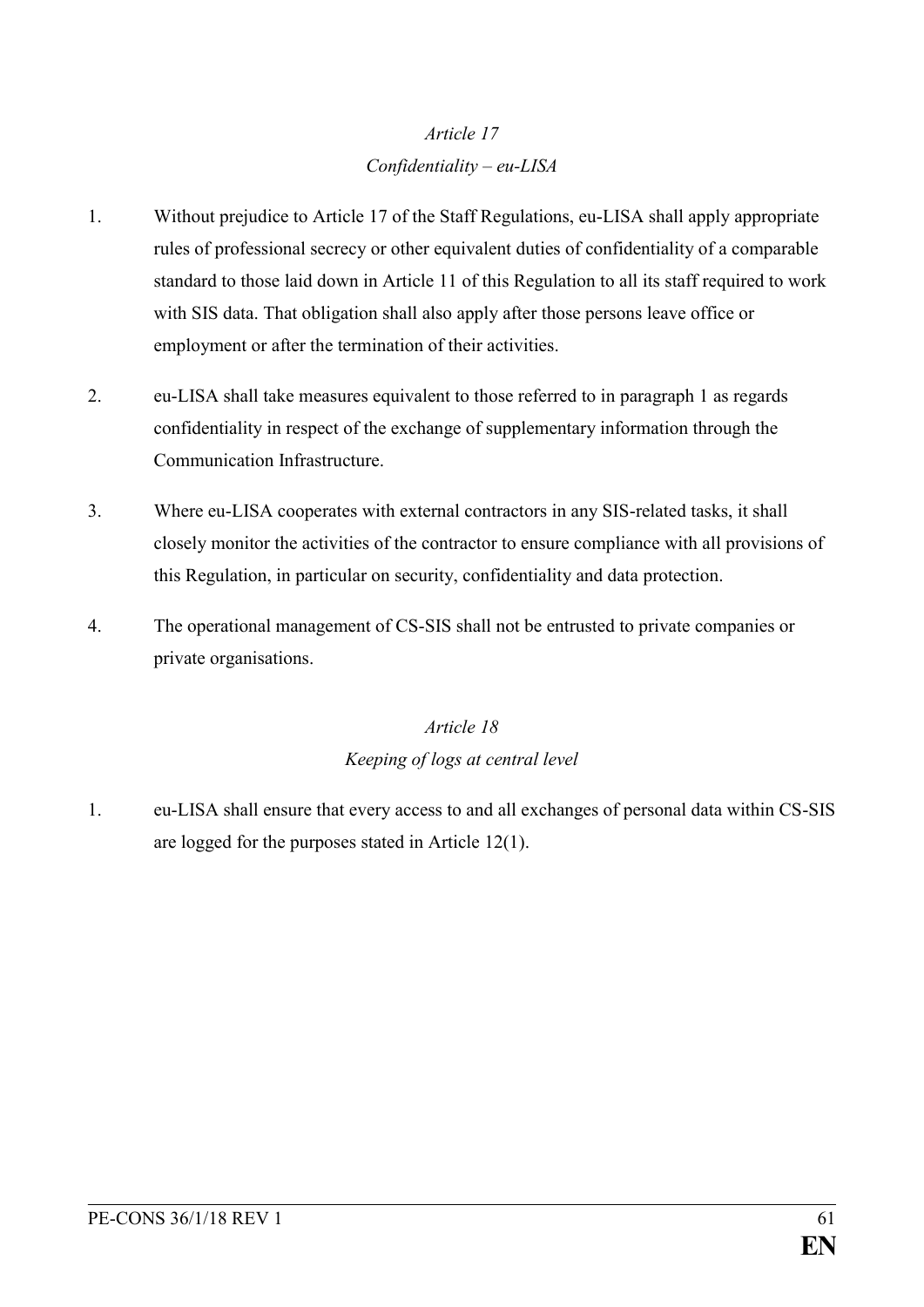- 2. The logs shall show, in particular, the history of the alert, the date and time of the data processing activity, the data used to perform a search, a reference to the data processed and the individual and unique user identifiers of the competent authority processing the data.
- 3. By way of derogation from paragraph 2 of this Article, if the search is carried out with dactyloscopic data or facial images in accordance with Article 43, the logs shall show the type of data used to perform the search instead of the actual data.
- 4. The logs shall only be used for the purposes referred to in paragraph 1 and shall be deleted three years after their creation. The logs which include the history of alerts shall be deleted three years after deletion of the alerts.
- 5. Logs may be kept longer than the periods referred to in paragraph 4 if they are required for monitoring procedures that are already underway.
- 6. For the purposes of self-monitoring and ensuring the proper functioning of CS-SIS, data integrity and security, eu-LISA shall have access to the logs within the limits of its competence.

The European Data Protection Supervisor shall have access to those logs on request, within the limits of its competence and for the purpose of fulfilling its tasks.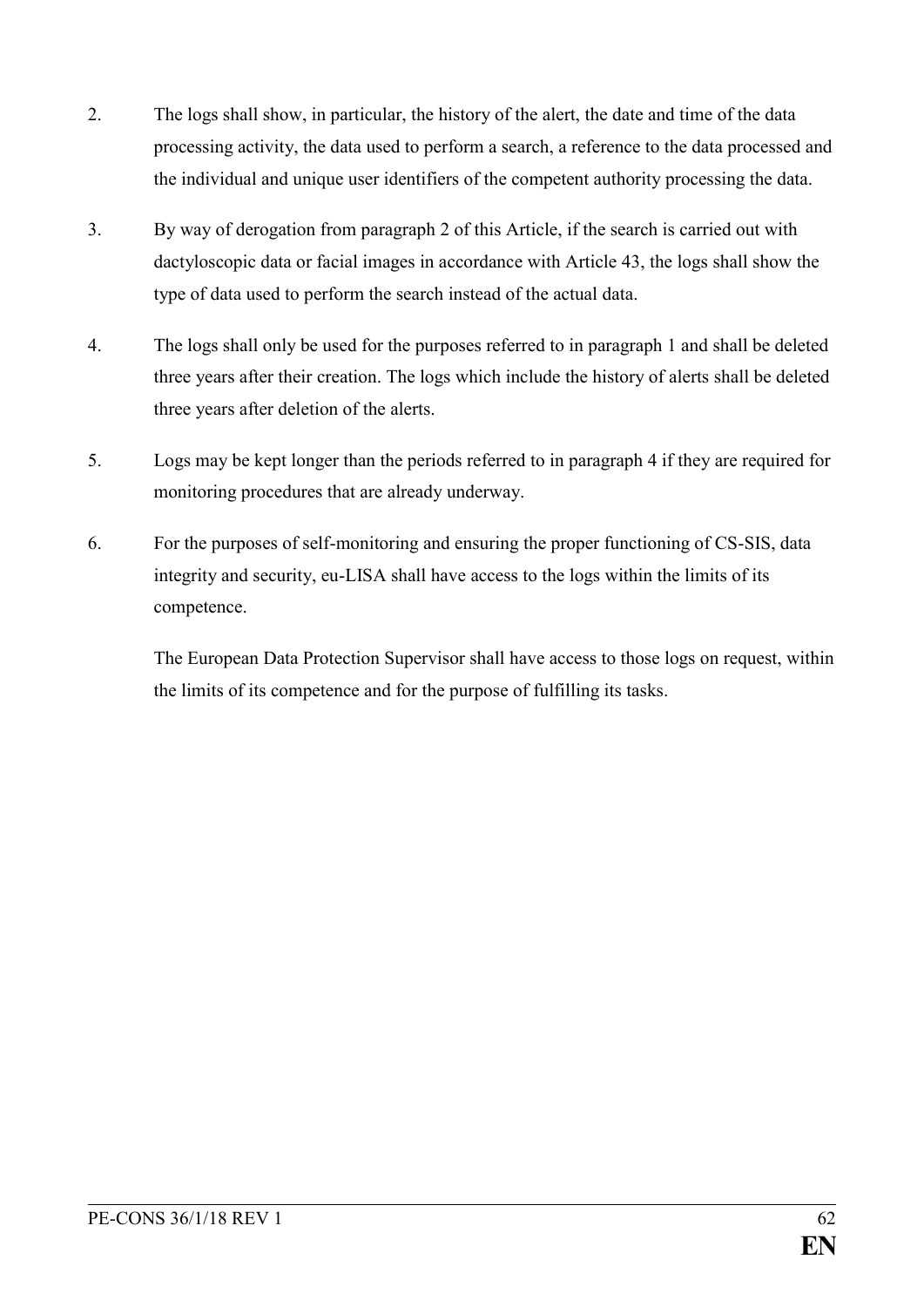# **CHAPTER IV INFORMATION TO THE PUBLIC**

#### *Article 19*

*SIS information campaigns*

At the start of the application of this Regulation, the Commission, in cooperation with the supervisory authorities and the European Data Protection Supervisor, shall carry out a campaign informing the public about the objectives of SIS, the data stored in SIS, the authorities having access to SIS and the rights of data subjects. The Commission shall repeat such campaigns regularly, in cooperation with the supervisory authorities and the European Data Protection Supervisor. The Commission shall maintain a website available to the public providing all relevant information concerning SIS. Member States shall, in cooperation with their supervisory authorities, devise and implement the necessary policies to inform their citizens and residents about SIS generally.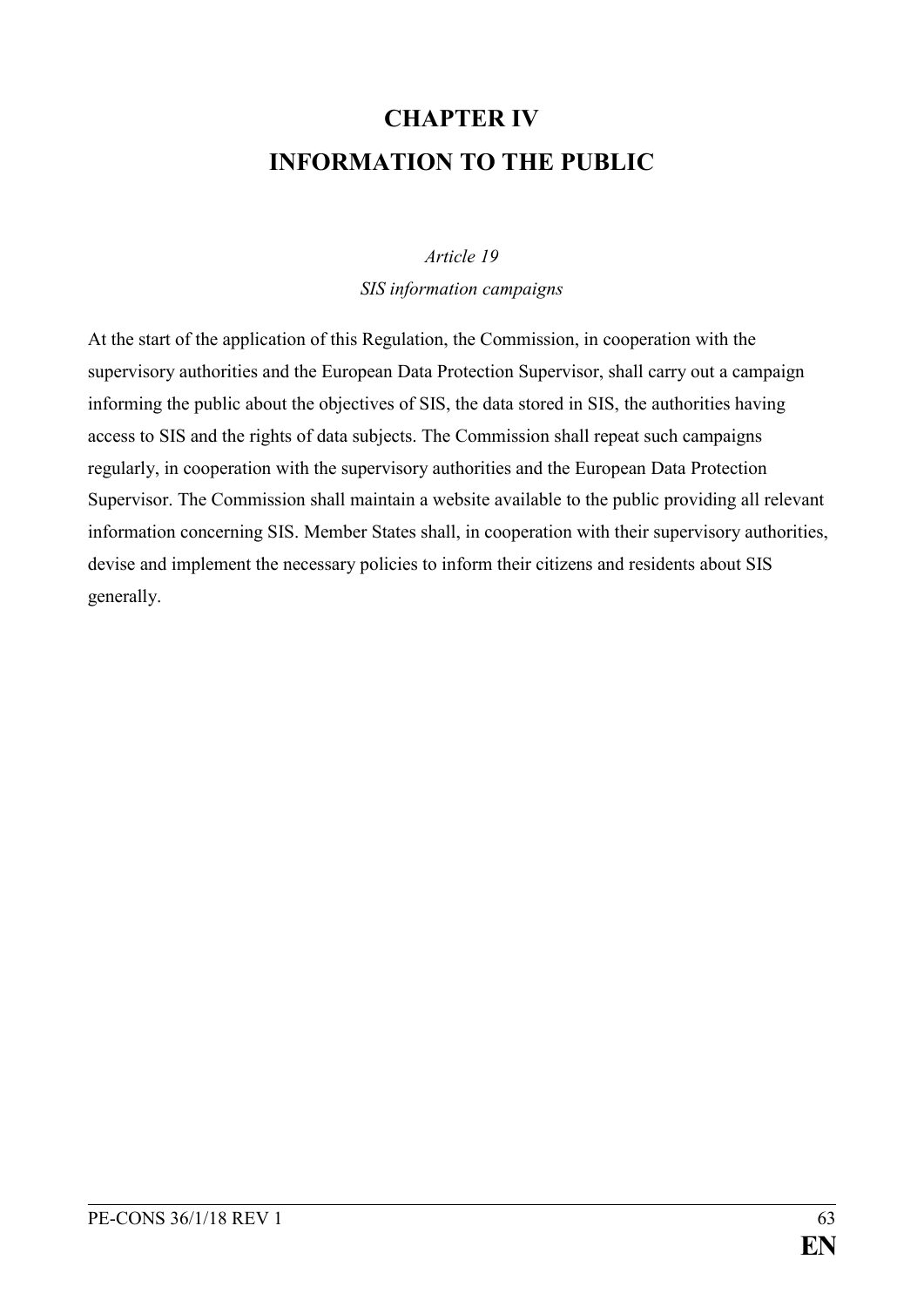# **CHAPTER V CATEGORIES OF DATA AND FLAGGING**

### *Article 20*

#### *Categories of data*

- 1. Without prejudice to Article 8(1) or to the provisions of this Regulation providing for the storage of additional data, SIS shall contain only those categories of data which are supplied by each Member State, as required for the purposes laid down in Articles 26, 32, 34, 36, 38 and 40.
- 2. The categories of data shall be as follows:
	- (a) information on persons in relation to whom an alert has been entered;
	- (b) information on objects referred to in Articles 26, 32, 34, 36 and 38.
- 3. Any alert in SIS which includes information on persons shall contain only the following data:
	- (a) surnames;
	- (b) forenames;
	- (c) names at birth;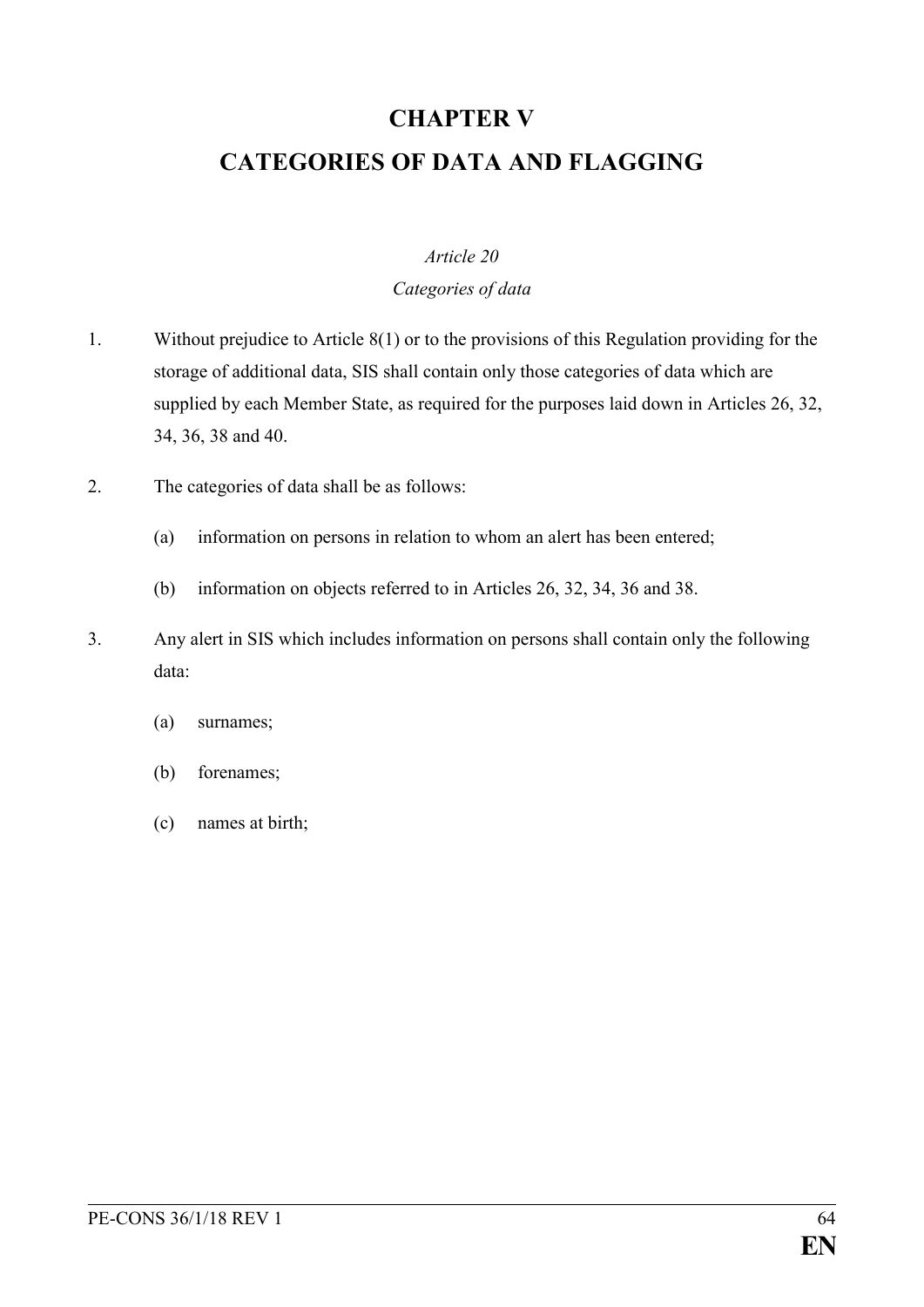- (d) previously used names and aliases;
- (e) any specific, objective, physical characteristics not subject to change;
- (f) place of birth;
- (g) date of birth;
- (h) gender;
- (i) any nationalities held;
- (j) whether the person concerned:
	- (i) is armed;
	- (ii) is violent;
	- (iii) has absconded or escaped;
	- (iv) poses a risk of suicide;
	- (v) poses a threat to public health; or
	- (vi) is involved in an activity referred to in Articles 3 to 14 of Directive (EU) 2017/541;
- (k) the reason for the alert;
- (l) the authority which created the alert;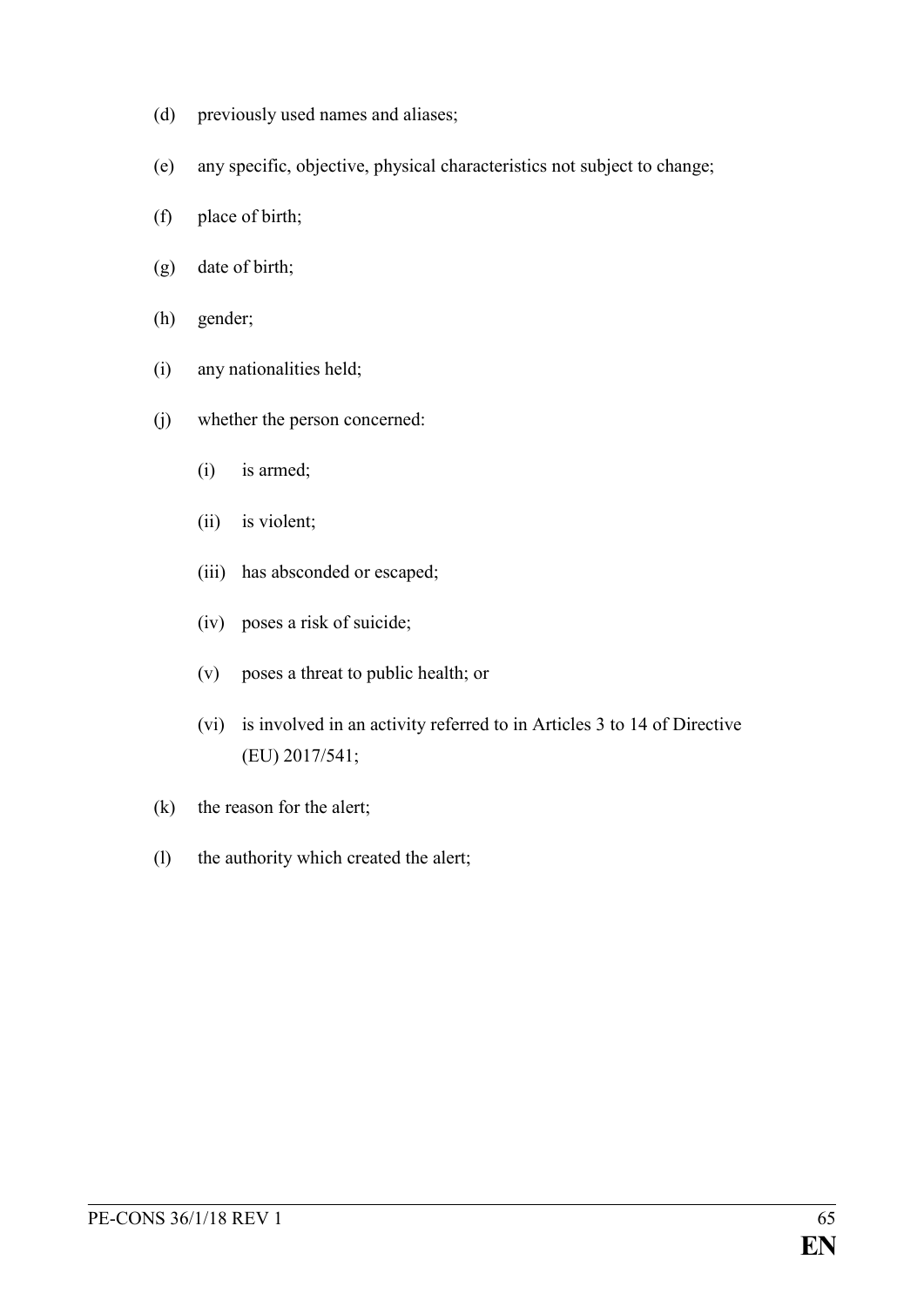- (m) a reference to the decision giving rise to the alert;
- (n) the action to be taken in the case of a hit;
- (o) links to other alerts pursuant to Article 63;
- (p) the type of offence;
- (q) the person's registration number in a national register;
- $(r)$  for alerts referred to in Article 32(1), a categorisation of the type of case;
- (s) the category of the person's identification documents;
- (t) the country of issue of the person's identification documents;
- (u) the number(s) of the person's identification documents;
- (v) the date of issue of the person's identification documents;
- (w) photographs and facial images;
- $(x)$  in accordance with Article 42(3), relevant DNA profiles;
- (y) dactyloscopic data;
- (z) a copy of the identification documents, in colour wherever possible.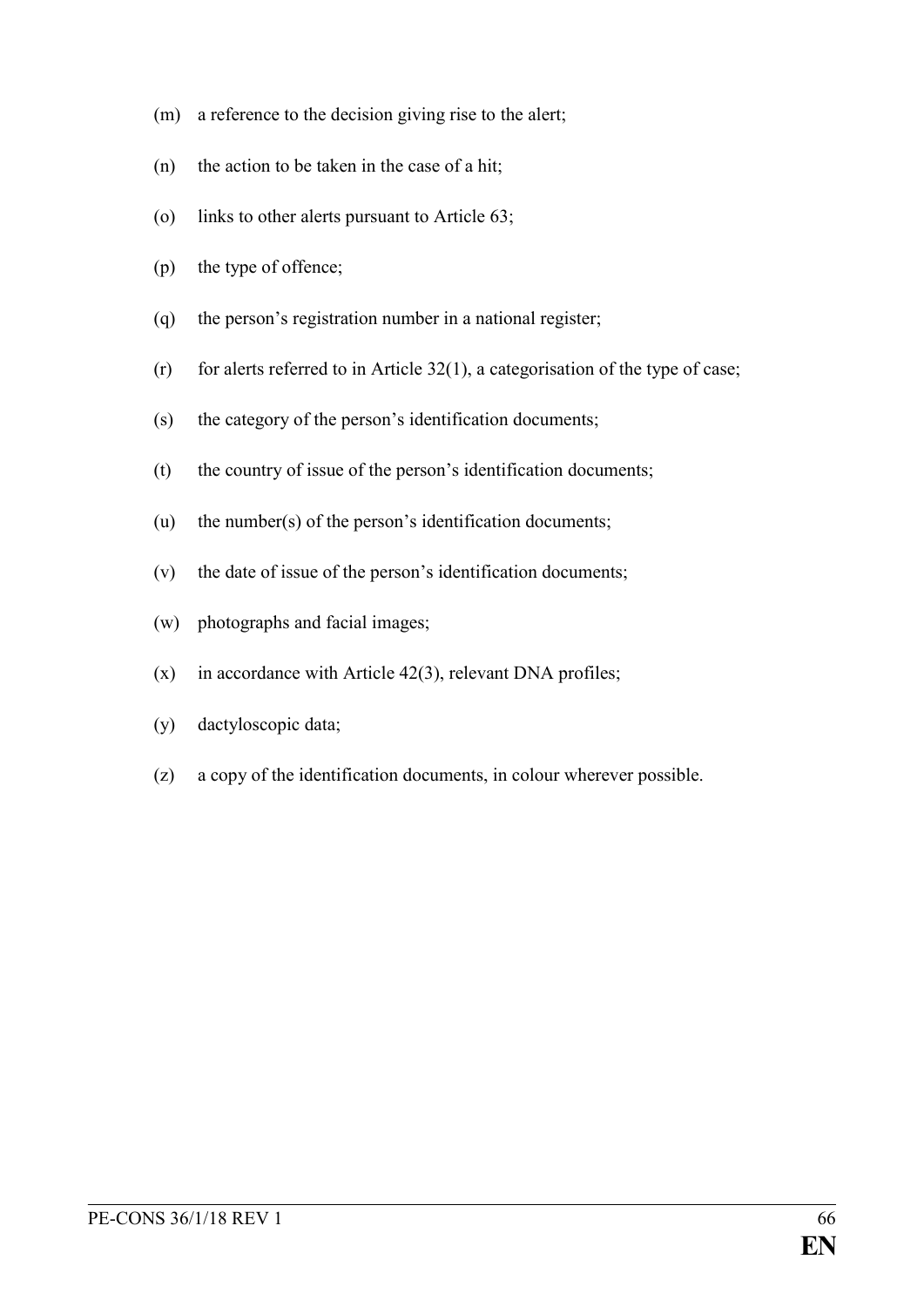- 4. The Commission shall adopt implementing acts to lay down and develop the technical rules necessary for entering, updating, deleting and searching the data referred to in paragraphs 2 and 3 of this Article and the common standards referred to in paragraph 5 of this Article. Those implementing acts shall be adopted in accordance with the examination procedure referred to in Article 76(2).
- 5. Technical rules shall be similar for searches in CS-SIS, in national or shared copies and in technical copies made under Article 56(2). They shall be based on common standards.

## *Article 21 Proportionality*

- 1. Before entering an alert and when extending the period of validity of an alert, Member States shall determine whether the case is adequate, relevant and important enough to warrant an alert in SIS.
- 2. Where a person or an object is sought under an alert related to a terrorist offence, the case shall be considered adequate, relevant and important enough to warrant an alert in SIS. For public or national security reasons, Member States may exceptionally refrain from entering an alert when it is likely to obstruct official or legal inquiries, investigations or procedures.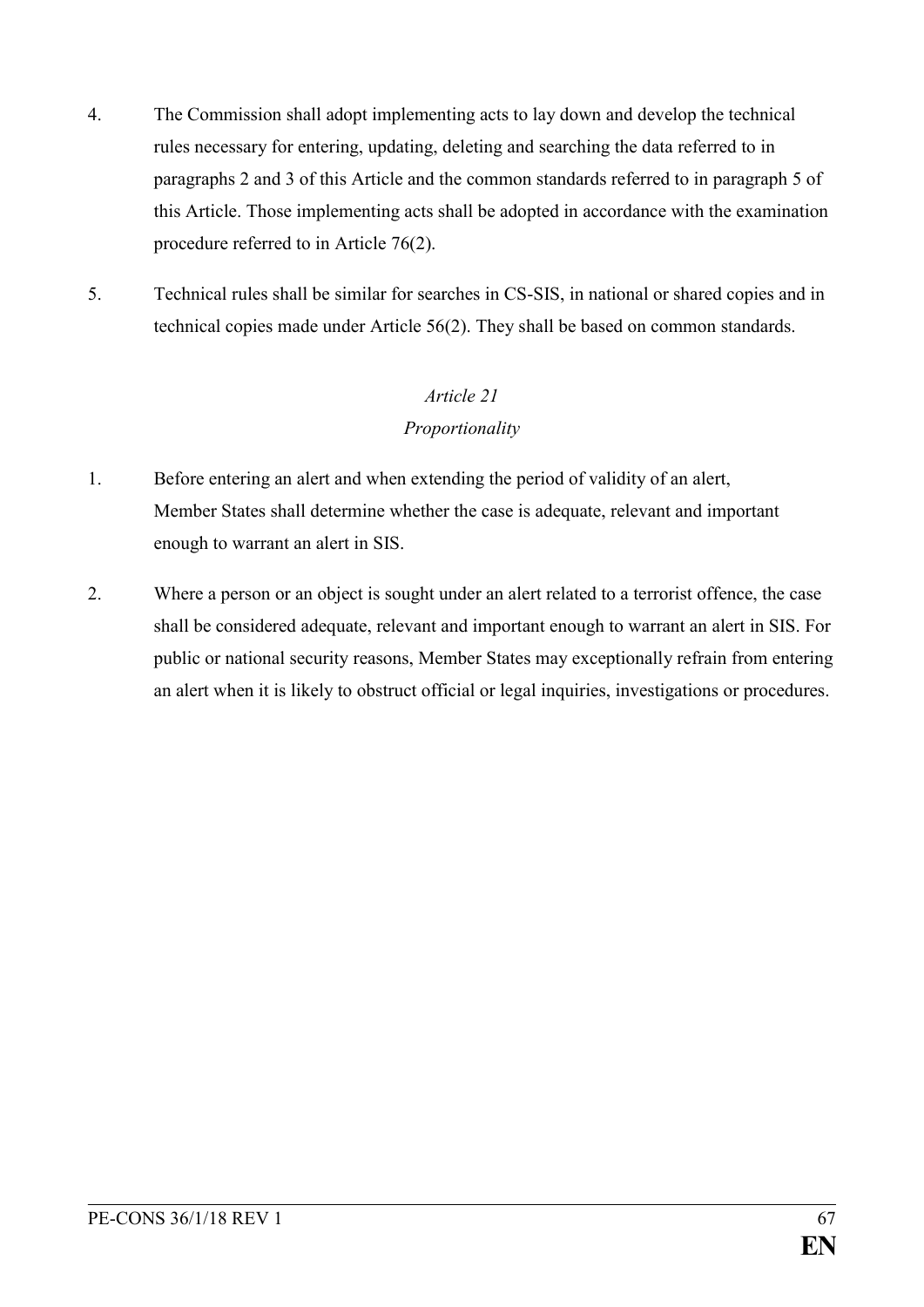## *Article 22 Requirement for an alert to be entered*

- 1. The minimum set of data necessary in order to enter an alert into SIS shall be the data referred to in points (a), (g), (k) and (n) of Article 20(3), except for in the situations referred to in Article 40. The other data referred to in that paragraph shall also be entered into SIS, if available.
- 2. The data referred to in point (e) of Article 20(3) of this Regulation shall only be entered when this is strictly necessary for the identification of the person concerned. When such data are entered, Member States shall ensure that Article 10 of Directive (EU) 2016/680 is complied with.

## *Article 23*

### *Compatibility of alerts*

- 1. Before entering an alert, the Member State shall check whether the person or the object concerned is already the subject of an alert in SIS. To check whether the person is already the subject of an alert, a check with dactyloscopic data shall also be carried out if such data are available.
- 2. Only one alert per person or per object per Member State shall be entered into SIS. Where necessary, new alerts may be entered on the same person or object by other Member States, in accordance with paragraph 3.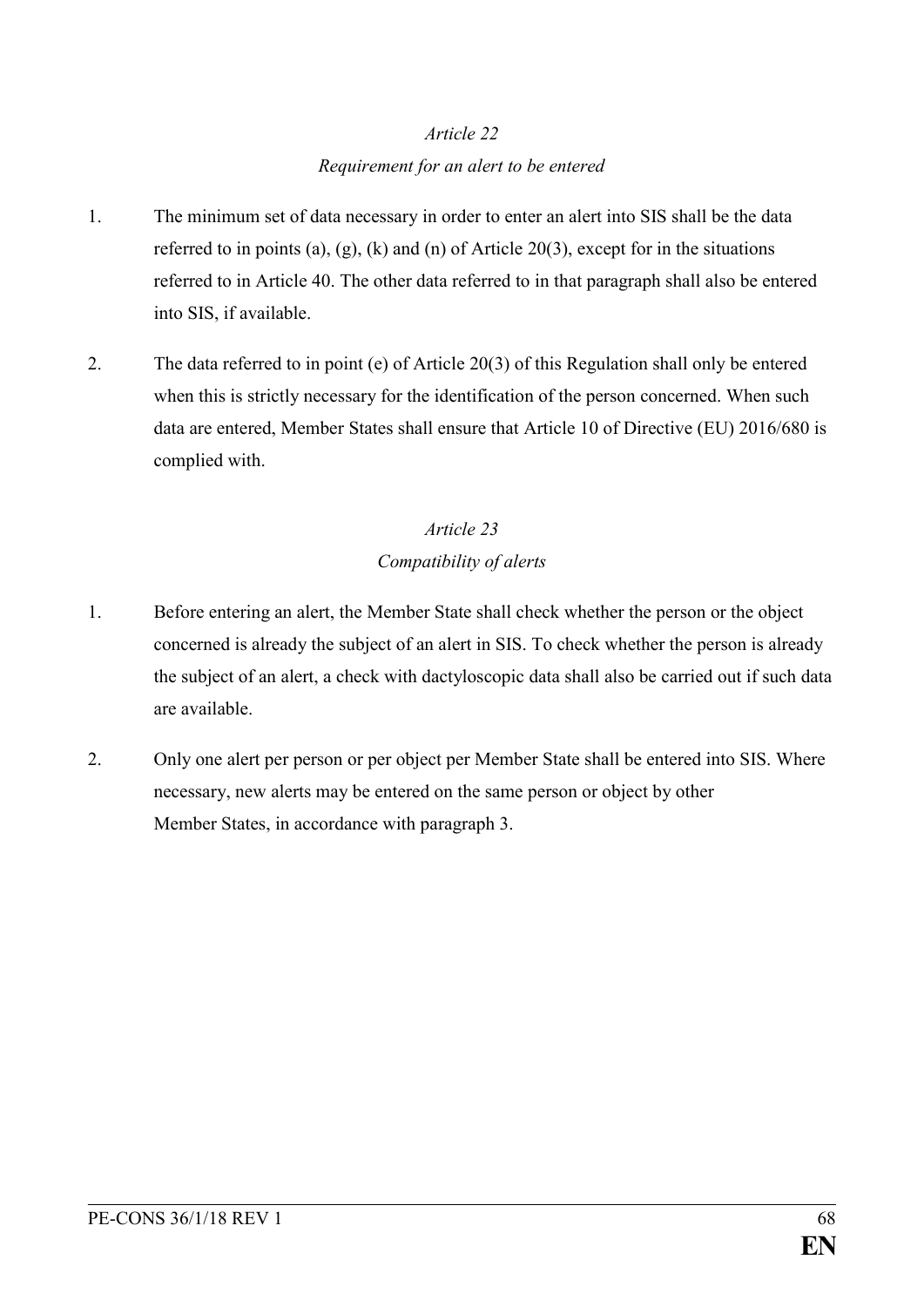- 3. Where a person or an object is already the subject of an alert in SIS, a Member State wishing to enter a new alert shall check that there is no incompatibility between the alerts. If there is no incompatibility, the Member State may enter the new alert. If the alerts are incompatible, the SIRENE Bureaux of the Member States concerned shall consult each other by exchanging supplementary information in order to reach an agreement. Rules on the compatibility of alerts shall be laid down in the SIRENE Manual. Departures from the compatibility rules may be made after consultation between the Member States if essential national interests are at stake.
- 4. In the case of hits on multiple alerts on the same person or object, the executing Member State shall observe the priority rules for alerts laid down in the SIRENE Manual.

If a person is subject to multiple alerts entered by different Member States, alerts for arrest entered in accordance with Article 26 shall be executed as a priority, subject to Article 25.

## *Article 24 General provisions on flagging*

1. Where a Member State considers that to give effect to an alert entered in accordance with Article 26, 32 or 36 is incompatible with its national law, its international obligations or essential national interests, it may require that a flag be added to the alert to the effect that the action to be taken on the basis of the alert will not be taken in its territory. The flag shall be added by the SIRENE Bureau of the issuing Member State.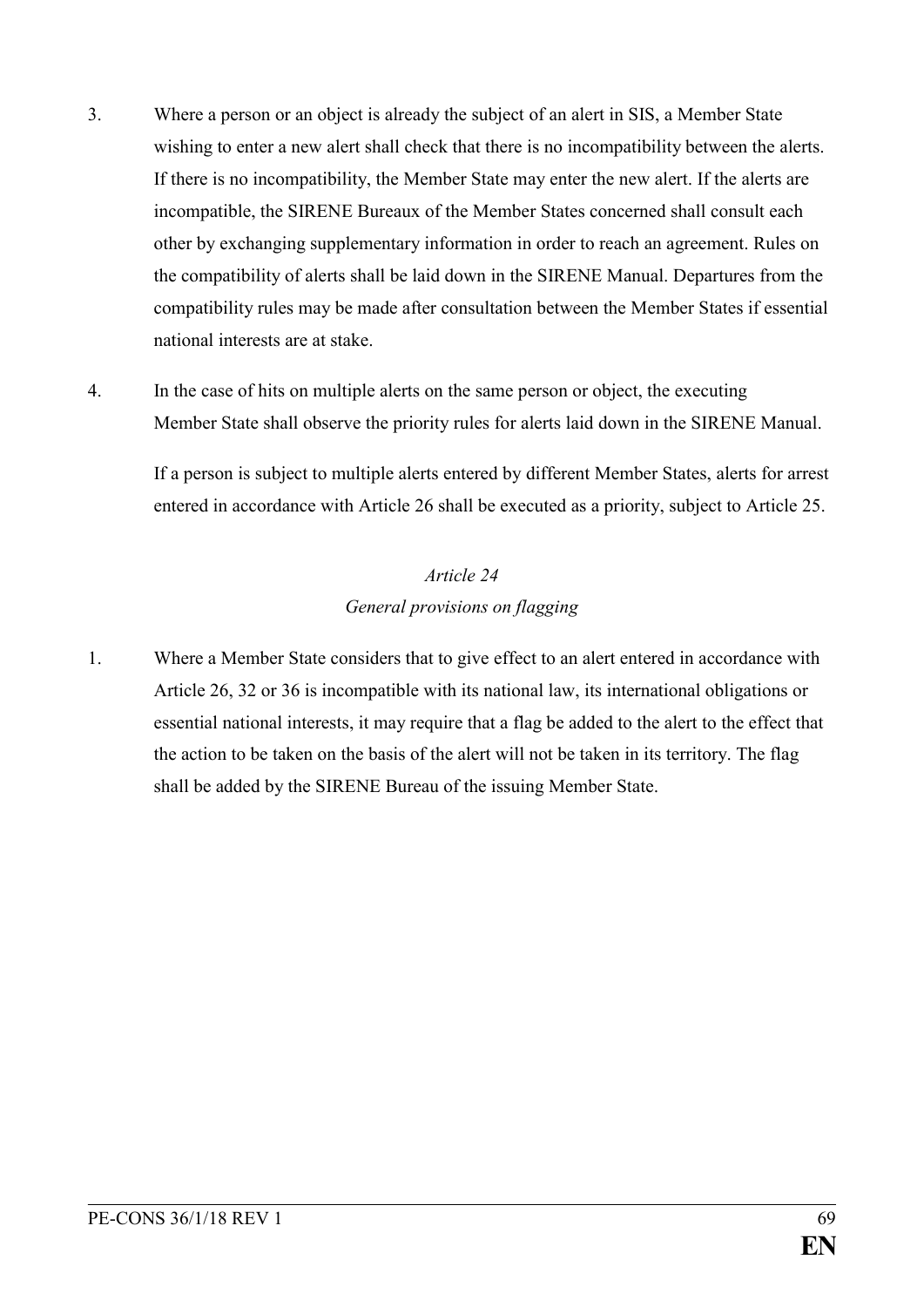- 2. In order to enable Member States to require that a flag be added to an alert entered in accordance with Article 26, all Member States shall be notified automatically of any new alert of that category through the exchange of supplementary information.
- 3. If in particularly urgent and serious cases, an issuing Member State requests the execution of the action, the executing Member State shall examine whether it is able to allow the flag added at its behest to be withdrawn. If the executing Member State is able to do so, it shall take the necessary steps to ensure that the action to be taken can be carried out immediately.

#### *Article 25*

### *Flagging related to alerts for arrest for surrender purposes*

1. Where Framework Decision 2002/584/JHA applies, a Member State shall request the issuing Member State to add a flag preventing arrest as a follow-up to an alert for arrest for surrender purposes where the competent judicial authority under national law for the execution of a European Arrest Warrant has refused its execution on the basis of a ground for non-execution and where the addition of the flag has been required.

A Member State may also require that a flag be added to the alert if its competent judicial authority releases the subject of the alert during the surrender process.

2. However, at the behest of a competent judicial authority under national law, either on the basis of a general instruction or in a specific case, a Member State may also require the issuing Member State to add a flag to an alert for arrest for surrender purposes if it is obvious that the execution of the European Arrest Warrant will have to be refused.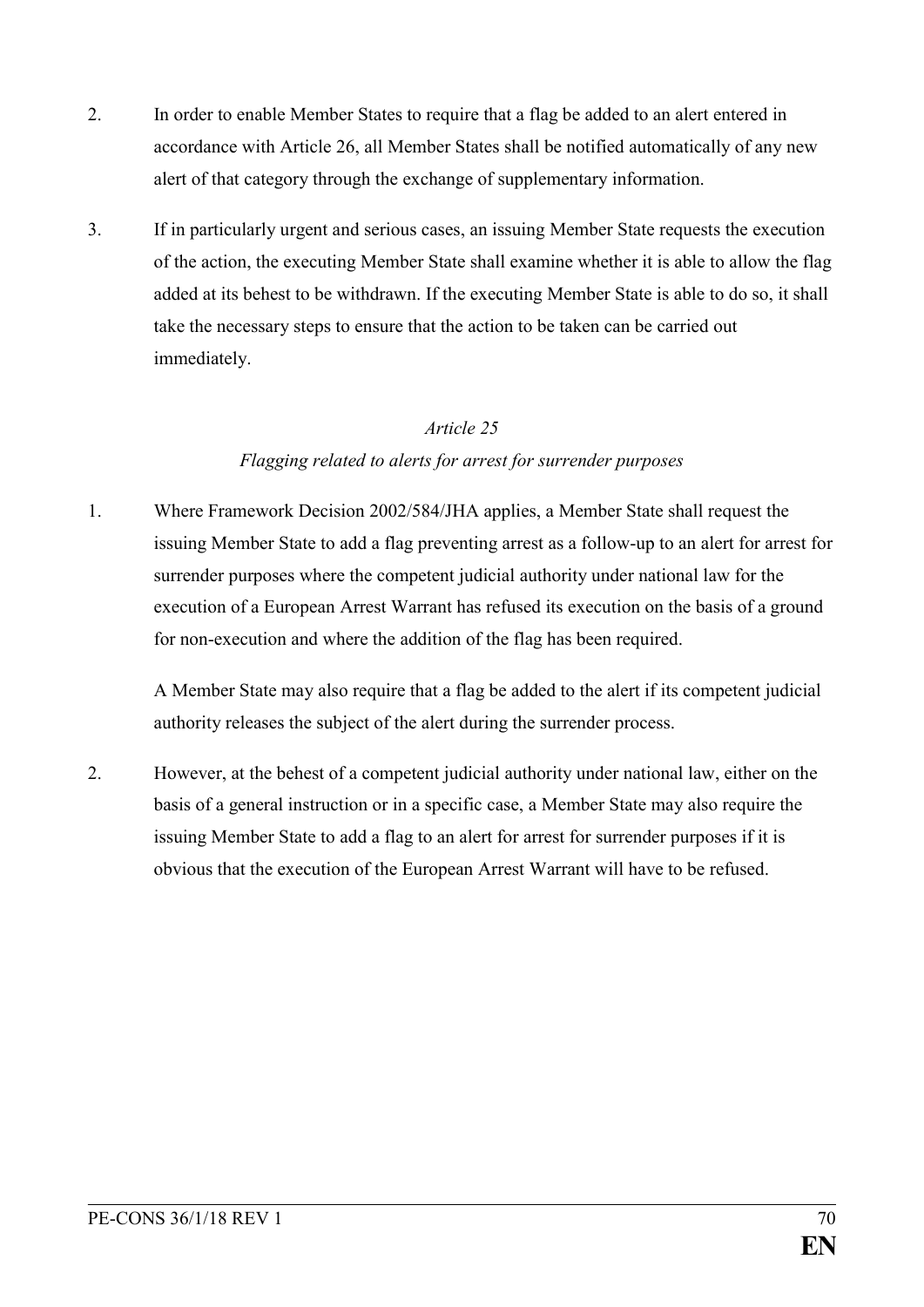# **CHAPTER VI ALERTS ON PERSONS WANTED FOR ARREST FOR SURRENDER OR EXTRADITION PURPOSES**

*Article 26 Objectives and conditions for entering alerts*

- 1. Alerts on persons wanted for arrest for surrender purposes on the basis of a European Arrest Warrant, or alerts on persons wanted for arrest for extradition purposes, shall be entered at the request of the judicial authority of the issuing Member State.
- 2. Alerts for arrest for surrender purposes shall also be entered on the basis of arrest warrants issued, in accordance with agreements concluded between the Union and third countries on the basis of the Treaties, for the purpose of surrender of persons on the basis of an arrest warrant, which provide for the transmission of such an arrest warrant through SIS.
- 3. Any reference in this Regulation to provisions of Framework Decision 2002/584/JHA shall be construed as including the corresponding provisions of agreements concluded between the Union and third countries on the basis of the Treaties, for the purpose of surrender of persons on the basis of an arrest warrant which provide for the transmission of such an arrest warrant through SIS.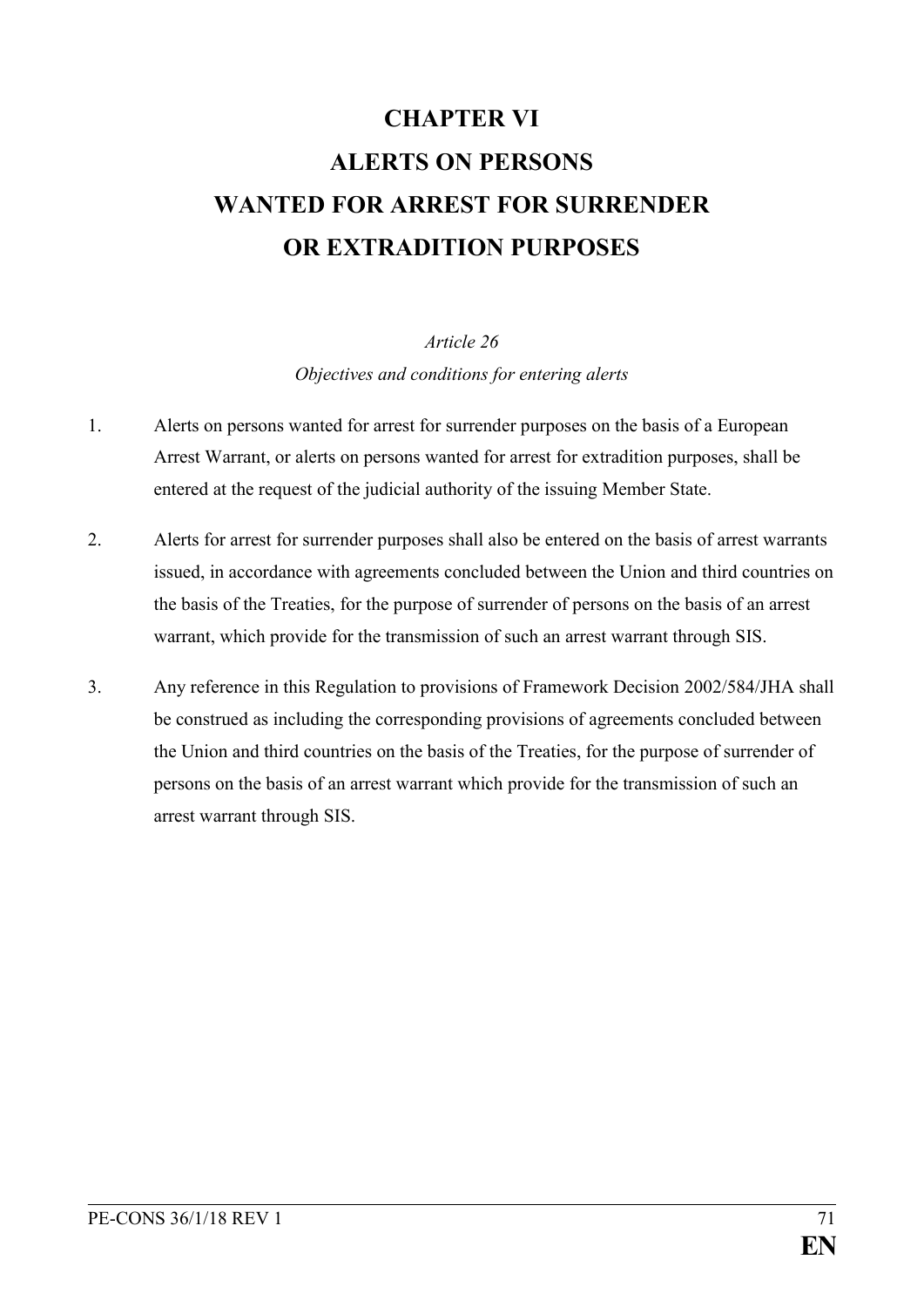- 4. In the case of an ongoing operation, the issuing Member State may temporarily make an existing alert for arrest entered in accordance with this Article unavailable for searching by the end-users in the Member States involved in the operation. In such cases the alert shall only be accessible to the SIRENE Bureaux. Member States shall only make an alert unavailable if:
	- (a) the purpose of the operation cannot be achieved by other measures;
	- (b) a prior authorisation has been granted by the competent judicial authority of the issuing Member State; and
	- (c) all Member States involved in the operation have been informed through the exchange of supplementary information.

The functionality provided for in the first subparagraph shall only be used for a period not exceeding 48 hours. However, if operationally necessary, it may be extended by further periods of 48 hours. Member States shall keep statistics on the number of alerts in relation to which this functionality has been used.

5. Where there is a clear indication that the objects referred to in points (a), (b), (c), (e), (g), (h), (j) and (k) of Article 38(2) are connected with a person who is the subject of an alert pursuant to paragraph 1 and 2 of this Article, alerts on those objects may be entered in order to locate the person. In such cases, the alert on the person and the alert on the object shall be linked in accordance with Article 63.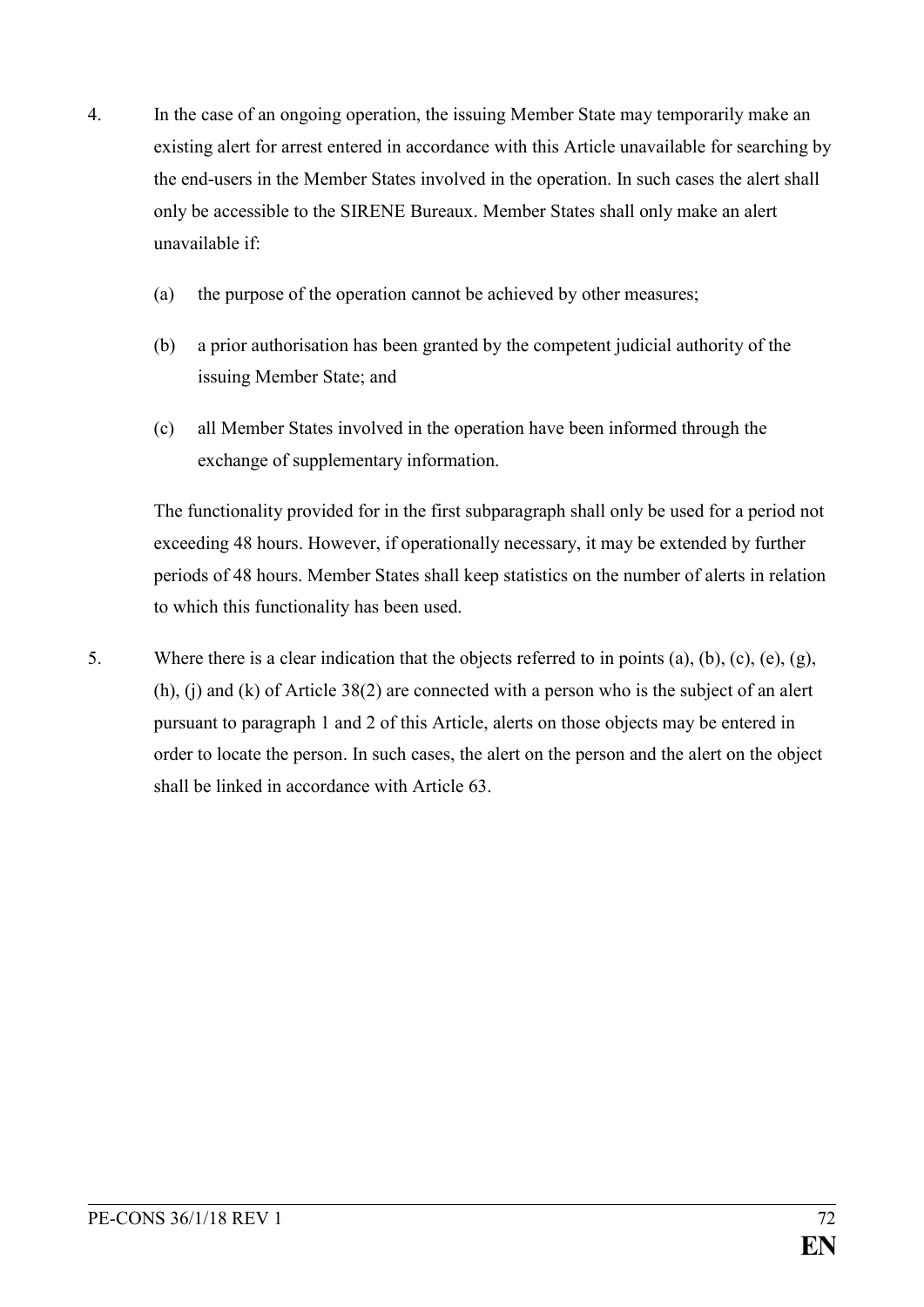6. The Commission shall adopt implementing acts to lay down and develop rules necessary for entering, updating, deleting and searching the data referred to in paragraph 5 of this Article. Those implementing acts shall be adopted in accordance with the examination procedure referred to in Article 76(2).

## *Article 27*

## *Additional data on persons wanted for arrest for surrender purposes*

1. Where a person is wanted for arrest for surrender purposes on the basis of a European Arrest Warrant, the issuing Member State shall enter into SIS a copy of the original of the European Arrest Warrant.

A Member State may enter the copy of more than one European Arrest Warrant in an alert for arrest for surrender purposes.

2. The issuing Member State may enter a copy of a translation of the European Arrest Warrant in one or more other official languages of the institutions of the Union.

## *Article 28*

## *Supplementary information on persons wanted for arrest for surrender purposes*

The issuing Member State of an alert for arrest for surrender purposes shall communicate the information referred to in Article 8(1) of Framework Decision 2002/584/JHA to the other Member States through the exchange of supplementary information.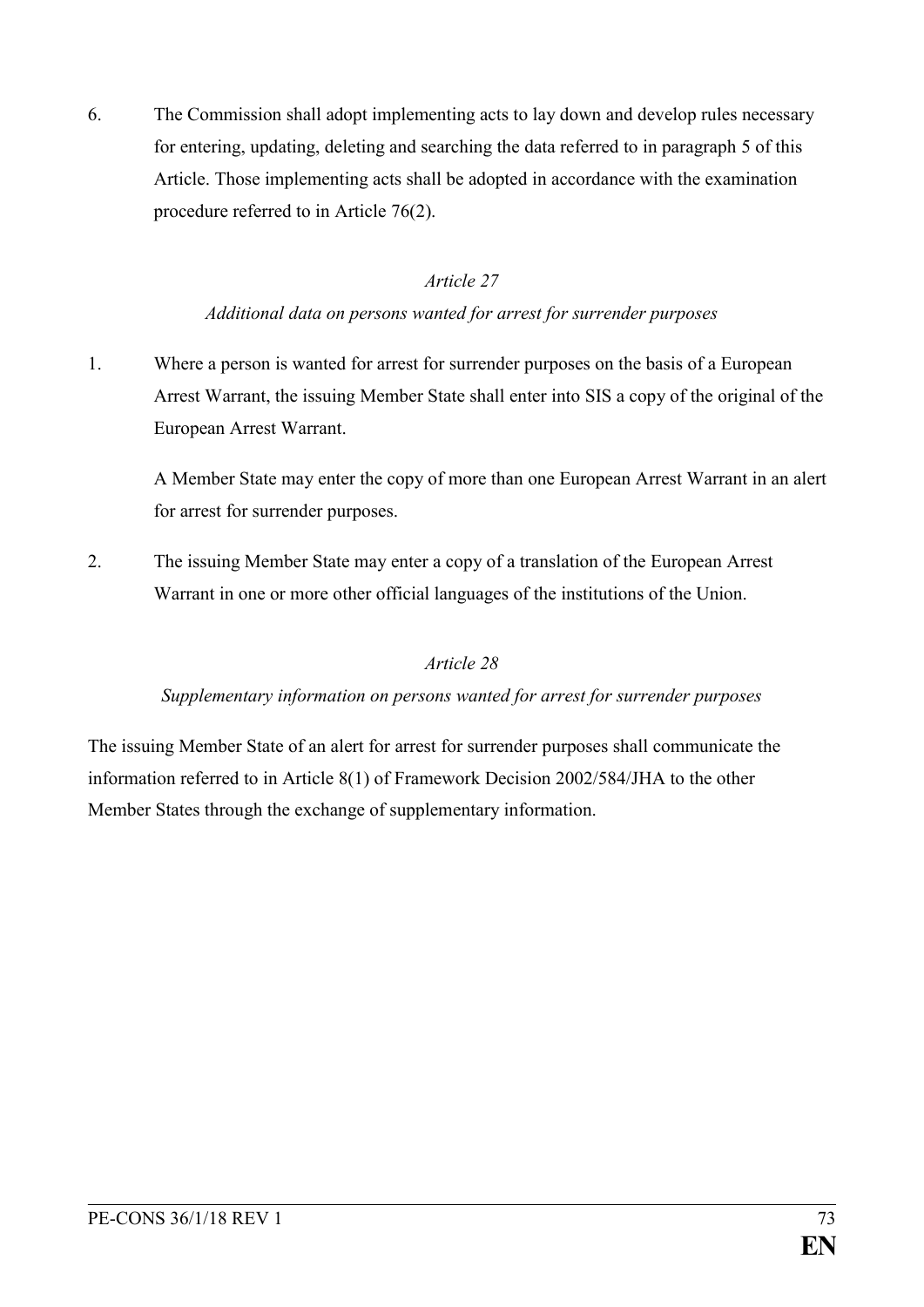### *Supplementary information on persons wanted for arrest for extradition purposes*

- 1. The issuing Member State of an alert for extradition purposes shall communicate the following data to all other Member States through the exchange of supplementary information:
	- (a) the authority which issued the request for arrest;
	- (b) whether there is an arrest warrant or a document having the same legal effect, or an enforceable judgment;
	- (c) the nature and legal classification of the offence;
	- (d) a description of the circumstances in which the offence was committed, including the time, place and the degree of participation in the offence by the person on whom the alert has been entered;
	- (e) insofar as possible, the consequences of the offence; and
	- (f) any other information useful or necessary for the execution of the alert.
- 2. The data listed in paragraph 1 of this Article shall not be communicated where the data referred to in Article 27 or 28 have already been provided and are considered sufficient for the execution of the alert by the executing Member State.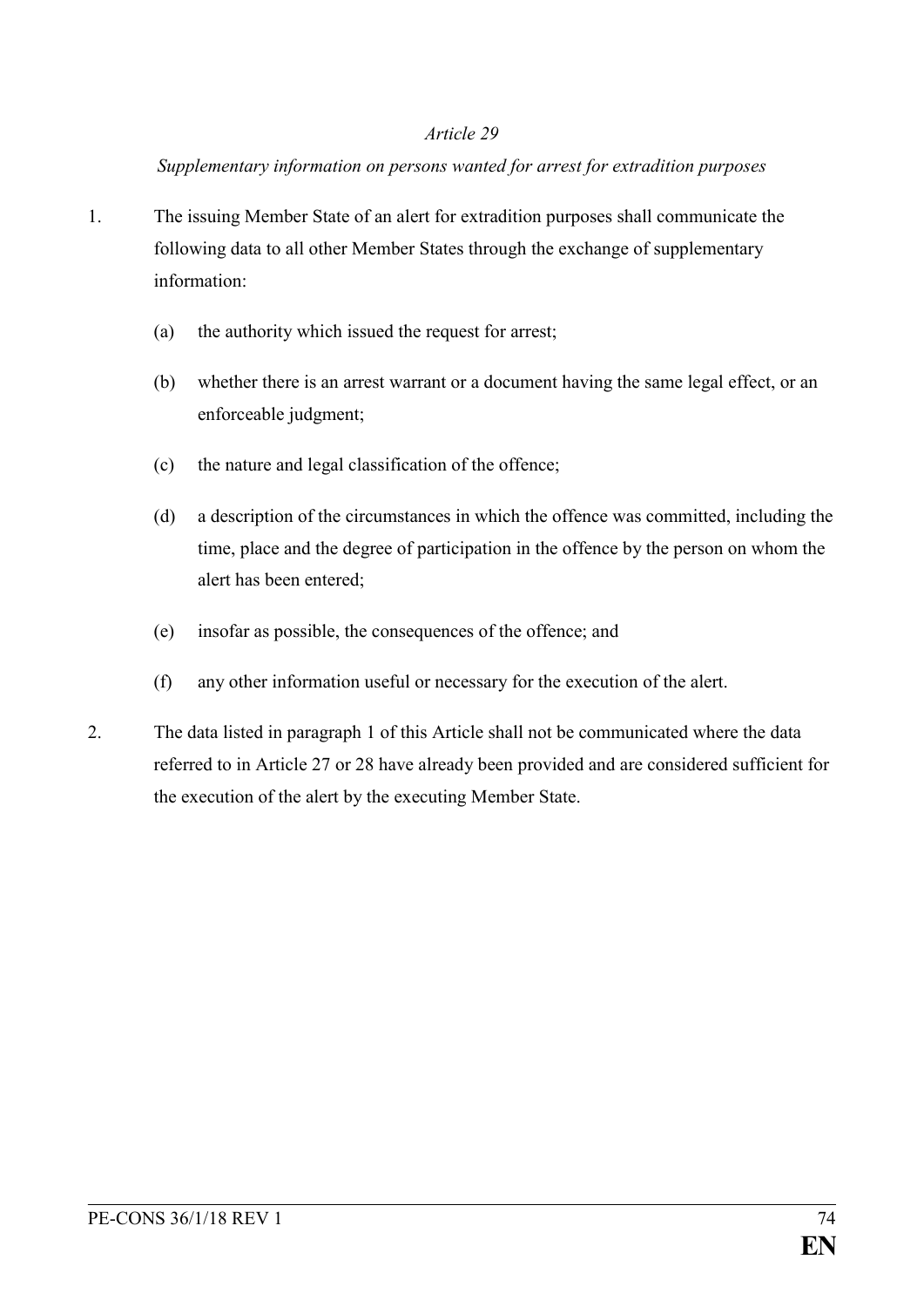## *Conversion of an action to be taken concerning alerts for arrest for surrender or extradition purposes*

Where an arrest cannot be made, either because the Member State requested to do so refuses to make it in accordance with the procedures on flagging set out in Article 24 or 25, or because, in the case of an alert for arrest for extradition purposes, an investigation has not been completed, the Member State requested to make the arrest shall act on the alert by communicating the whereabouts of the person concerned.

### *Article 31*

# *Execution of an action based on an alert for arrest for surrender or extradition purposes*

- 1. An alert entered in SIS in accordance with Article 26 and the additional data referred to in Article 27 shall together constitute and have the same effect as a European Arrest Warrant issued in accordance with Framework Decision 2002/584/JHA where that Framework Decision applies.
- 2. Where Framework Decision 2002/584/JHA does not apply, an alert entered in SIS in accordance with Articles 26 and 29 shall have the same legal force as a request for provisional arrest under Article 16 of the European Convention on Extradition of 13 December 1957 or Article 15 of the Benelux Treaty concerning Extradition and Mutual Assistance in Criminal Matters of 27 June 1962.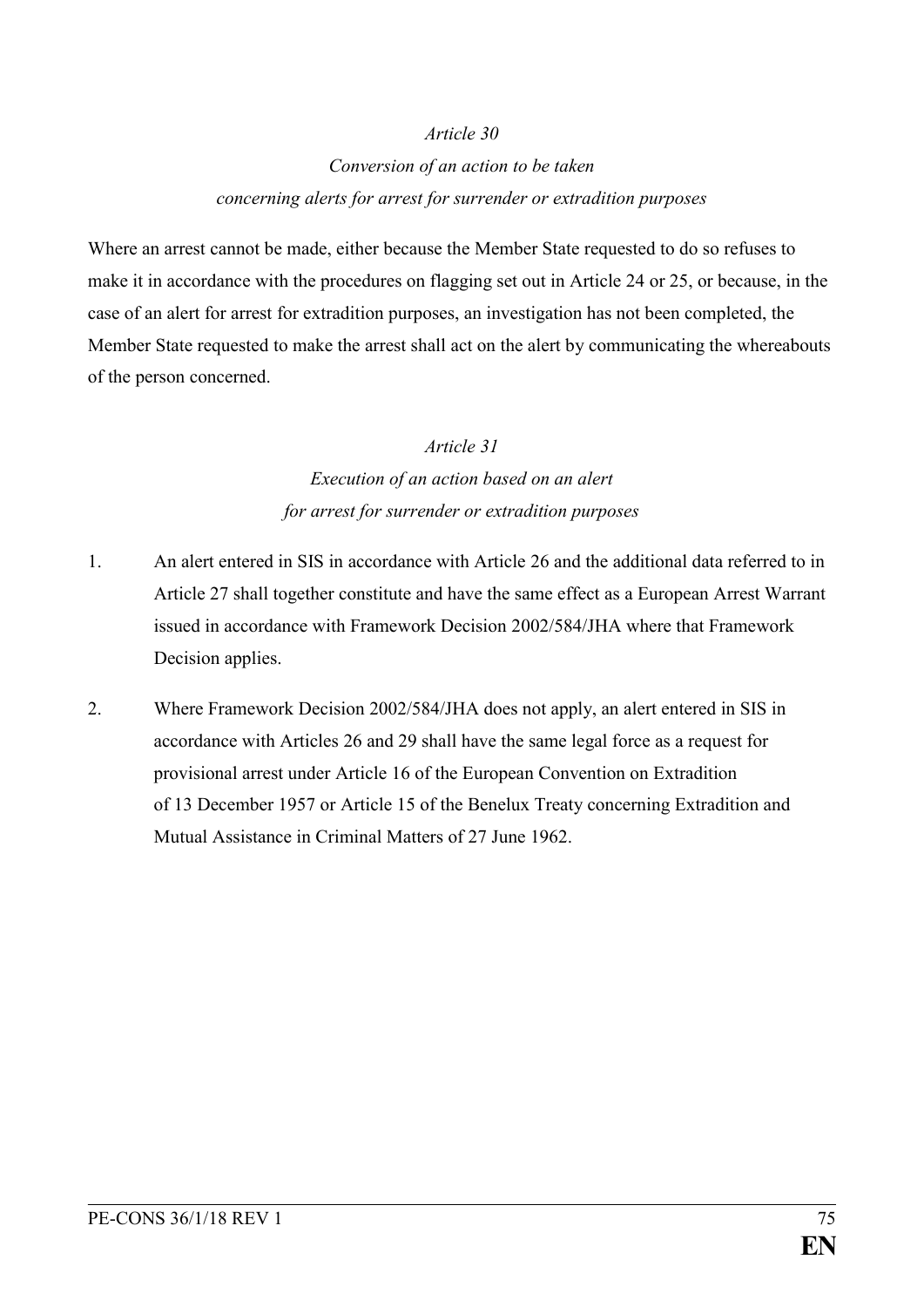# **CHAPTER VII ALERTS ON MISSING PERSONS OR VULNERABLE PERSONS WHO NEED TO BE PREVENTED FROM TRAVELLING**

## *Article 32*

*Objectives and conditions for entering alerts*

- 1. Alerts on the following categories of persons shall be entered in SIS at the request of the competent authority of the issuing Member State:
	- (a) missing persons who need to be placed under protection:
		- (i) for their own protection;
		- (ii) in order to prevent a threat to public order or public security;
	- (b) missing persons who do not need to be placed under protection;
	- (c) children at risk of abduction by a parent, a family member or a guardian, who need to be prevented from travelling;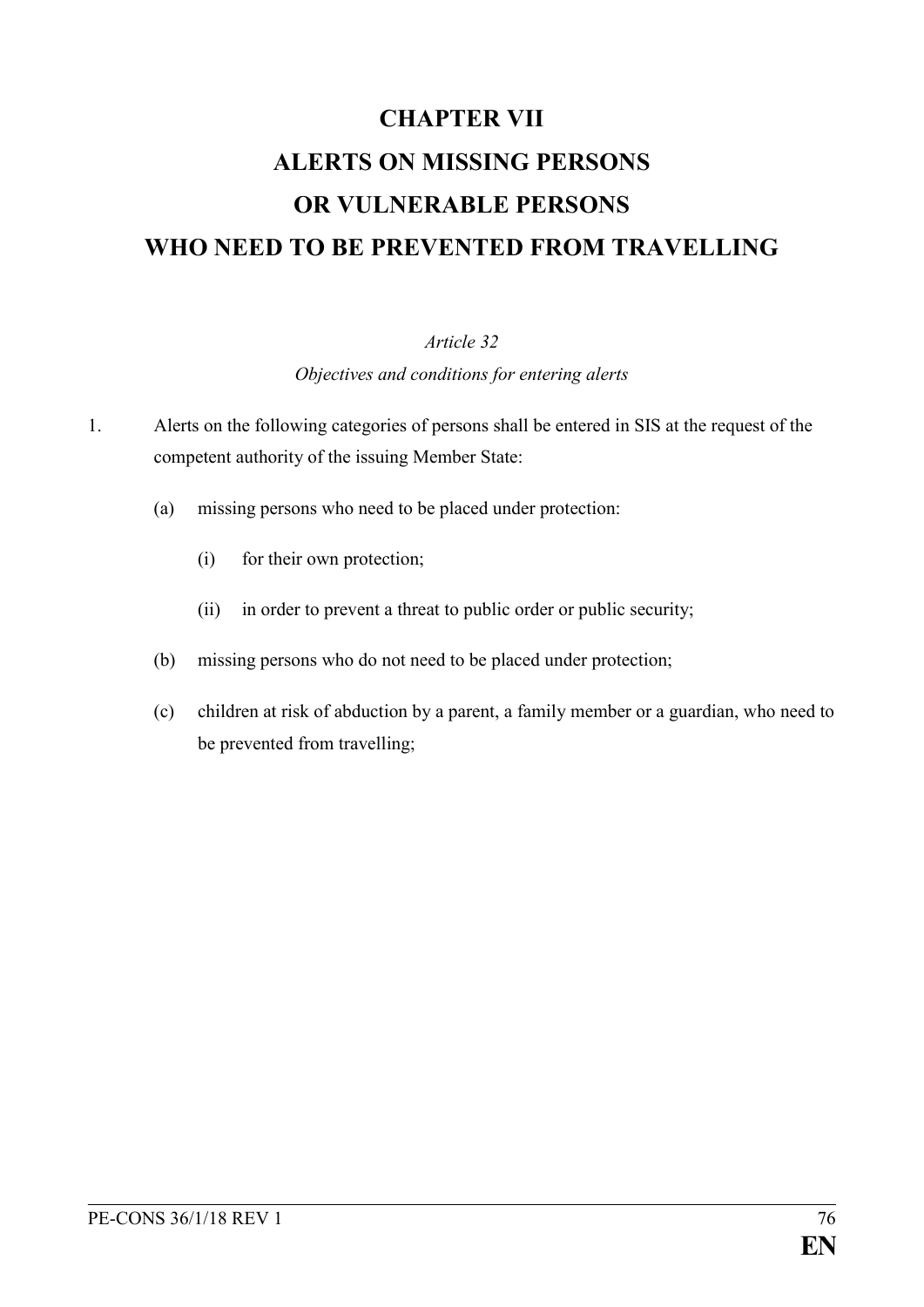- (d) children who need to be prevented from travelling owing to a concrete and apparent risk of them being removed from or leaving the territory of a Member State and
	- (i) becoming victims of trafficking in human beings, or of forced marriage, female genital mutilation or other forms of gender-based violence;
	- (ii) becoming victims of or involved in terrorist offences; or
	- (iii) becoming conscripted or enlisted into armed groups or being made to participate actively in hostilities;
- (e) vulnerable persons who are of age and who need to be prevented from travelling for their own protection owing to a concrete and apparent risk of them being removed from or leaving the territory of a Member State and becoming victims of trafficking in human beings or gender-based violence.
- 2. Point (a) of paragraph 1 shall apply in particular to children and to persons who have to be institutionalised following a decision by a competent authority.
- 3. An alert on a child referred to in point (c) of paragraph 1 shall be entered following a decision by the competent authorities, including judicial authorities of the Member States having jurisdiction in matters of parental responsibility, where a concrete and apparent risk exists that the child may be unlawfully and imminently removed from the Member State where the competent authorities are situated.
- 4. An alert on persons referred to in points (d) and (e) of paragraph 1 shall be entered following a decision by the competent authorities, including judicial authorities.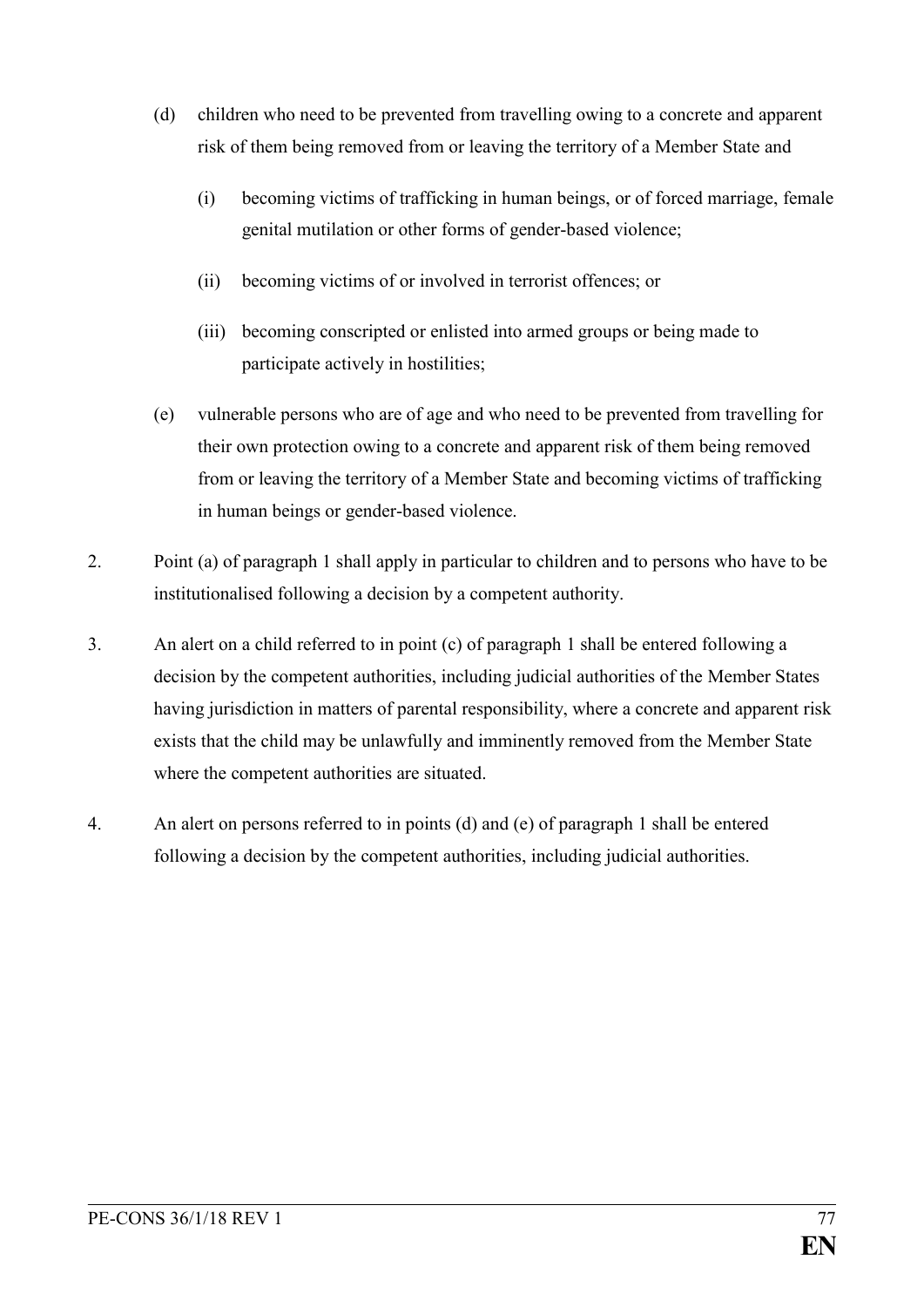- 5. The issuing Member State shall regularly review the need to maintain the alerts referred to in points (c), (d) and (e) of paragraph 1 of this Article in accordance with Article 53(4).
- 6. The issuing Member State shall ensure all of the following:
	- (a) that the data it enters in SIS indicate which of the categories referred to in paragraph 1 the person concerned by the alert falls into;
	- (b) that the data it enters in SIS indicate which type of case is involved, wherever the type of case is known; and
	- (c) that, in relation to alerts entered in accordance with points (c), (d) and (e) of paragraph 1, its SIRENE Bureau has all relevant information at its disposal at the time of the creation of the alert.
- 7. Four months before a child who is the subject of an alert under this Article reaches the age of majority in accordance with the national law of the issuing Member State, CS-SIS shall automatically notify the issuing Member State that either the reason for the alert and the action to be taken have to be updated or the alert has to be deleted.
- 8. Where there is a clear indication that the objects referred to in points (a), (b), (c), (e), (g), (h), and (k) of Article 38(2) are connected with a person who is the subject of an alert pursuant to paragraph 1 of this Article, alerts on those objects may be entered in order to locate the person. In such cases, the alert on the person and the alert on the object shall be linked in accordance with Article 63.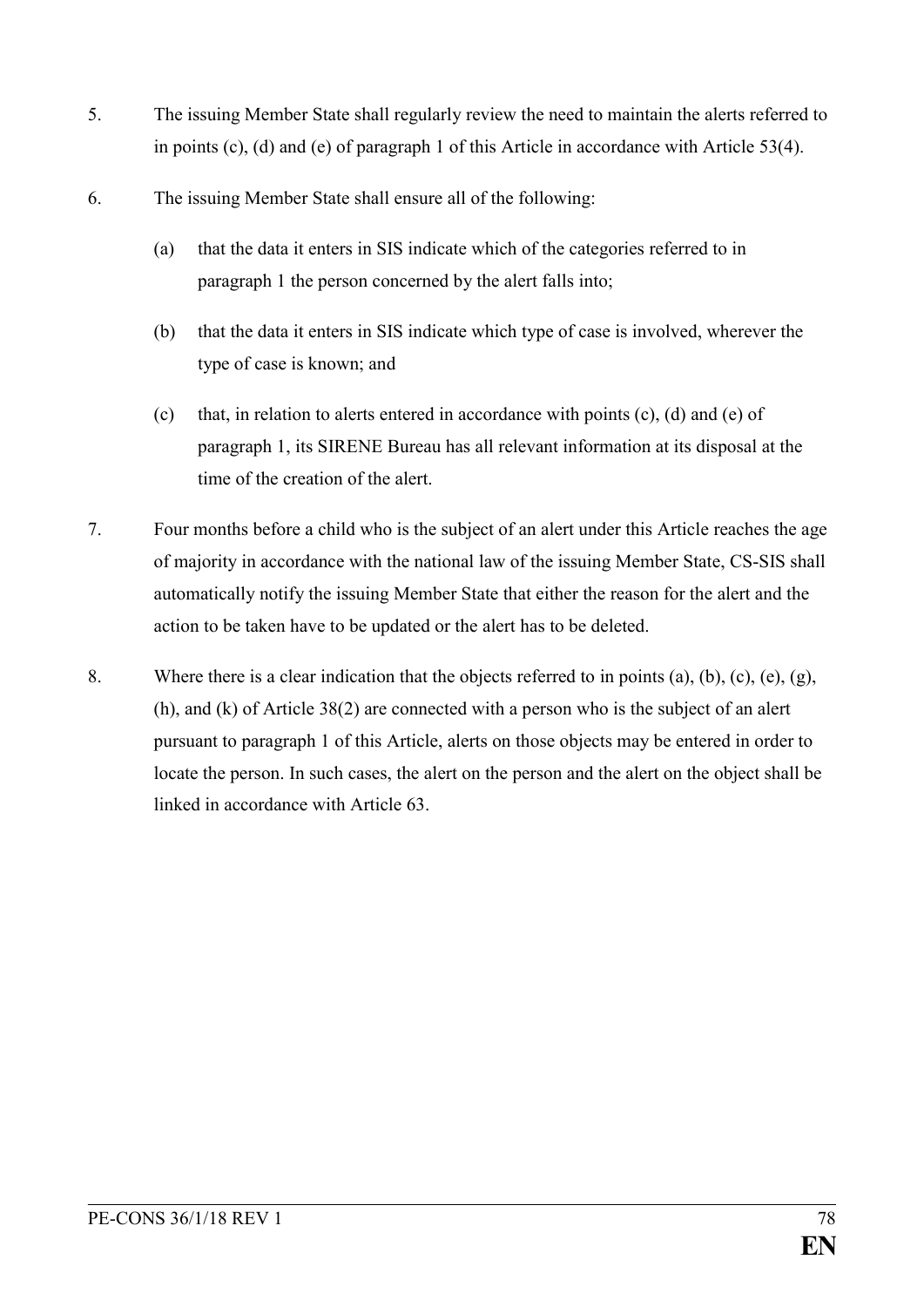9. The Commission shall adopt implementing acts to lay down and develop rules on the categorisation of the types of cases and the entering of data referred to in paragraph 6. The types of cases of missing persons who are children shall include, but not be limited to, runaways, unaccompanied children in the context of migration and children at risk of parental abduction.

The Commission shall also adopt implementing acts to lay down and develop technical rules necessary for entering, updating, deleting and searching the data referred to in paragraph 8.

Those implementing acts shall be adopted in accordance with the examination procedure referred to in Article 76(2).

## *Article 33 Execution of action based on an alert*

- 1. Where a person referred to in Article 32 is located, the competent authorities of the executing Member State shall, subject to the requirements in paragraph 4, communicate his or her whereabouts to the issuing Member State.
- 2. In the case of persons who need to be placed under protection referred to in points (a), (c), (d) and (e) of Article 32(1), the executing Member State shall immediately consult its own competent authorities and those of the issuing Member State through the exchange of supplementary information in order to agree without delay the measures to be taken. The competent authorities in the executing Member State may, in accordance with national law, move such persons to a safe place in order to prevent them from continuing their journey.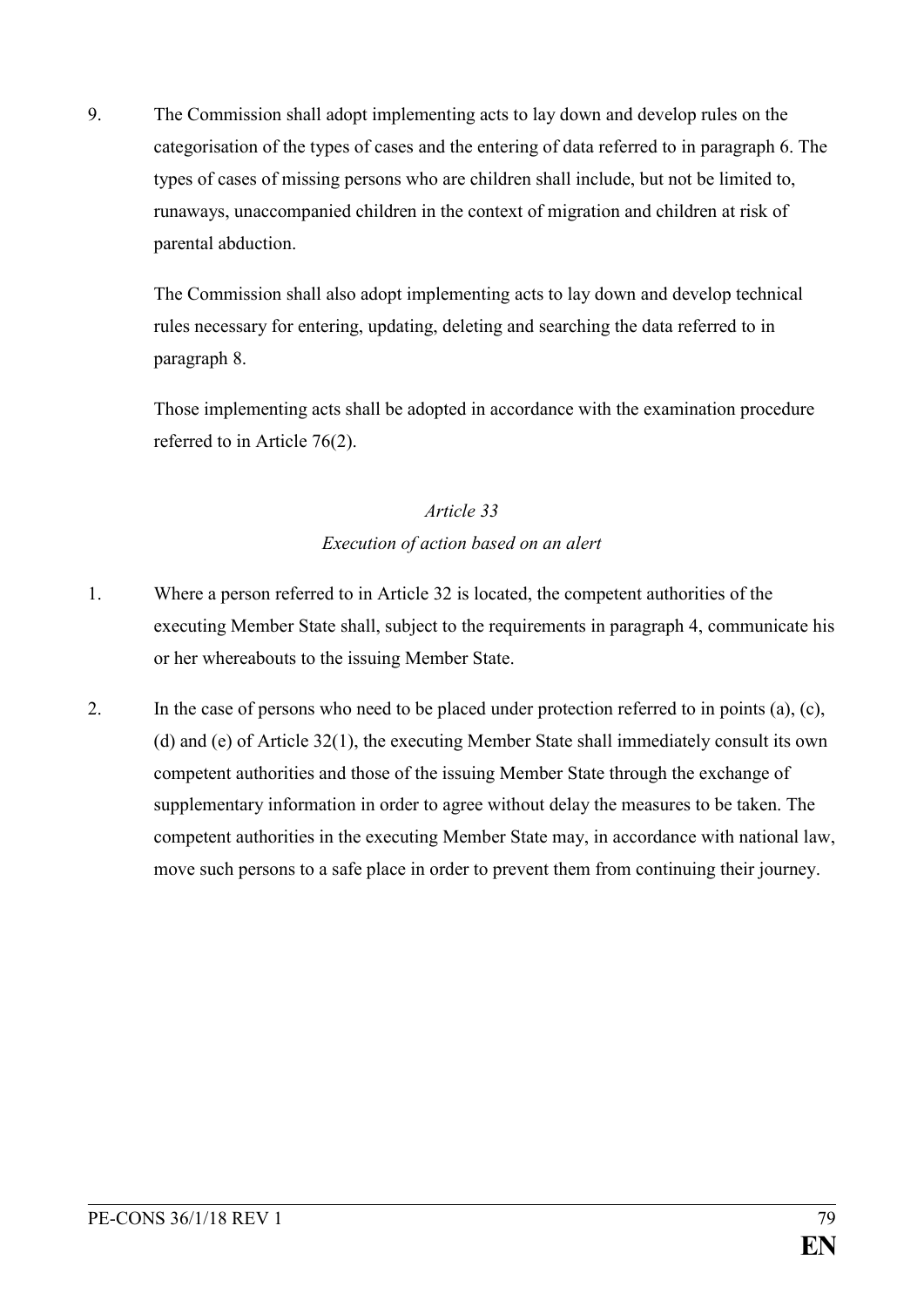- 3. In the case of children, any decision on the measures to be taken or any decision to move the child to a safe place as referred to in paragraph 2 shall be made in accordance with the best interests of the child. Such decisions shall be made immediately and not later than 12 hours after the child was located, in consultation with relevant child protection authorities, as appropriate.
- 4. The communication, other than between the competent authorities, of data on a missing person who has been located and who is of age shall be subject to that person's consent. The competent authorities may, however, communicate the fact that the alert has been deleted because the missing person has been located to the person who reported the person missing.

# **CHAPTER VIII ALERTS ON PERSONS SOUGHT TO ASSIST WITH A JUDICIAL PROCEDURE**

## *Article 34*

## *Objectives and conditions for entering alerts*

- 1. For the purposes of communicating the place of residence or domicile of persons, Member States shall, at the request of a competent authority, enter into SIS alerts on:
	- (a) witnesses;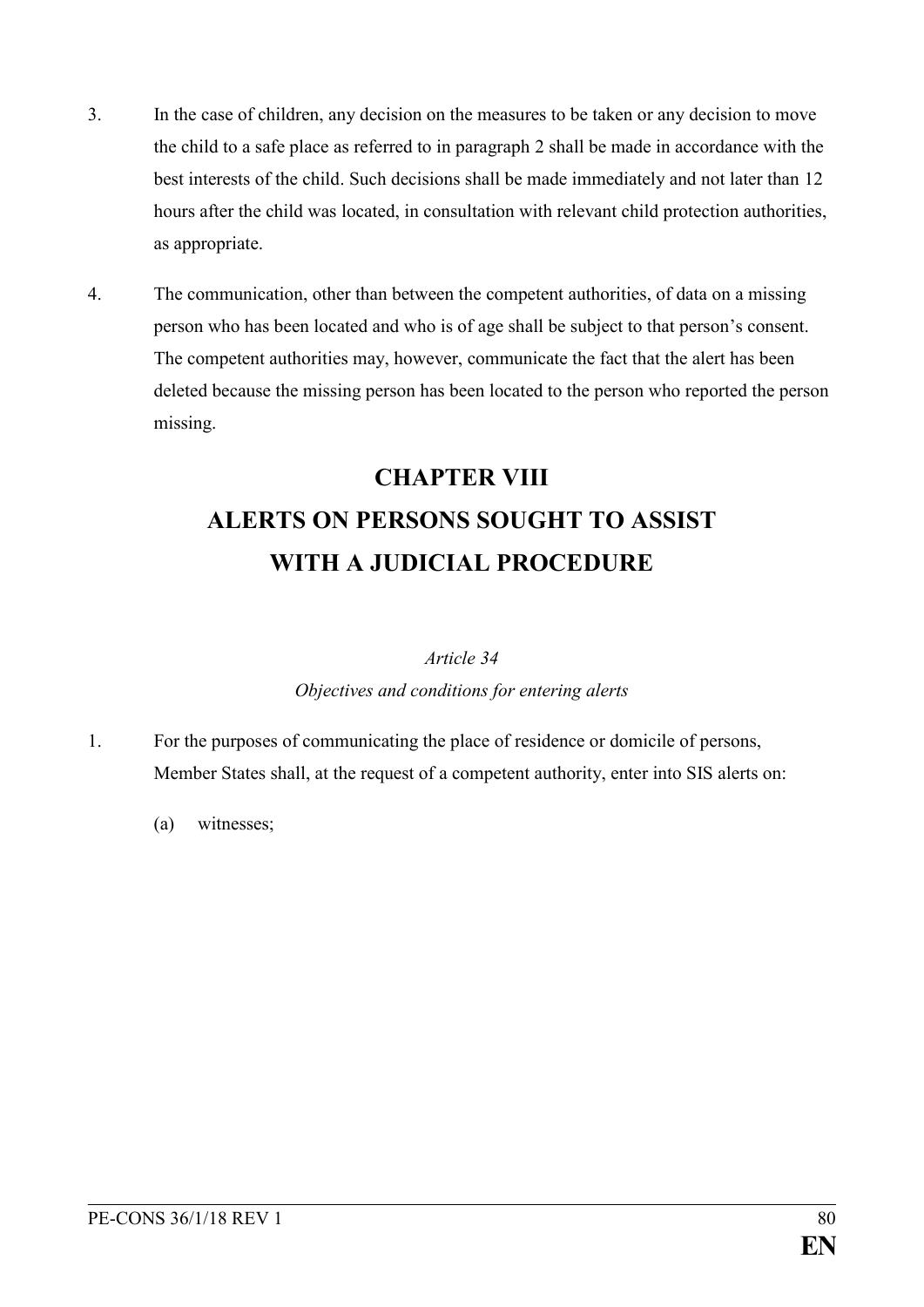- (b) persons summoned or persons sought to be summoned to appear before the judicial authorities in connection with criminal proceedings in order to account for acts for which they are being prosecuted;
- (c) persons who are to be served with a criminal judgment or other documents in connection with criminal proceedings in order to account for acts for which they are being prosecuted;
- (d) persons who are to be served with a summons to report in order to serve a penalty involving a deprivation of liberty.
- 2. Where there is a clear indication that the objects referred to in points (a), (b), (c), (e), (g), (h), and (k) of Article 38(2) are connected with a person who is the subject of an alert pursuant to paragraph 1 of this Article, alerts on those objects may be entered in order to locate the person. In such cases the alerts on the person and the alert on the object shall be linked in accordance with Article 63.
- 3. The Commission shall adopt implementing acts to lay down and develop the technical rules necessary for entering, updating, deleting and searching of the data referred to in paragraph 2 of this Article. Those implementing acts shall be adopted in accordance with the examination procedure referred to in Article 76(2).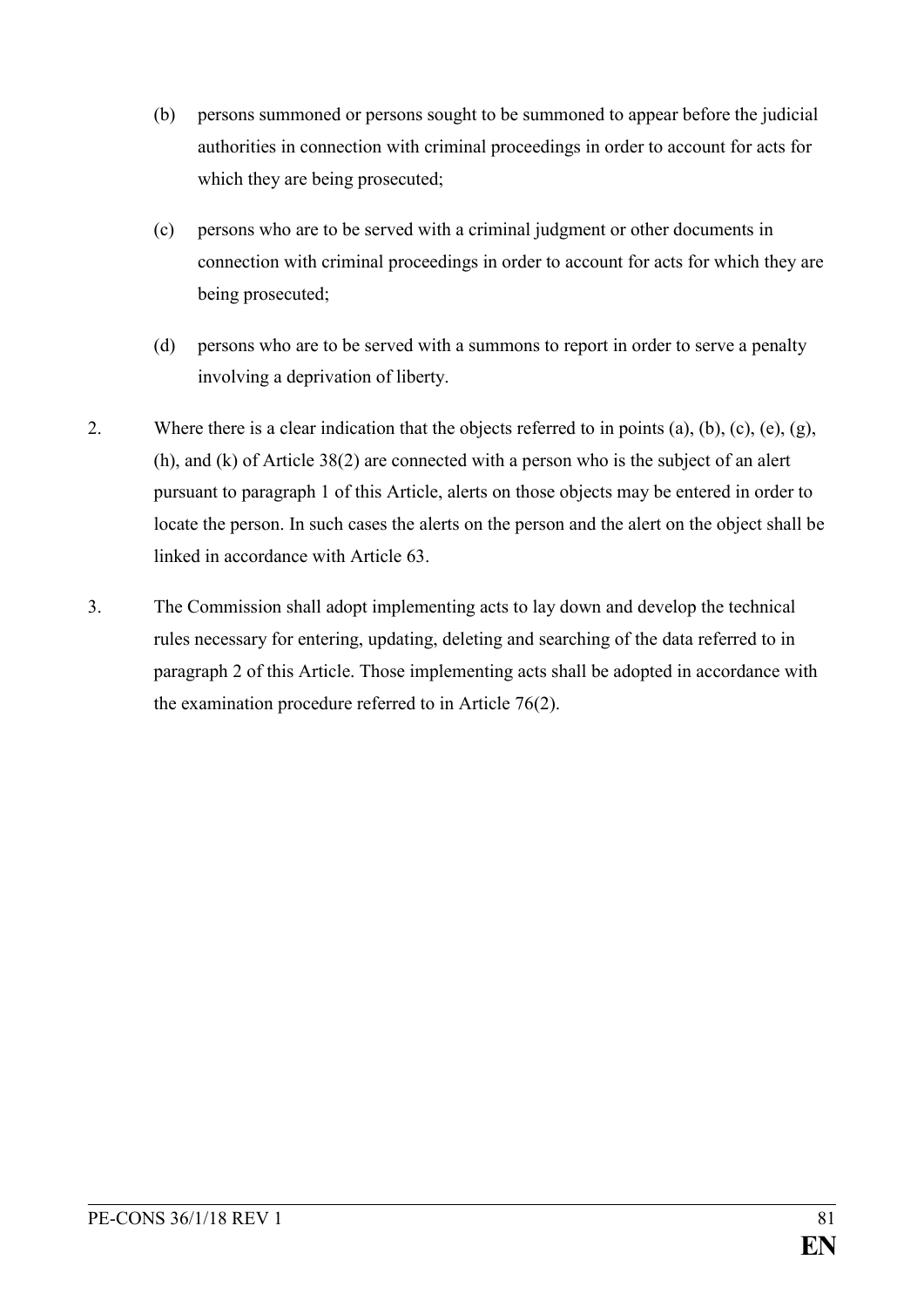## *Execution of the action based on an alert*

Requested information shall be communicated to the issuing Member State through the exchange of supplementary information.

# **CHAPTER IX ALERTS ON PERSONS AND OBJECTS FOR DISCREET CHECKS, INQUIRY CHECKS OR SPECIFIC CHECKS**

*Article 36*

*Objectives and conditions for entering alerts*

1. Alerts on persons, on the objects referred to in points (a), (b), (c), (e), (g), (h), (j), (k) and (l) of Article 38(2) and on non-cash means of payment shall be entered in accordance with the national law of the issuing Member State, for the purposes of discreet checks, inquiry checks or specific checks in accordance with Article 37(3), (4) and (5).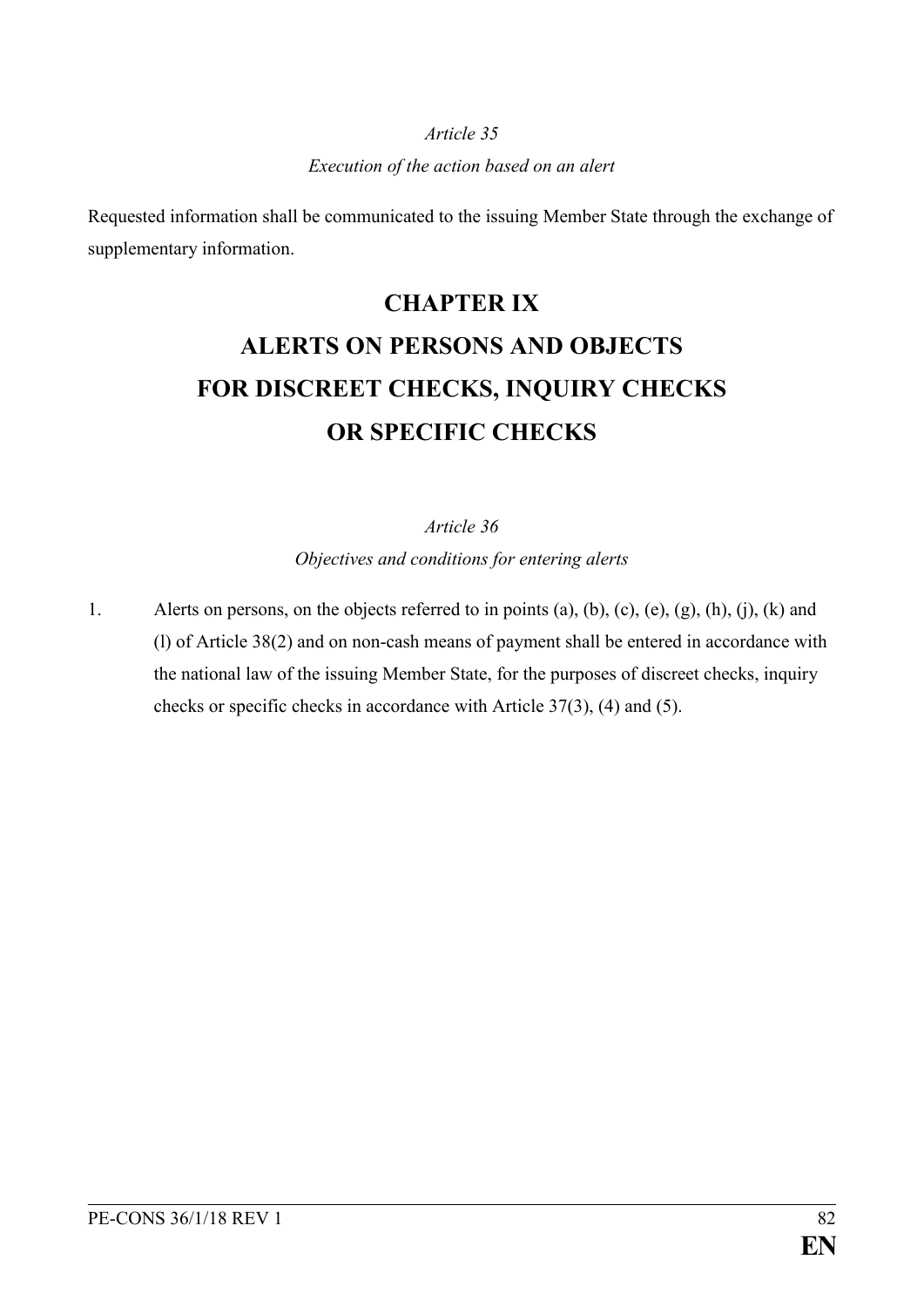- 2. When entering alerts for discreet checks, inquiry checks or specific checks and where the information sought by the issuing Member State is additional to that provided for in points (a) to (h) of Article 37(1), the issuing Member State shall add to the alert all the information that is sought. If that information relates to special categories of personal data referred to in Article 10 of Directive (EU) 2016/680, it shall only be sought if it is strictly necessary for the specific purpose of the alert and in relation to the criminal offence for which the alert has been entered.
- 3. Alerts on persons for discreet checks, inquiry checks or specific checks may be entered for the purposes of preventing, detecting, investigating or prosecuting criminal offences, executing a criminal sentence and preventing threats to public security in one or more of the following circumstances:
	- (a) where there is a clear indication that a person intends to commit or is committing any of the offences referred to in Article 2(1) and (2) of the Framework Decision 2002/584/JHA;
	- (b) where the information referred to in Article 37(1) is necessary for the execution of a custodial sentence or detention order regarding a person convicted of any of the offences referred to in Article 2(1) and (2) of the Framework Decision 2002/584/JHA;
	- (c) where an overall assessment of a person, in particular on the basis of past criminal offences, gives reason to believe that that person may commit the offences referred to in Article 2(1) and 2(2) of the Framework Decision 2002/584/JHA in the future.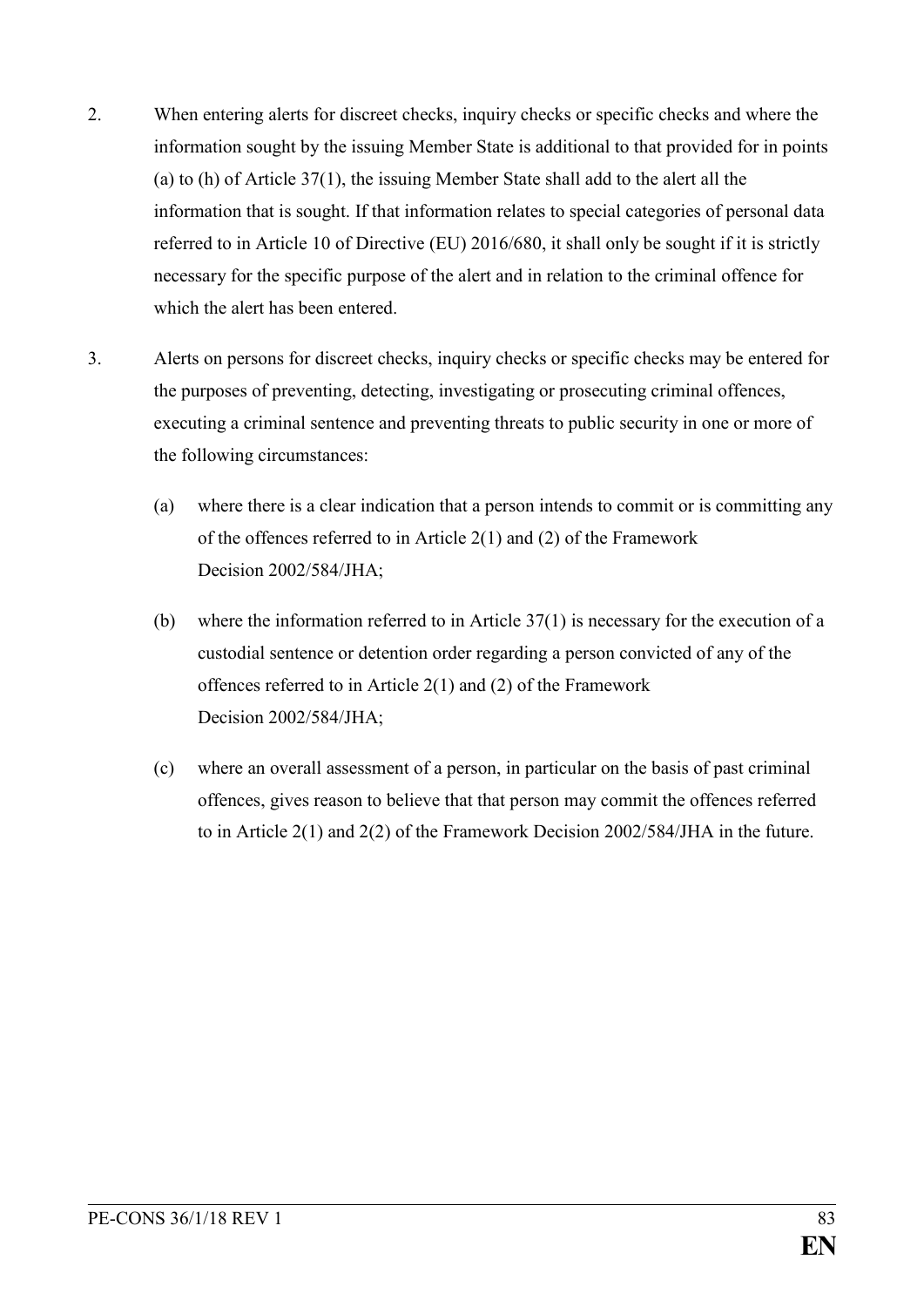- 4. In addition, alerts on persons for discreet checks, inquiry checks or specific checks may be entered in accordance with national law at the request of the authorities responsible for national security where there is a concrete indication that the information referred to in Article 37(1) is necessary in order to prevent a serious threat posed by the person concerned or other serious threats to internal or external national security. The Member State which entered the alert in accordance with this paragraph shall inform the other Member States of such an alert. Each Member State shall determine to which authorities this information shall be transmitted. The information shall be transmitted through the SIRENE Bureaux.
- 5. Where there is a clear indication that the objects referred to in points (a), (b), (c), (e), (g), (h), (j), (k) and (l) of Article 38(2) or non-cash means of payment are connected with the serious crimes referred to in paragraph 3 of this Article or the serious threats referred to in paragraph 4 of this Article, alerts on those objects may be entered and linked to the alerts entered in accordance with paragraphs 3 and 4 of this Article.
- 6. The Commission shall adopt implementing acts to lay down and develop the technical rules necessary for entering, updating, deleting and searching the data referred to in paragraph 5 of this Article as well as the additional information referred to in paragraph 2 of this Article. Those implementing acts shall be adopted in accordance with the examination procedure referred to in Article 76(2).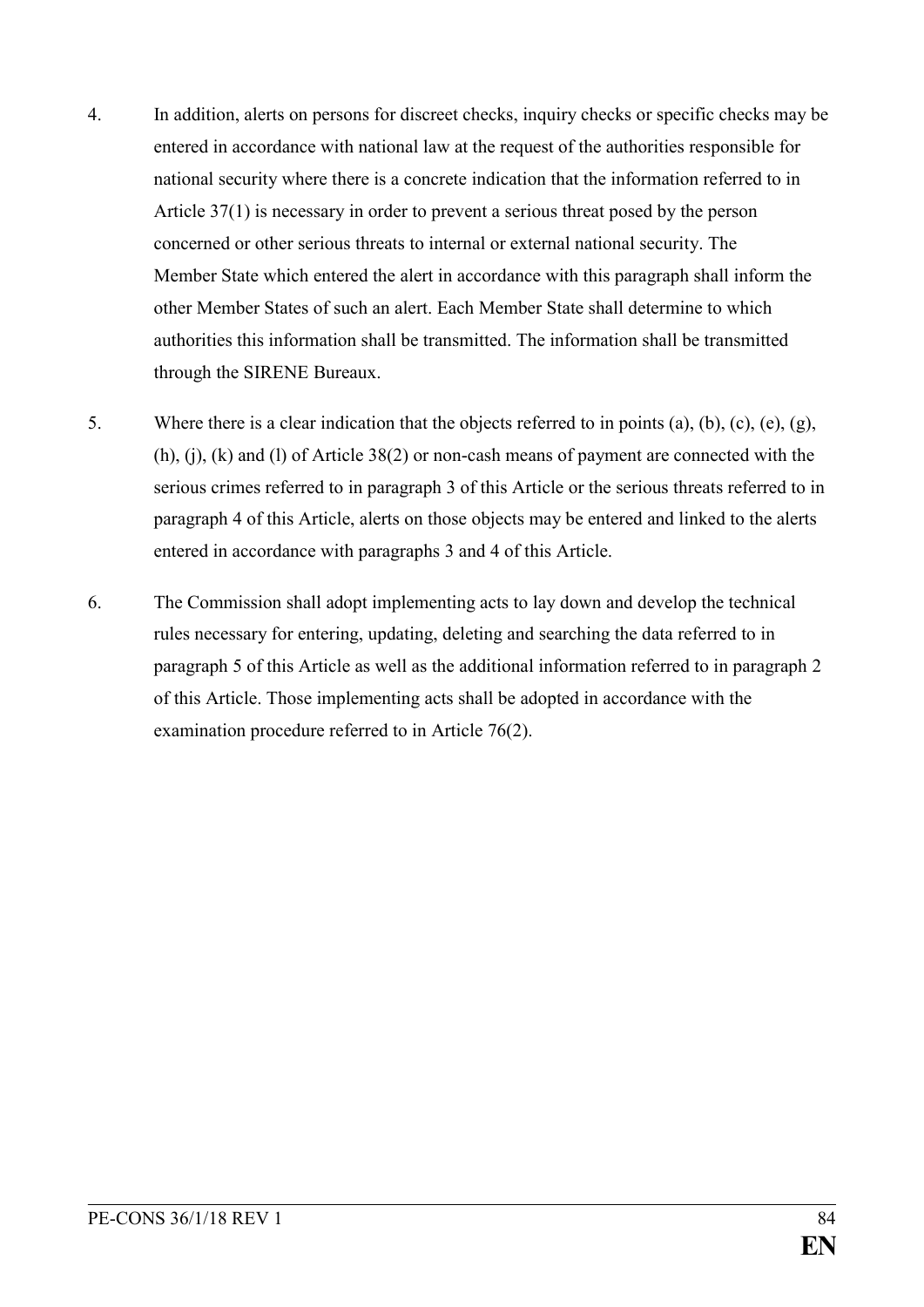# *Article 37 Execution of the action based on an alert*

- 1. For the purposes of discreet checks, inquiry checks or specific checks, the executing Member State shall collect and communicate to the issuing Member State all or some of the following information:
	- (a) the fact that the person who is the subject of an alert has been located, or that objects referred to in points (a), (b), (c), (e), (g), (h), (j), (k) and (l) of Article 38(2) or non-cash means of payment which are the subject of an alert have been located;
	- (b) the place, time and reason for the check;
	- (c) the route of the journey and destination;
	- (d) the persons accompanying the subject of the alert or the occupants of the vehicle, boat or aircraft, or the persons accompanying the holder of the blank official document or issued identity document who can reasonably be expected to be associated with the subject of the alert;
	- (e) any identity revealed and any personal description of the person using the blank official document or issued identity document that is the subject of the alert;
	- (f) the objects referred to in points (a), (b), (c), (e), (g), (h), (j), (k) and (l) of Article 38(2) or non-cash means of payment used;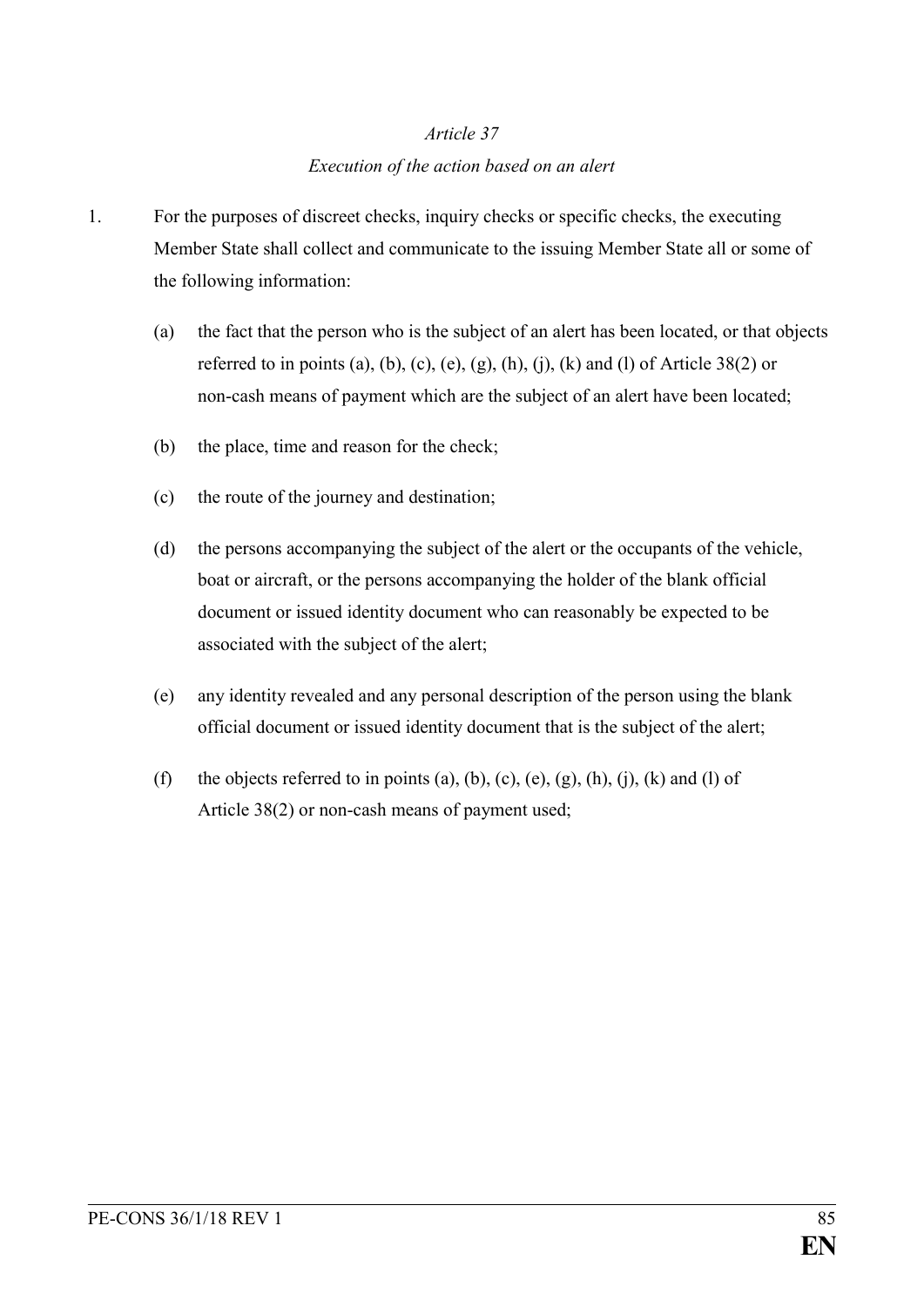- (g) objects carried, including travel documents;
- (h) the circumstances in which the person, the objects referred to in points (a), (b), (c), (e), (g), (h), (i), (k) and (l) of Article  $38(2)$  or the non-cash means of payment were located;
- (i) any other information being sought by the issuing Member State in accordance with Article 36(2).

If the information referred to in point (i) of the first subparagraph of this paragraph relates to special categories of personal data referred to in Article 10 of Directive (EU) 2016/680, it shall be processed in accordance with the conditions set out in that Article and only if it supplements other personal data processed for the same purpose.

- 2. The executing Member State shall communicate the information referred to in paragraph 1 through the exchange of supplementary information.
- 3. A discreet check shall comprise the discreet collection of as much information described in paragraph 1 as possible during routine activities carried out by the national competent authorities of the executing Member State. The collection of this information shall not jeopardise the discreet nature of the checks and the subject of the alert shall in no way be made aware of the existence of the alert.
- 4. An inquiry check shall comprise an interview of the person, including on the basis of information or specific questions added to the alert by the issuing Member State in accordance with Article 36(2). The interview shall be carried out in accordance with the national law of the executing Member State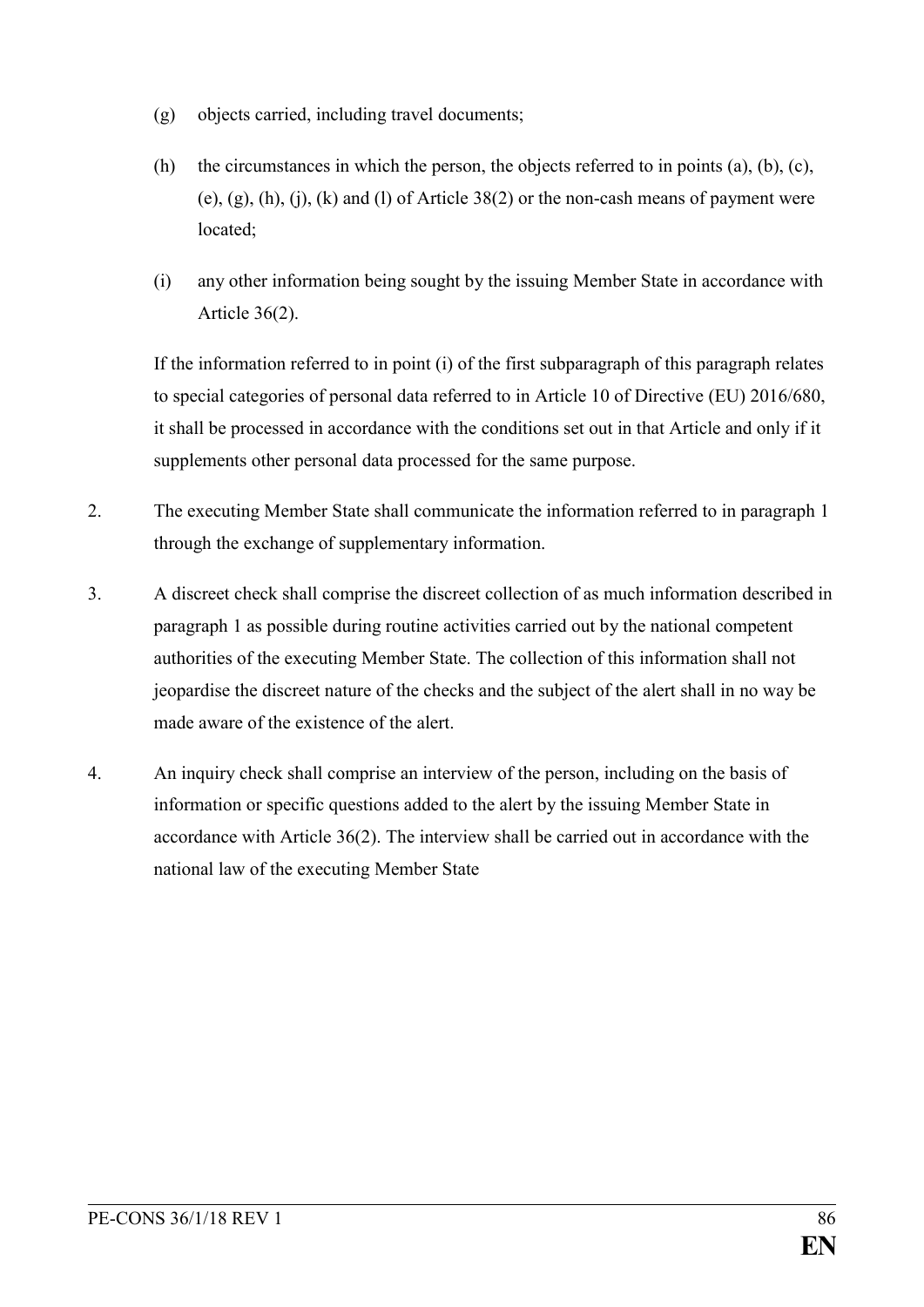- 5. During specific checks, persons, vehicles, boats, aircraft, containers and carried objects may be searched for the purposes referred to in Article 36. Searches shall be carried out in accordance with the national law of the executing Member State.
- 6. Where specific checks are not authorised by the national law of the executing Member State, they shall be replaced by inquiry checks in that Member State. Where inquiry checks are not authorised by the national law of the executing Member State, they shall be replaced by discreet checks in that Member State. Where Directive 2013/48/EU applies, Member States shall ensure that the right of suspects and accused persons to have access to a lawyer is respected under the conditions set out in that Directive.
- 7. Paragraph 6 is without prejudice to the obligation of Member States to make available to end-users information sought under Article 36(2).

# **CHAPTER X ALERTS ON OBJECTS FOR SEIZURE OR USE AS EVIDENCE IN CRIMINAL PROCEEDINGS**

## *Article 38 Objectives and conditions for entering alerts*

1. Member States shall enter into SIS alerts on objects sought for the purposes of seizure or for use as evidence in criminal proceedings.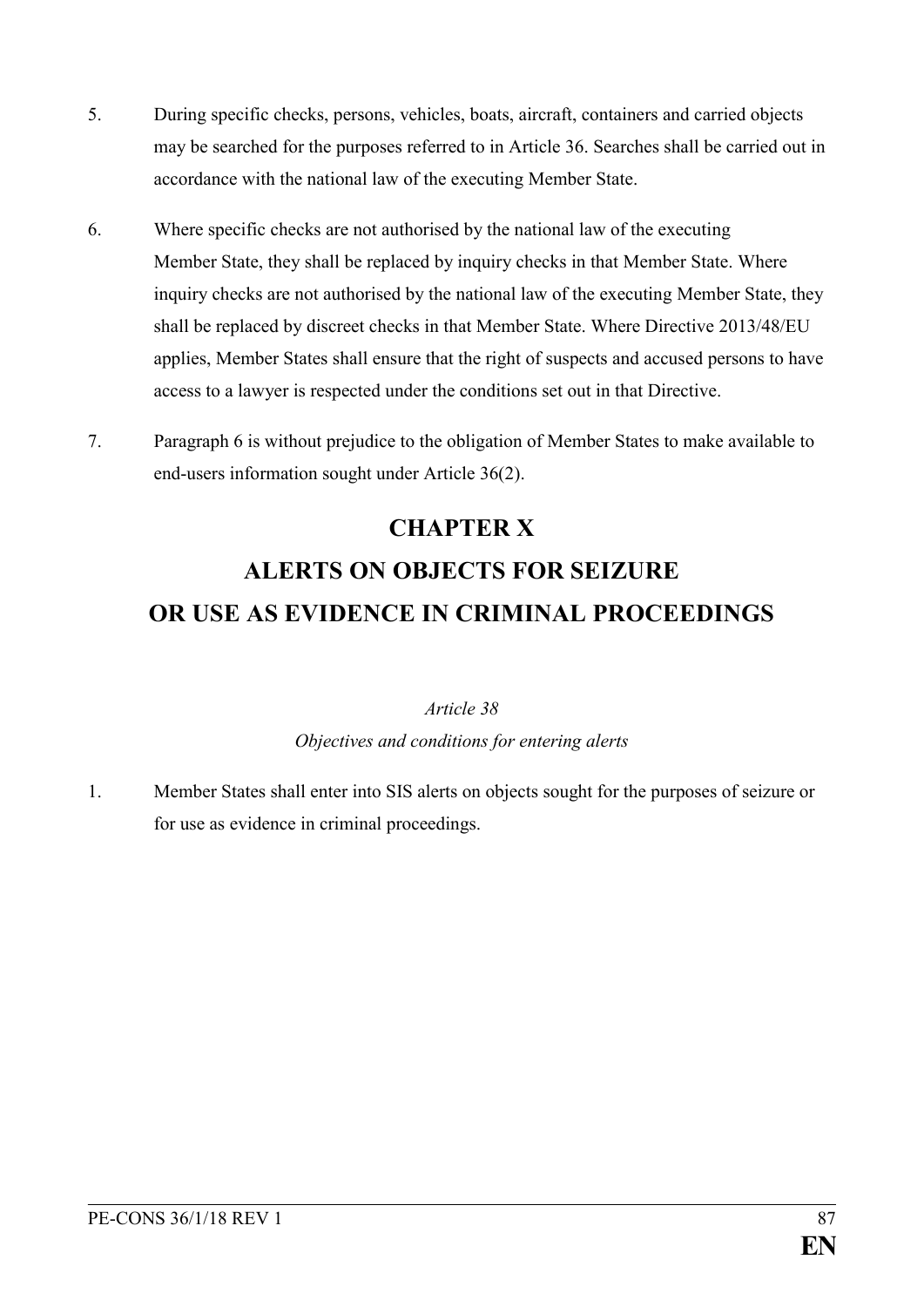- 2. Alerts shall be entered on the following categories of readily identifiable objects:
	- (a) motor vehicles regardless of the propulsion system;
	- (b) trailers with an unladen weight exceeding 750 kg;
	- (c) caravans;
	- (d) industrial equipment;
	- (e) boats;
	- (f) boat engines;
	- (g) containers;
	- (h) aircraft;
	- (i) aircraft engines;
	- (j) firearms;
	- (k) blank official documents which have been stolen, misappropriated, lost or purport to be such a document but are false;
	- (l) issued identity documents, such as passports, identity cards, residence permits, travel documents and driving licences which have been stolen, misappropriated, lost or invalidated or purport to be such a document but are false;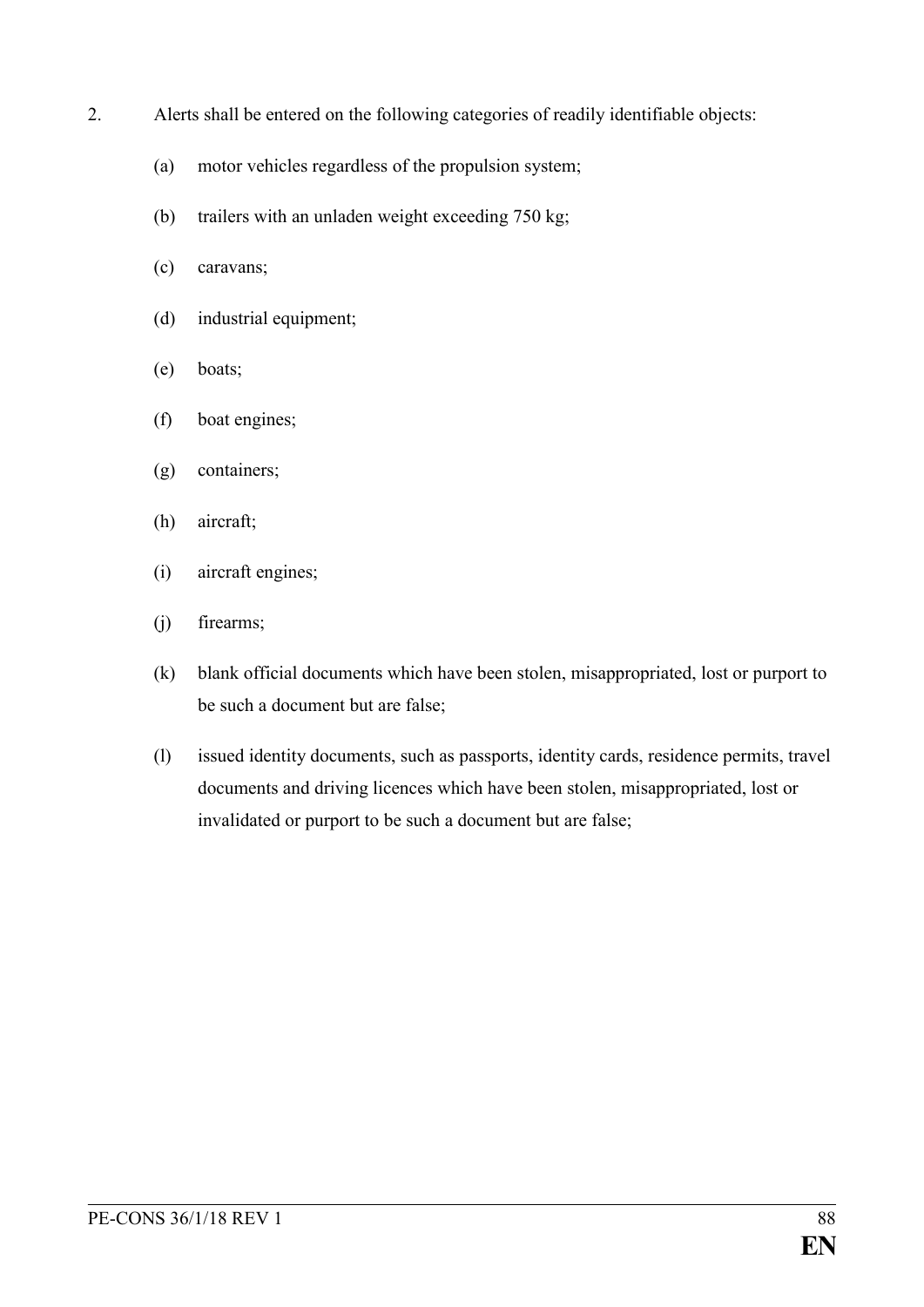- (m) vehicle registration certificates and vehicle number plates which have been stolen, misappropriated, lost or invalidated or purport to be such a document or plate but are false;
- (n) banknotes (registered notes) and false banknotes;
- (o) items of information technology;
- (p) identifiable component parts of motor vehicles;
- (q) identifiable component parts of industrial equipment;
- (r) other identifiable objects of high value, as defined in accordance with paragraph 3.

With regard to the documents referred to in points  $(k)$ ,  $(l)$  and  $(m)$ , the issuing Member State may specify whether such documents are stolen, misappropriated, lost, invalid or false.

- 3. The Commission shall be empowered to adopt delegated acts in accordance with Article 75 to amend this Regulation by defining new sub-categories of objects under points (o), (p), (q) and (r) of paragraph 2 of this Article.
- 4. The Commission shall adopt implementing acts to lay down and develop technical rules necessary for entering, updating, deleting and searching the data referred to in paragraph 2 of this Article. Those implementing acts shall be adopted in accordance with the examination procedure referred to in Article 76(2).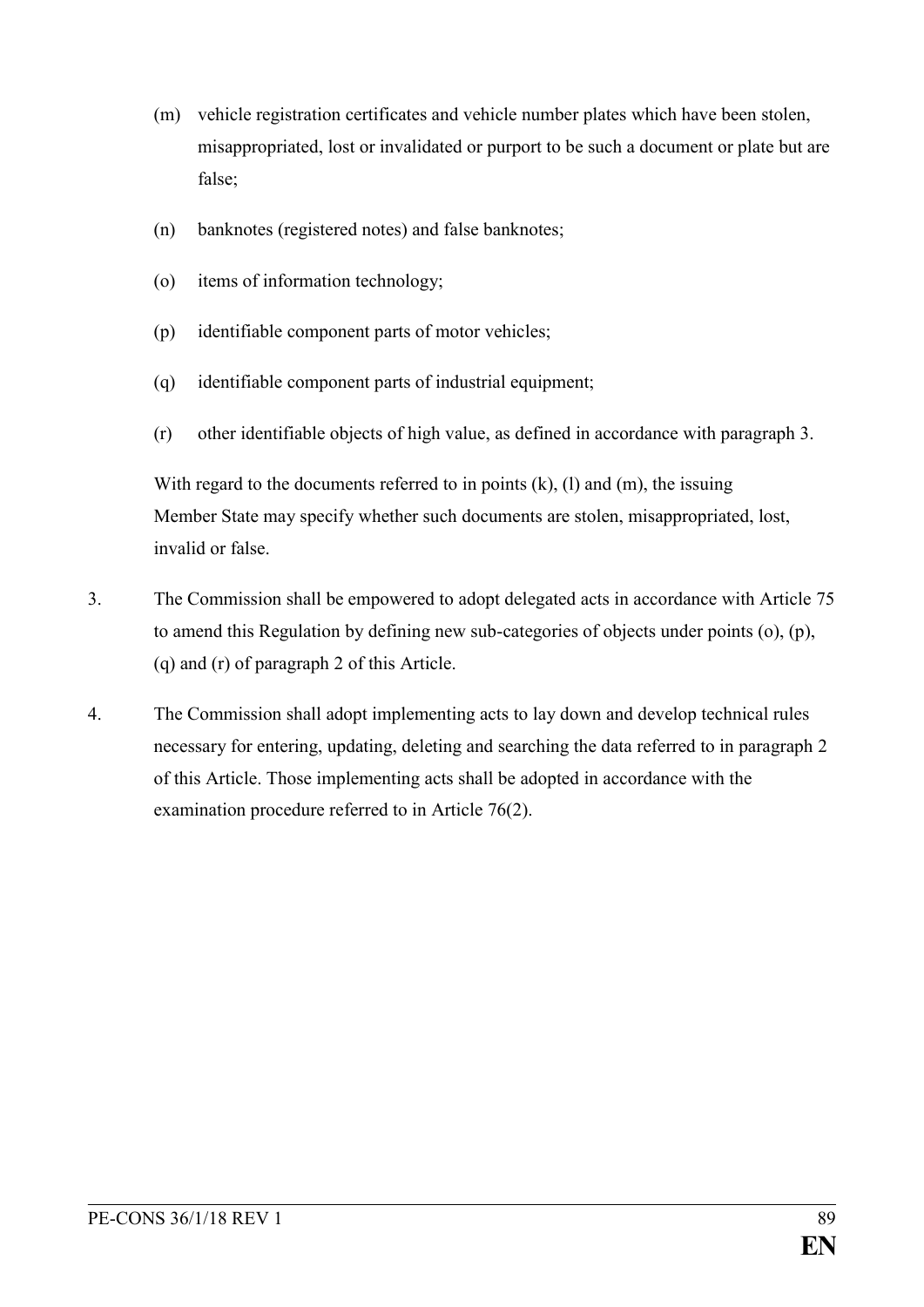## *Execution of the action based on an alert*

- 1. Where a search brings to light an alert on an object which has been located, the competent authority shall in accordance with its national law seize the object and contact the authority of the issuing Member State in order to agree on the measures to be taken. For this purpose, personal data may also be communicated in accordance with this Regulation.
- 2. The information referred to in paragraph 1 shall be communicated through the exchange of supplementary information.
- 3. The executing Member State shall take the requested measures in accordance with national law.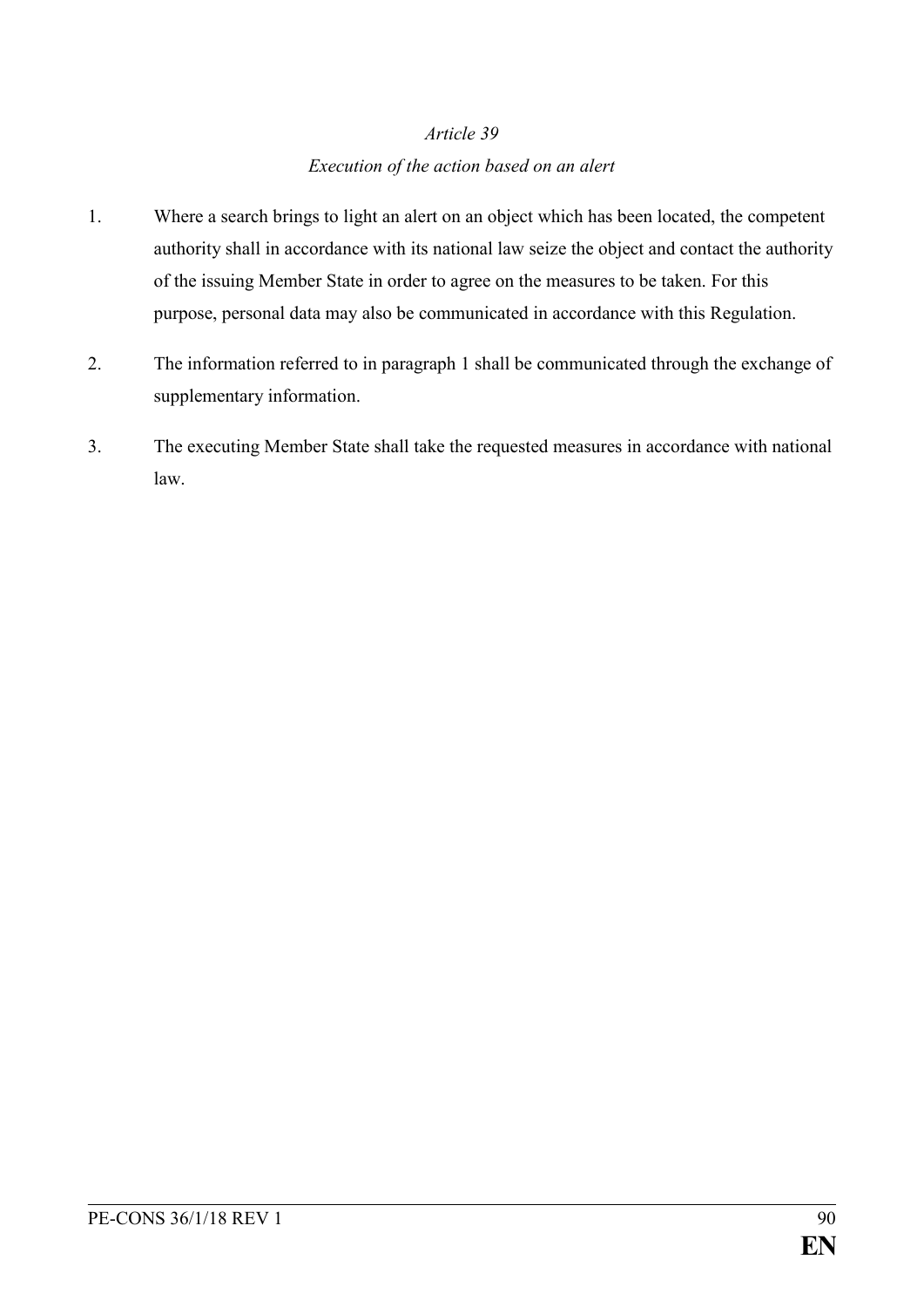# **CHAPTER XI ALERTS ON UNKNOWN WANTED PERSONS FOR THE PURPOSES OF IDENTIFICATION UNDER NATIONAL LAW**

## *Article 40*

*Alerts on unknown wanted persons for the purposes of identification under national law*

Member States may enter into SIS alerts on unknown wanted persons containing only dactyloscopic data. Those dactyloscopic data shall be either complete or incomplete sets of fingerprints or palm prints discovered at the scenes of terrorist offences or other serious crimes under investigation. They shall only be entered into SIS where it can be established to a very high degree of probability that they belong to a perpetrator of the offence.

If the competent authority of the issuing Member State cannot establish the identity of the suspect on the basis of data from any other relevant national, Union or international database, the dactyloscopic data referred to in the first subparagraph may only be entered in this category of alerts as 'unknown wanted person' for the purpose of identifying such a person.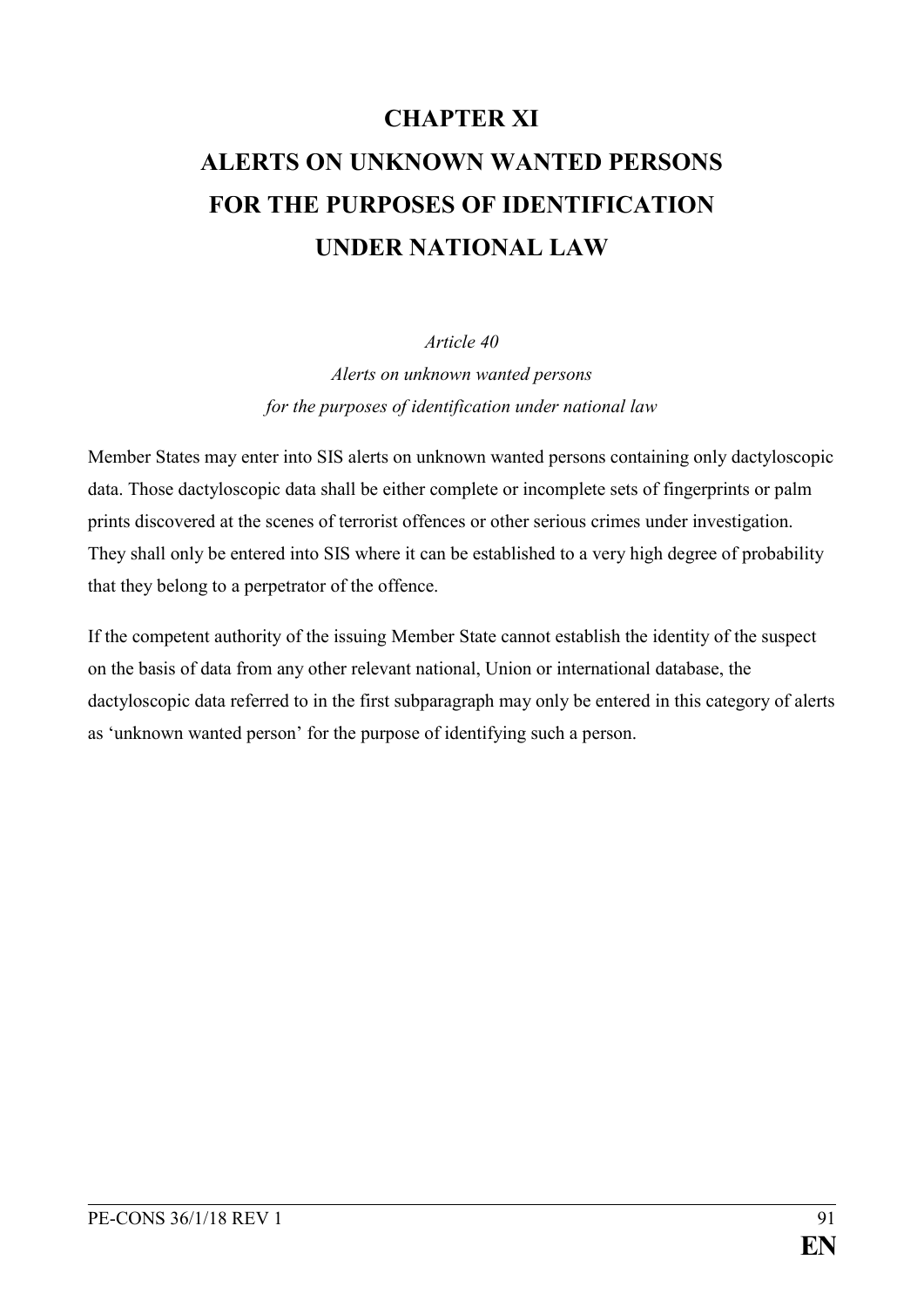# *Article 41 Execution of the action based on an alert*

In the event of a hit with the data entered pursuant to Article 40, the identity of the person shall be established in accordance with national law, together with expert verification that the dactyloscopic data in SIS belong to the person. The executing Member States shall communicate information on the identity and the whereabouts of the person to the issuing Member State through the exchange of supplementary information in order to facilitate timely investigation of the case.

# **CHAPTER XII SPECIFIC RULES FOR BIOMETRIC DATA**

## *Article 42*

*Specific rules for entering photographs, facial images, dactyloscopic data and DNA profiles*

- 1. Only photographs, facial images, dactyloscopic data referred to in points (w) and (y) of Article 20(3) which fulfil minimum data quality standards and technical specifications shall be entered into SIS. Before such data are entered, a quality check shall be performed in order to ascertain whether the minimum data quality standards and technical specifications have been met.
- 2. Dactyloscopic data entered in SIS may consist of one to ten flat fingerprints and one to ten rolled fingerprints. It may also include up to two palm prints.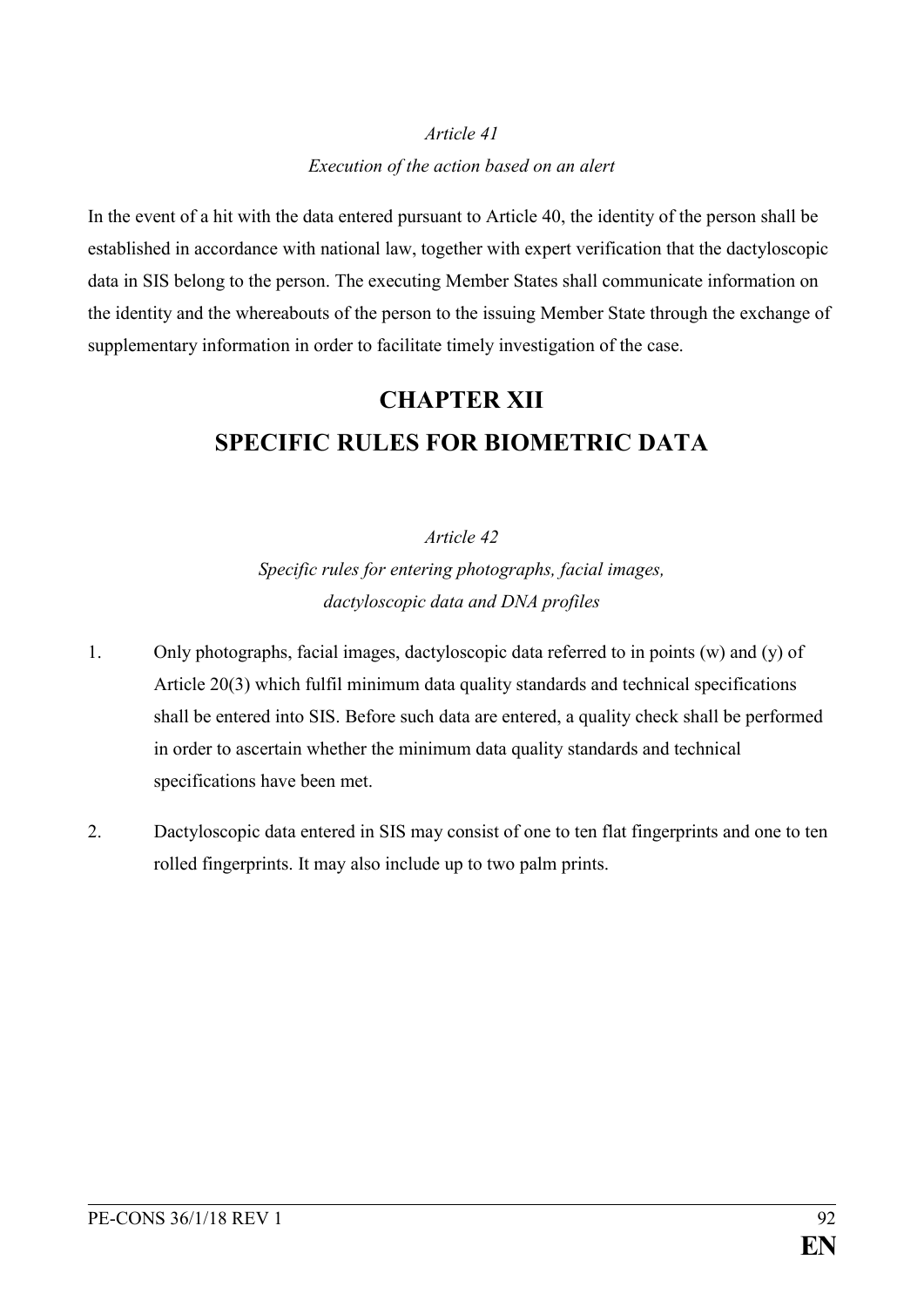- 3. A DNA profile may only be added to alerts in the situations provided for in point (a) of Article 32(1), only following a quality check to ascertain whether the minimum data quality standards and technical specifications have been met and only where photographs, facial images or dactyloscopic data are not available or not suitable for identification. The DNA profiles of persons who are direct ascendants, descendants or siblings of the subject of the alert may be added to the alert provided that those persons give their explicit consent. Where a DNA profile is added to an alert, that profile shall contain the minimum information strictly necessary for the identification of the missing person.
- 4. Minimum data quality standards and technical specifications shall be established in accordance with paragraph 5 of this Article for the storage of the biometric data referred to in paragraphs 1 and 3 of this Article. Those minimum data quality standards and technical specifications shall set the level of quality required for using the data to verify the identity of a person in accordance with Article 43(1) and for using the data to identify a person in accordance with Article 43(2) to (4).
- 5. The Commission shall adopt implementing acts to lay down the minimum data quality standards and technical specifications referred to in paragraphs 1, 3 and 4 of this Article. Those implementing acts shall be adopted in accordance with the examination procedure referred to in Article 76(2).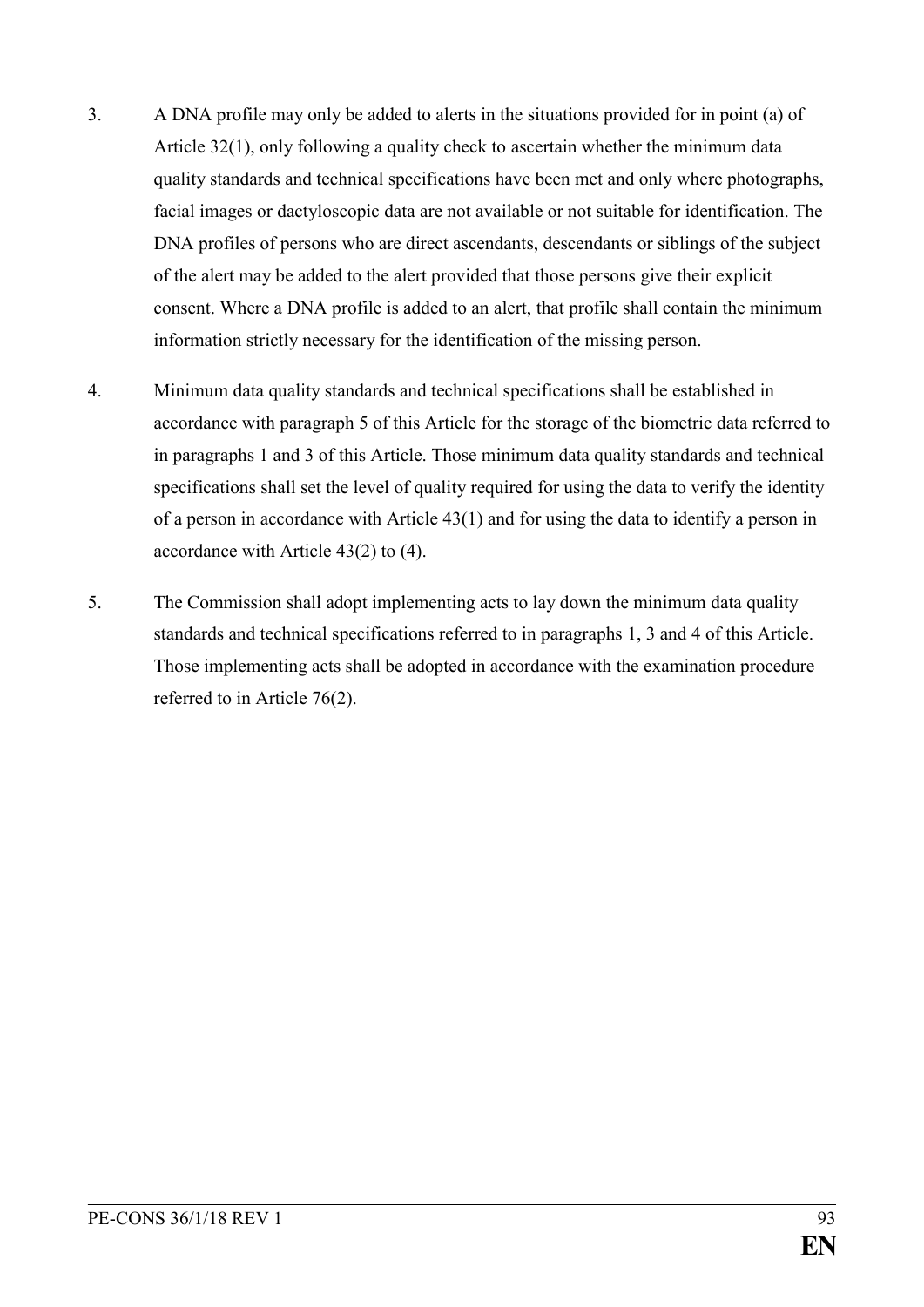*Specific rules for verification or search with photographs, facial images, dactyloscopic data and DNA profiles*

- 1. Where photographs, facial images, dactyloscopic data and DNA profiles are available in an alert in SIS, such photographs, facial images, dactyloscopic data and DNA profiles shall be used to confirm the identity of a person who has been located as a result of an alphanumeric search made in SIS.
- 2. Dactyloscopic data may be searched in all cases to identify a person. However, dactyloscopic data shall be searched to identify a person where the identity of the person cannot be ascertained by other means. For that purpose, the Central SIS shall contain an Automated Fingerprint Identification System (AFIS).
- 3. Dactyloscopic data in SIS in relation to alerts entered in accordance with Articles 26, 32, 36 and 40 may also be searched using complete or incomplete sets of fingerprints or palm prints discovered at the scenes of serious crimes or terrorist offences under investigation, where it can be established to a high degree of probability that those sets of prints belong to a perpetrator of the offence and provided that the search is carried out simultaneously in the Member State's relevant national fingerprints databases.
- 4. As soon as it becomes technically possible, and while ensuring a high degree of reliability of identification, photographs and facial images may be used to identify a person in the context of regular border crossing points.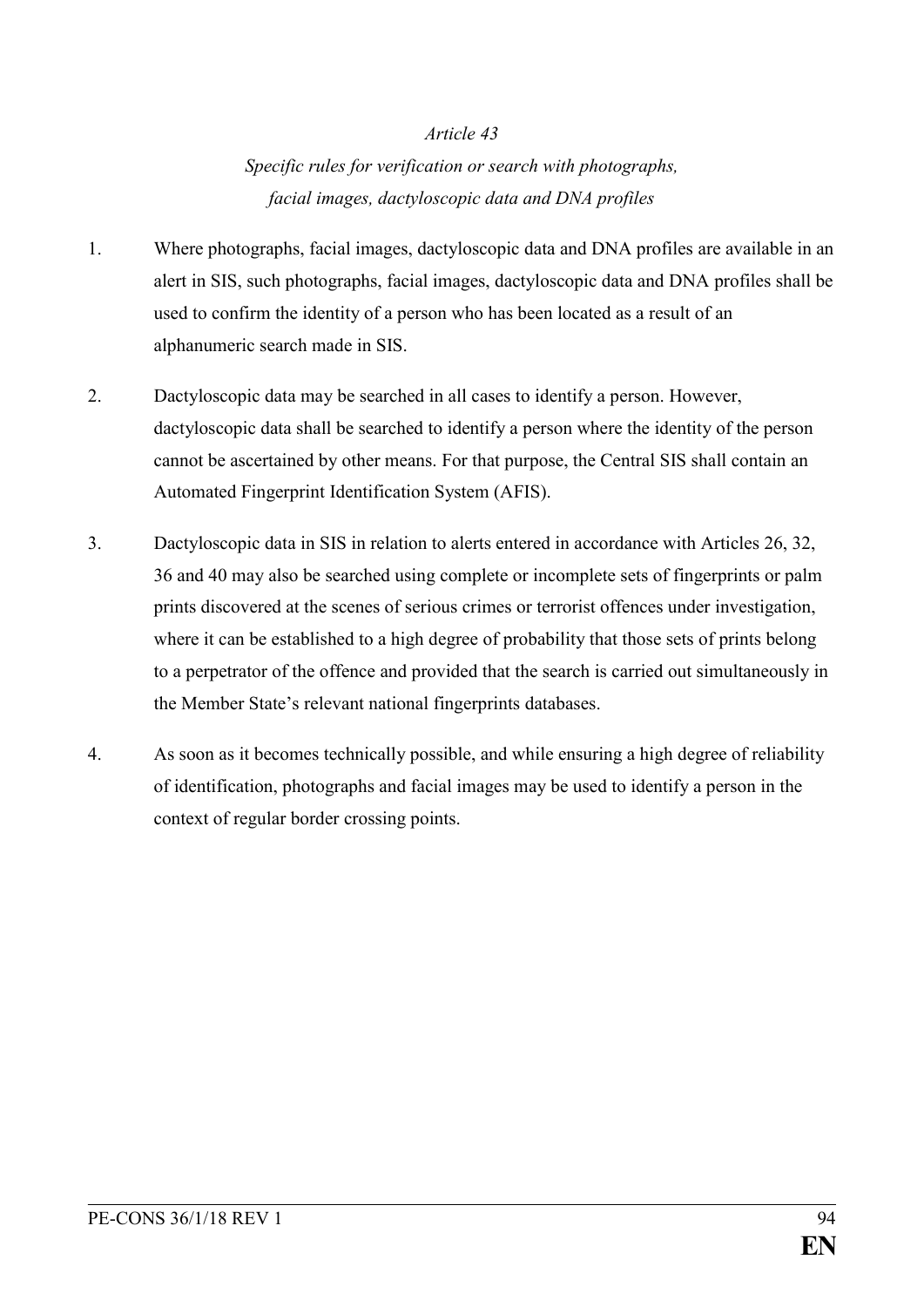Before this functionality is implemented in SIS, the Commission shall present a report on the availability, readiness and reliability of the required technology. The European Parliament shall be consulted on the report.

After the start of the use of the functionality at regular border crossing points, the Commission shall be empowered to adopt delegated acts in accordance with Article 75 to supplement this Regulation concerning the determination of other circumstances in which photographs and facial images may be used to identify persons.

# **CHAPTER XIII RIGHT OF ACCESS AND REVIEW OF ALERTS**

## *Article 44*

## *National competent authorities having a right to access data in SIS*

- 1. National competent authorities shall have access to data entered in SIS and the right to search such data directly or in a copy of the SIS database for the purposes of:
	- (a) border control, in accordance with Regulation (EU) 2016/399;
	- (b) police and customs checks carried out within the Member State concerned, and the coordination of such checks by designated authorities;
	- (c) the prevention, detection, investigation or prosecution of terrorist offences or other serious criminal offences or the execution of criminal penalties, within the Member State concerned, provided that Directive (EU) 2016/680 applies;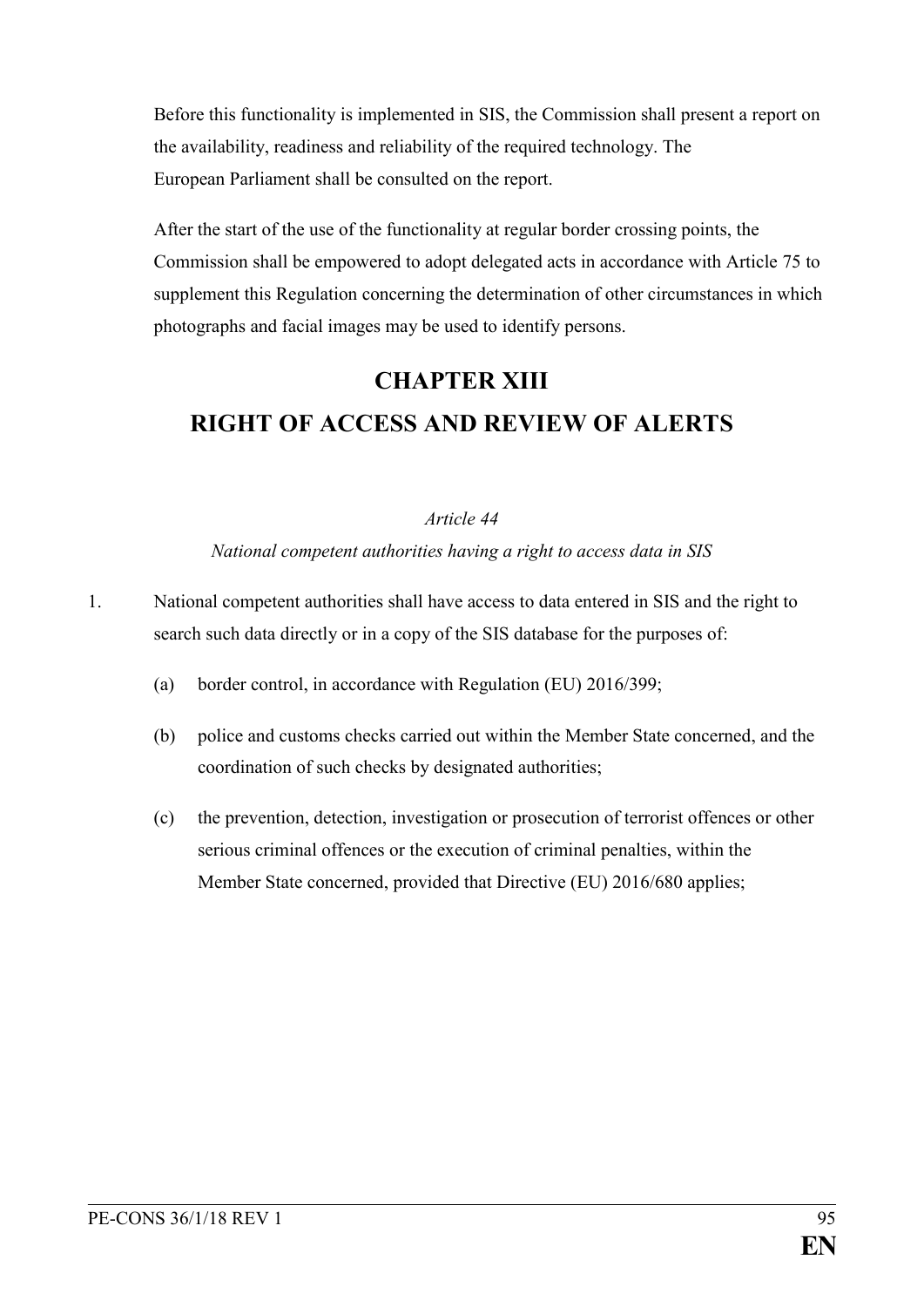- (d) examining the conditions and taking decisions related to the entry and stay of third-country nationals on the territory of the Member States, including on residence permits and long-stay visas, and to the return of third-country nationals, as well as carrying out checks on third country nationals who are illegally entering or staying on the territory of the Member States;
- (e) security checks on third-country nationals who apply for international protection, insofar as authorities performing the checks are not 'determining authorities' as defined in point (f) of Article 2 of Directive 2013/32/EU of the European Parliament and of the Council**<sup>1</sup>** , and, where relevant, providing advice in accordance with Council Regulation (EC) No 377/2004**<sup>2</sup>** .
- 2. The right to access data in SIS and the right to search such data directly may be exercised by national competent authorities responsible for naturalisation, as provided for in national law, for the purposes of examining an application for naturalisation.
- 3. The right to access data entered in SIS and the right to search such data directly may also be exercised by national judicial authorities, including those responsible for the initiation of public prosecutions in criminal proceedings and for judicial inquiries prior to charging a person, in the performance of their tasks, as provided for in national law, and by their coordinating authorities.

 $\mathbf{1}$ **<sup>1</sup>** Directive 2013/32/EU of the European Parliament and of the Council of 26 June 2013 on common procedures for granting and withdrawing international protection (OJ L 180, 29.6.2013, p. 60).

<sup>&</sup>lt;sup>2</sup> Council Regulation (EC) No 377/2004 of 19 February 2004 on the creation of an immigration liaison officers network (OJ L 64, 2.3.2004, p. 1).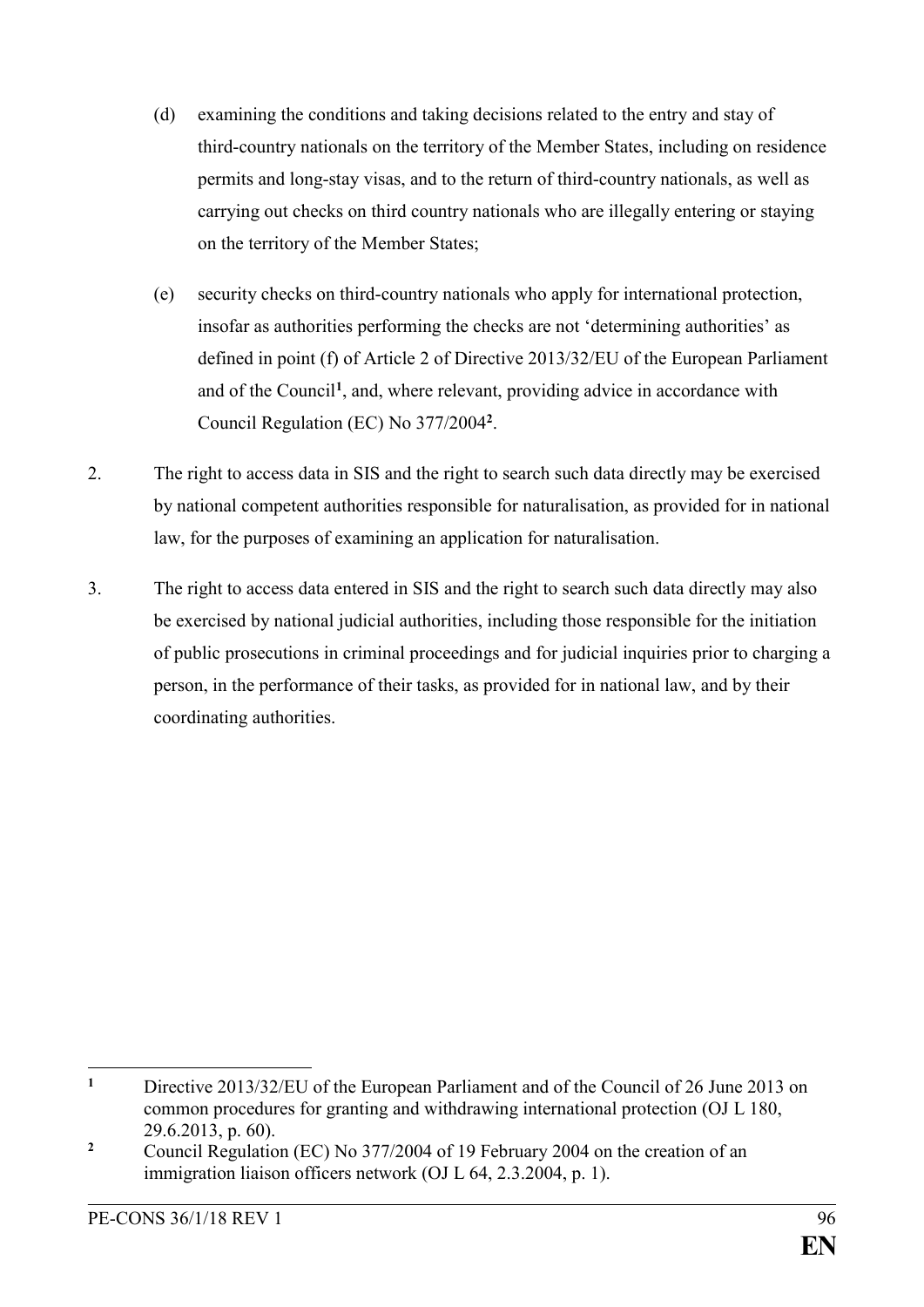4. The competent authorities referred to in this Article shall be included in the list referred to in Article 56(7).

## *Article 45*

## *Vehicle registration services*

1. The services in the Member States responsible for issuing registration certificates for vehicles, as referred to in Council Directive 1999/37/EC**<sup>1</sup>** , shall have access to data entered into SIS in accordance with points (a), (b), (c), (m) and (p) of Article 38(2) of this Regulation for the sole purpose of checking whether vehicles and accompanying vehicle registration certificates and number plates presented to them for registration have been stolen, misappropriated, lost, purport to be such a document but are false or are sought as evidence in criminal proceedings.

Access to the data by the services referred to in first subparagraph shall be governed by the national law and shall be limited to the specific competence of the services concerned.

2. Services referred to in paragraph 1 that are government services shall have the right to access the data in SIS directly.

 $\mathbf{1}$ **<sup>1</sup>** Council Directive 1999/37/EC of 29 April 1999 on the registration documents for vehicles (OJ L 138, 1.6.1999, p. 57).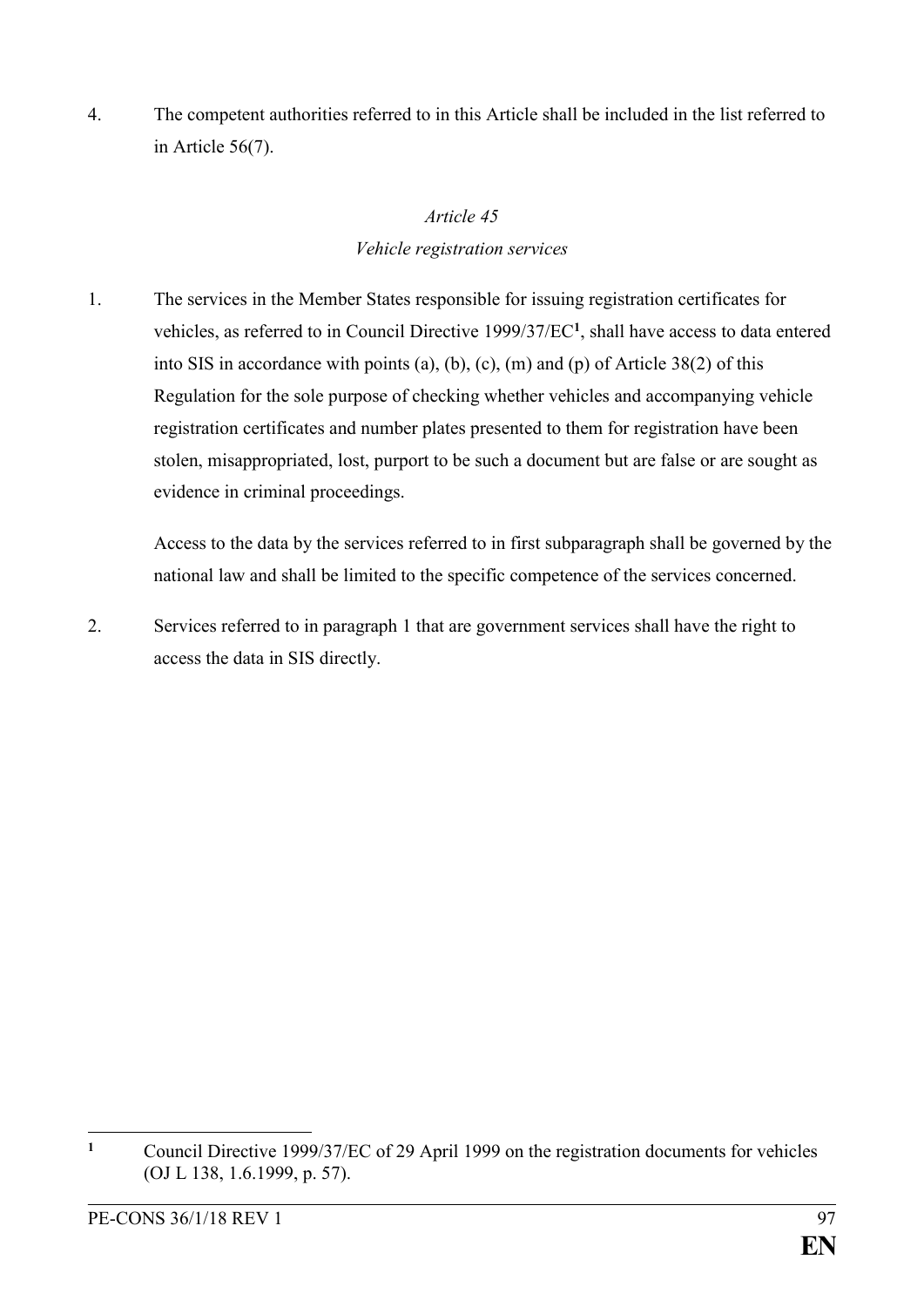- 3. Services referred to in paragraph 1 of this Article that are non-government services shall have access to data in SIS only through the intermediary of an authority referred to in Article 44. That authority shall have the right to access the data directly and to pass them on to the service concerned. The Member State concerned shall ensure that the service in question and its employees are required to respect any limitations on the permissible use of data conveyed to them by the authority.
- 4. Article 39 shall not apply to access to SIS gained in accordance with this Article. The communication to the police or judicial authorities by services referred to in paragraph 1 of this Article of any information obtained through access to SIS shall be governed by national law.

## *Article 46 Registration services for boats and aircraft*

- 1. The services in the Member States responsible for issuing registration certificates or ensuring traffic management for boats, including boat engines, and aircraft, including aircraft engines, shall have access to the following data entered into SIS in accordance with Article 38(2), for the sole purpose of checking whether boats, including boat engines, and aircraft, including aircraft engines, presented to them for registration or subject to traffic management have been stolen, misappropriated, lost or are sought as evidence in criminal proceedings:
	- (a) data on boats;
	- (b) data on boat engines;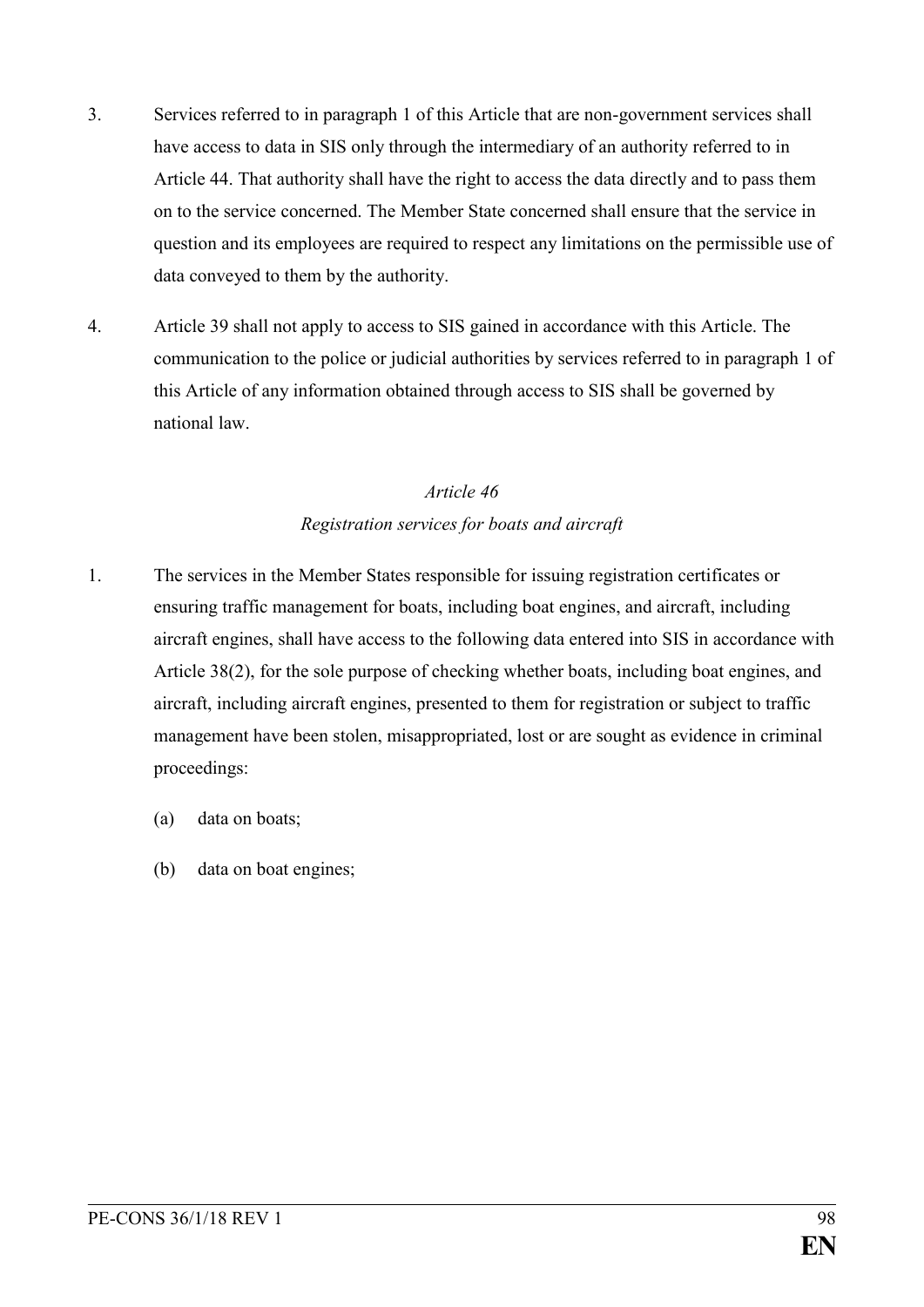- (c) data on aircraft;
- (d) data on aircraft engines.

Access to the data by the services referred to in first subparagraph shall be governed by the national law and shall be limited to the specific competence of the services concerned.

- 2. Services referred to in paragraph 1 that are government services shall have the right to access the data in SIS directly.
- 3. Services referred to in paragraph 1 of this Article that are non-government services shall have access to data in SIS only through the intermediary of an authority referred to in Article 44. That authority shall have the right to access the data directly and to pass them on to the service concerned. The Member State concerned shall ensure that the service in question and its employees are required to respect any limitations on the permissible use of data conveyed to them by the authority.
- 4. Article 39 shall not apply to access to SIS gained in accordance with this Article. The communication to the police or judicial authorities by services referred to in paragraph 1 of this Article of any information obtained through access to SIS shall be governed by national law.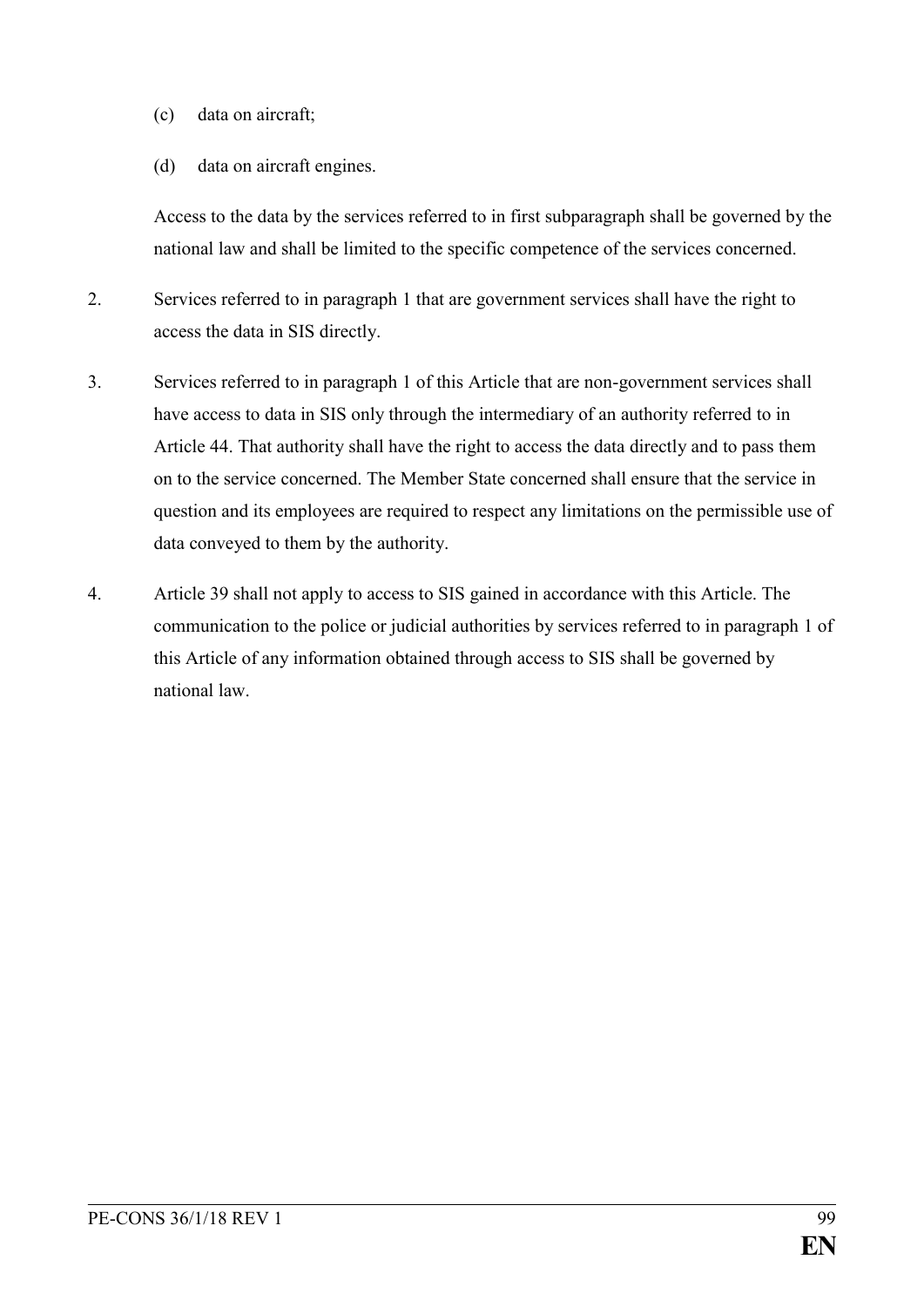## *Article 47 Registration services for firearms*

- 1. The services in the Member States responsible for issuing registration certificates for firearms shall have access to data on persons entered into SIS in accordance with Articles 26 and 36 and to data on firearms entered into SIS in accordance with Article 38(2). The access shall be exercised for the purpose of checking whether the person requesting registration is wanted for arrest for surrender or extradition purposes or for the purposes of discreet, inquiry or specific checks or whether firearms presented for registration are sought for seizure or for use as evidence in criminal proceedings.
- 2. Access to the data by the services referred to in paragraph 1 shall be governed by the national law and shall be limited to the specific competence of the services concerned.
- 3. Services referred to in paragraph 1 that are government services shall have the right to access the data in SIS directly.
- 4. Services referred to in paragraph 1 that are non-government services shall only have access to data in SIS through the intermediary of an authority referred to in Article 44. That authority shall have the right to access the data directly and shall inform the service concerned if the firearm can be registered. The Member State concerned shall ensure that the service in question and its employees are required to respect any limitations to the permissible use of data conveyed to them by the intermediating authority.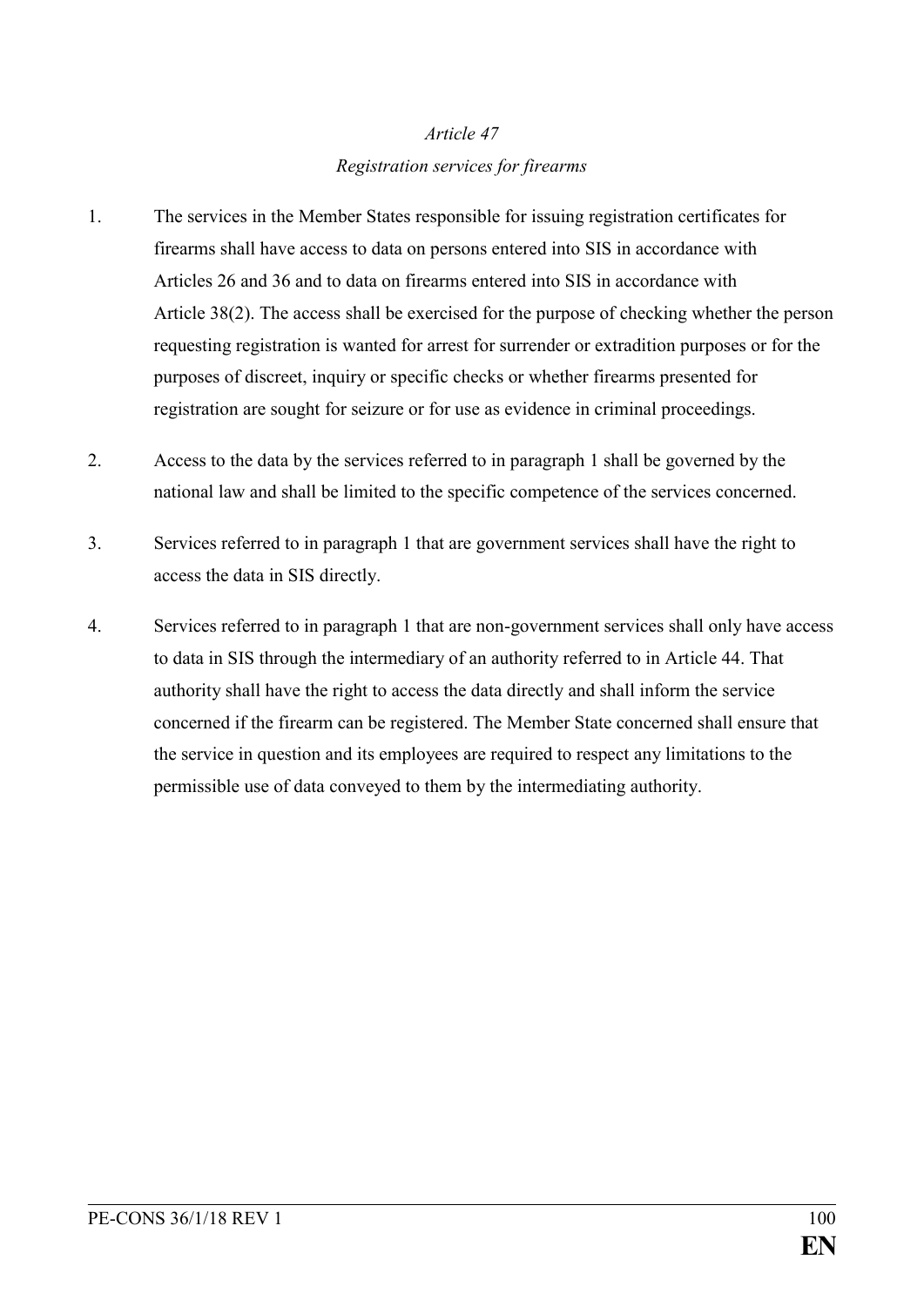5. Article 39 shall not apply to access to SIS gained in accordance with this Article. The communication to the police or the judicial authorities by services referred to in paragraph 1 of this Article of any information obtained through access to SIS shall be governed by national law.

## *Article 48 Access to data in SIS by Europol*

- 1. The European Union Agency for Law Enforcement Cooperation (Europol), established by Regulation (EU) 2016/794, shall, where necessary to fulfil its mandate, have the right to access and search data in SIS. Europol may also exchange and further request supplementary information in accordance with the provisions of the SIRENE Manual.
- 2. Where a search by Europol reveals the existence of an alert in SIS, Europol shall inform the issuing Member State through the exchange of supplementary information by means of the Communication Infrastructure and in accordance with the provisions set out in the SIRENE Manual. Until Europol is able to use the functionalities intended for the exchange of supplementary information, it shall inform issuing Member States through the channels defined by Regulation (EU) 2016/794.
- 3. Europol may process the supplementary information that has been provided to it by Member States for the purposes of comparing it with its databases and operational analysis projects, aimed at identifying connections or other relevant links and for the strategic, thematic or operational analyses referred to in points (a), (b) and (c) of Article 18(2) of Regulation (EU) 2016/794. Any processing by Europol of supplementary information for the purpose of this Article shall be carried out in accordance with that Regulation.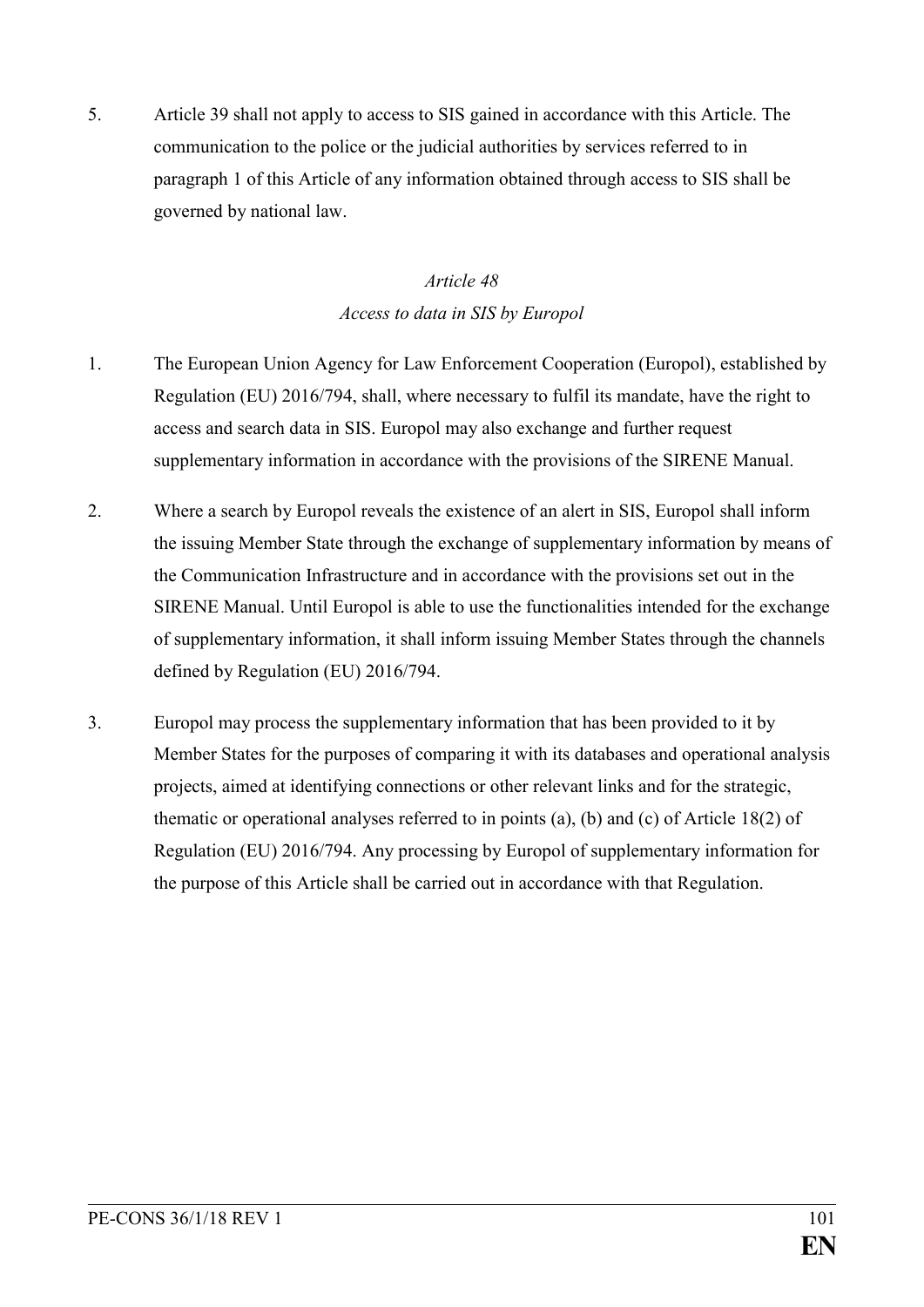- 4. Europol's use of information obtained from a search in SIS or from the processing of supplementary information shall be subject to the consent of the issuing Member State. If the Member State allows the use of such information, its handling by Europol shall be governed by Regulation (EU) 2016/794. Europol shall only communicate such information to third countries and third bodies with the consent of the issuing Member State and in full compliance with Union law on data protection.
- 5. Europol shall:
	- (a) without prejudice to paragraphs 4 and 6, not connect parts of SIS nor transfer the data contained in it to which it has access to any system for data collection and processing operated by or at Europol, nor download or otherwise copy any part of SIS;
	- (b) notwithstanding Article 31(1) of Regulation (EU) 2016/794, delete supplementary information containing personal data at the latest one year after the related alert has been deleted. By way of derogation, where Europol has information in its databases or operational analysis projects on a case to which the supplementary information is related, in order for Europol to perform its tasks, Europol may exceptionally continue to store the supplementary information when necessary. Europol shall inform the issuing and the executing Member State of the continued storage of such supplementary information and present a justification for it;
	- (c) limit access to data in SIS, including supplementary information, to specifically authorised staff of Europol who require access to such data for the performance of their tasks;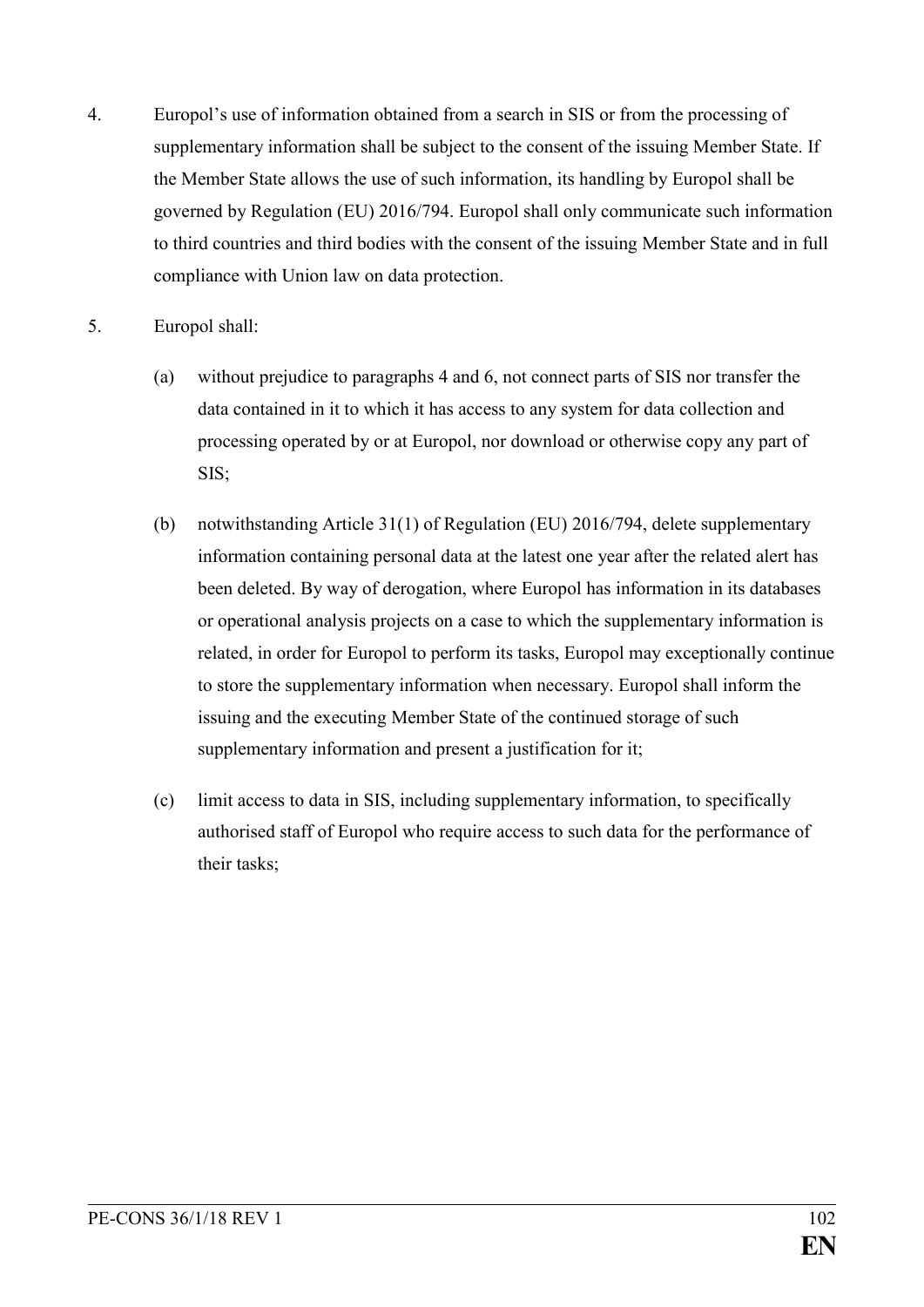- (d) adopt and apply measures to ensure security, confidentiality and self-monitoring in accordance with Articles 10, 11 and 13;
- (e) ensure that its staff who are authorised to process SIS data receive appropriate training and information in accordance with Article 14(1); and
- (f) without prejudice to Regulation (EU) 2016/794, allow the European Data Protection Supervisor to monitor and review the activities of Europol in the exercise of its right to access and search data in SIS and in the exchange and processing of supplementary information.
- 6. Europol shall only copy data from SIS for technical purposes where such copying is necessary in order for duly authorised Europol staff to carry out a direct search. This Regulation shall apply to such copies. The technical copy shall only be used for the purpose of storing SIS data whilst those data are searched. Once the data have been searched they shall be deleted. Such uses shall not be considered to be unlawful downloading or copying of SIS data. Europol shall not copy alert data or additional data issued by Member States or from CS-SIS into other Europol systems.
- 7. For the purpose of verifying the lawfulness of data processing, self-monitoring and ensuring proper data security and integrity, Europol shall keep logs of every access to and search in SIS in accordance with the provisions of Article 12. Such logs and documentation shall not be considered to be unlawful downloading or copying of part of SIS.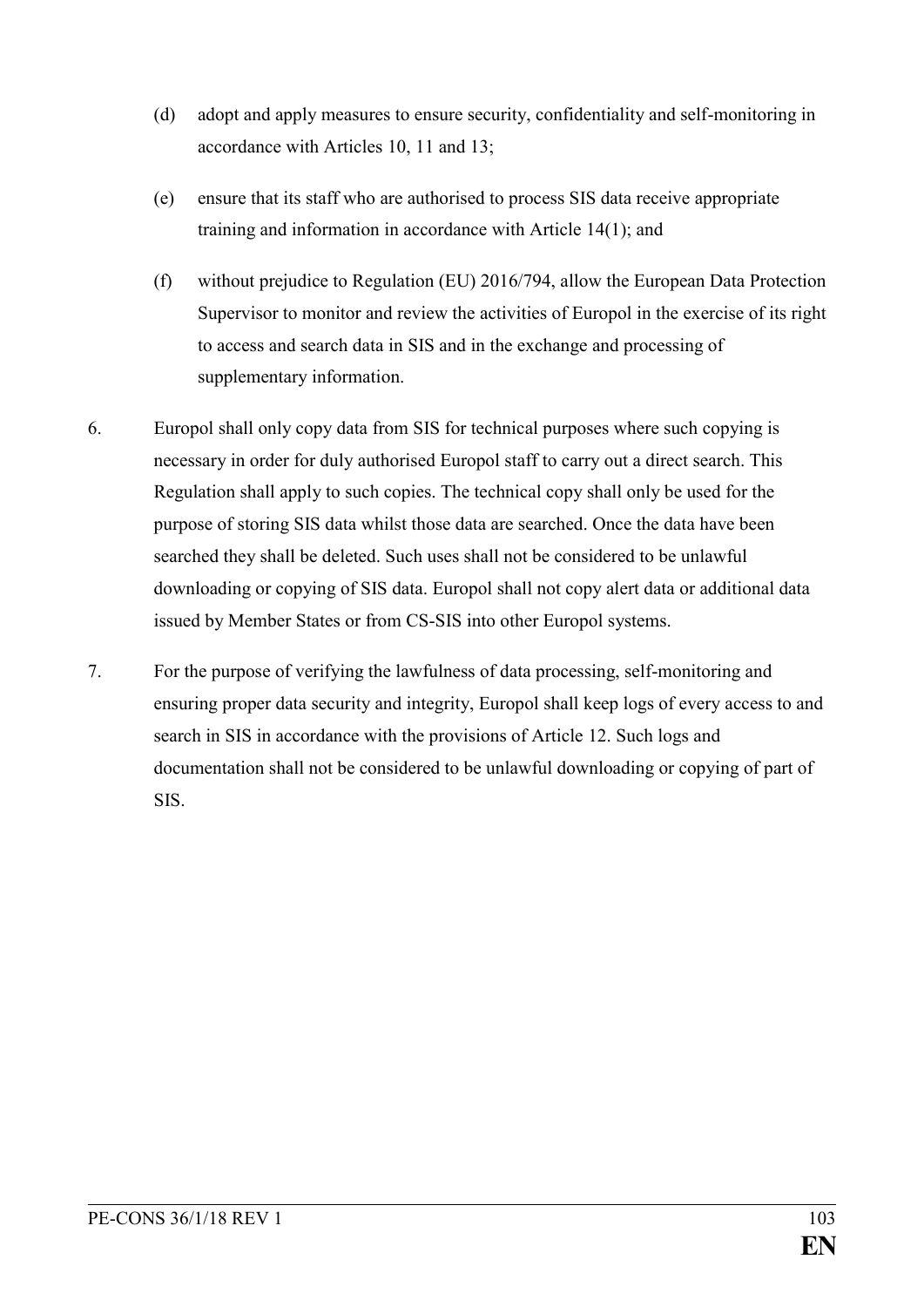- 8. Member States shall inform Europol through the exchange of supplementary information of any hit on alerts related to terrorist offences. Member States may exceptionally not inform Europol if doing so would jeopardise current investigations, the safety of an individual or be contrary to essential interests of the security of the issuing Member State.
- 9. Paragraph 8 shall apply from the date that Europol is able to receive supplementary information in accordance with paragraph 1.

## *Article 49 Access to data in SIS by Eurojust*

- 1. Only the national members of Eurojust and their assistants shall, where necessary to fulfil their mandate, have the right to access and search data in SIS within their mandate, in accordance with Articles 26, 32, 34, 38 and 40.
- 2. Where a search by a national member of Eurojust reveals the existence of an alert in SIS, that national member shall inform the issuing Member State. Eurojust shall only communicate information obtained from such a search to third countries and third bodies with the consent of the issuing Member State and in full compliance with Union law on data protection.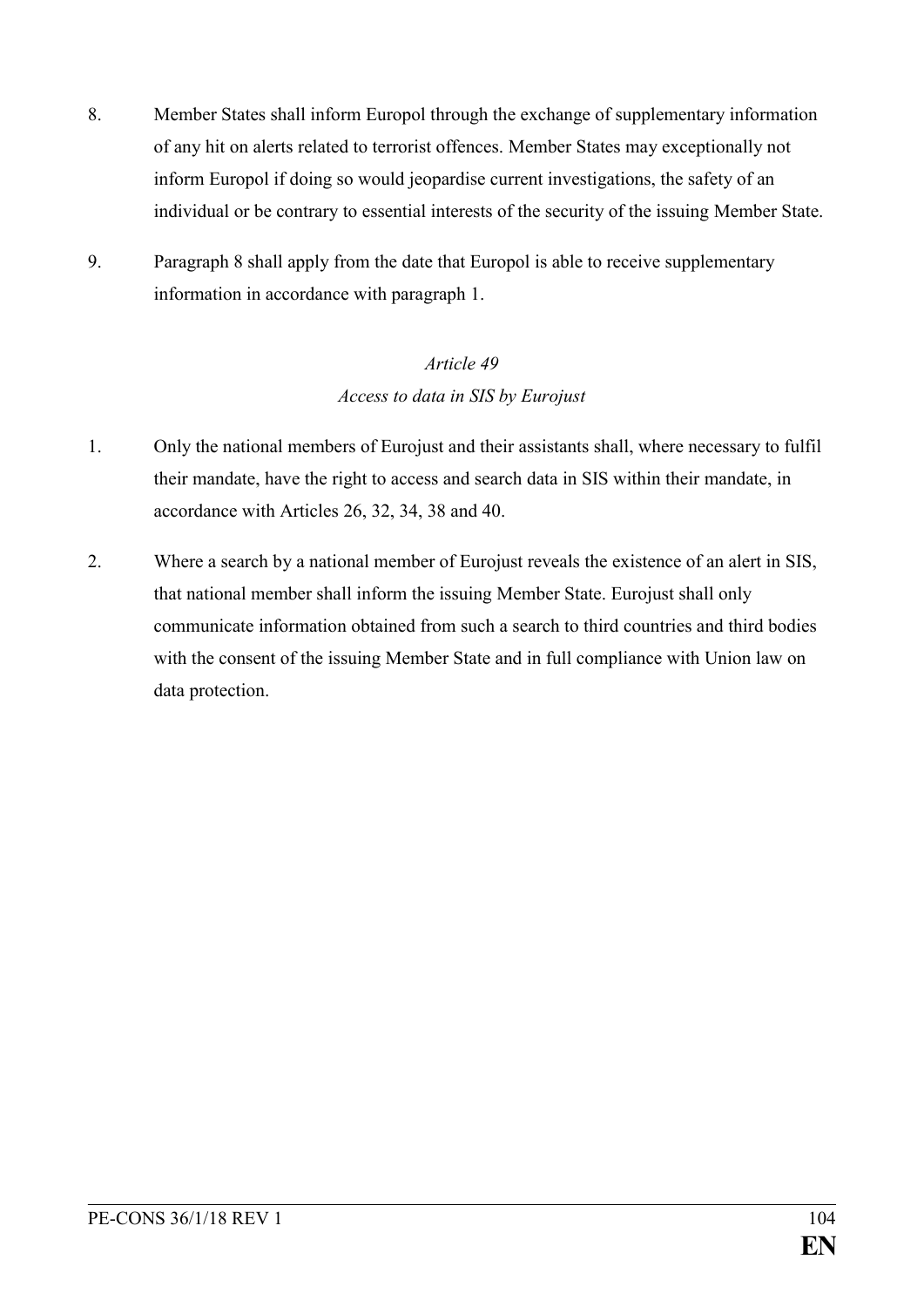- 3. This Article is without prejudice to the provisions of Regulation (EU) 2018/… of the European Parliament and of the Council<sup>1+</sup> and Regulation (EU) 2018/...<sup>++</sup> concerning data protection and the liability for any unauthorised or incorrect processing of such data by national members of Eurojust or their assistants, and to the powers of the European Data Protection Supervisor pursuant to those Regulations.
- 4. For the purpose of verifying the lawfulness of data processing, self-monitoring and ensuring proper data security and integrity, Eurojust shall keep logs of every access to and search in SIS made by a national member of Eurojust or an assistant in accordance with the provisions of Article 12.
- 5. No parts of SIS shall be connected to any system for data collection and processing operated by or at Eurojust nor, shall the data in SIS to which the national members or their assistants have access be transferred to such a system. No part of SIS shall be downloaded or copied. The logging of access and searches shall not be considered to be unlawful downloading or copying of SIS data.
- 6. Eurojust shall adopt and apply measures to ensure security, confidentiality and self-monitoring in accordance with Articles 10, 11 and 13.

<sup>1</sup> **<sup>1</sup>** Regulation (EU) 2018/… of the European Parliament and of the Council of … on the European Union Agency for Criminal Justice Cooperation (Eurojust), and replacing and repealing Council Decision 2002/187/JHA (OJ L …).

OJ: Please insert the number and complete the publication reference in the footnote for Regulation contained in PE-CONS 37/18.

OJ: Please insert the number of Regulation contained in PE-CONS 31/18.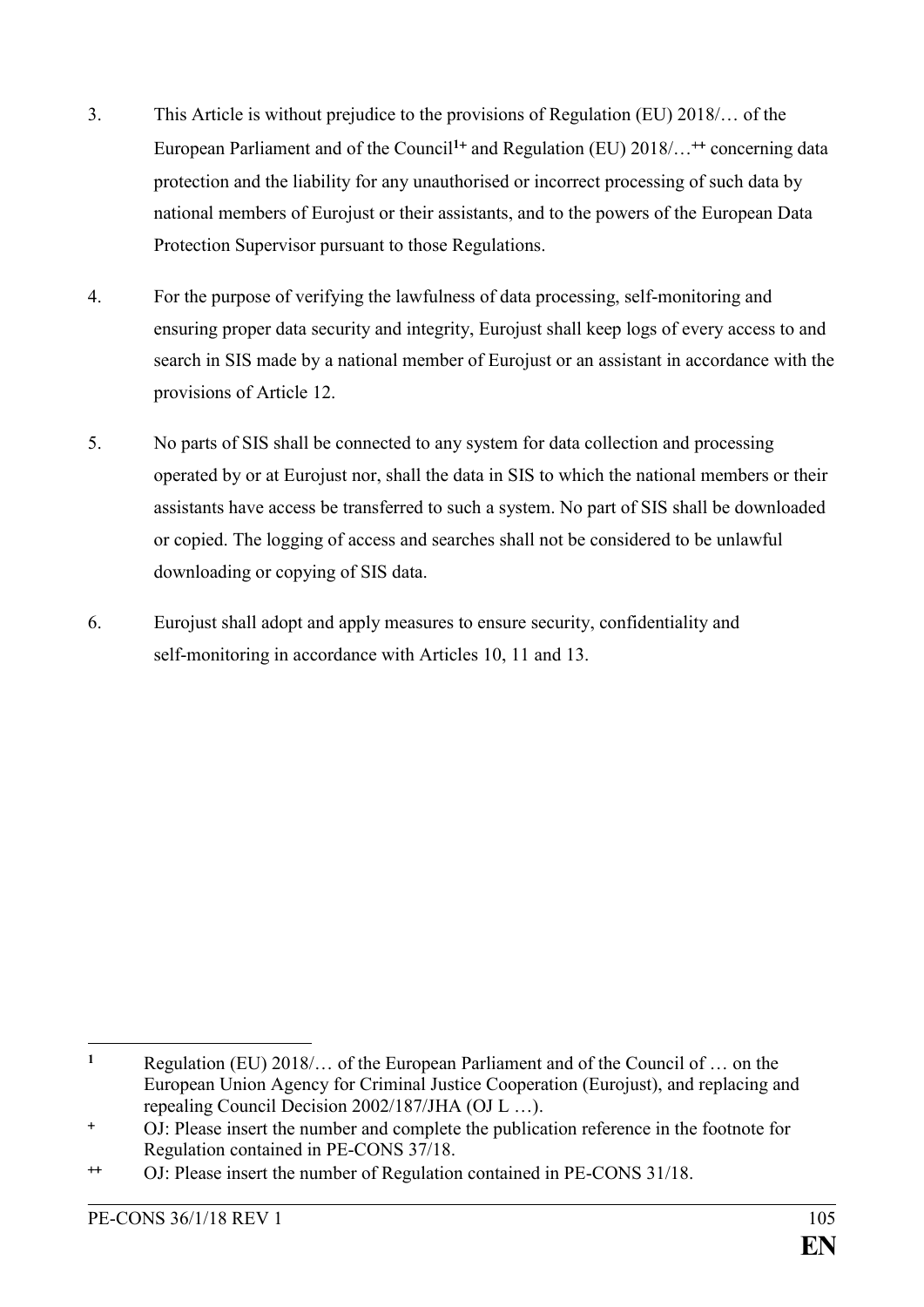*Access to data in SIS by the European Border and Coast Guard teams, teams of staff involved in return-related tasks, and members of the migration management support teams*

- 1. In accordance with Article 40(8) of Regulation (EU) 2016/1624, the members of the teams referred to in points (8) and (9) of Article 2 of that Regulation shall, within their mandate and provided that they are authorised to carry out checks in accordance with Article 44(1) of this Regulation and have received the required training in accordance with Article 14(1) of this Regulation, have the right to access and search data in SIS insofar it is necessary for the performance of their task and as required by the operational plan for a specific operation. Access to data in SIS shall not be extended to any other team members.
- 2. Members of the teams referred to in paragraph 1 shall exercise the right to access and search data in SIS in accordance with paragraph 1 through a technical interface. The technical interface shall be set up and maintained by the European Border and Coast Guard Agency and shall allow direct connection to Central SIS.
- 3. Where a search by a member of the teams referred to in paragraph 1 of this Article reveals the existence of an alert in SIS, the issuing Member State shall be informed thereof. In accordance with Article 40 of Regulation (EU) 2016/1624, members of the teams shall only act in response to an alert in SIS under instructions from and, as a general rule, in the presence of border guards or staff involved in return-related tasks of the host Member State in which they are operating. The host Member State may authorise members of the teams to act on its behalf.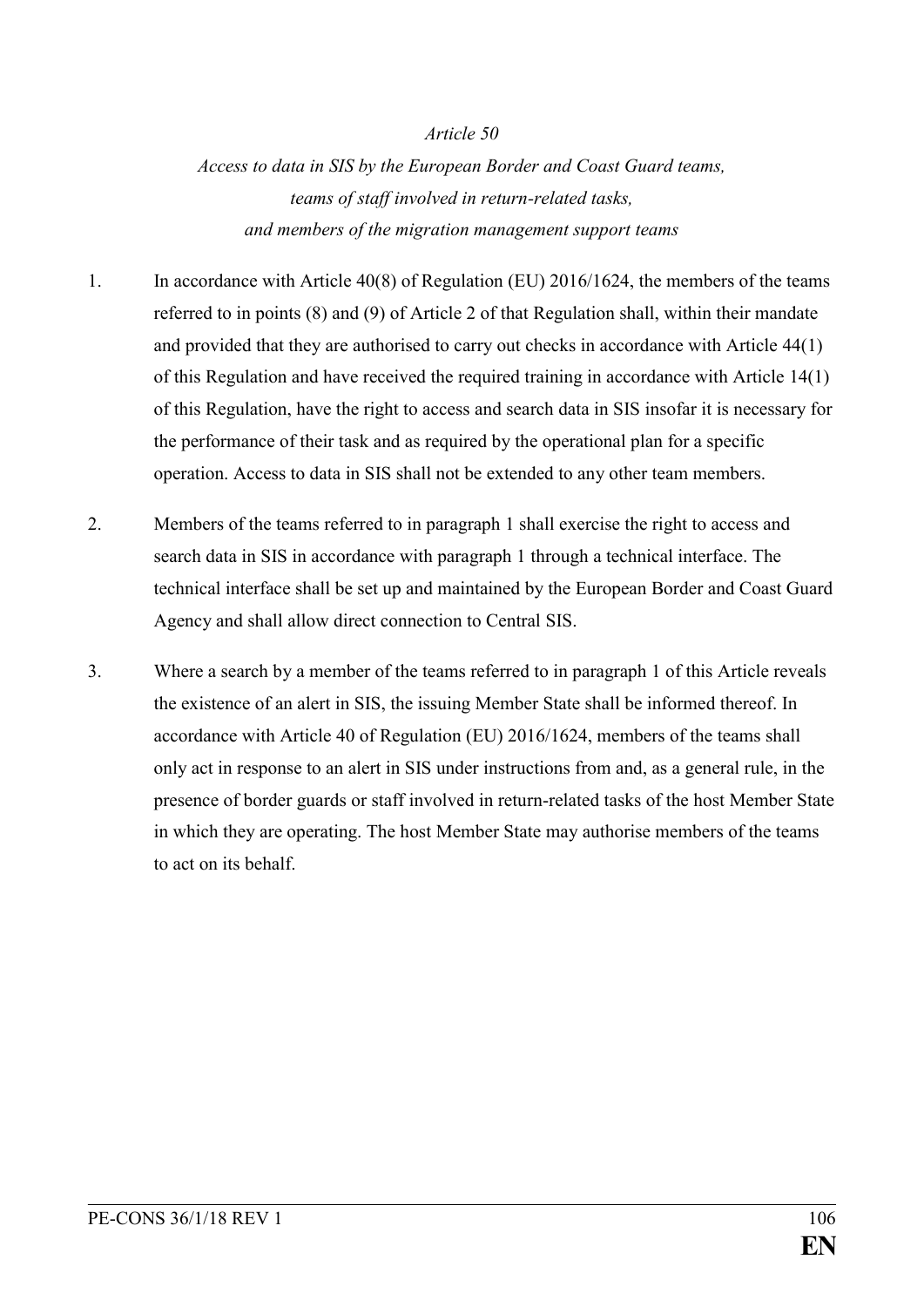- 4. For the purpose of verifying the lawfulness of data processing, self-monitoring and ensuring proper data security and integrity, the European Border and Coast Guard Agency shall keep logs of every access to and search in SIS in accordance with the provisions of Article 12.
- 5. The European Border and Coast Guard Agency shall adopt and apply measures to ensure security, confidentiality and self-monitoring in accordance with Articles 10, 11 and 13 and shall ensure that the teams referred to in paragraph 1 of this Article apply those measures.
- 6. Nothing in this Article shall be interpreted as affecting the provisions of Regulation (EU) 2016/1624 concerning data protection or the European Border and Coast Guard Agency's liability for any unauthorised or incorrect processing of data by it.
- 7. Without prejudice to paragraph 2, no parts of SIS shall be connected to any system for data collection and processing operated by the teams referred to in paragraph 1 or by the European Border and Coast Guard Agency, nor shall the data in SIS to which those teams have access be transferred to such a system. No part of SIS shall be downloaded or copied. The logging of access and searches shall not be considered to be unlawful downloading or copying of SIS data.
- 8. The European Border and Coast Guard Agency shall allow the European Data Protection Supervisor to monitor and review the activities of the teams referred to in this Article in the exercise of their right to access and search data in SIS. This shall be without prejudice to the further provisions of Regulation (EU) 2018/...<sup>+</sup>.

<u>.</u>

OJ: Please insert the serial number of Regulation contained in PE-CONS 31/18.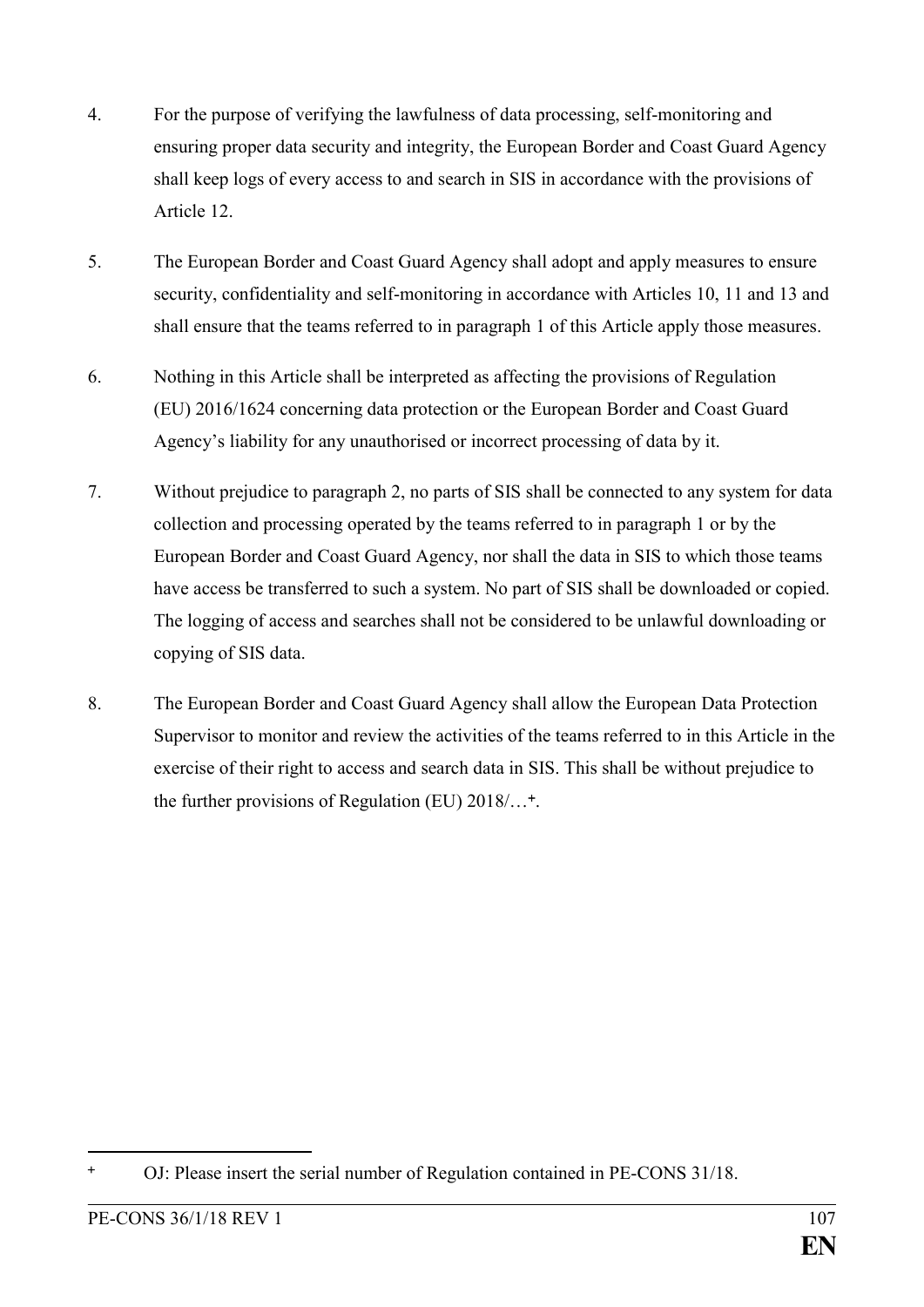## *Evaluation of the use of SIS by Europol, Eurojust and the European Border and Coast Guard Agency*

- 1. The Commission shall carry out an evaluation of the operation and the use of SIS by Europol, the national members of Eurojust and their assistants and the teams referred to in Article 50(1) at least every five years.
- 2. Europol, Eurojust and the European Border and Coast Guard Agency shall ensure adequate follow-up to the findings and recommendations stemming from the evaluation.
- 3. A report on the results of the evaluation and follow-up to it shall be sent to the European Parliament and to the Council.

## *Article 52 Scope of access*

End-users, including Europol, the national members of Eurojust and their assistants and the members of the teams referred to in points (8) and (9) of Article 2 of Regulation (EU) 2016/1624, shall only access data which they require for the performance of their tasks.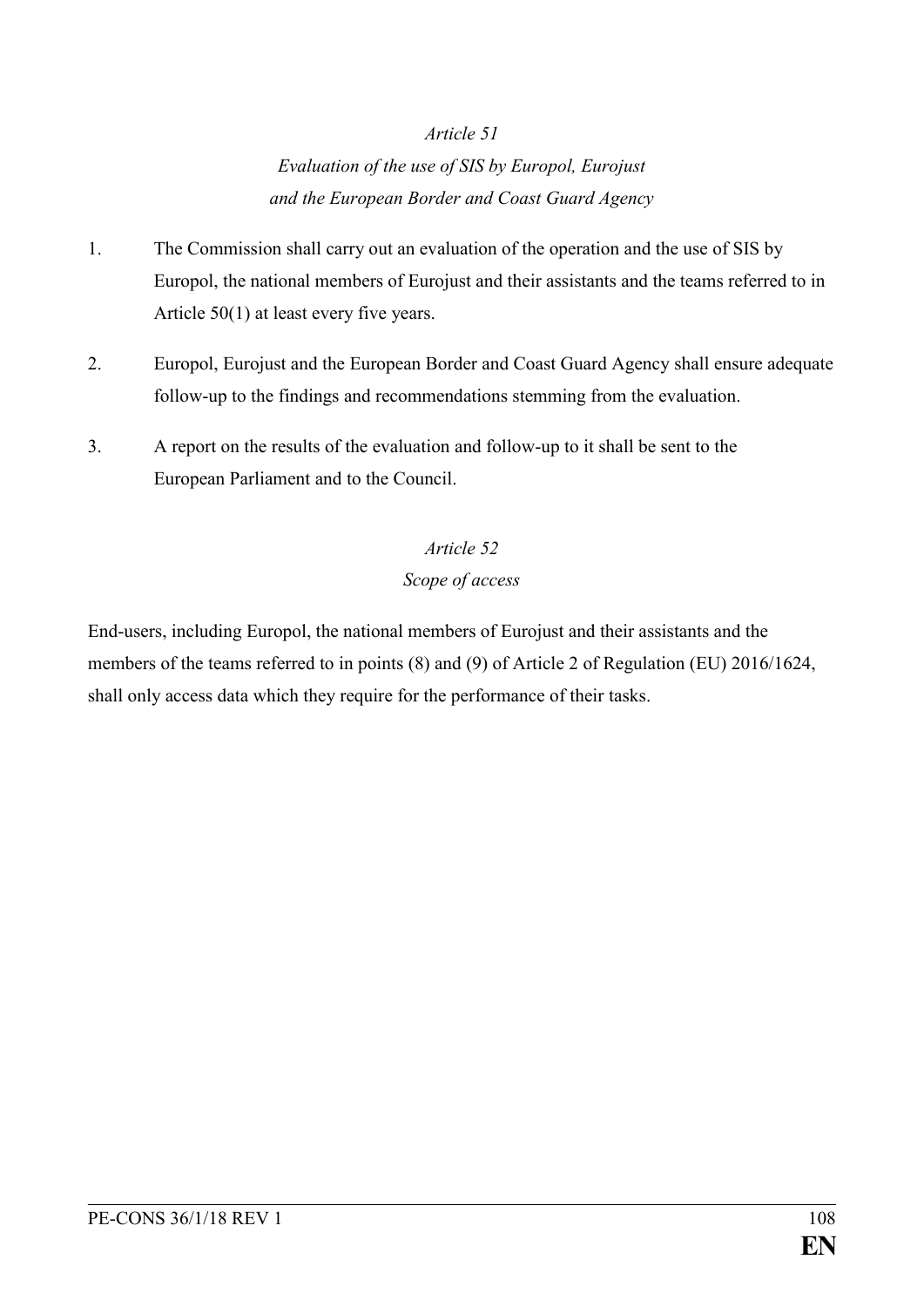### *Review period for alerts on persons*

- 1. Alerts on persons shall be kept only for the time required to achieve the purposes for which they were entered.
- 2. A Member State may enter an alert on a person for the purposes of Article 26 and points (a) and (b) of Article 32(1) for a period of five years. The issuing Member State shall review the need to retain the alert within the five year period.
- 3. A Member State may enter an alert on a person for the purposes of Articles 34 and 40 for a period of three years. The issuing Member State shall review the need to retain the alert within the three year period.
- 4. A Member State may enter an alert on a person for the purposes of points (c), (d) and (e) of Article 32 (1) and of Article 36 for a period of one year. The issuing Member State shall review the need to retain the alert within the one year period.
- 5. Each Member State shall, where appropriate, set shorter review periods in accordance with its national law.
- 6. Within the review period referred to in paragraphs 2, 3 and 4, the issuing Member State may, following a comprehensive individual assessment, which shall be recorded, decide to retain the alert on a person for longer than the review period, where this proves necessary and proportionate for the purposes for which the alert was entered. In such cases paragraph 2, 3 or 4 shall also apply to the extension. Any such extension shall be communicated to CS-SIS.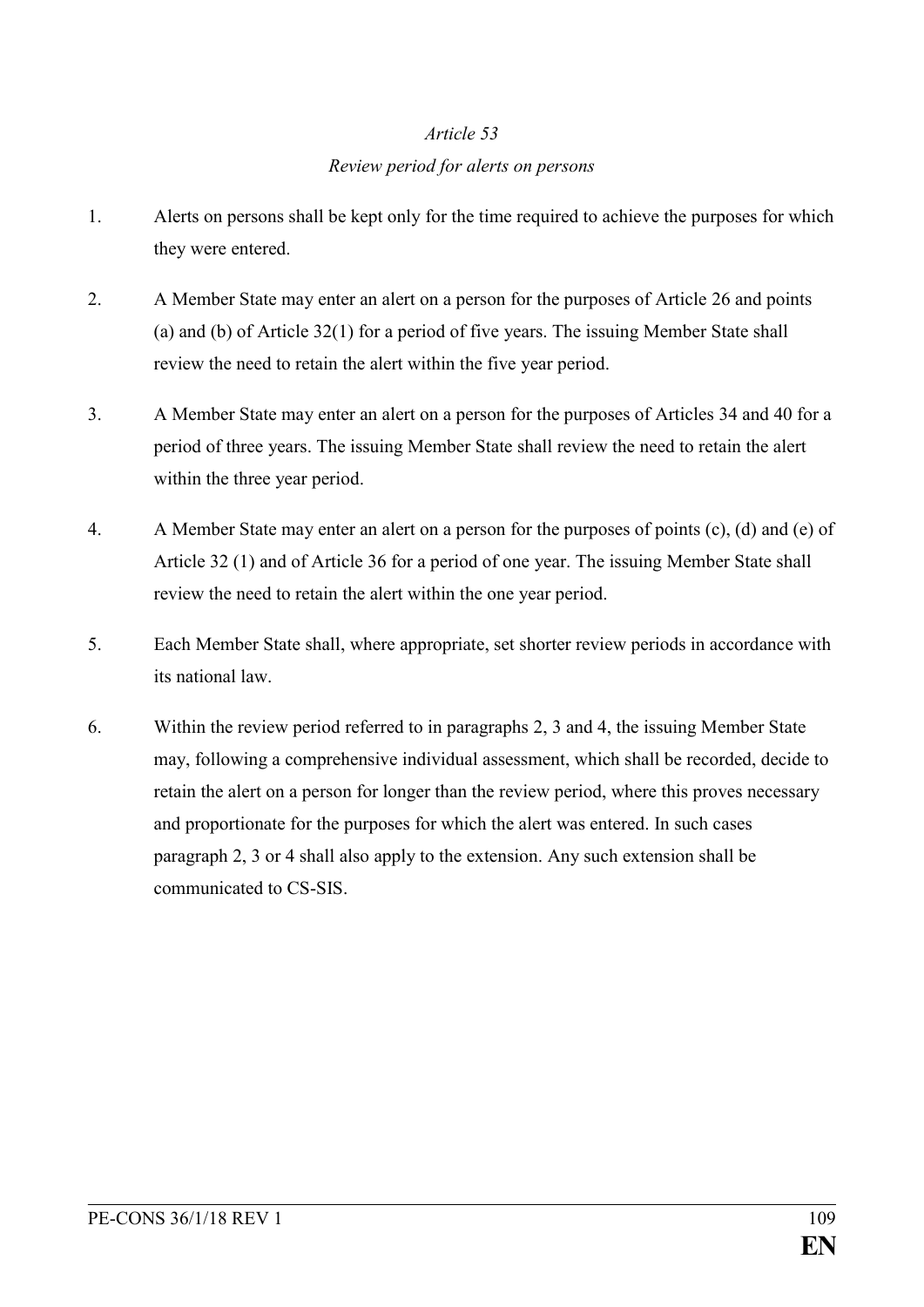- 7. Alerts on persons shall be deleted automatically after the review period referred to in paragraphs 2, 3 and 4 has expired, except where the issuing Member State has informed CS-SIS of an extension pursuant to paragraph 6. CS-SIS shall automatically inform the issuing Member State of the scheduled deletion of data four months in advance.
- 8. Member States shall keep statistics on the number of alerts on persons the retention periods of which have been extended in accordance with paragraph 6 of this Article and transmit them, upon request, to the supervisory authorities referred to in Article 69.
- 9. As soon as it becomes clear to a SIRENE Bureau that an alert on a person has achieved its purpose and should therefore be deleted, it shall immediately notify the authority which created the alert. The authority shall have 15 calendar days from the receipt of that notification to reply that the alert has been or shall be deleted or shall state reasons for the retention of the alert. If no reply has been received by the end of the 15-day period, the SIRENE Bureau shall ensure that the alert is deleted. Where permissible under national law, the alert shall be deleted by the SIRENE Bureau. SIRENE Bureaux shall report any recurring issues they encounter when acting under this paragraph to their supervisory authority.

### *Article 54 Review period for alerts on objects*

1. Alerts on objects shall be kept only for the time required to achieve the purposes for which they were entered.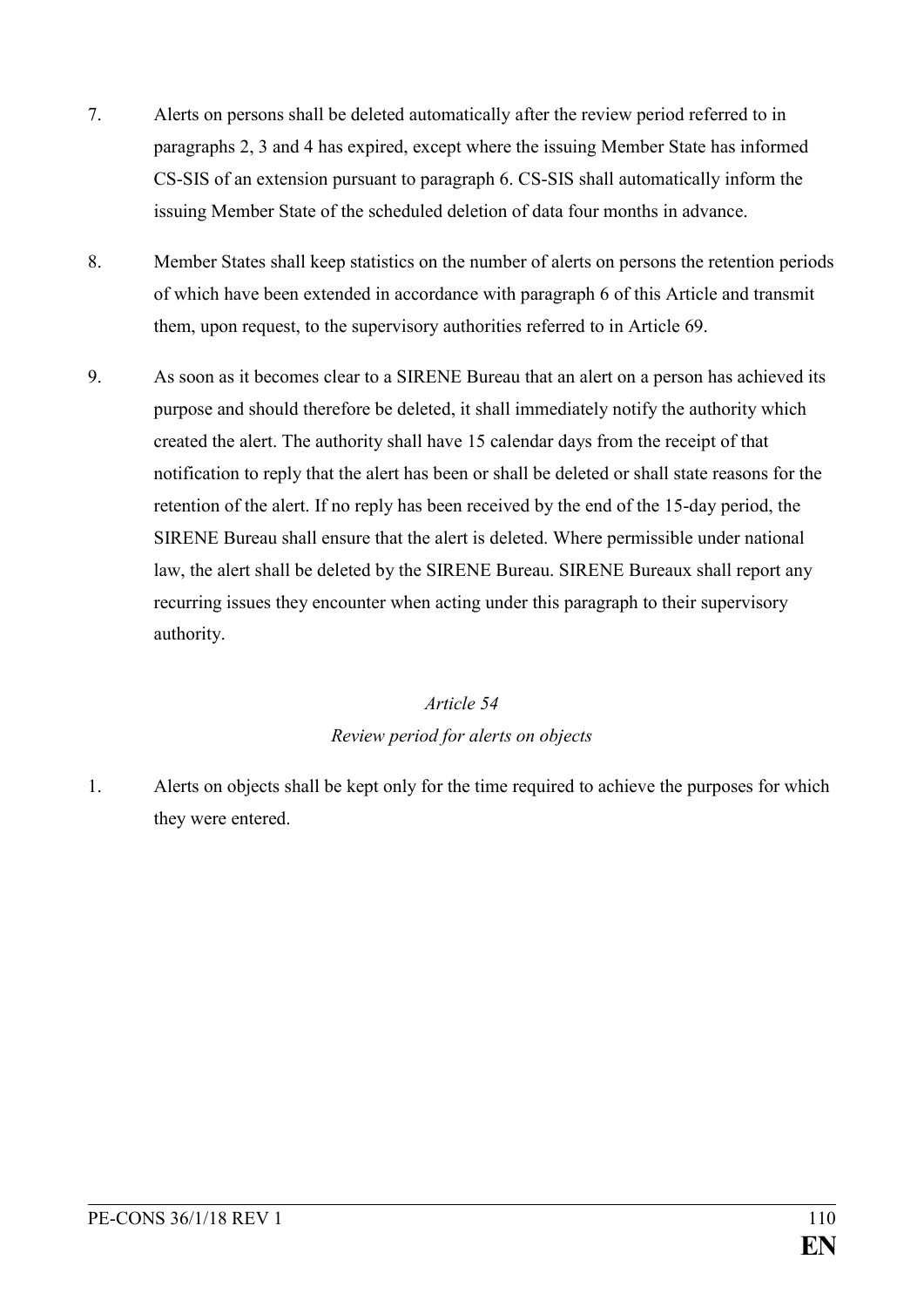- 2. A Member State may enter an alert on objects for the purposes of Articles 36 and 38 for a period of ten years. The issuing Member State shall review the need to retain the alert within the ten-year period.
- 3. Alerts on objects entered in accordance with Articles 26, 32, 34, and 36 shall be reviewed pursuant to Article 53 where they are linked to an alert on a person. Such alerts shall only be kept for as long as the alert on the person is kept.
- 4. Within the review period referred to in paragraphs 2 and 3, the issuing Member State may decide to retain the alert on an object for longer than the review period, where this proves necessary for the purposes for which the alert was entered. In such cases paragraph 2 or 3 shall apply, as appropriate.
- 5. The Commission may adopt implementing acts to establish shorter review periods for certain categories of alerts on objects. Those implementing acts shall be adopted in accordance with the examination procedure referred to in Article 76(2).
- 6. Member States shall keep statistics on the number of alerts on objects the retention periods of which have been extended in accordance with paragraph 4.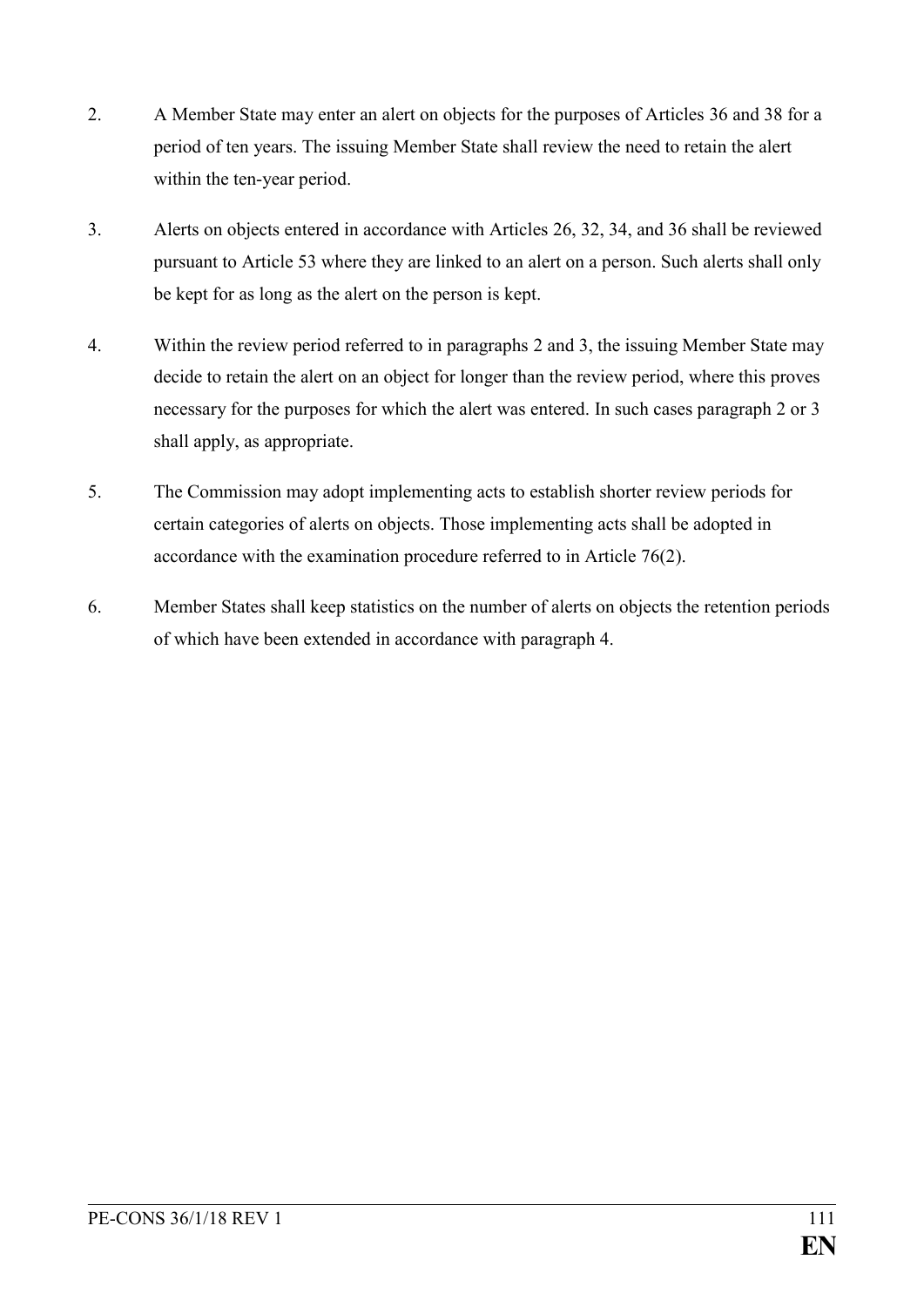# **CHAPTER XIV DELETION OF ALERTS**

### *Article 55*

### *Deletion of alerts*

- 1. Alerts for arrest for surrender or extradition purposes pursuant to Article 26 shall be deleted when the person has been surrendered or extradited to the competent authorities of the issuing Member State. They shall also be deleted when the judicial decision on which the alert was based has been revoked by the competent judicial authority in accordance with national law. They shall also be deleted upon the expiry of the alert in accordance with Article 53.
- 2. Alerts on missing persons or vulnerable persons who need to be prevented from travelling pursuant to Article 32 shall be deleted in accordance with the following rules:
	- (a) concerning missing children and children at risk of abduction, an alert shall be deleted upon:
		- (i) the resolution of the case, such as when the child has been located or repatriated or the competent authorities in the executing Member State have taken a decision on the care of the child;
		- (ii) the expiry of the alert in accordance with Article 53; or
		- (iii) a decision by the competent authority of the issuing Member State;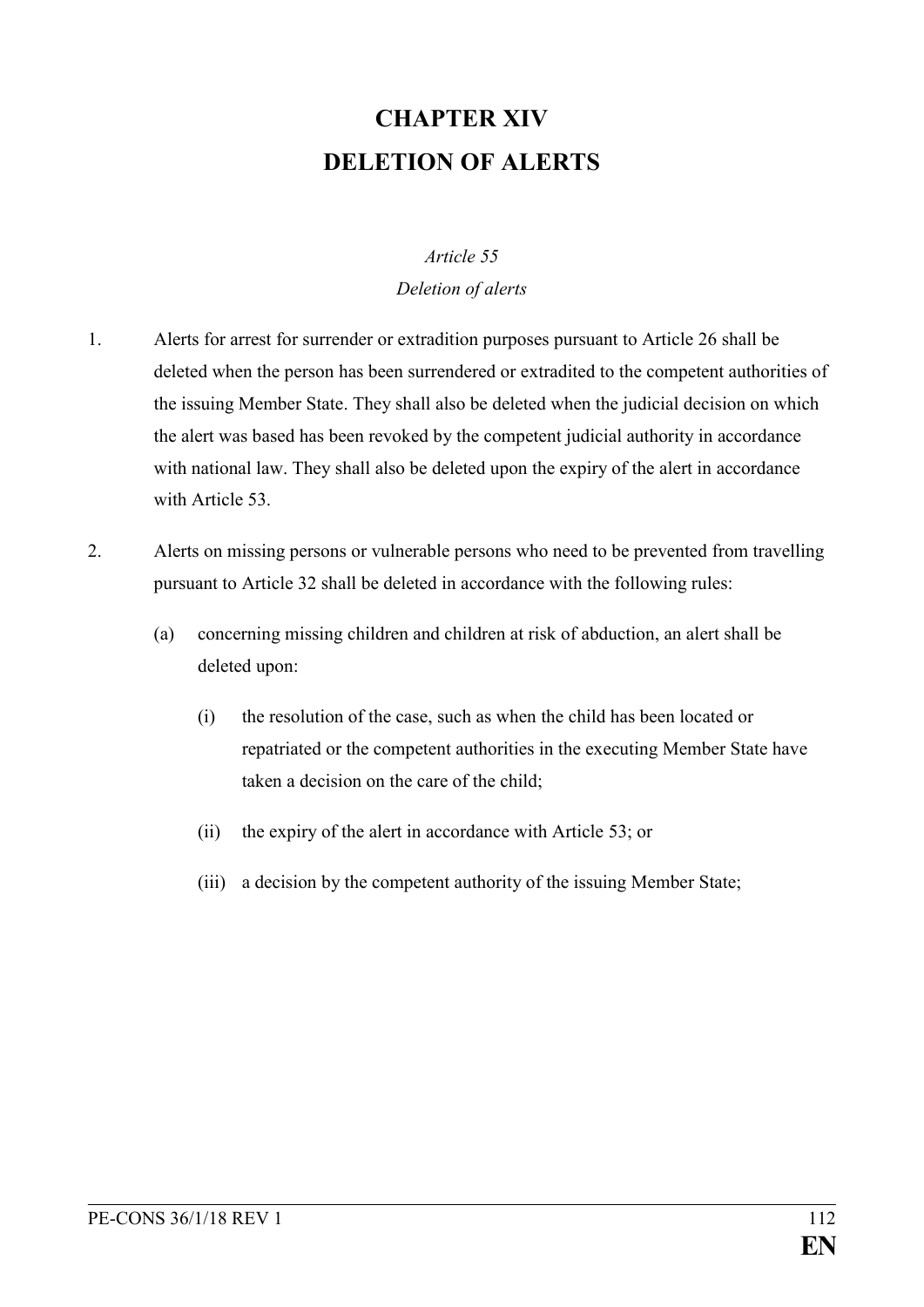- (b) concerning missing adults, where no protective measures are requested, an alert shall be deleted upon:
	- (i) the execution of the action to be taken, where their whereabouts are ascertained by the executing Member State;
	- (ii) the expiry of the alert in accordance with Article 53; or
	- (iii) a decision by the competent authority of the issuing Member State;
- (c) concerning missing adults where protective measures are requested, an alert shall be deleted upon:
	- (i) the carrying out of the action to be taken, where the person is placed under protection;
	- (ii) the expiry of the alert in accordance with Article 53; or
	- (iii) a decision by the competent authority of the issuing Member State;
- (d) concerning vulnerable persons who are of age who need to be prevented from travelling for their own protection and children who need to be prevented from travelling, an alert shall be deleted upon:
	- (i) the carrying out of the action to be taken such as the person's placement under protection;
	- (ii) the expiry of the alert in accordance with Article 53; or
	- (iii) a decision by the competent authority of the issuing Member State.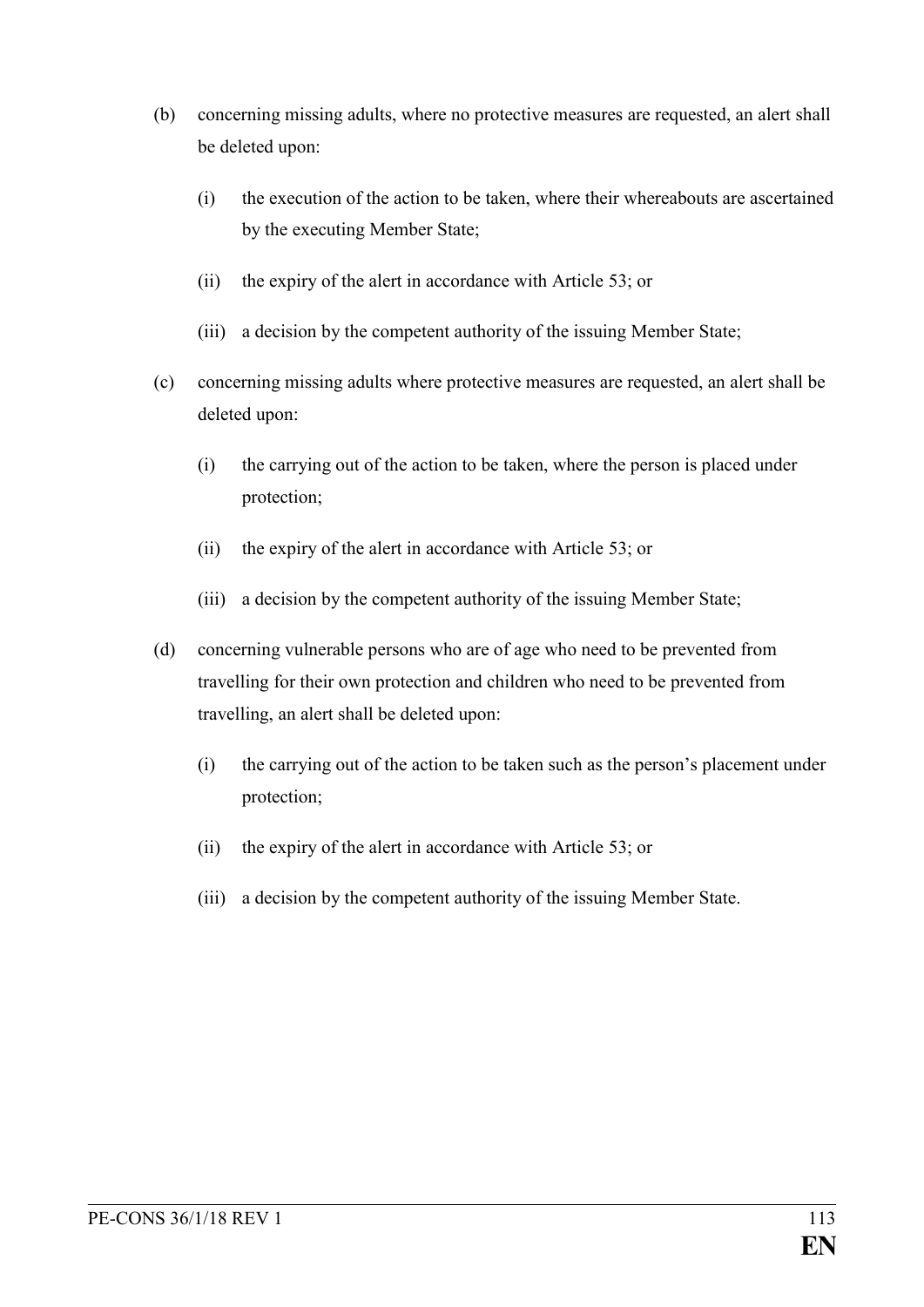Without prejudice to the national law, where a person has been institutionalised following a decision by a competent authority an alert may be retained until that person has been repatriated.

- 3. Alerts on persons sought for a judicial procedure pursuant to Article 34 shall be deleted upon:
	- (a) the communication of the whereabouts of the person to the competent authority of the issuing Member State;
	- (b) the expiry of the alert in accordance with Article 53; or
	- (c) a decision by the competent authority of the issuing Member State.

Where the information in the communication referred to in point (a) cannot be acted upon, the SIRENE Bureau of the issuing Member State shall inform the SIRENE Bureau of the executing Member State in order to resolve the problem.

In the event of a hit where the address details were forwarded to the issuing Member State and a subsequent hit in the same executing Member State reveals the same address details, the hit shall be recorded in the executing Member State but neither the address details nor supplementary information shall be resent to the issuing Member State. In such cases the executing Member State shall inform the issuing Member State of the repeated hits and the issuing Member State shall carry out a comprehensive individual assessment of the need to retain the alert.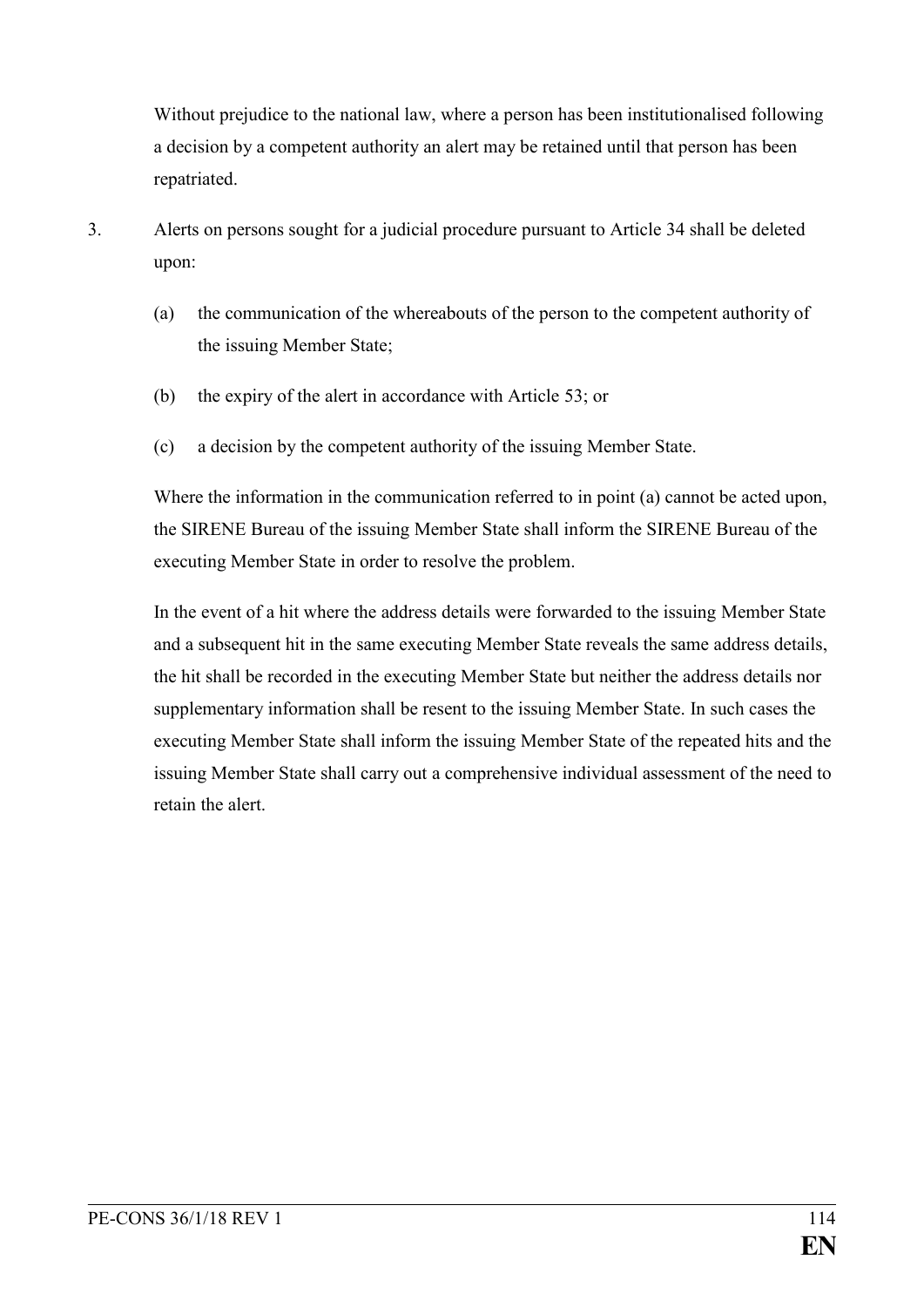- 4. Alerts for discreet, inquiry and specific checks pursuant to Article 36, shall be deleted upon:
	- (a) the expiry of the alert in accordance with Article 53; or
	- (b) a decision to delete them by the competent authority of the issuing Member State.
- 5. Alerts on objects for seizure or use as evidence in criminal proceedings pursuant to Article 38, shall be deleted upon:
	- (a) the seizure of the object or equivalent measure once the necessary follow-up exchange of supplementary information has taken place between the SIRENE Bureaux concerned or the object becomes the subject of another judicial or administrative procedure;
	- (b) the expiry of the alert in accordance with Article 53; or
	- (c) a decision to delete them by the competent authority of the issuing Member State.
- 6. Alerts on unknown wanted persons pursuant to Article 40 shall be deleted upon:
	- (a) the identification of the person;
	- (b) the expiry of the alert in accordance with Article 53; or
	- (c) a decision to delete them by the competent authority of the issuing Member State.
- 7. Where it is linked to an alert on a person, an alert on an object entered in accordance with Articles 26, 32, 34 and 36 shall be deleted when the alert on the person is deleted in accordance with this Article.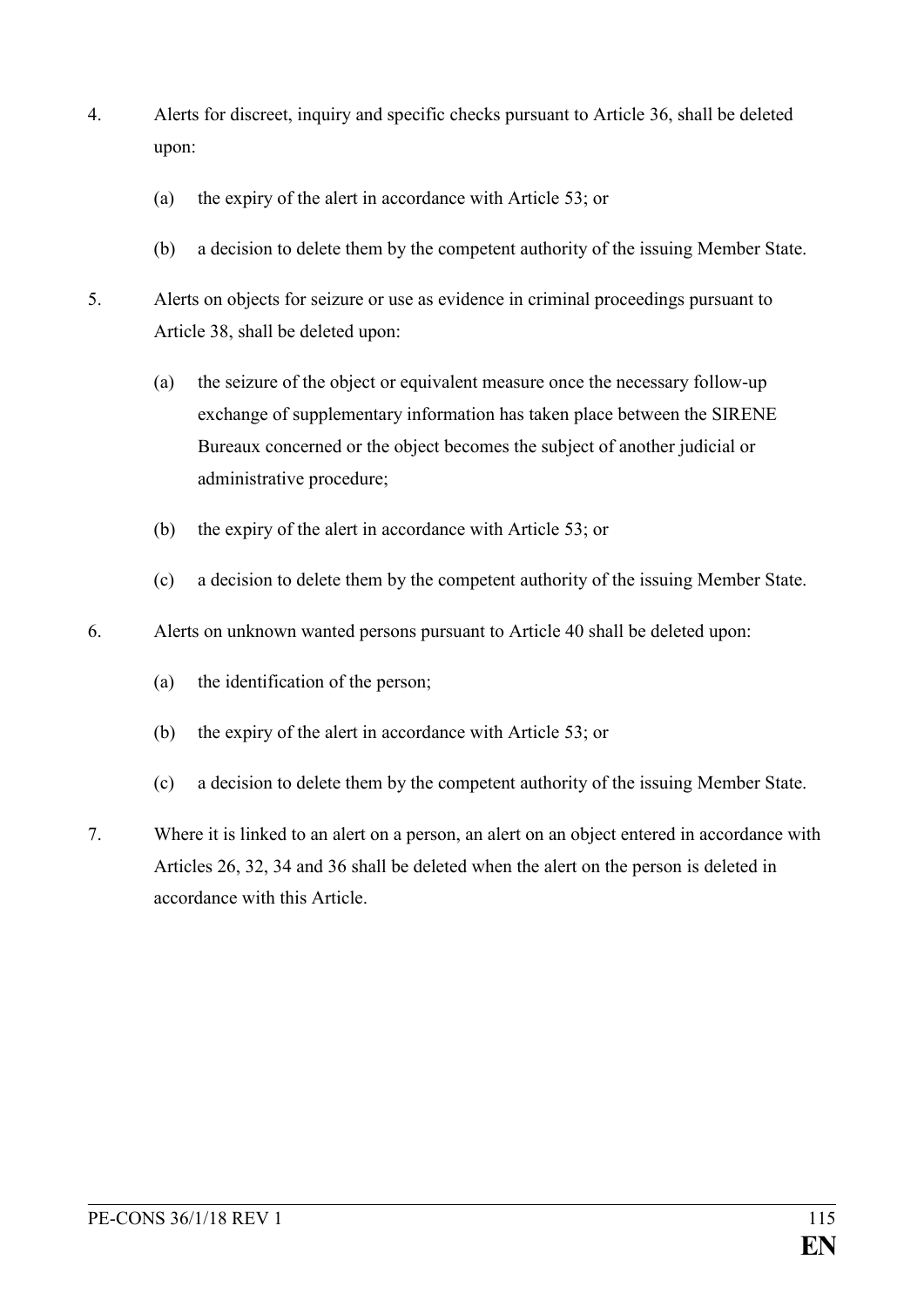# **CHAPTER XV GENERAL DATA PROCESSING RULES**

### *Article 56*

### *Processing of SIS data*

- 1. The Member States shall only process the data referred to in Article 20 for the purposes laid down for each category of alert referred to in Articles 26, 32, 34, 36, 38 and 40.
- 2. Data shall only be copied for technical purposes, where such copying is necessary in order for the competent authorities referred to in Article 44 to carry out a direct search. This Regulation shall apply to those copies. A Member State shall not copy the alert data or additional data entered by another Member State from its N.SIS or from the CS-SIS into other national data files.
- 3. Technical copies referred to in paragraph 2 which result in offline databases may be retained for a period not exceeding 48 hours.

Member States shall keep an up-to-date inventory of those copies, make that inventory available to their supervisory authorities, and ensure that this Regulation, in particular Article 10, is applied in respect of those copies.

4. Access to data in SIS by national competent authorities referred to in Article 44 shall only be authorised within the limits of their competence and only to duly authorised staff.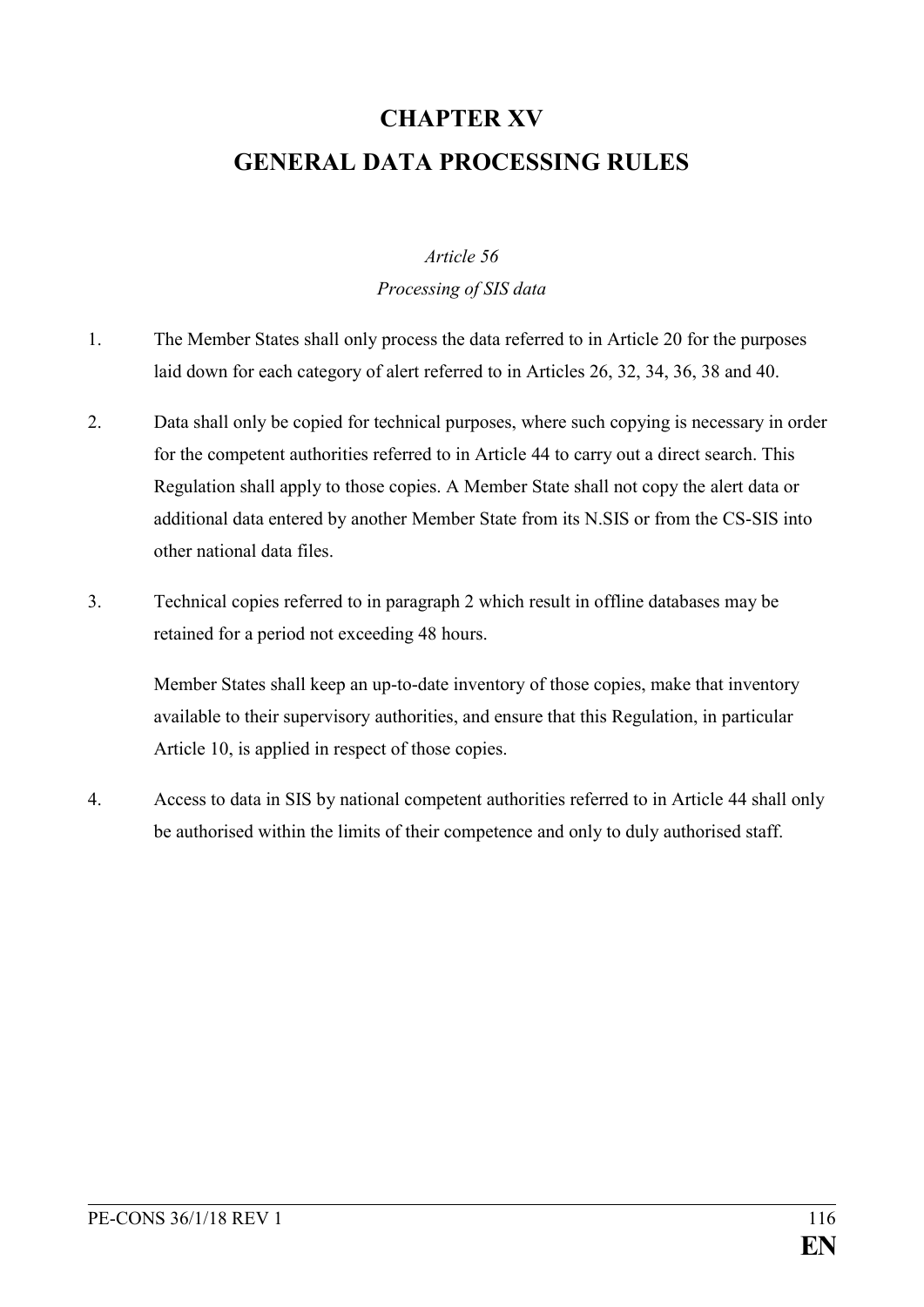- 5. With regard to the alerts laid down in Articles 26, 32, 34, 36, 38 and 40 of this Regulation, any processing of information in SIS for purposes other than those for which it was entered into SIS has to be linked with a specific case and justified by the need to prevent an imminent and serious threat to public policy and to public security, on serious grounds of national security or for the purposes of preventing a serious crime. Prior authorisation from the issuing Member State shall be obtained for this purpose.
- 6. Any use of SIS data which does not comply with paragraphs 1 to 5 of this Article shall be considered as misuse under the national law of each Member State and subject to penalties in accordance with Article 73.
- 7. Each Member State shall send to eu-LISA a list of its competent authorities which are authorised to search the data in SIS directly pursuant to this Regulation, as well as any changes to the list. The list shall specify, for each authority, which data it may search and for what purposes. eu-LISA shall ensure that the list is published in the *Official Journal of the European Union* annually. eu-LISA shall maintain a continuously updated list on its website containing changes sent by Member States between the annual publications.
- 8. Insofar as Union law does not lay down specific provisions, the law of each Member State shall apply to data in its N.SIS.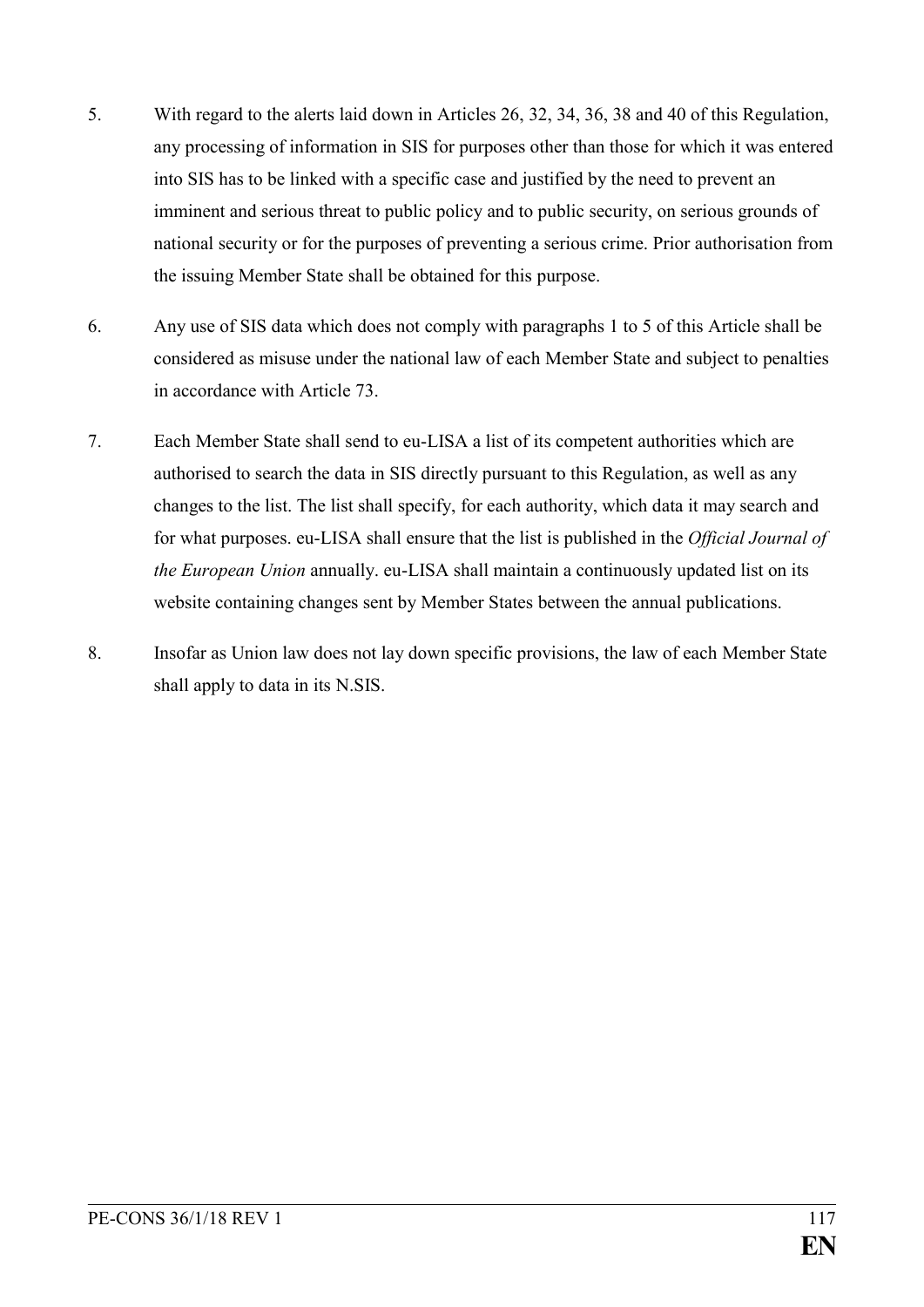### *SIS data and national files*

- 1. Article 56(2) shall be without prejudice to the right of a Member State to keep in its national files SIS data in connection with which action has been taken on its territory. Such data shall be kept in national files for a maximum period of three years, except if specific provisions in national law provide for a longer retention period.
- 2. Article 56(2) shall be without prejudice to the right of a Member State to keep in its national files data contained in a particular alert entered in SIS by that Member State.

### *Article 58*

### *Information in the case of non-execution of an alert*

If a requested action cannot be performed, the Member State from which action is requested shall immediately inform the issuing Member State through the exchange of supplementary information.

### *Article 59*

### *Quality of the data in SIS*

- 1. An issuing Member State shall be responsible for ensuring that the data are accurate, up-to-date, and entered and stored in SIS lawfully.
- 2. Where an issuing Member State receives relevant additional or modified data as listed in Article 20(3), it shall complete or modify the alert without delay.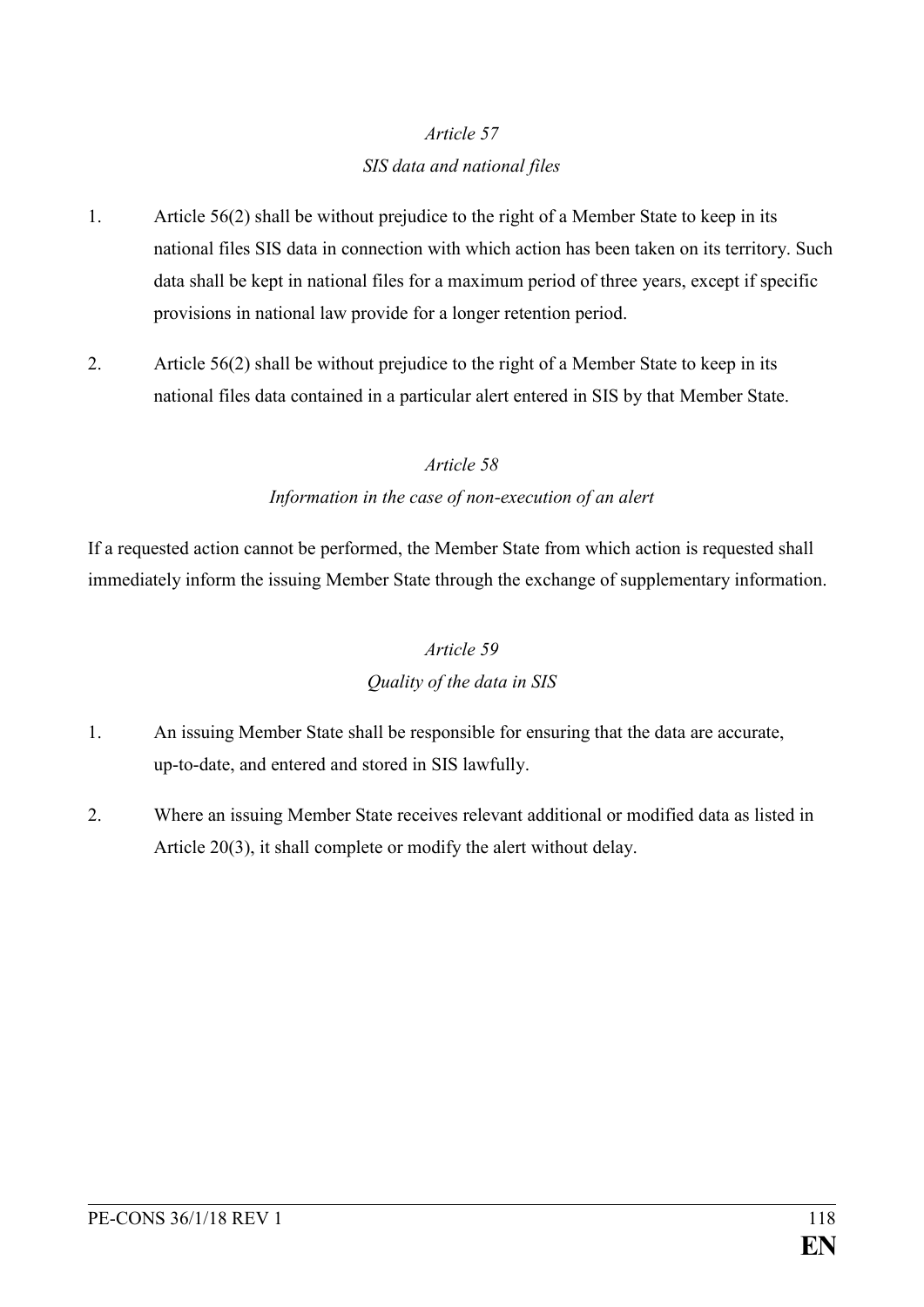- 3. Only the issuing Member State shall be authorised to modify, add to, correct, update or delete data which it has entered into SIS.
- 4. Where a Member State other than the issuing Member State has relevant additional or modified data as listed in Article 20(3), it shall transmit them without delay, through the exchange of supplementary information, to the issuing Member State to enable the latter to complete or modify the alert. If the additional or modified data relate to persons they shall only be transmitted if the identity of the person is ascertained.
- 5. Where a Member State other than the issuing Member State has evidence suggesting that an item of data is factually incorrect or has been unlawfully stored, it shall, through the exchange of supplementary information, inform the issuing Member State as soon as possible and not later than two working days after that evidence has come to its attention. The issuing Member State shall check the information and, if necessary, correct or delete the item in question without delay.
- 6. Where the Member States are unable to reach an agreement within two months of the time when evidence first came to light as referred to in paragraph 5 of this Article, the Member State which did not enter the alert shall submit the matter to the supervisory authorities concerned and to the European Data Protection Supervisor for a decision, by means of cooperation in accordance with Article 71.
- 7. The Member States shall exchange supplementary information in cases where a person complains that he or she is not the intended subject of an alert. Where the outcome of the check shows that the intended subject of an alert is not the complainant, the complainant shall be informed of the measures laid down in Article 62 and of the right to redress under Article 68(1).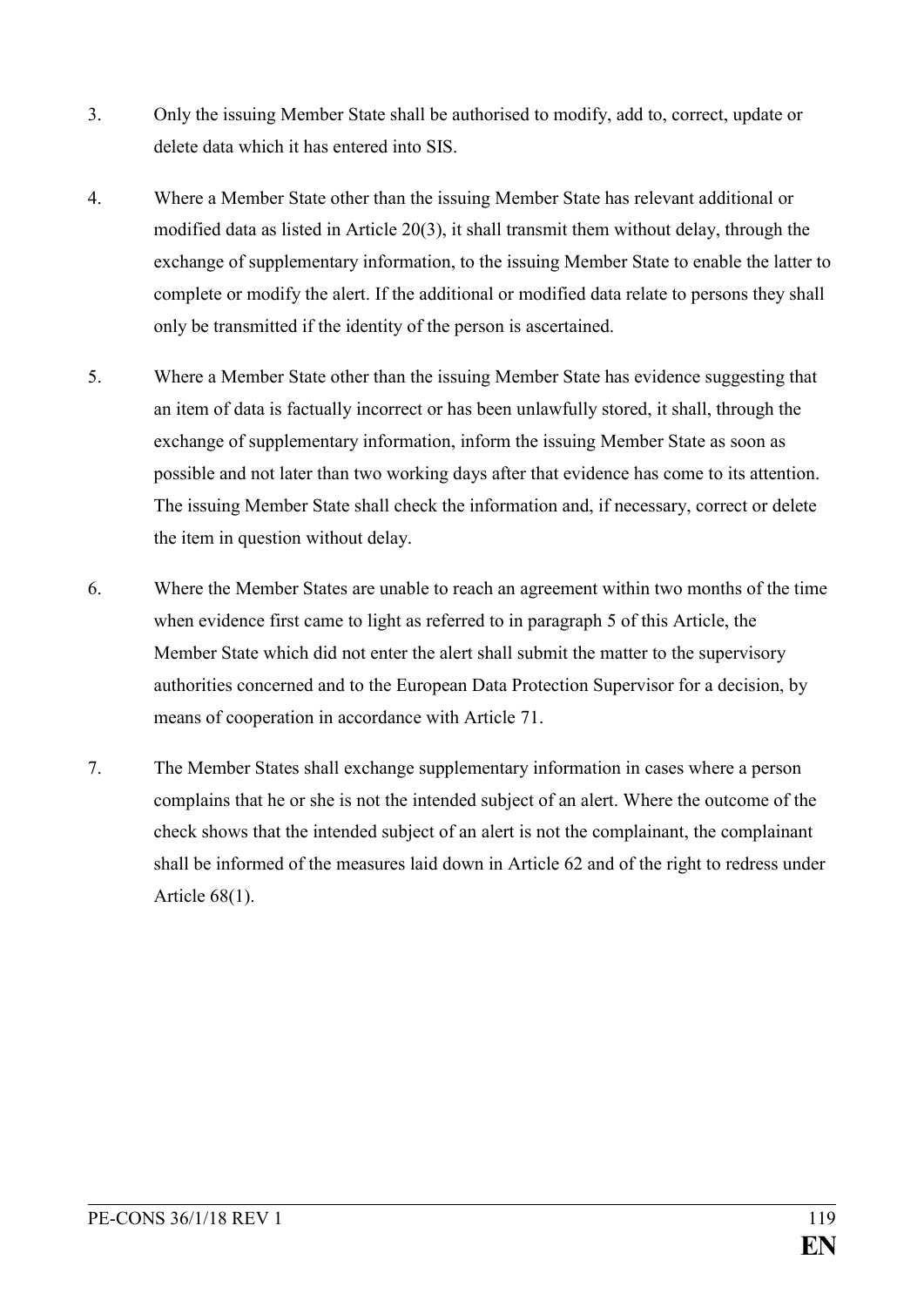#### *Security incidents*

- 1. Any event that has or may have an impact on the security of SIS or may cause damage or loss to SIS data or to the supplementary information shall be considered to be a security incident, especially where unlawful access to data may have occurred or where the availability, integrity and confidentiality of data has or may have been compromised.
- 2. Security incidents shall be managed in a way as to ensure a quick, effective and proper response.
- 3. Without prejudice to the notification and communication of a personal data breach pursuant to Article 33 of Regulation (EU) 2016/679 or to Article 30 of Directive (EU) 2016/680, Member States, Europol, Eurojust and the European Border and Coast Guard Agency shall notify the Commission, eu-LISA, the competent supervisory authority and the European Data Protection Supervisor without delay of security incidents. eu-LISA shall notify the Commission and the European Data Protection Supervisor without delay of any security incident concerning Central SIS.
- 4. Information regarding a security incident that has or may have an impact on the operation of SIS in a Member State or within eu-LISA, on the availability, integrity and confidentiality of the data entered or sent by other Member States or on supplementary information exchanged, shall be provided to all Member States without delay and reported in compliance with the incident management plan provided by eu-LISA.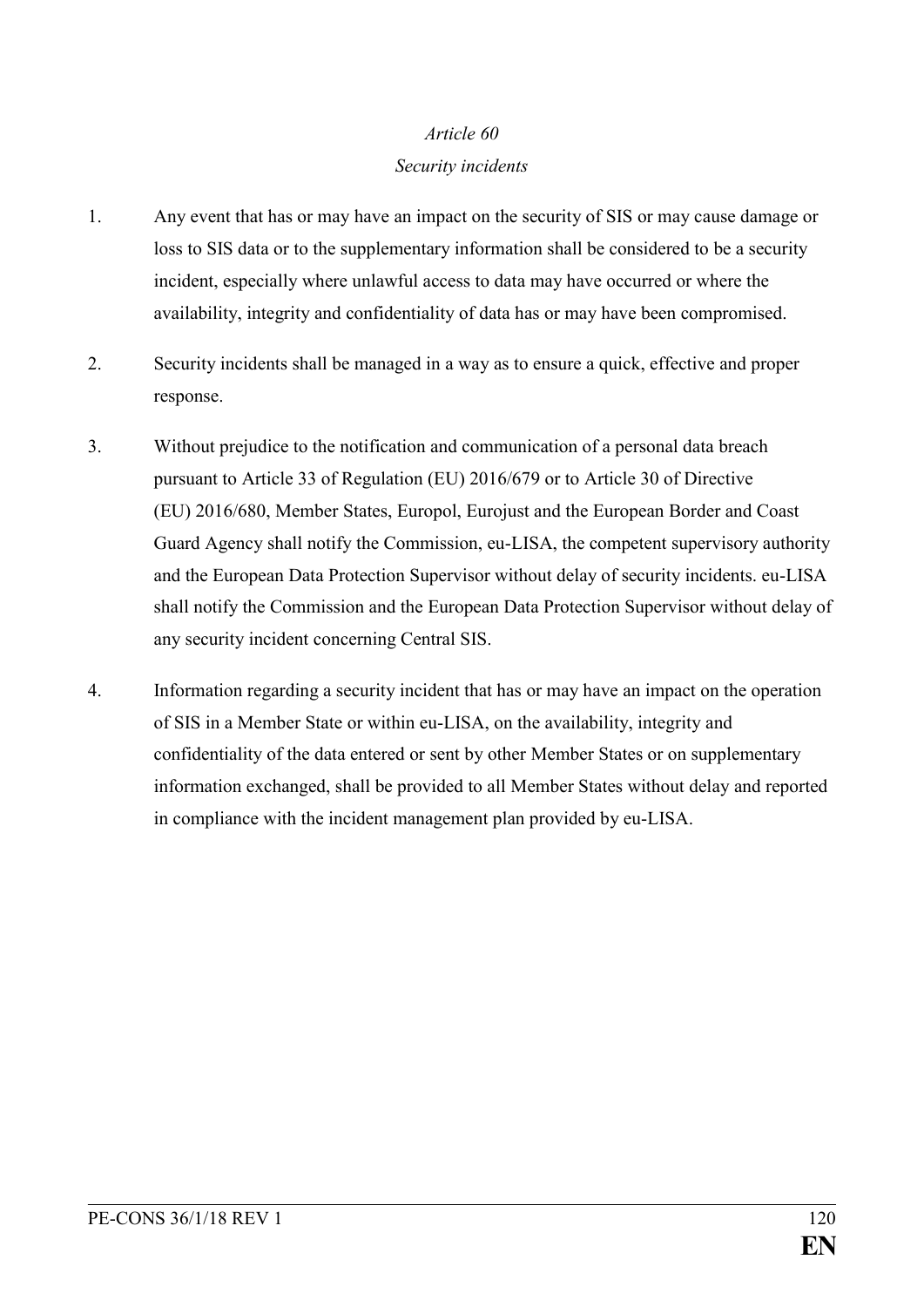- 5. The Member States and eu-LISA shall collaborate in the event of a security incident.
- 6. The Commission shall report serious incidents immediately to the European Parliament and to the Council. Those reports shall be classified as EU RESTRICTED/RESTREINT UE in accordance with applicable security rules.
- 7. Where a security incident is caused by the misuse of data, Member States, Europol, Eurojust and the European Border and Coast Guard Agency shall ensure that penalties are imposed in accordance with Article 73.

### *Distinguishing between persons with similar characteristics*

- 1. Where upon a new alert being entered it becomes apparent that there is already an alert in SIS on a person with the same description of identity, the SIRENE Bureau shall contact the issuing Member State through the exchange of supplementary information within 12 hours to cross-check whether the subjects of the two alerts are the same person.
- 2. Where the cross-check reveals that the subject of the new alert and the person subject to the alert already entered in SIS are indeed one and the same person, the SIRENE Bureau shall apply the procedure for entering multiple alerts referred to in Article 23.
- 3. Where the outcome of the cross-check is that there are in fact two different persons, the SIRENE Bureau shall approve the request for entering the second alert by adding the data necessary to avoid any misidentifications.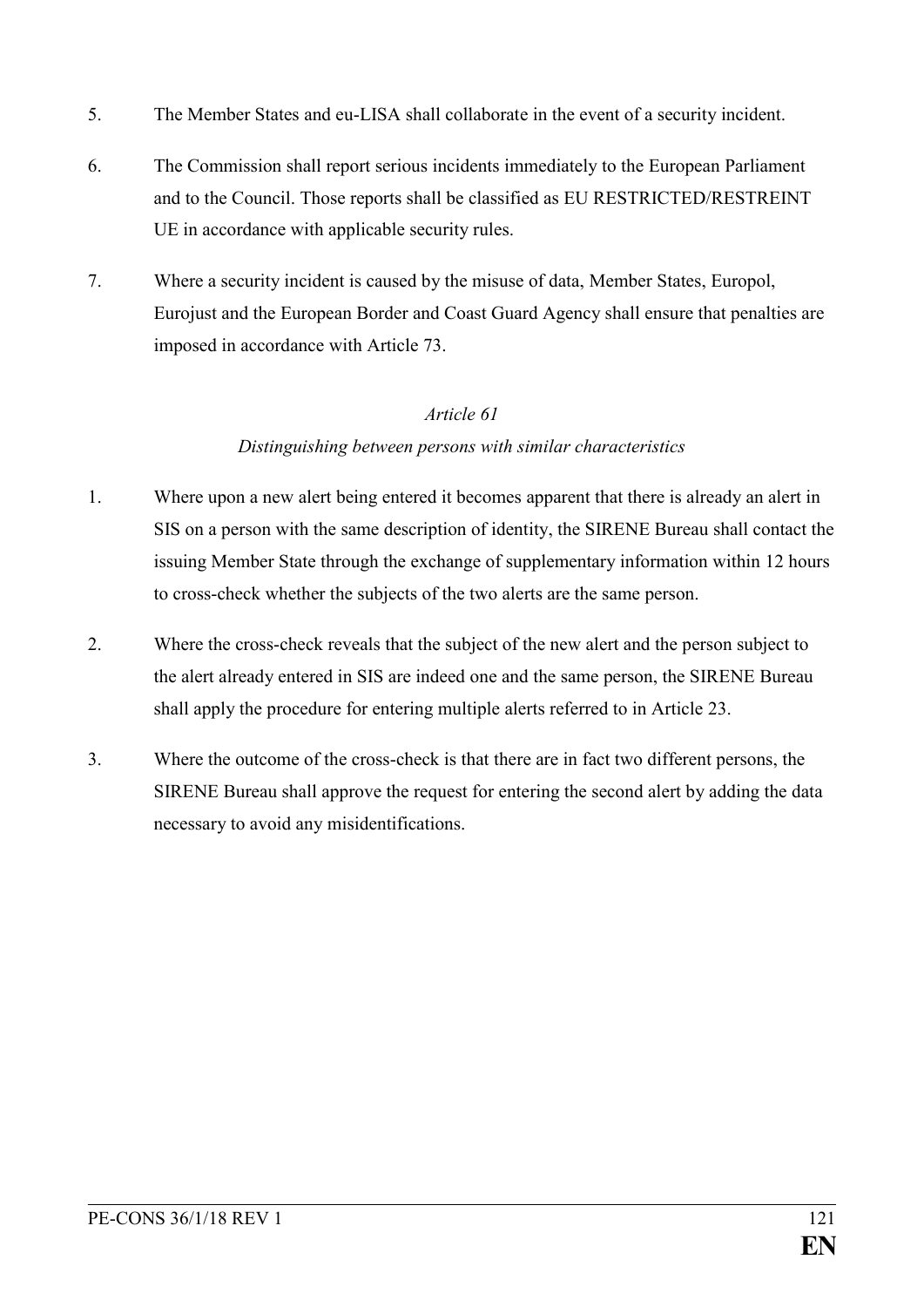### *Additional data for the purpose of dealing with misused identities*

- 1. Where confusion may arise between the person intended to be the subject of an alert and a person whose identity has been misused, the issuing Member State shall, subject to the explicit consent of the person whose identity has been misused, add data relating to the latter to the alert in order to avoid the negative consequences of misidentification. Any person whose identity has been misused shall have the right to withdraw his or her consent regarding the processing of the added personal data.
- 2. Data relating to a person whose identity has been misused shall be used only for the following purposes:
	- (a) to allow the competent authority to distinguish the person whose identity has been misused from the person intended to be the subject of the alert; and
	- (b) to allow the person whose identity has been misused to prove his or her identity and to establish that his or her identity has been misused.
- 3. For the purpose of this Article, and subject to the explicit consent of the person whose identity has been misused for each data category, only the following personal data of the person whose identity has been misused may be entered and further processed in SIS:
	- (a) surnames;
	- (b) forenames;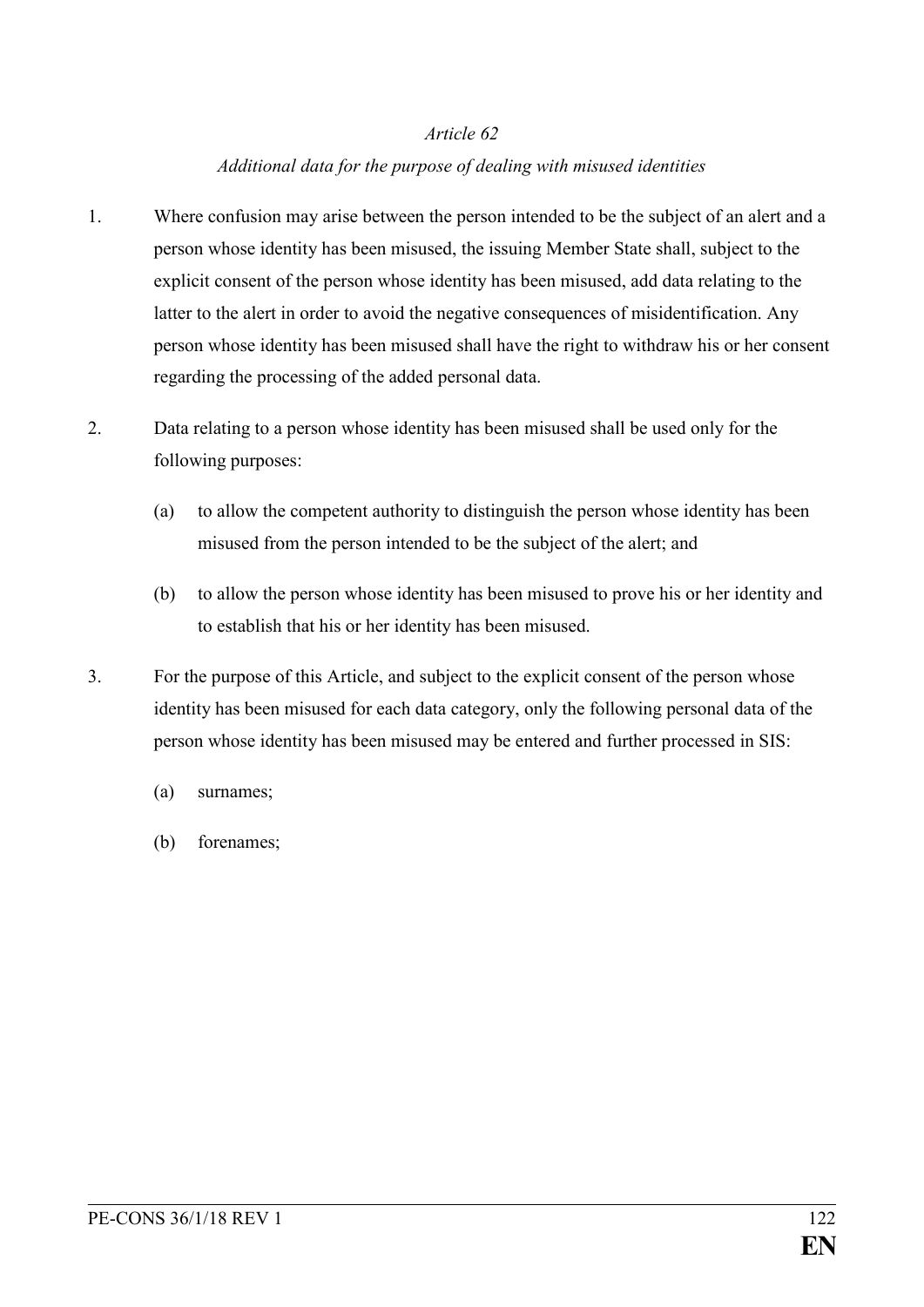- (c) names at birth;
- (d) previously used names and any aliases possibly entered separately;
- (e) any specific objective and physical characteristic not subject to change;
- (f) place of birth;
- (g) date of birth;
- (h) gender;
- (i) photographs and facial images;
- (j) fingerprints, palm prints or both;
- (k) any nationalities held;
- (l) the category of the person's identification documents;
- (m) the country of issue of the person's identification documents;
- (n) the number(s) of the person's identification documents;
- (o) the date of issue of a person's identification documents;
- (p) address of the person;
- (q) person's father's name;
- (r) person's mother's name.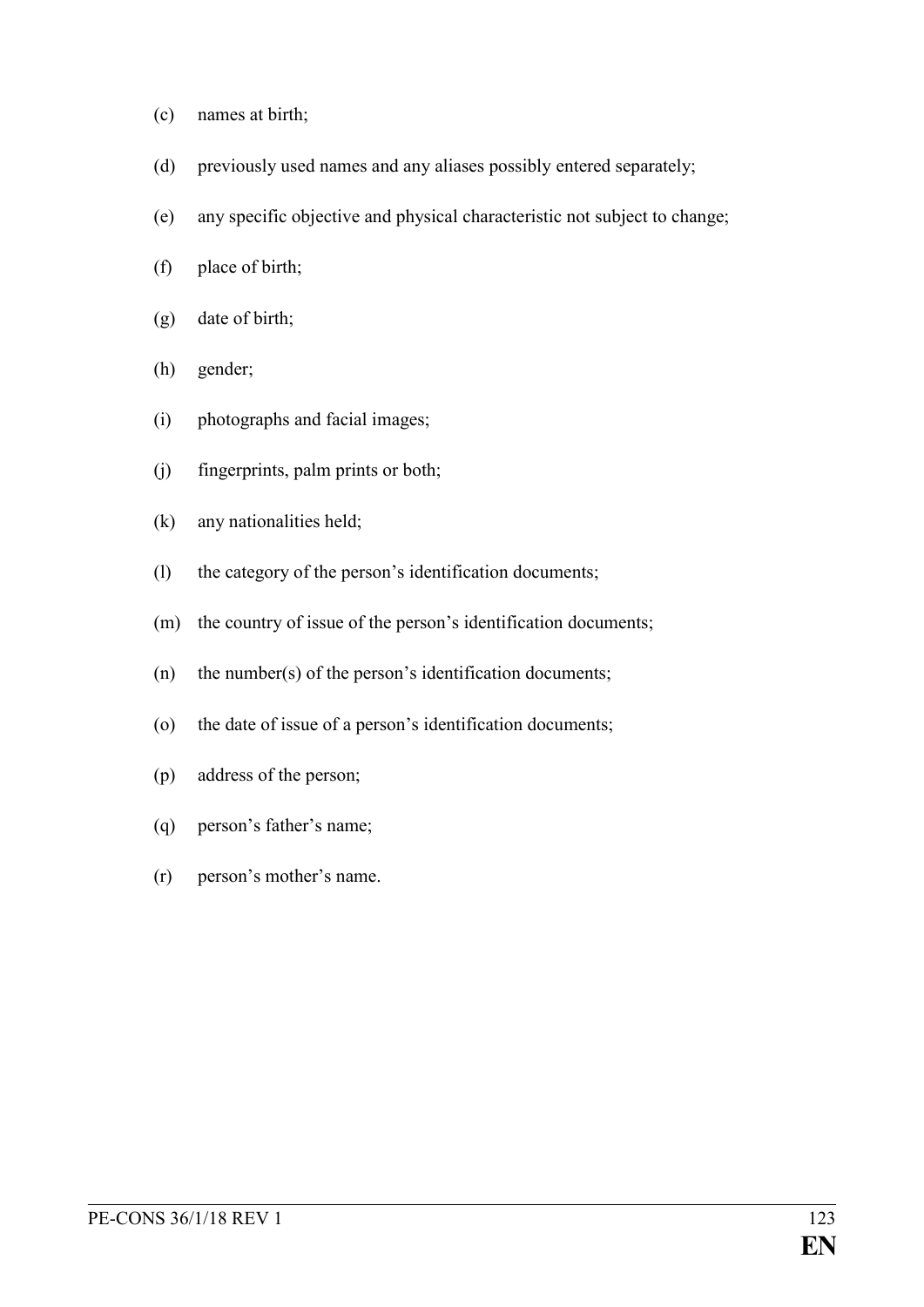- 4. The Commission shall adopt implementing acts to lay down and develop technical rules necessary for entering and further processing the data referred to in paragraph 3 of this Article. Those implementing acts shall be adopted in accordance with the examination procedure referred to in Article 76(2).
- 5. The data referred to in paragraph 3 shall be deleted at the same time as the corresponding alert or earlier where the person so requests.
- 6. Only the authorities having a right of access to the corresponding alert may access the data referred to in paragraph 3. They may do so for the sole purpose of avoiding misidentification.

### *Links between alerts*

- 1. A Member State may create a link between alerts it enters in SIS. The effect of such a link shall be to establish a relationship between two or more alerts.
- 2. The creation of a link shall not affect the specific action to be taken on the basis of each linked alert or the review period of each of the linked alerts.
- 3. The creation of a link shall not affect the rights of access provided for in this Regulation. Authorities with no right of access to certain categories of alerts shall not be able to see the link to an alert to which they do not have access.
- 4. A Member State shall create a link between alerts when there is an operational need.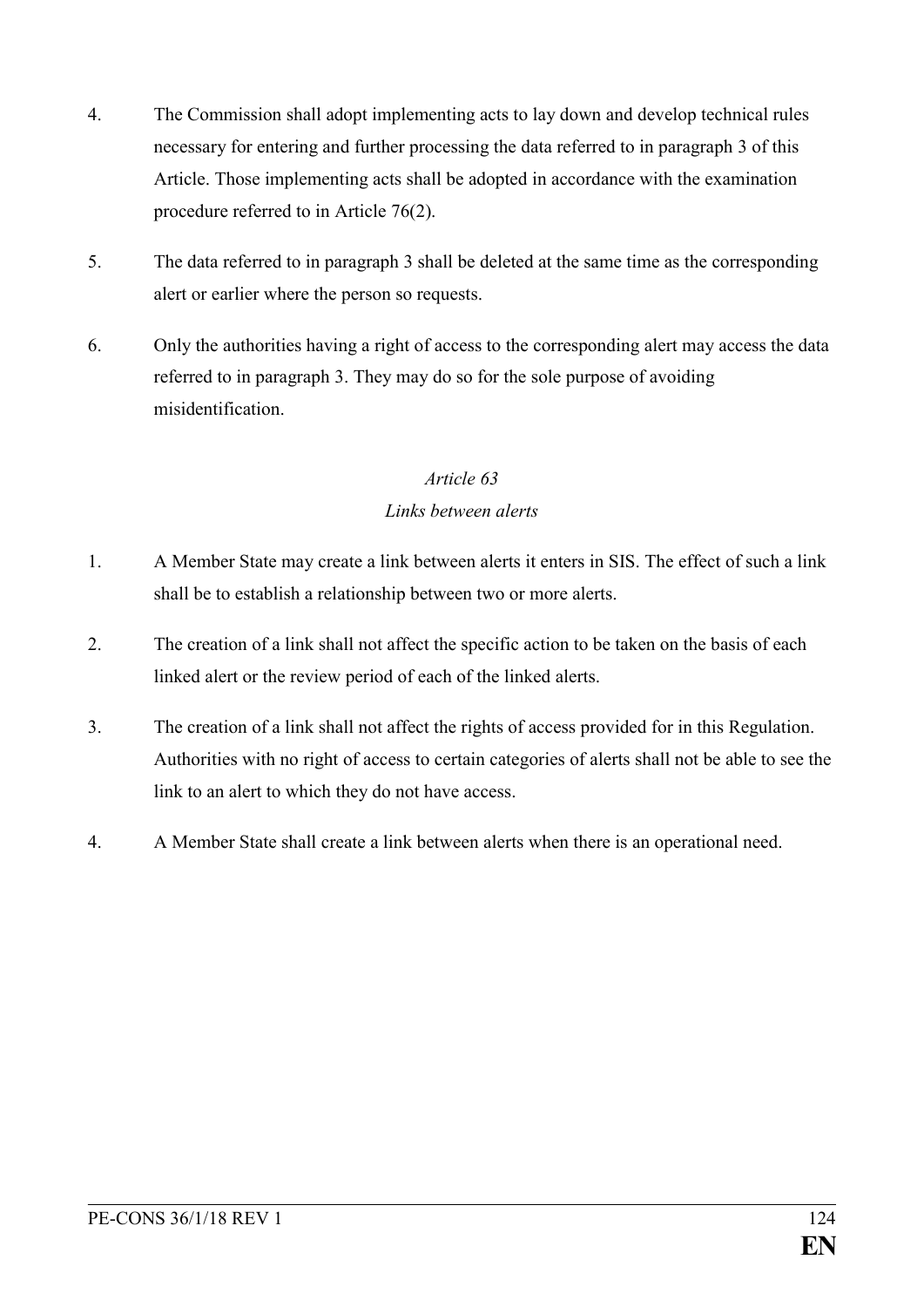- 5. Where a Member State considers that the creation by another Member State of a link between alerts is incompatible with its national law or its international obligations, it may take the necessary measures to ensure that there can be no access to the link from its national territory or by its authorities located outside its territory.
- 6. The Commission shall adopt implementing acts to lay down and develop technical rules for linking alerts. Those implementing acts shall be adopted in accordance with the examination procedure referred to in Article 76(2).

### *Purpose and retention period of supplementary information*

- 1. Member States shall keep a reference to the decisions giving rise to an alert at the SIRENE Bureau in order to support the exchange of supplementary information.
- 2. Personal data held in files by the SIRENE Bureau as a result of information exchanged shall be kept only for such time as may be required to achieve the purposes for which they were supplied. They shall in any event be deleted at the latest one year after the related alert has been deleted from SIS.
- 3. Paragraph 2 shall be without prejudice to the right of a Member State to keep in national files data relating to a particular alert which that Member State has entered or to an alert in connection with which action has been taken on its territory. The period for which such data may be kept in those files shall be governed by national law.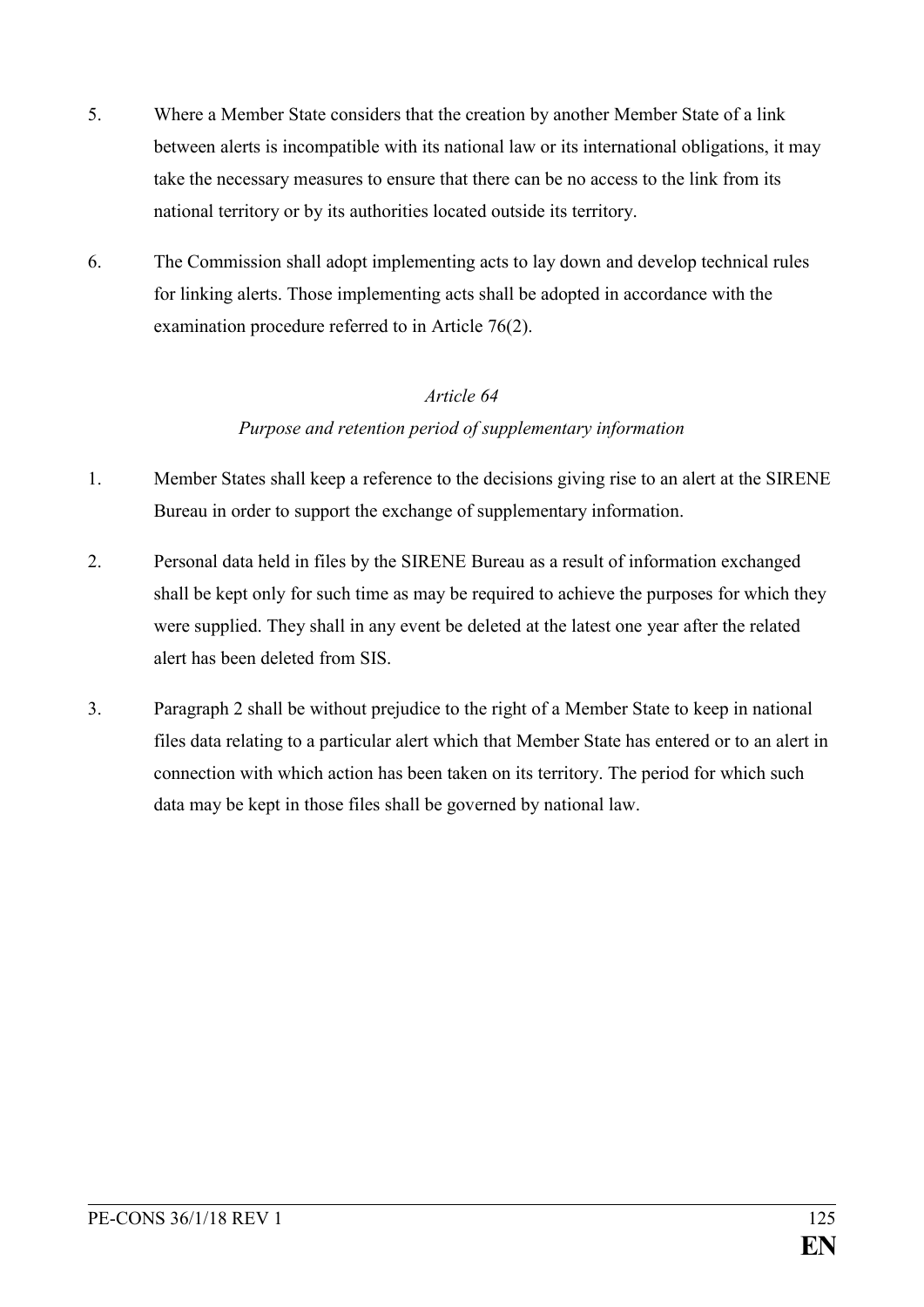## *Article 65 Transfer of personal data to third parties*

Data processed in SIS and the related supplementary information exchanged pursuant to this Regulation shall not be transferred or made available to third countries or to international organisations.

# **CHAPTER XVI DATA PROTECTION**

### *Article 66 Applicable legislation*

- 1. Regulation (EU) 2018/...<sup>+</sup> shall apply to the processing of personal data by eu-LISA, by the European Border and Coast Guard Agency and by Eurojust under this Regulation. Regulation (EU) 2016/794 shall apply to the processing of personal data by Europol under this Regulation.
- 2. Directive (EU) 2016/680 shall apply to the processing of personal data under this Regulation by the national competent authorities and services for the purposes of the prevention, detection, investigation or prosecution of criminal offences or the execution of criminal penalties, including the safeguarding against and the prevention of threats to public security.

<sup>&</sup>lt;u>.</u> OJ: Please insert the serial number of Regulation contained in PE-CONS 31/18.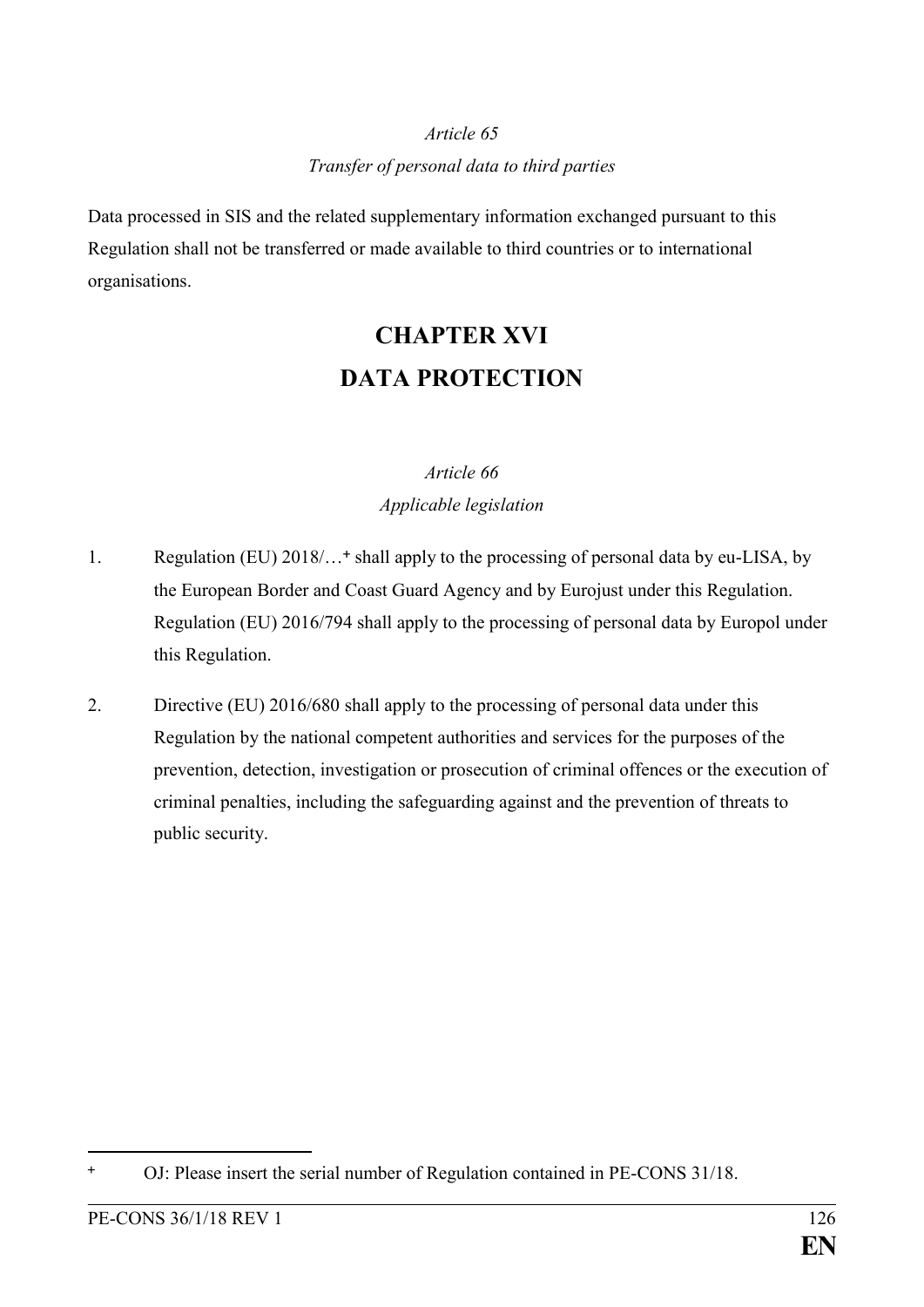3. Regulation (EU) 2016/679 shall apply to the processing of personal data under this Regulation by the national competent authorities and services with the exception of processing for the purposes of the prevention, detection, investigation or prosecution of criminal offences or the execution of criminal penalties, including the safeguarding against and the prevention of threats to public security.

# *Article 67 Right of access, rectification of inaccurate data and erasure of unlawfully stored data*

- 1. Data subjects shall be able to exercise the rights laid down in Articles 15, 16 and 17 of Regulation (EU) 2016/679 and in Article 14 and Article 16 (1) and (2) of Directive(EU) 2016/680.
- 2. A Member State other than the issuing Member State may provide to the data subject information concerning any of the data subject's personal data that are being processed only if it first gives the issuing Member State an opportunity to state its position. The communication between those Member States shall be done through the exchange of supplementary information.
- 3. A Member State shall take a decision not to provide information to the data subject, in whole or in part, in accordance with national law, to the extent that, and for as long as such a partial or complete restriction constitutes a necessary and proportionate measure in a democratic society with due regard for the fundamental rights and legitimate interests of the data subject concerned, in order to:
	- (a) avoid obstructing official or legal inquiries, investigations or procedures;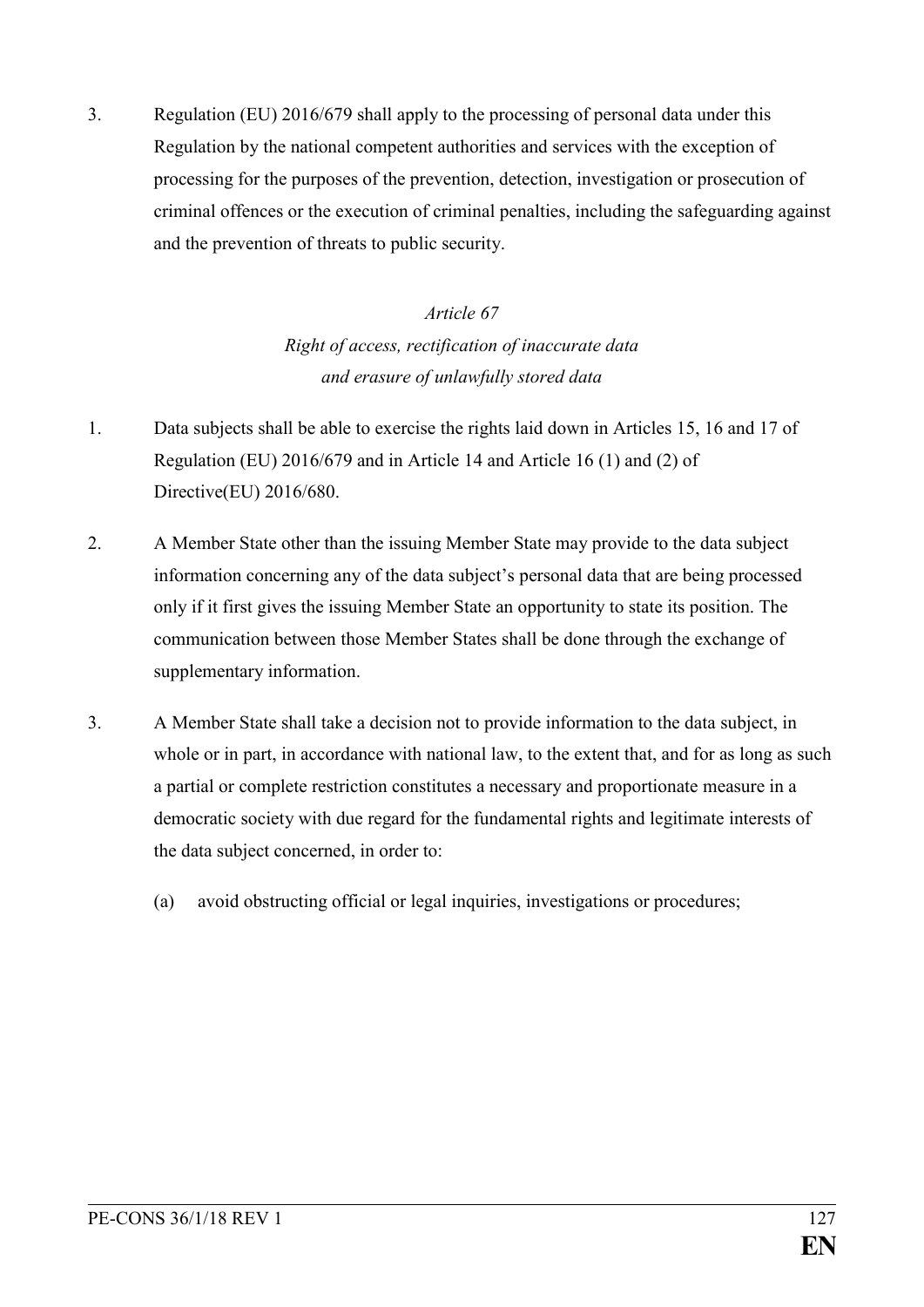- (b) avoid prejudicing the prevention, detection, investigation or prosecution of criminal offences or the execution of criminal penalties;
- (c) protect public security;
- (d) protect national security; or
- (e) protect the rights and freedoms of others.

In cases referred to in the first subparagraph, the Member State shall inform the data subject in writing, without undue delay, of any refusal or restriction of access and of the reasons for the refusal or restriction. Such information may be omitted where its provision would undermine any of the reasons set out in points (a) to (e) of the first subparagraph. The Member State shall inform the data subject of the possibility of lodging a complaint with a supervisory authority or of seeking a judicial remedy.

The Member State shall document the factual or legal reasons on which the decision not to provide information to the data subject is based. That information shall be made available to the supervisory authorities.

For such cases, the data subject shall also be able to exercise his or her rights through the competent supervisory authorities.

4. Following an application for access, rectification or erasure, the Member State shall inform the data subject as soon as possible and in any event within the deadlines referred to in Article 12(3) of Regulation (EU) 2016/679 about the follow-up given to the exercise of the rights under this Article.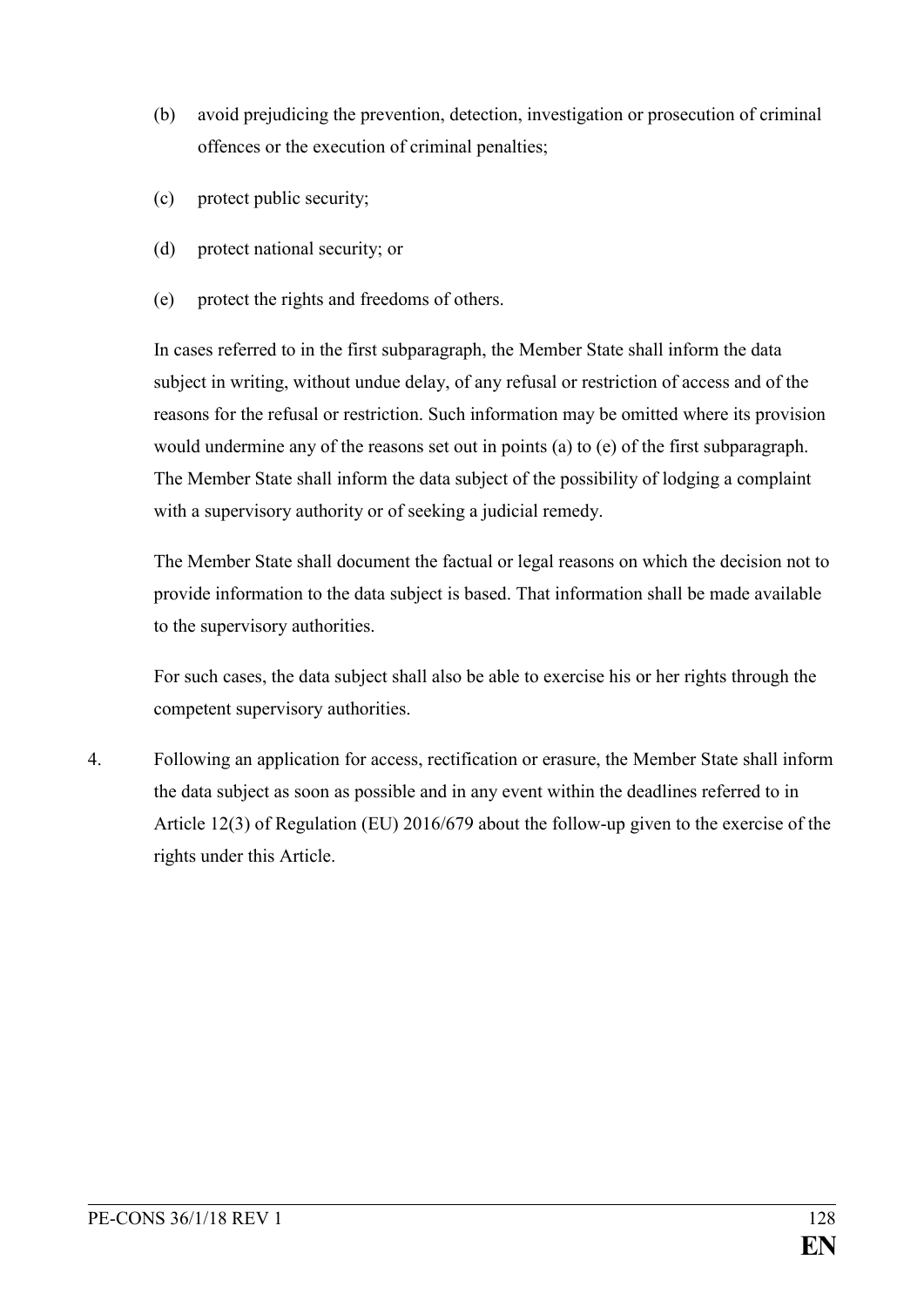### *Remedies*

- 1. Without prejudice to the provisions on remedies of Regulation (EU) 2016/679 and of Directive (EU) 2016/680, any person may bring an action before any competent authority, including a court, under the law of any Member State to access, rectify, erase, obtain information or obtain compensation in connection with an alert relating to him or her.
- 2. The Member States undertake mutually to enforce final decisions handed down by the courts or authorities referred to in paragraph 1 of this Article, without prejudice to Article 72.
- 3. Member States shall report annually to the European Data Protection Board on:
	- (a) the number of access requests submitted to the data controller and the number of cases where access to the data was granted;
	- (b) the number of access requests submitted to the supervisory authority and the number of cases where access to the data was granted;
	- (c) the number of requests for the rectification of inaccurate data and for the erasure of unlawfully stored data to the data controller and the number of cases where the data were rectified or erased;
	- (d) the number of requests for the rectification of inaccurate data and the erasure of unlawfully stored data submitted to the supervisory authority;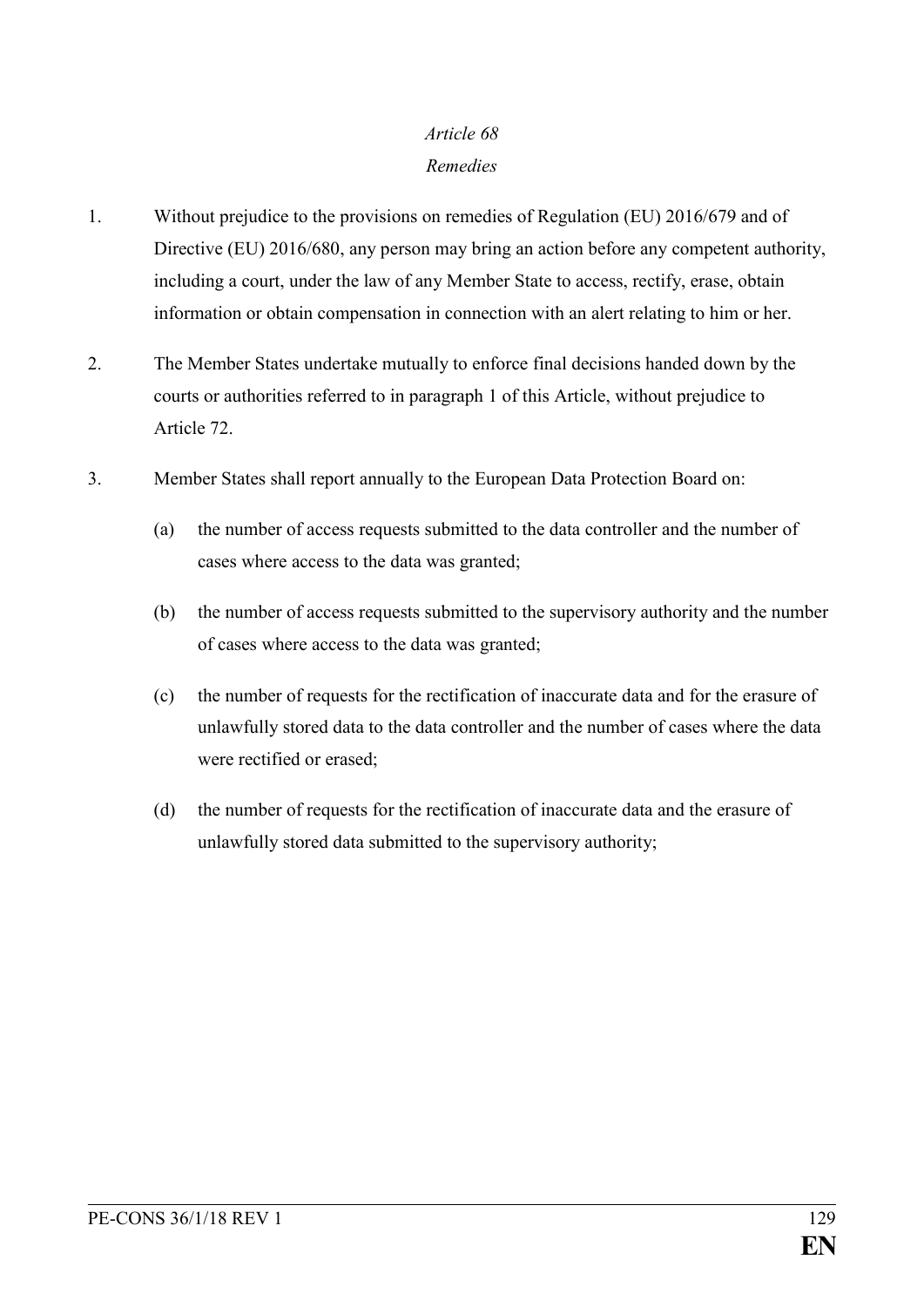- (e) the number of court proceedings initiated;
- (f) the number of cases where the court ruled in favour of the applicant;
- (g) any observations on cases of mutual recognition of final decisions handed down by the courts or authorities of other Member States on alerts entered by the issuing Member State.

A template for the reporting referred to in this paragraph shall be developed by the Commission.

4. The reports from the Member States shall be included in the joint report referred to in Article 71(4).

### *Article 69*

### *Supervision of N.SIS*

1. Member States shall ensure that the independent supervisory authorities designated in each Member State and endowed with the powers referred to in Chapter VI of Regulation (EU) 2016/679 or Chapter VI of Directive (EU) 2016/680 monitor the lawfulness of the processing of personal data in SIS on their territory, its transmission from their territory and the exchange and further processing of supplementary information on their territory.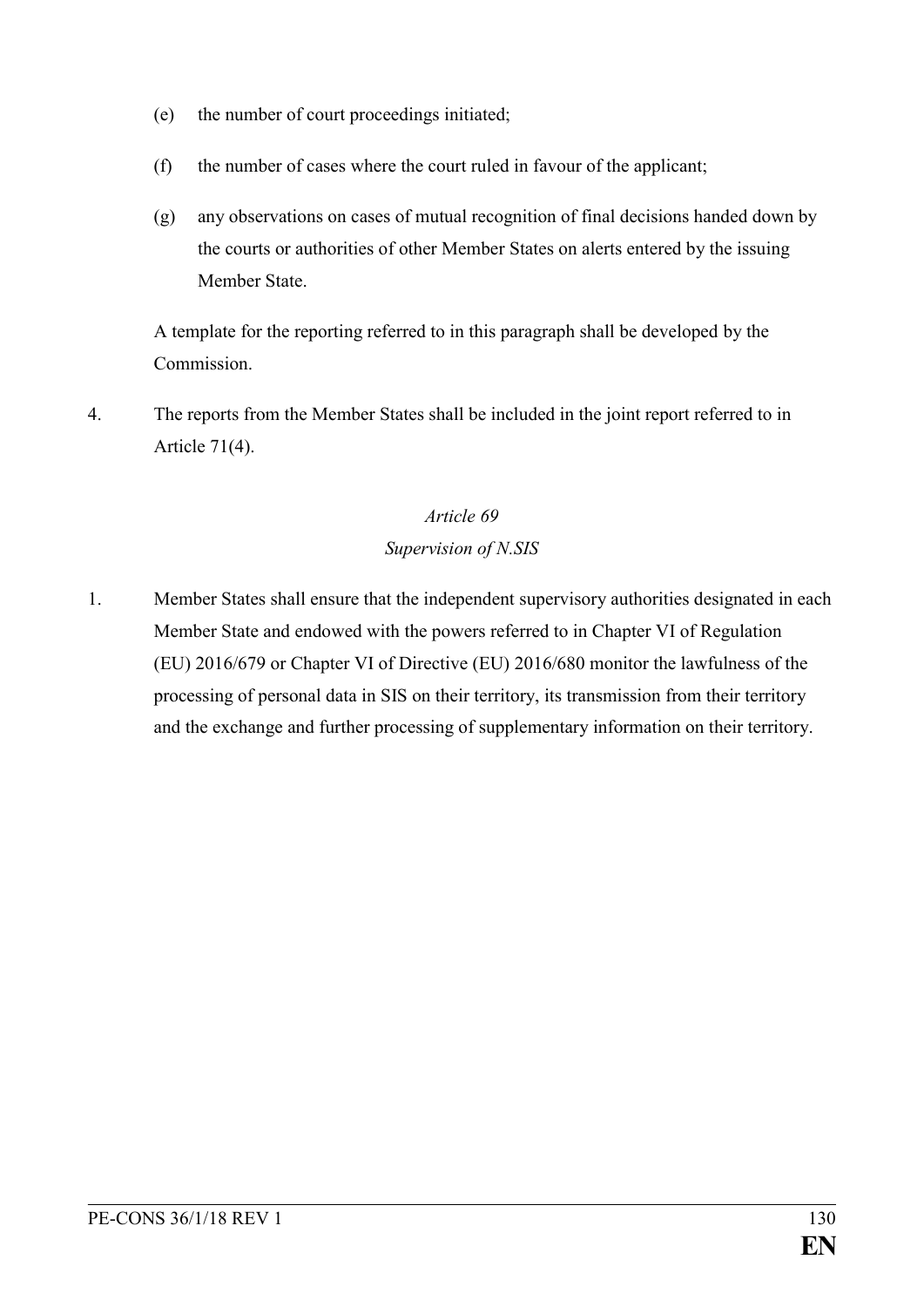- 2. The supervisory authorities shall ensure that an audit of the data processing operations in its N.SIS is carried out in accordance with international auditing standards at least every four years. The audit shall either be carried out by the supervisory authorities, or the supervisory authorities shall directly order the audit from an independent data protection auditor. The supervisory authorities shall at all times retain control over and undertake the responsibilities of the independent auditor.
- 3. Member States shall ensure that their supervisory authorities have sufficient resources to fulfil the tasks entrusted to them under this Regulation and have access to advice from persons with sufficient knowledge of biometric data.

## *Article 70 Supervision of eu-LISA*

- 1. The European Data Protection Supervisor shall be responsible for monitoring the processing of personal data by eu-LISA and for ensuring that it is carried out in accordance with this Regulation. The tasks and powers referred to in Articles 57 and 58 of Regulation (EU) 2018/… shall apply accordingly.
- 2. The European Data Protection Supervisor shall carry out an audit of the processing of personal data by eu-LISA in accordance with international auditing standards at least every four years. A report on that audit shall be sent to the European Parliament, to the Council, to eu-LISA, to the Commission and to the supervisory authorities. eu-LISA shall be given an opportunity to make comments before the report is adopted.

<sup>&</sup>lt;u>.</u> OJ: Please insert the serial number of Regulation contained in PE-CONS 31/18.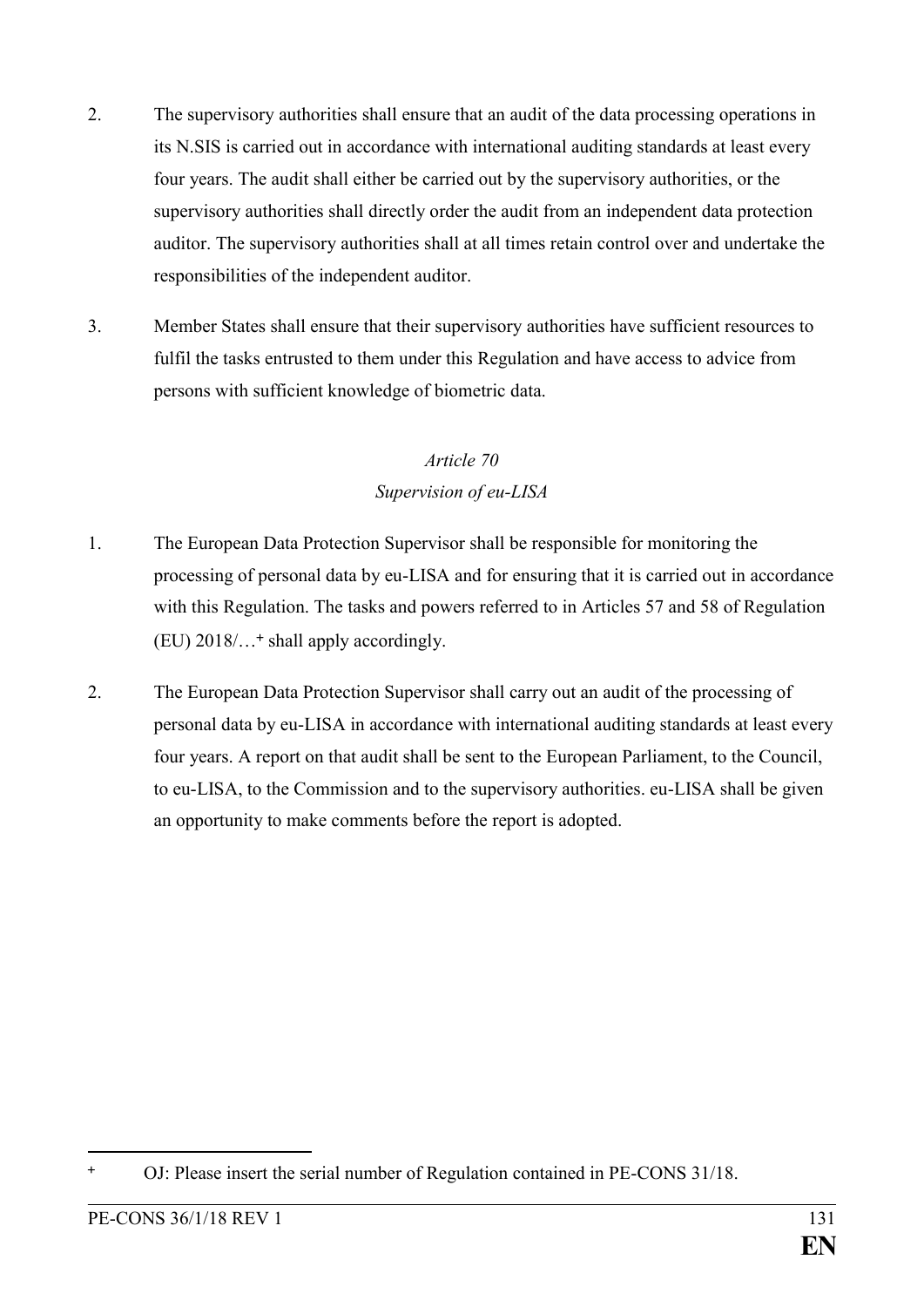### *Cooperation between supervisory authorities and the European Data Protection Supervisor*

- 1. The supervisory authorities and the European Data Protection Supervisor, each acting within the scope of their respective competences, shall actively cooperate within the framework of their responsibilities and shall ensure coordinated supervision of SIS.
- 2. The supervisory authorities and the European Data Protection Supervisor shall, each acting within the scope of their respective competences, exchange relevant information, assist each other in carrying out audits and inspections, examine difficulties in the interpretation or application of this Regulation and other applicable Union legal acts, study problems that are revealed through the exercise of independent supervision or through the exercise of the rights of data subjects, draw up harmonised proposals for joint solutions to any problems and promote awareness of data protection rights, as necessary.
- 3. For the purposes laid down in paragraph 2, the supervisory authorities and the European Data Protection Supervisor shall meet at least twice a year as part of the European Data Protection Board. The costs and servicing of these meetings shall be borne by the European Data Protection Board. Rules of procedure shall be adopted at the first meeting. Further working methods shall be developed jointly as necessary.
- 4. A joint report of activities as regards coordinated supervision shall be sent annually by the European Data Protection Board to the European Parliament, to the Council, and to the Commission.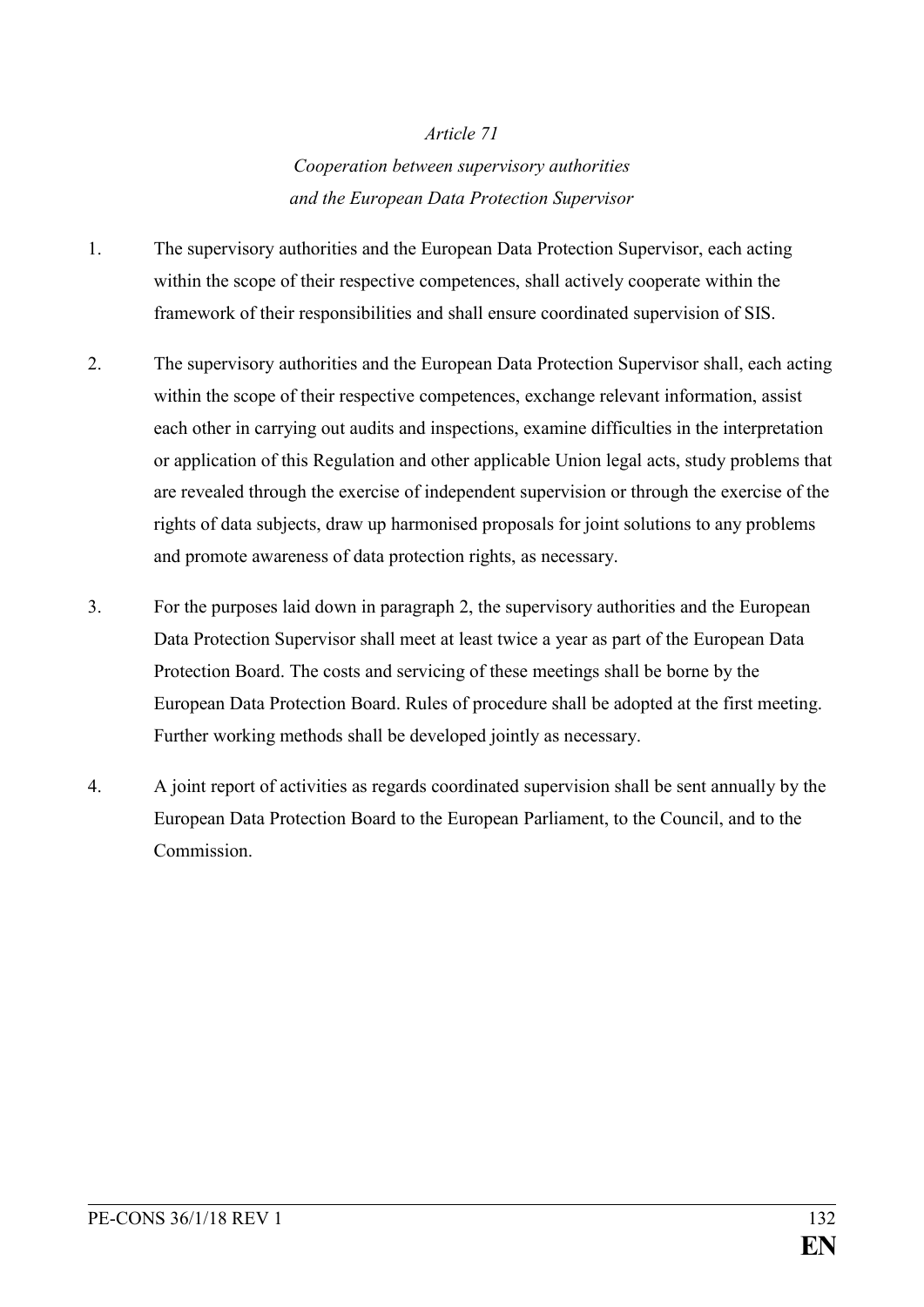# **CHAPTER XVII LIABILITY AND PENALTIES**

# *Article 72*

### *Liability*

- 1. Without prejudice to the right to compensation and to any liability under Regulation (EU) 2016/679, Directive (EU) 2016/680 and Regulation (EU) 2018/… :
	- (a) any person or Member State that has suffered material or non-material damage, as a result of an unlawful personal data processing operation through the use of N.SIS or any other act incompatible with this Regulation by a Member State, shall be entitled to receive compensation from that Member State; and
	- (b) any person or Member State that has suffered material or non-material damage as a result of any act by eu-LISA incompatible with this Regulation shall be entitled to receive compensation from eu-LISA.

A Member State or eu-LISA shall be exempted from their liability under the first subparagraph, in whole or in part, if they prove that they are not responsible for the event which gave rise to the damage.

<u>.</u>

OJ: Please insert the serial number of Regulation contained in PE-CONS 31/18.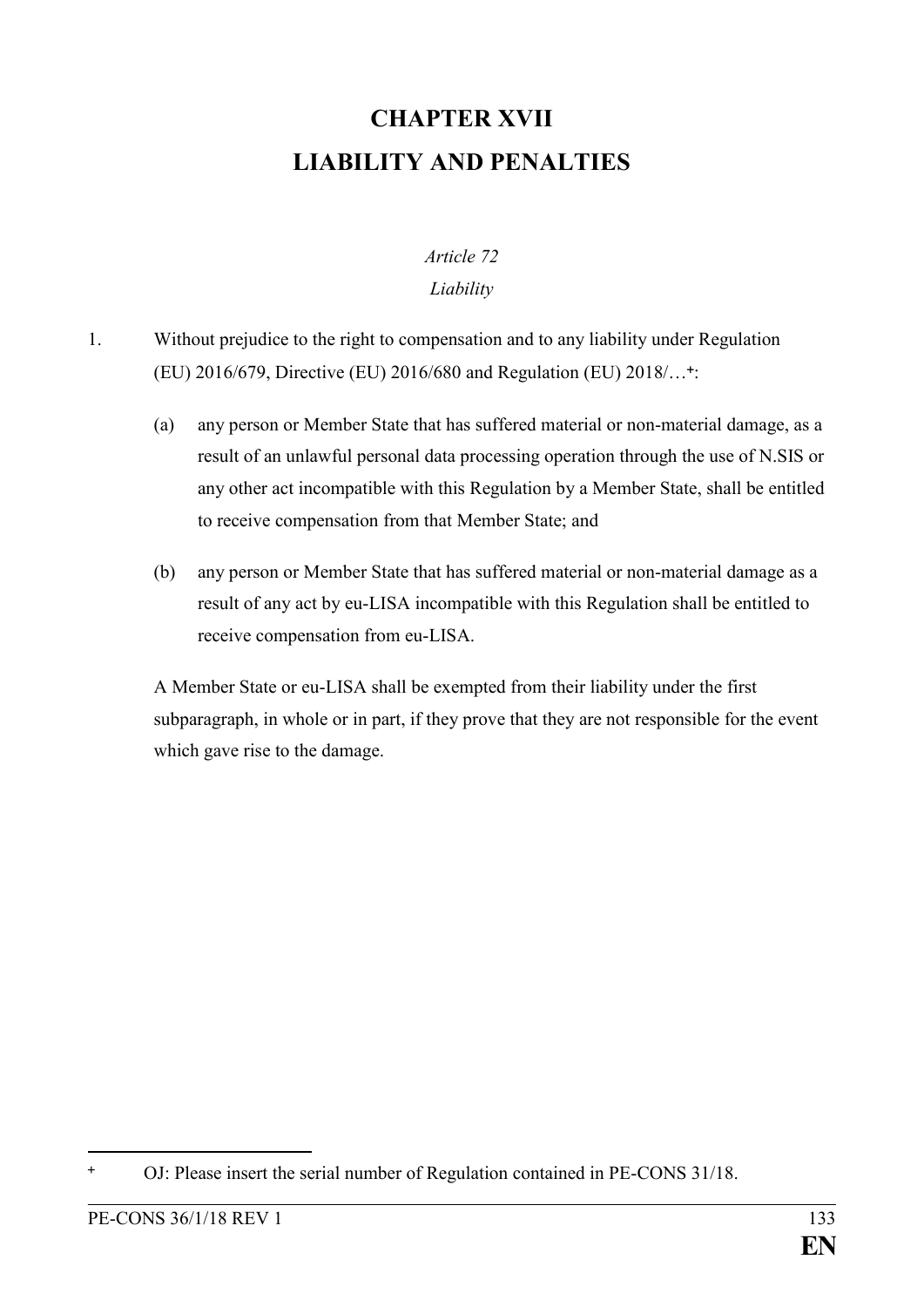- 2. If any failure of a Member State to comply with its obligations under this Regulation causes damage to SIS, that Member State shall be held liable for such damage, unless and insofar as eu-LISA or another Member State participating in SIS failed to take reasonable measures to prevent the damage from occurring or to minimise its impact.
- 3. Claims for compensation against a Member State for the damage referred to in paragraphs 1 and 2 shall be governed by the national law of that Member State. Claims for compensation against eu-LISA for the damage referred to in paragraphs 1 and 2 shall be subject to the conditions provided for in the Treaties.

### *Penalties*

Member States shall ensure that any misuse of SIS data or any processing of such data or any exchange of supplementary information contrary to this Regulation, is punishable in accordance with national law

The penalties provided for shall be effective, proportionate and dissuasive.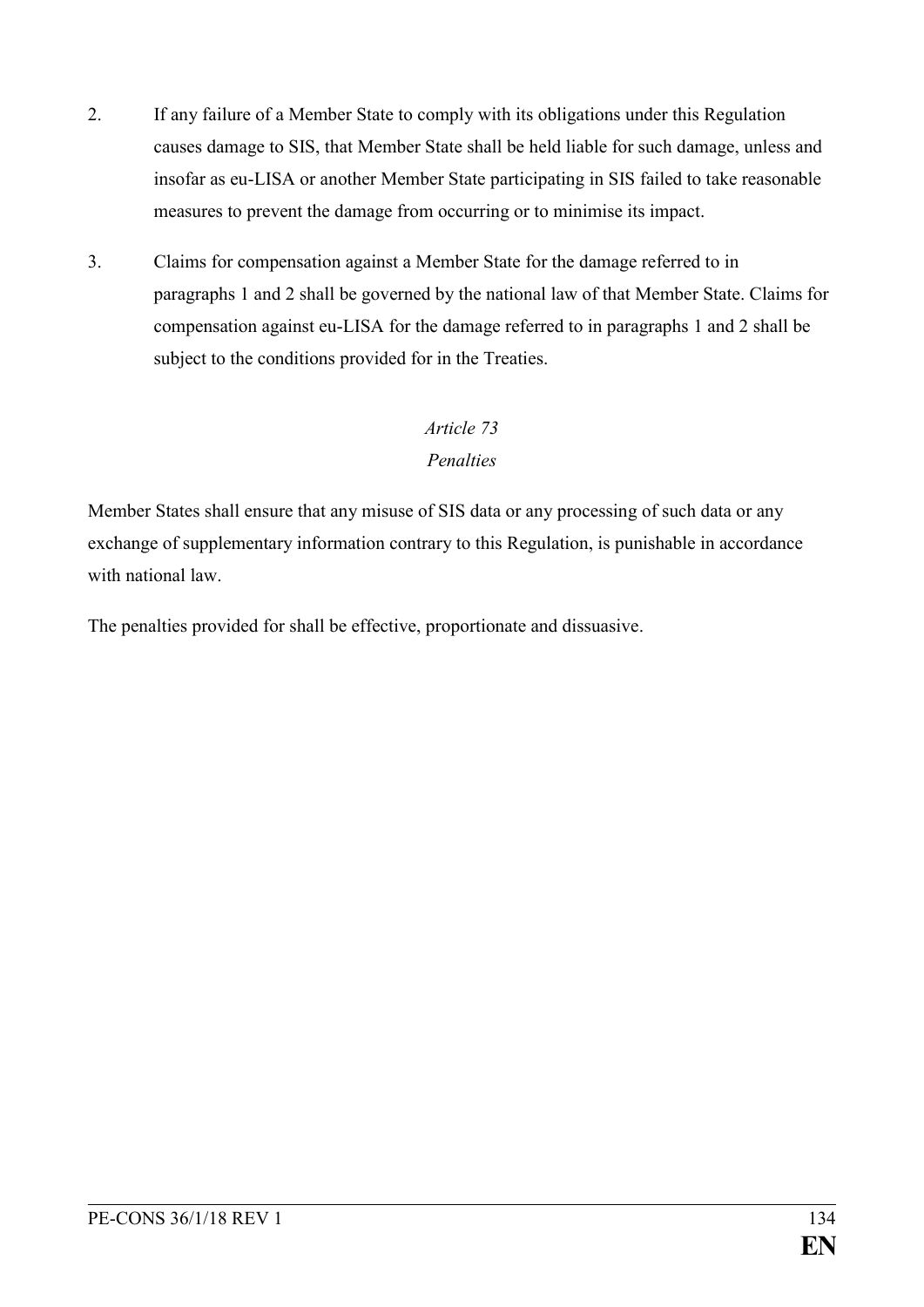# **CHAPTER XVIII FINAL PROVISIONS**

#### *Article 74*

#### *Monitoring and statistics*

- 1. eu-LISA shall ensure that procedures are in place to monitor the functioning of SIS against objectives relating to output, cost-effectiveness, security and quality of service.
- 2. For the purposes of technical maintenance, reporting, data quality reporting and statistics, eu-LISA shall have access to the necessary information relating to the processing operations performed in Central SIS.
- 3. eu-LISA shall produce daily, monthly and annual statistics showing the number of records per category of alerts, both for each Member State and in aggregate. eu-LISA shall also provide annual reports on the number of hits per category of alert, how many times SIS was searched and how many times SIS was accessed for the purpose of entering, updating or deleting an alert, both for each Member State and in aggregate. The statistics produced shall not contain any personal data. The annual statistical report shall be published.
- 4. Member States, Europol, Eurojust and the European Border and Coast Guard Agency shall provide eu-LISA and the Commission with the information necessary to draft the reports referred to in paragraphs 3, 6, 8 and 9.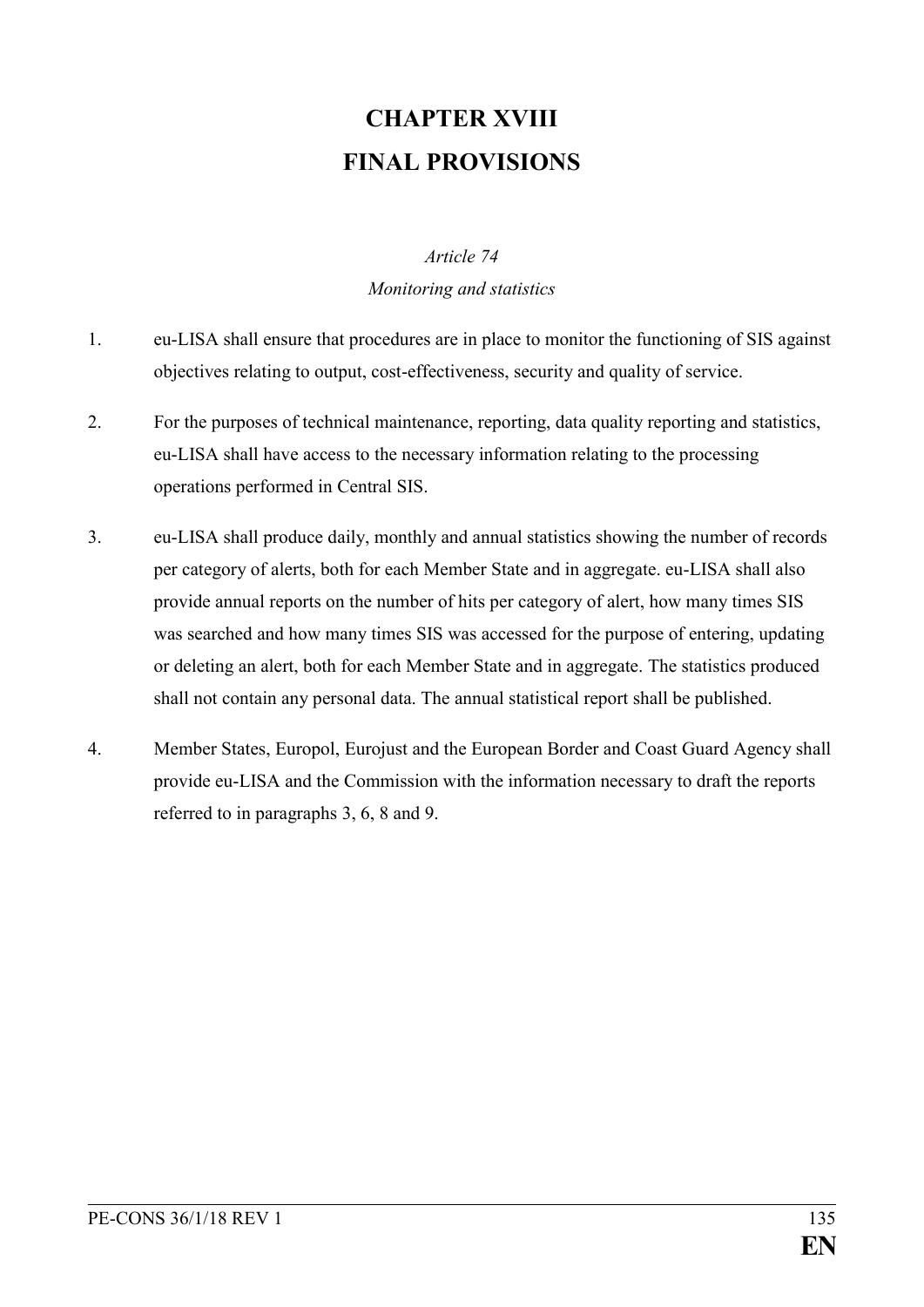- 5. This information shall include separate statistics on the number of searches carried out by, or on behalf of, the services in the Member States responsible for issuing vehicle registration certificates and the services in the Member States responsible for issuing registration certificates or ensuring traffic management for boats, including boat engines; and aircraft, including aircraft engines; and firearms. The statistics shall also show the number of hits per category of alert.
- 6. eu-LISA shall provide the European Parliament, the Council, the Member States, the Commission, Europol, Eurojust, the European Border and Coast Guard Agency and the European Data Protection Supervisor with any statistical reports that it produces.

In order to monitor the implementation of Union legal acts, including for the purposes of Regulation (EU) No 1053/2013, the Commission may request that eu-LISA provide additional specific statistical reports, either on a regular or ad hoc basis, on the performance of SIS, the use of SIS and on the exchange of supplementary information.

The European Border and Coast Guard Agency may request that eu-LISA provide additional specific statistical reports for the purpose of carrying out risk analyses and vulnerability assessments as referred to in Articles 11 and 13 of Regulation (EU) 2016/1624, either on a regular or ad hoc basis.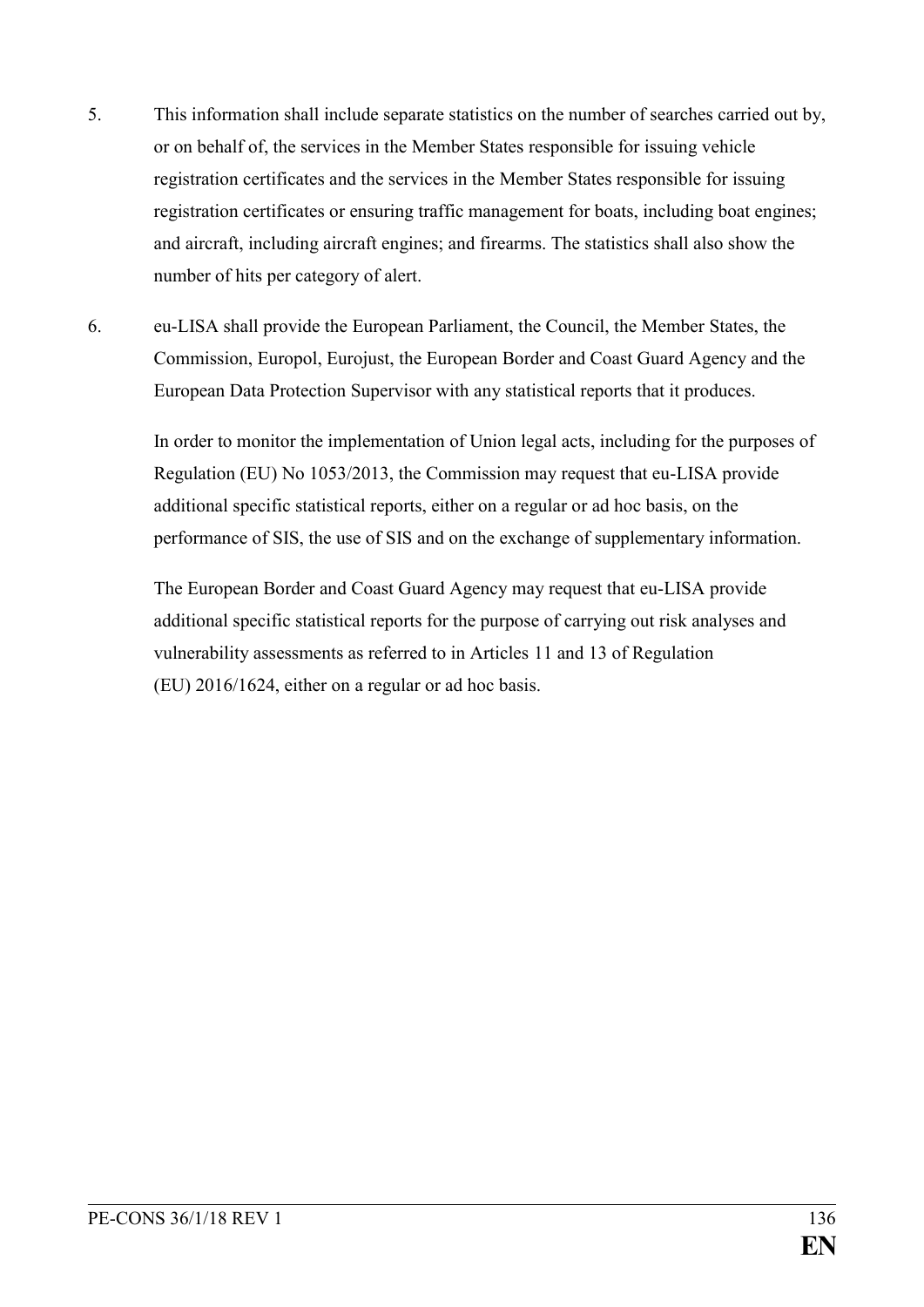- 7. For the purpose of Article 15(4) and of paragraphs 3, 4 and 6 of this Article, eu-LISA shall establish, implement and host a central repository in its technical sites containing the data referred to in Article 15(4) and in paragraph 3 of this Article which shall not allow for the identification of individuals and which shall allow the Commission and the agencies referred to in paragraph 6 of this Article to obtain bespoke reports and statistics. Upon request, eu-LISA shall give access to Member States and the Commission, as well as, Europol, Eurojust and the European Border and Coast Guard Agency, to the extent required for the performance of their tasks, to the central repository by means of secured access through the Communication Infrastructure. eu-LISA shall implement access controls and specific user profiles to ensure that the central repository is accessed solely for the purpose of reporting and statistics.
- 8. Two years after the date of application of this Regulation pursuant to the first subparagraph of Article 79(5) and every two years thereafter, eu-LISA shall submit to the European Parliament and to the Council a report on the technical functioning of Central SIS and of the Communication Infrastructure, including their security, on the AFIS and on the bilateral and multilateral exchange of supplementary information between Member States. This report shall also contain, once the technology is in use, an evaluation of the use of facial images to identify persons.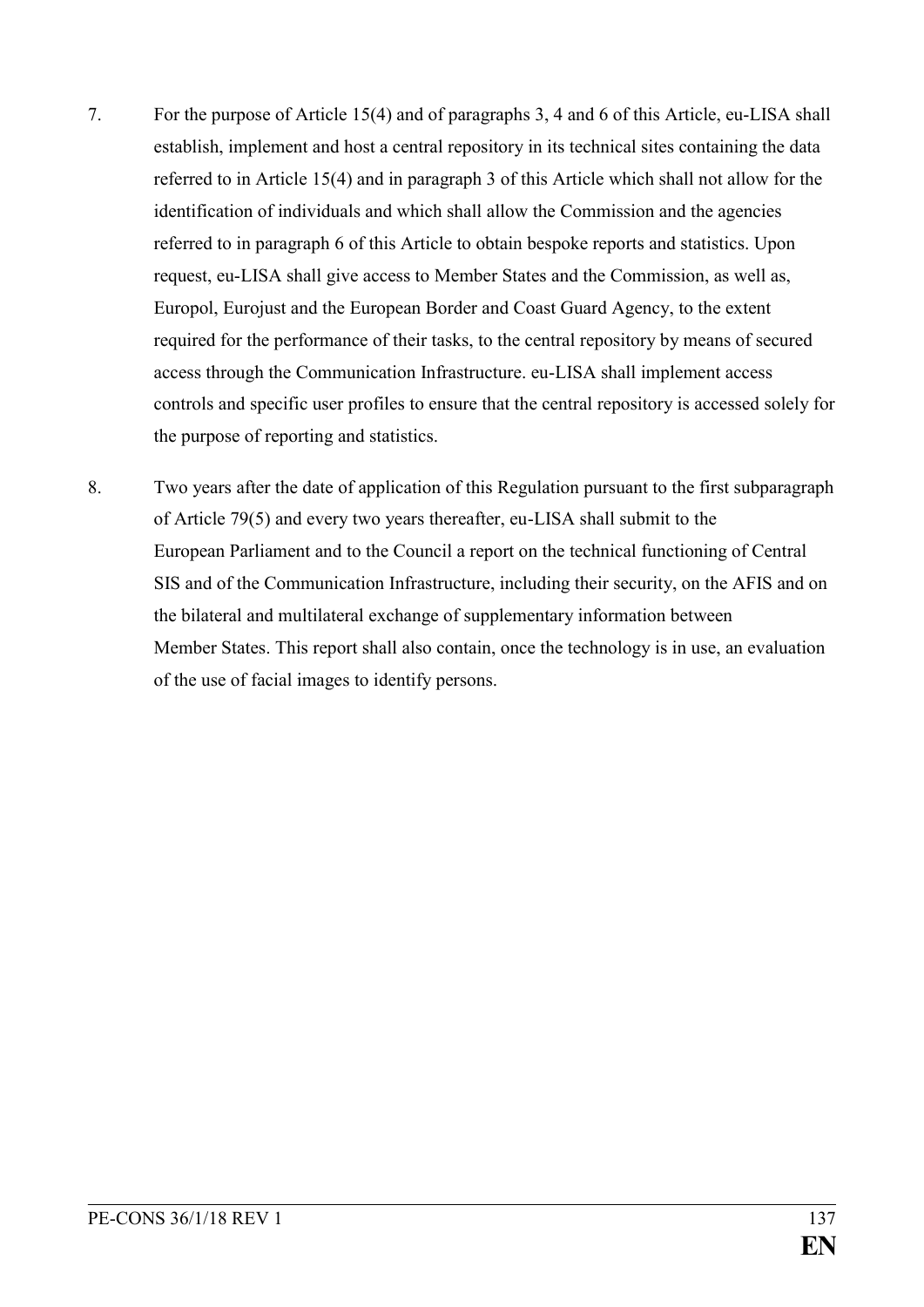9. Three years after the date of application of this Regulation pursuant to the first subparagraph of Article 79(5) and every four years thereafter, the Commission shall carry out an overall evaluation of Central SIS and the bilateral and multilateral exchange of supplementary information between Member States. That overall evaluation shall include an examination of results achieved against objectives, and an assessment of the continuing validity of the underlying rationale, the application of this Regulation in respect of Central SIS, the security of Central SIS and any implications for future operations. The evaluation report shall also include an assessment of the AFIS and the SIS information campaigns carried out by the Commission in accordance with Article 19.

The Commission shall transmit the evaluation report to the European Parliament and to the Council.

10. The Commission shall adopt implementing acts to lay down detailed rules on the operation of the central repository referred to in paragraph 7 of this Article and the data protection and security rules applicable to that repository. Those implementing acts shall be adopted in accordance with the examination procedure referred to in Article 76(2).

# *Article 75 Exercise of the delegation*

1. The power to adopt delegated acts is conferred on the Commission subject to the conditions laid down in this Article.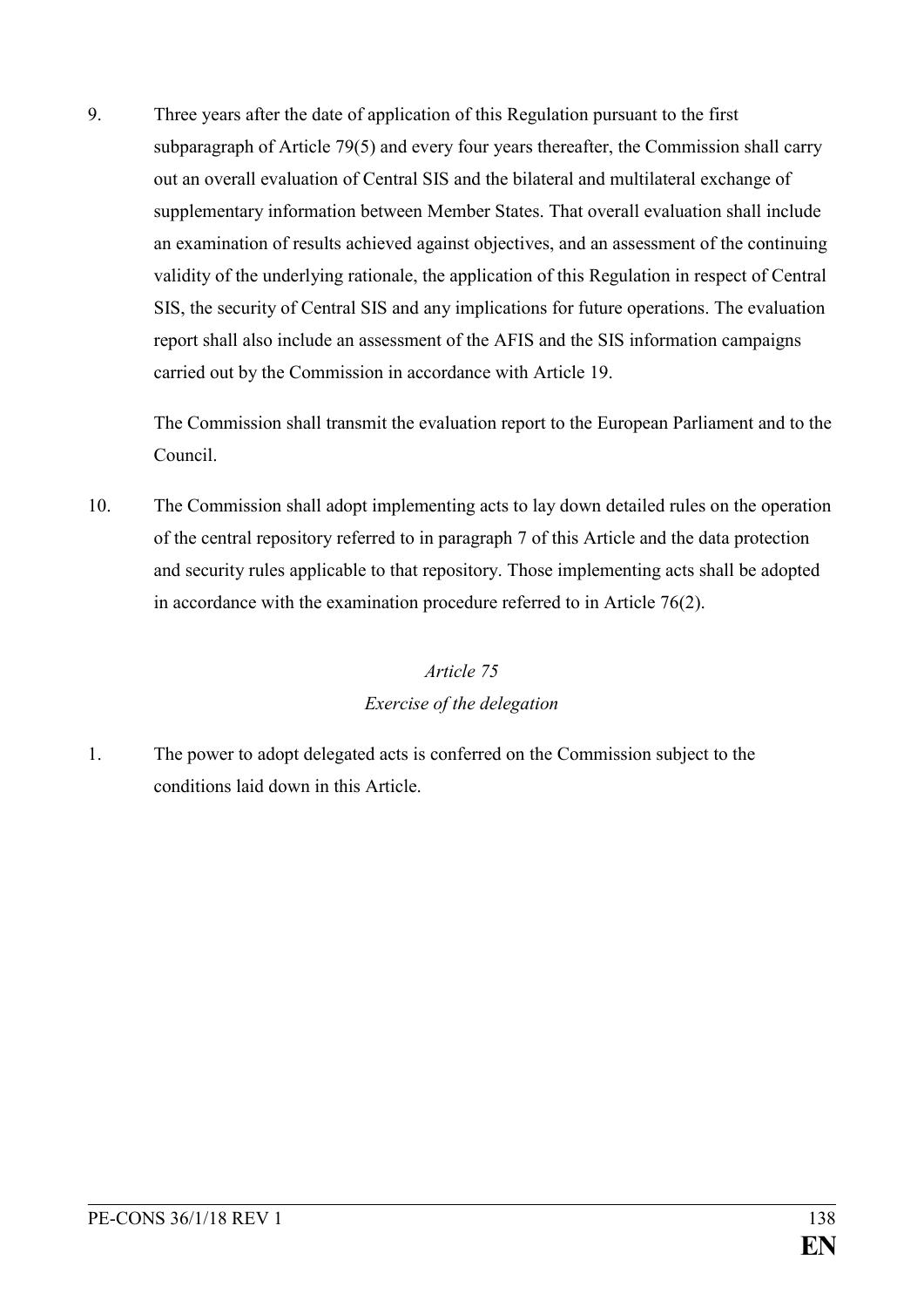- 2. The power to adopt delegated acts referred to in Article 38(3) and Article 43(4) shall be conferred on the Commission for an indeterminate period of time from … [the date of entry into force of this Regulation].
- 3. The delegation of power referred to in Article 38(3) and Article 43(4) may be revoked at any time by the European Parliament or by the Council. A decision to revoke shall put an end to the delegation of the power specified in that decision. It shall take effect the day following the publication of the decision in the *Official Journal of the European Union* or at a later date specified therein. It shall not affect the validity of any delegated acts already in force.
- 4. Before adopting a delegated act, the Commission shall consult experts designated by each Member State in accordance with the principles laid down in the Interinstitutional Agreement of 13 April 2016 on Better Law-Making.
- 5. As soon as it adopts a delegated act, the Commission shall notify it simultaneously to the European Parliament and to the Council.
- 6. A delegated act adopted pursuant to Article 38(3) or Article 43(4) shall enter into force only if no objection has been expressed either by the European Parliament or the Council within a period of two months of notification of that act to the European Parliament and the Council or if, before the expiry of that period, the European Parliament and the Council have both informed the Commission that they will not object. That period shall be extended by two months at the initiative of the European Parliament or of the Council.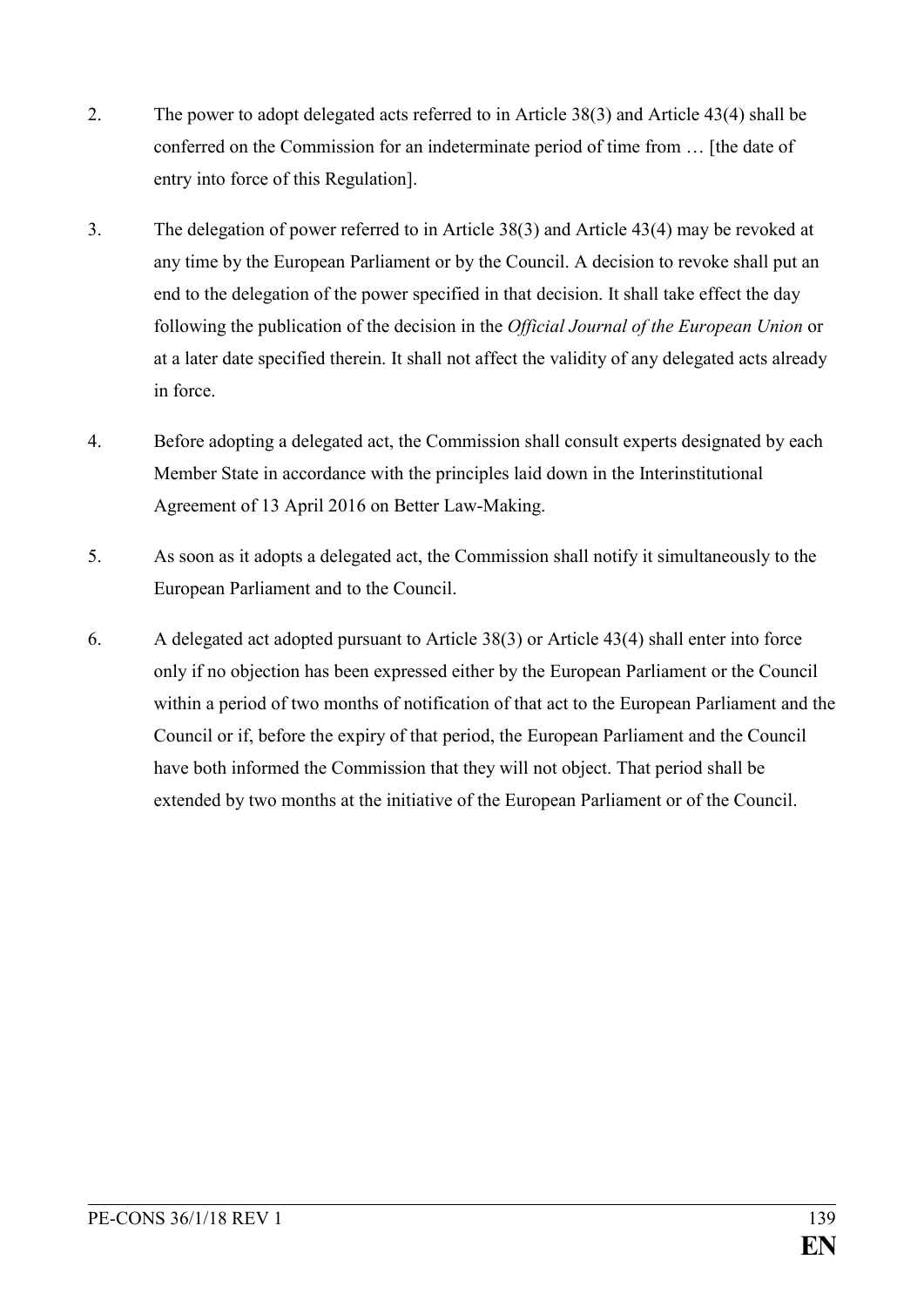### *Committee procedure*

- 1. The Commission shall be assisted by a committee. That committee shall be a committee within the meaning of Regulation (EU) No 182/2011.
- 2. Where reference is made to this paragraph, Article 5 of Regulation (EU) No 182/2011 shall apply.

## *Article 77 Amendments to Decision 2007/533/JHA*

Decision 2007/533/JHA is amended as follows:

(1) Article 6 is replaced by the following:

### '*Article 6*

### *National Systems*

- 1. Each Member State shall be responsible for setting up, operating, maintaining and further developing its N.SIS II and connecting it to NI-SIS.
- 2. Each Member State shall be responsible for ensuring the uninterrupted availability of SIS II data to end-users.';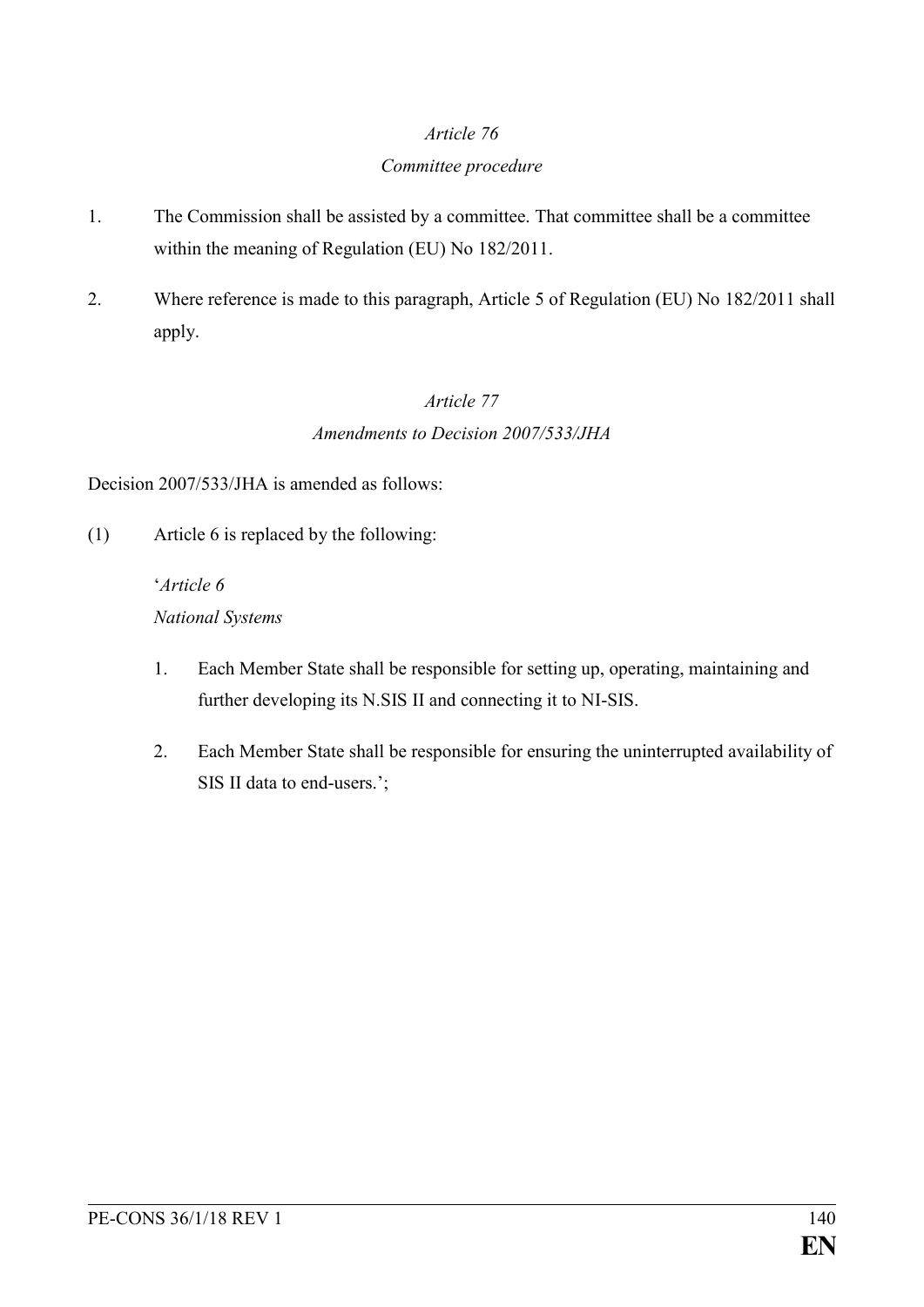### (2) Article 11 is replaced by the following:

## '*Article 11 Confidentiality – Member States*

- 1. Each Member State shall apply its rules of professional secrecy or other equivalent duties of confidentiality to all persons and bodies required to work with SIS II data and supplementary information, in accordance with its national legislation. This obligation shall also apply after those people leave office or employment or after the termination of the activities of those bodies.
- 2. Where a Member State cooperates with external contractors in any SIS II-related tasks, it shall closely monitor the activities of the contractor to ensure compliance with all provisions of this Decision, in particular on security, confidentiality and data protection.
- 3. The operational management of N.SIS II or of any technical copies shall not be entrusted to private companies or private organisations.';
- (3) Article 15 is amended as follows:
	- (a) the following paragraph is inserted:
		- '3a. The Management Authority shall develop and maintain a mechanism and procedures for carrying out quality checks on the data in CS-SIS. It shall provide regular reports to the Member States in this regard.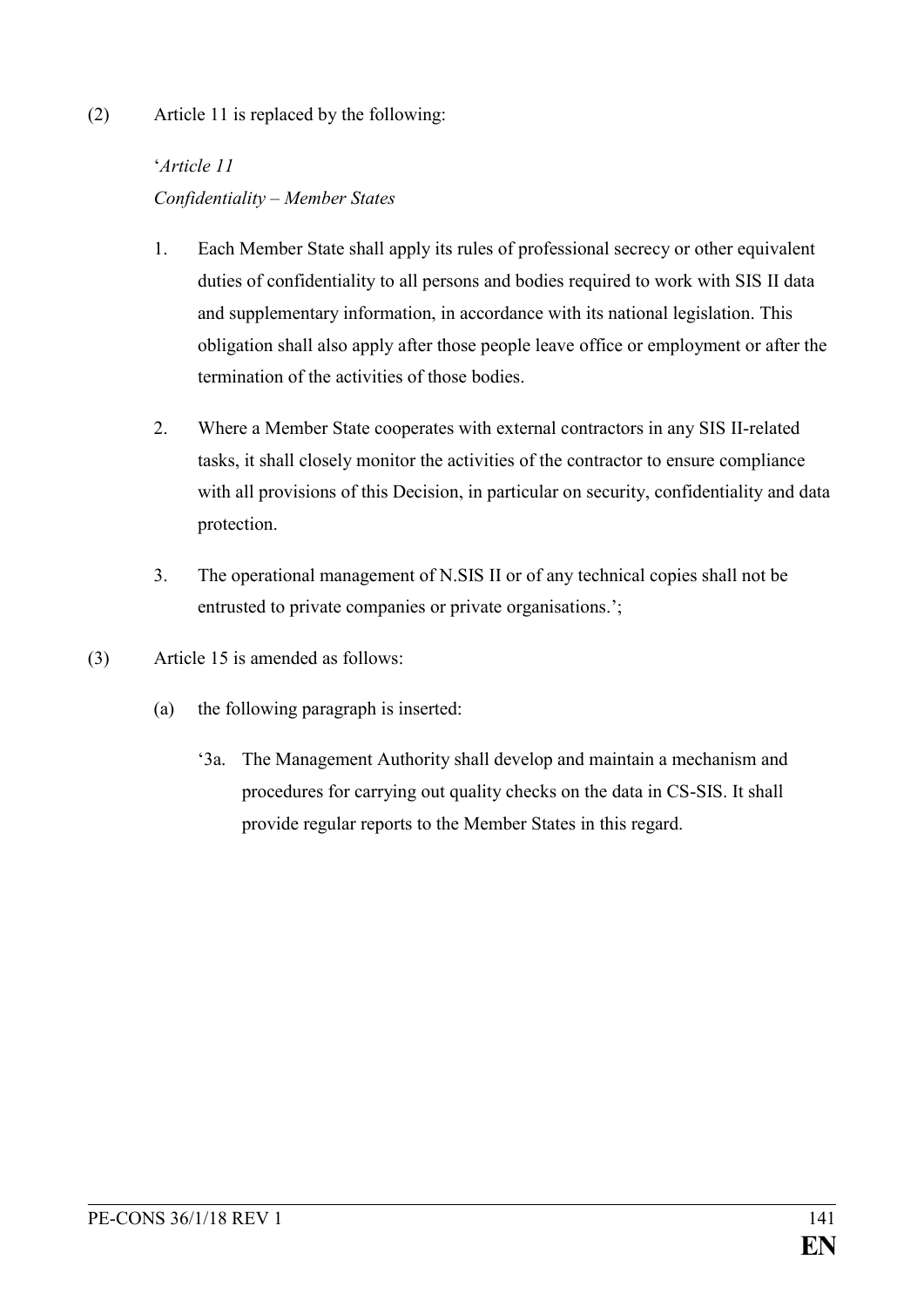The Management Authority shall provide a regular report to the Commission covering the issues encountered and the Member States concerned.

The Commission shall provide the European Parliament and the Council with a regular report on data quality issues that are encountered.';

- (b) paragraph 8 is replaced by the following:
	- '8. The operational management of Central SIS II shall consist of all the tasks necessary to keep Central SIS II functioning 24 hours a day, 7 days a week in accordance with this Decision, in particular the maintenance work and technical developments necessary for the smooth running of the system. Those tasks shall also include the coordination, management and support of testing activities for Central SIS II and the N.SIS II that ensure that Central SIS II and the N.SIS II operate in accordance with the requirements for technical compliance set out in Article 9.';
- (4) in Article 17, the following paragraphs are added:
	- '3. Where the Management Authority cooperates with external contractors in any SIS II-related tasks, it shall closely monitor the activities of the contractor to ensure compliance with all provisions of this Decision, in particular on security, confidentiality and data protection.
	- 4. The operational management of CS-SIS shall not be entrusted to private companies or private organisations.';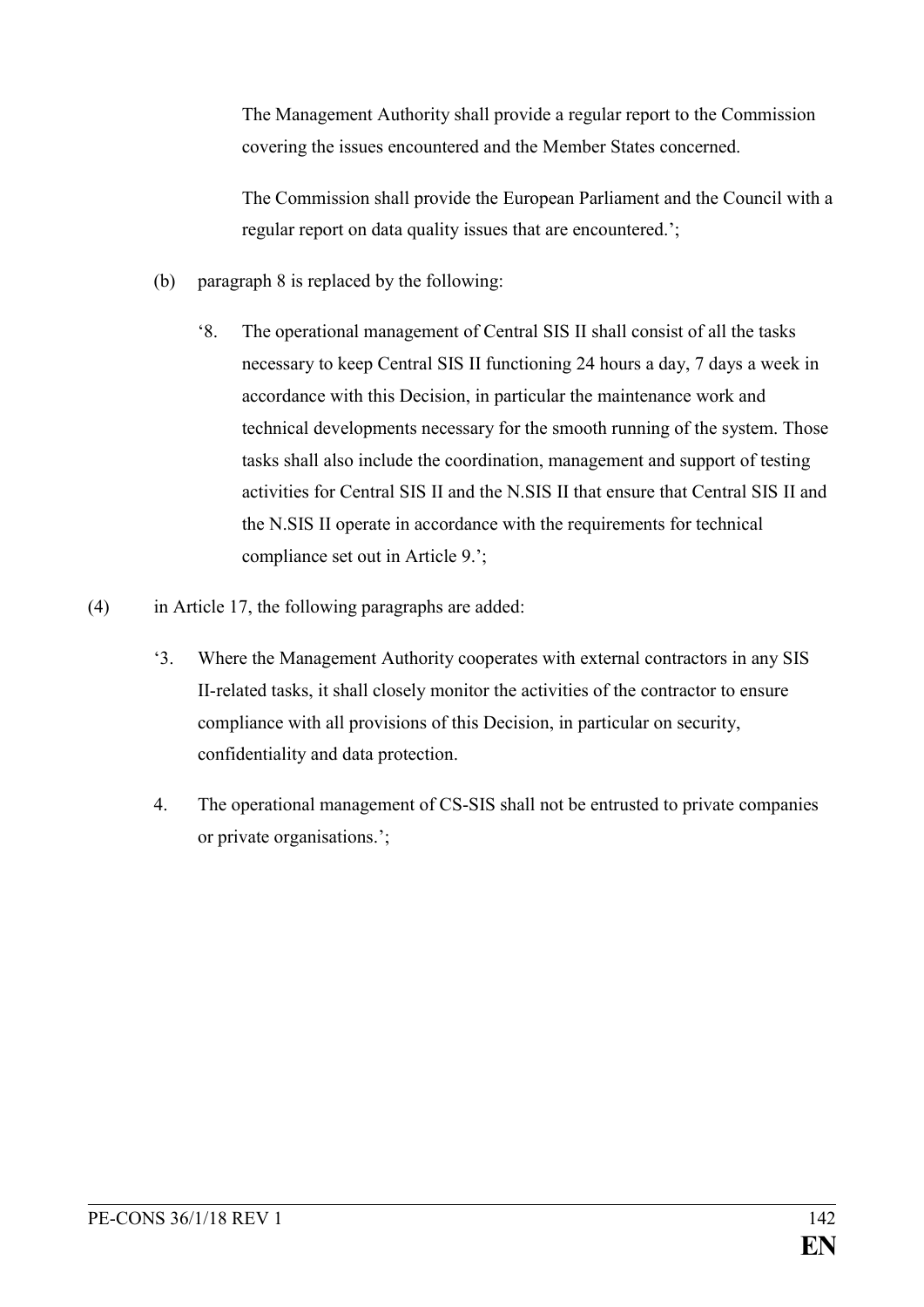(5) in Article 21, the following paragraph is added:

'Where a person or an object is sought under an alert related to a terrorist offence, the case shall be considered adequate, relevant and important enough to warrant an alert in SIS II. For public or national security reasons, Member States may exceptionally refrain from entering an alert when it is likely to obstruct official or legal inquiries, investigations or procedures.';

(6) Article 22 is replaced by the following:

### '*Article 22*

### *Specific rules for entering, verification or search with photographs and fingerprints*

- 1. Photographs and fingerprints shall only be entered following a special quality check to ascertain whether they fulfil minimum data quality standards. The specification of the special quality check shall be established in accordance with the procedure referred to in Article 67.
- 2. Where photographs and fingerprint data are available in an alert in SIS II, such photographs and fingerprint data shall be used to confirm the identity of a person who has been located as a result of an alphanumeric search made in SIS II.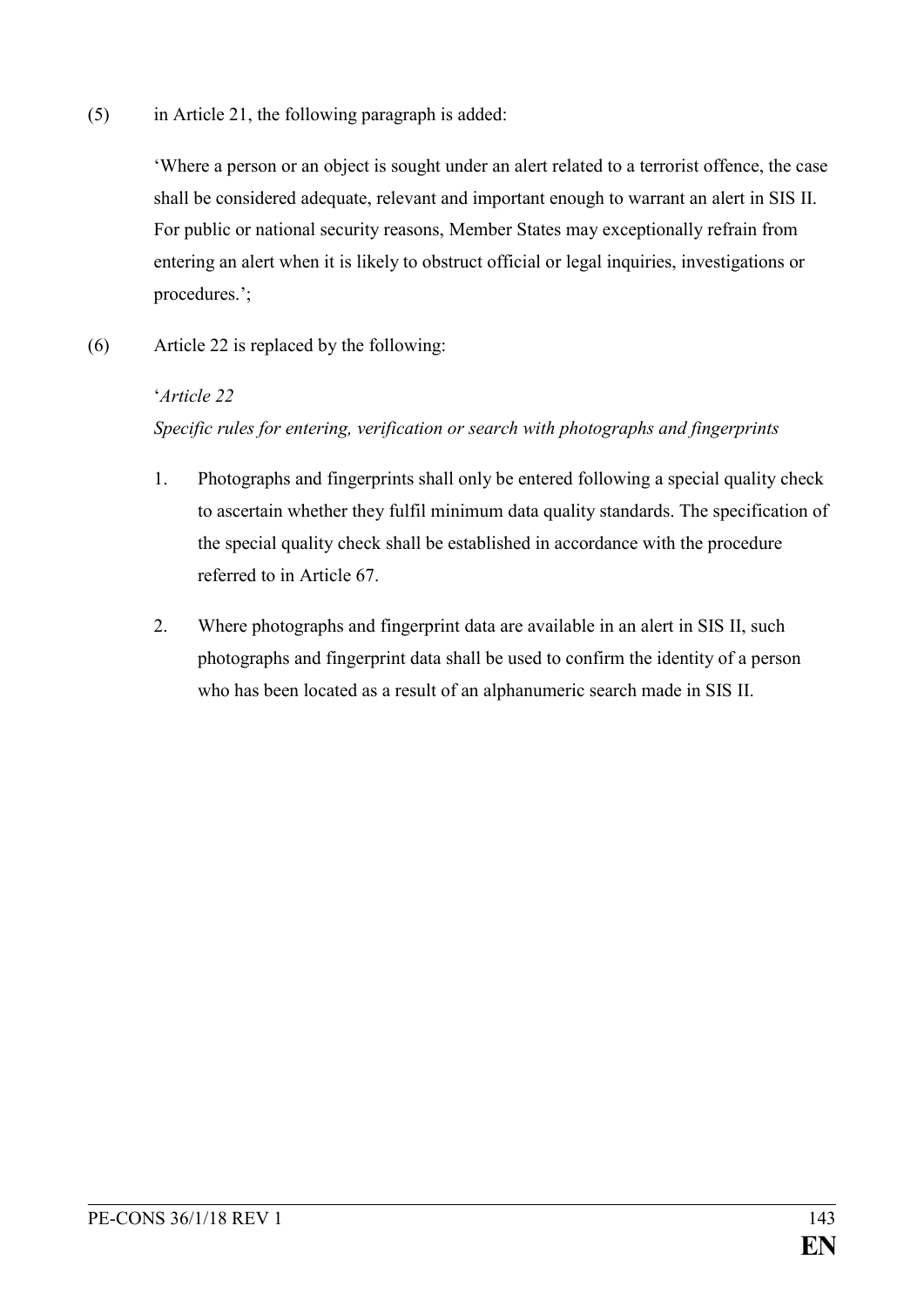- 3. Fingerprint data may be searched in all cases to identify a person. However, fingerprint data shall be searched to identify a person where the identity of the person cannot be ascertained by other means. For that purpose, the Central SIS II shall contain an Automated Fingerprint Identification System (AFIS).
- 4. Fingerprint data in SIS II in relation to alerts entered in accordance with Articles 26, 32 and 36 may also be searched using complete or incomplete sets of fingerprints discovered at the scenes of serious crimes or terrorist offences under investigation, where it can be established to a high degree of probability that those sets of prints belong to a perpetrator of the offence and provided that the search is carried out simultaneously in the Member State's relevant national fingerprints databases.';
- (7) Article 41 is replaced by the following:

## '*Article 41 Access to data in SIS II by Europol*

1. The European Union Agency for Law Enforcement Cooperation (Europol), established by Regulation (EU) 2016/794 of the European Parliament and of the Council\*, shall, where necessary to fulfil its mandate, have the right to access and search data in SIS II. Europol may also exchange and further request supplementary information in accordance with the provisions of the SIRENE Manual.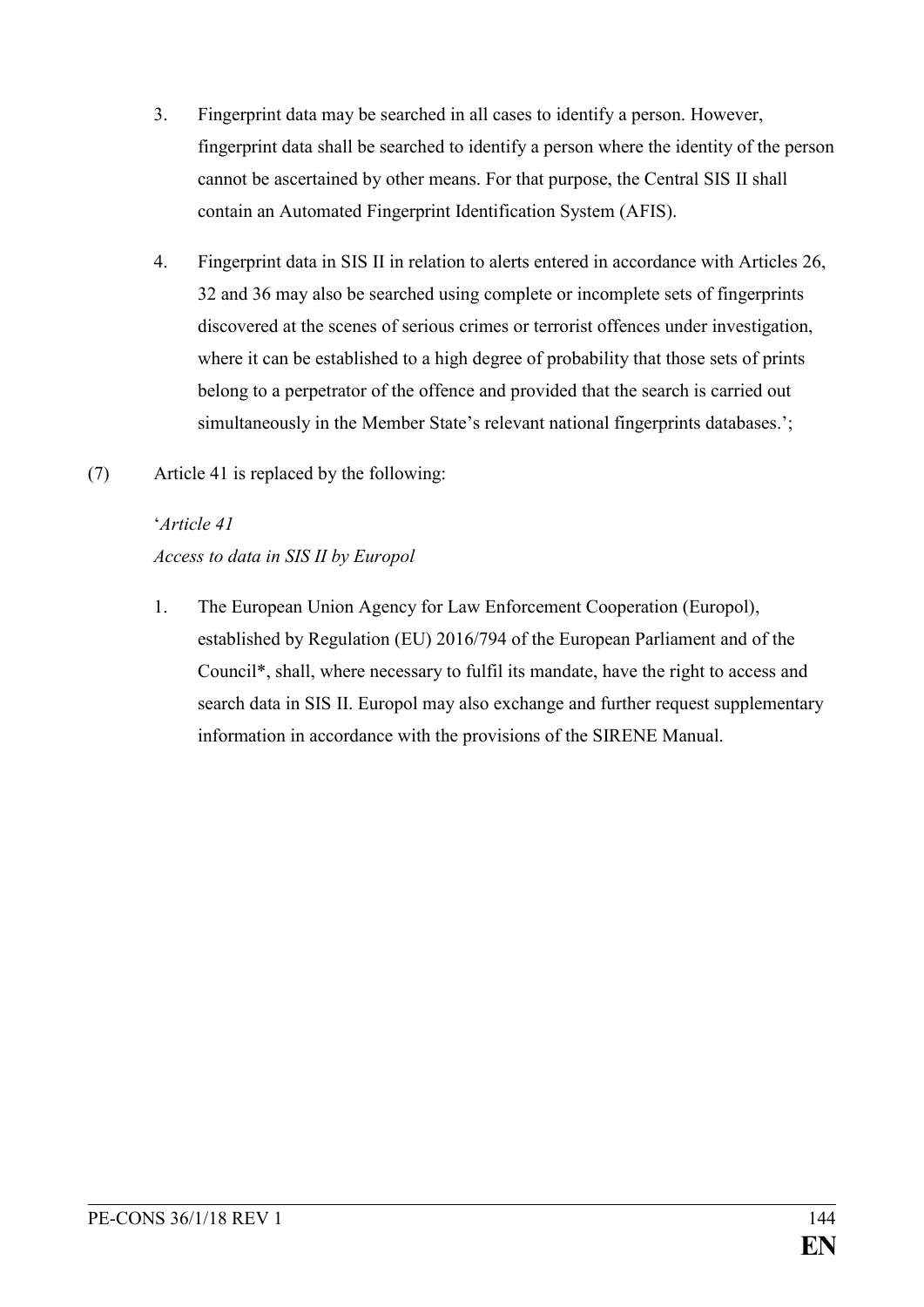- 2. Where a search by Europol reveals the existence of an alert in SIS II, Europol shall inform the issuing Member State through the exchange of supplementary information by means of the Communication Infrastructure and in accordance with the provisions set out in the SIRENE Manual. Until Europol is able to use the functionalities intended for the exchange of supplementary information, it shall inform issuing Member States through the channels defined by Regulation (EU) 2016/794.
- 3. Europol may process the supplementary information that has been provided to it by Member States for the purposes of comparing it with its databases and operational analysis projects, aimed at identifying connections or other relevant links and for the strategic, thematic or operational analyses referred to in points (a), (b) and (c) of Article 18(2) of Regulation (EU) 2016/794. Any processing by Europol of supplementary information for the purpose of this Article shall be carried out in accordance with that Regulation.
- 4. Europol's use of information obtained from a search in SIS II or from the processing of supplementary information shall be subject to the consent of the issuing Member State. If the Member State allows the use of such information, its handling by Europol shall be governed by Regulation (EU) 2016/794. Europol shall only communicate such information to third countries and third bodies with the consent of the issuing Member State and in full compliance with Union law on data protection.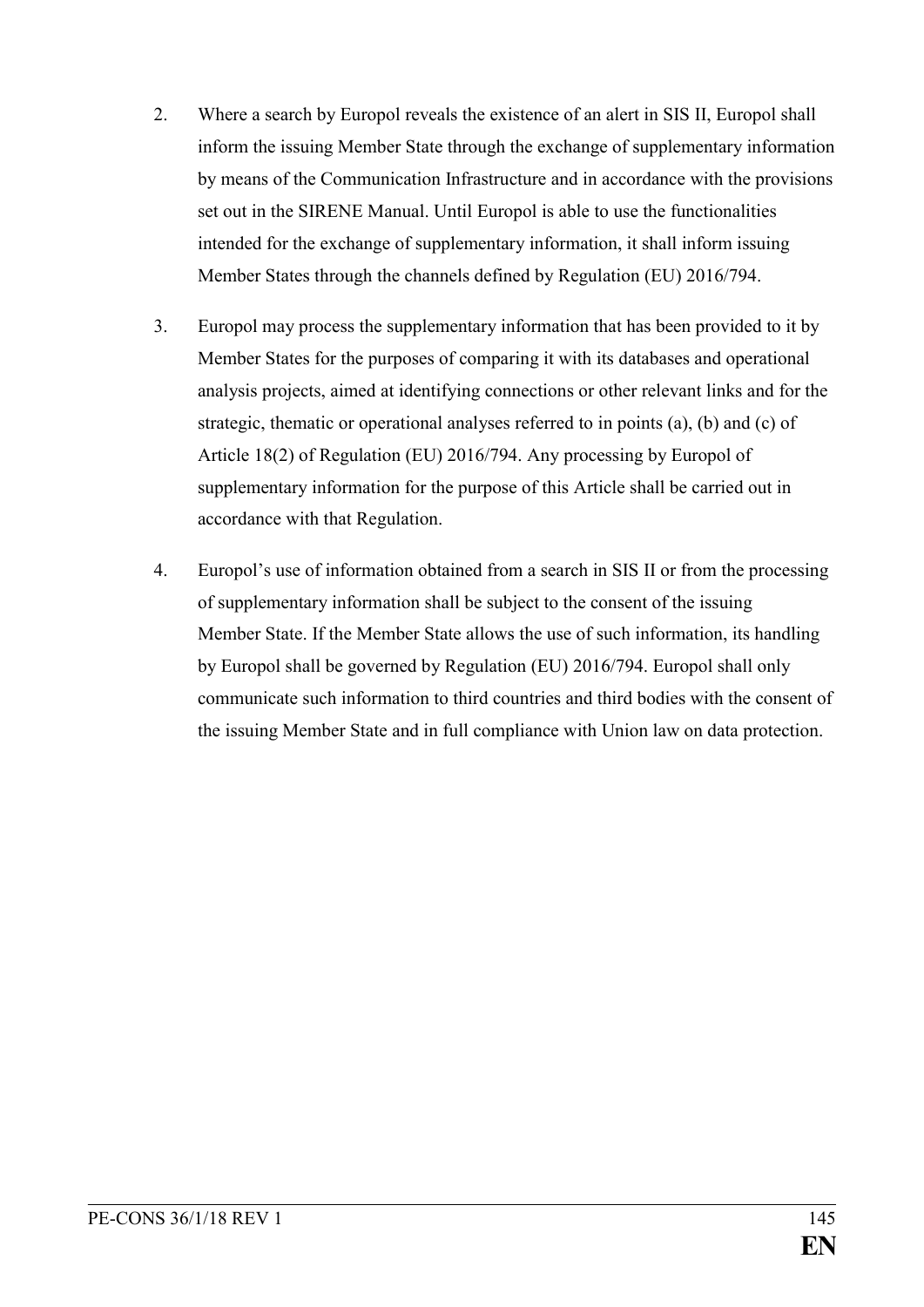- 5. Europol shall:
	- (a) without prejudice to paragraphs 4 and 6, not connect parts of SIS II nor transfer the data contained in it to which it has access to any system for data collection and processing operated by or at Europol, nor download or otherwise copy any part of SIS II;
	- (b) notwithstanding Article 31(1) of Regulation (EU) 2016/794, delete supplementary information containing personal data at the latest one year after the related alert has been deleted. By way of derogation, where Europol has information in its databases or operational analysis projects on a case to which the supplementary information is related, in order for Europol to perform its tasks, Europol may exceptionally continue to store the supplementary information when necessary. Europol shall inform the issuing and the executing Member State of the continued storage of such supplementary information and present a justification for it;
	- (c) limit access to data in SIS II, including supplementary information, to specifically authorised staff of Europol who require access to such data for the performance of their tasks;
	- (d) adopt and apply measures to ensure security, confidentiality and self-monitoring in accordance with Articles 10, 11 and 13;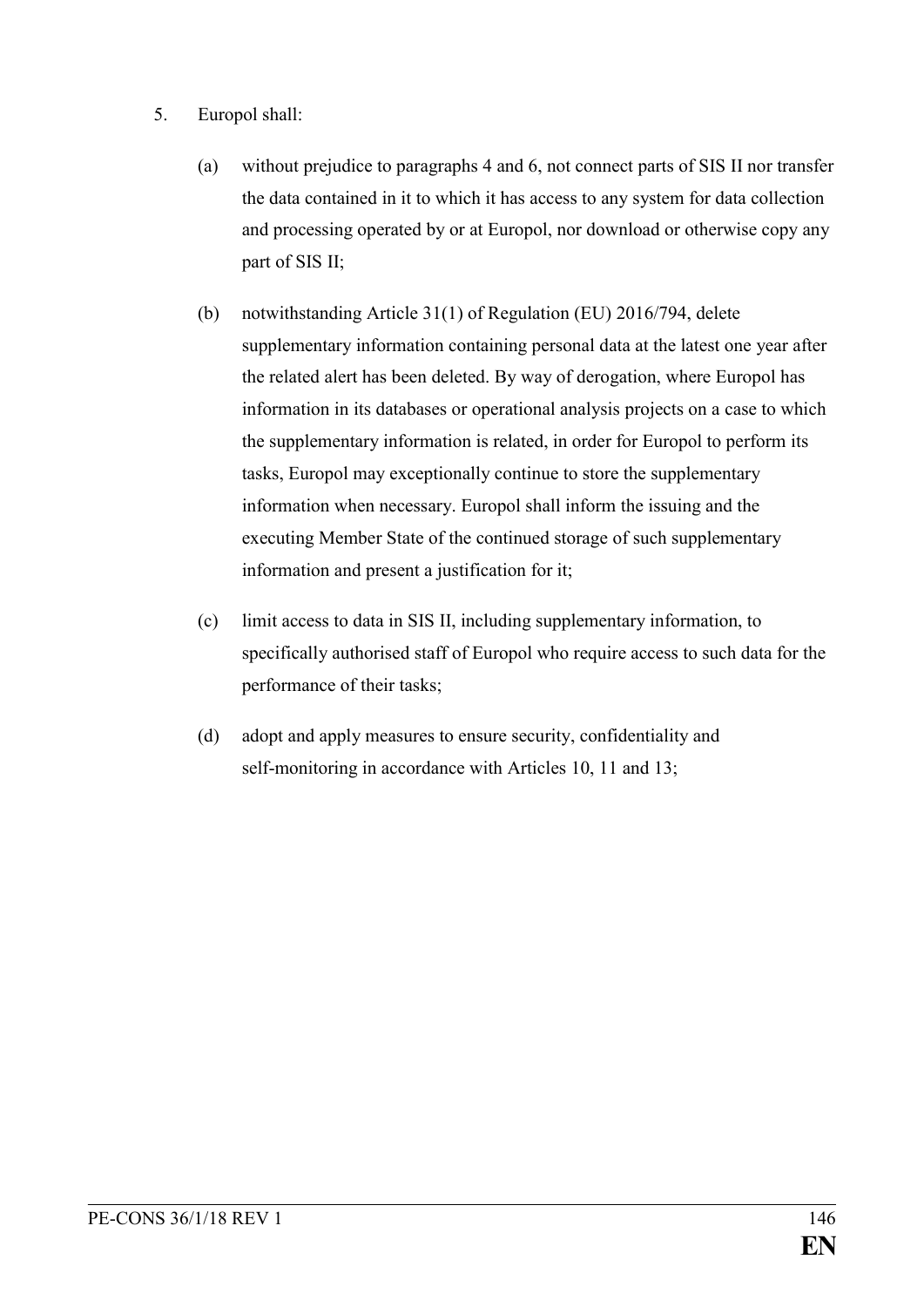- (e) ensure that its staff who are authorised to process SIS II data receive appropriate training and information in accordance with Article 14; and
- (f) without prejudice to Regulation (EU) 2016/794, allow the European Data Protection Supervisor to monitor and review the activities of Europol in the exercise of its right to access and search data in SIS II and in the exchange and processing of supplementary information.
- 6. Europol shall only copy data from SIS II for technical purposes where such copying is necessary in order for duly authorised Europol staff to carry out a direct search. This Decision shall apply to such copies. The technical copy shall only be used for the purpose of storing SIS II data whilst those data are searched. Once the data have been searched they shall be deleted. Such uses shall not be considered to be unlawful downloading or copying of SIS II data. Europol shall not copy alert data or additional data issued by Member States or from CS-SIS II into other Europol systems.
- 7. For the purpose of verifying the lawfulness of data processing, self-monitoring and ensuring proper data security and integrity, Europol shall keep logs of every access to and search in SIS II in accordance with the provisions of Article 12. Such logs and documentation shall not be considered to be unlawful downloading or copying of part of SIS II.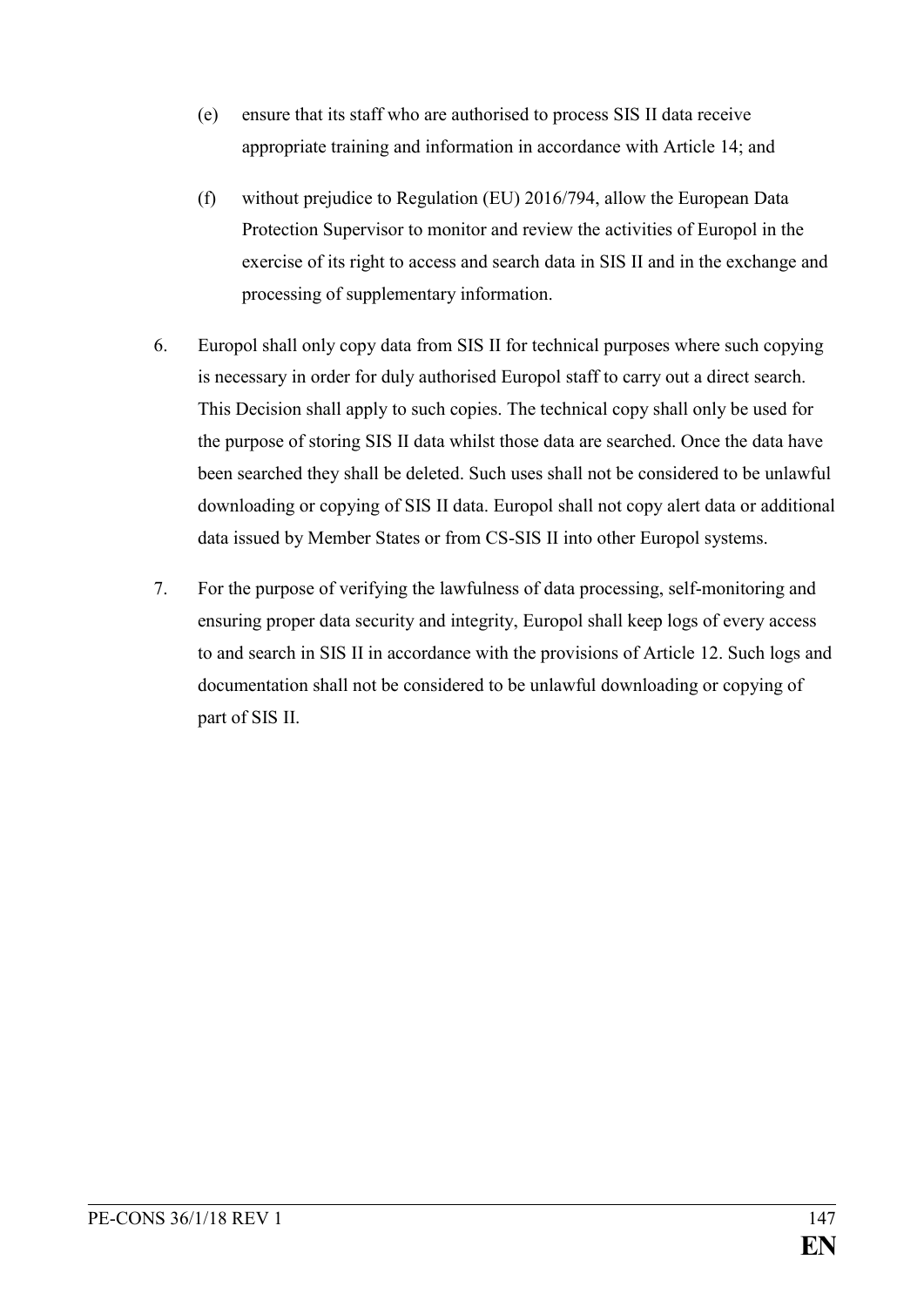- 8. Member States shall inform Europol through the exchange of supplementary information of any hit on alerts related to terrorist offences. Member States may exceptionally not inform Europol if doing so would jeopardise current investigations, the safety of an individual or be contrary to essential interests of the security of the issuing Member State.
- 9. Paragraph 8 shall apply from the date that Europol is able to receive supplementary information in accordance with paragraph 1.

 $\mathcal{L}_\text{max}$ 

<sup>\*</sup> Regulation (EU) 2016/794 of the European Parliament and of the Council of 11 May 2016 on the European Union Agency for Law Enforcement Cooperation (Europol) and replacing and repealing Council Decisions 2009/371/JHA, 2009/934/JHA, 2009/935/JHA, 2009/936/JHA and 2009/968/JHA (OJ L 135,  $24.5.2016$ , p. 53).';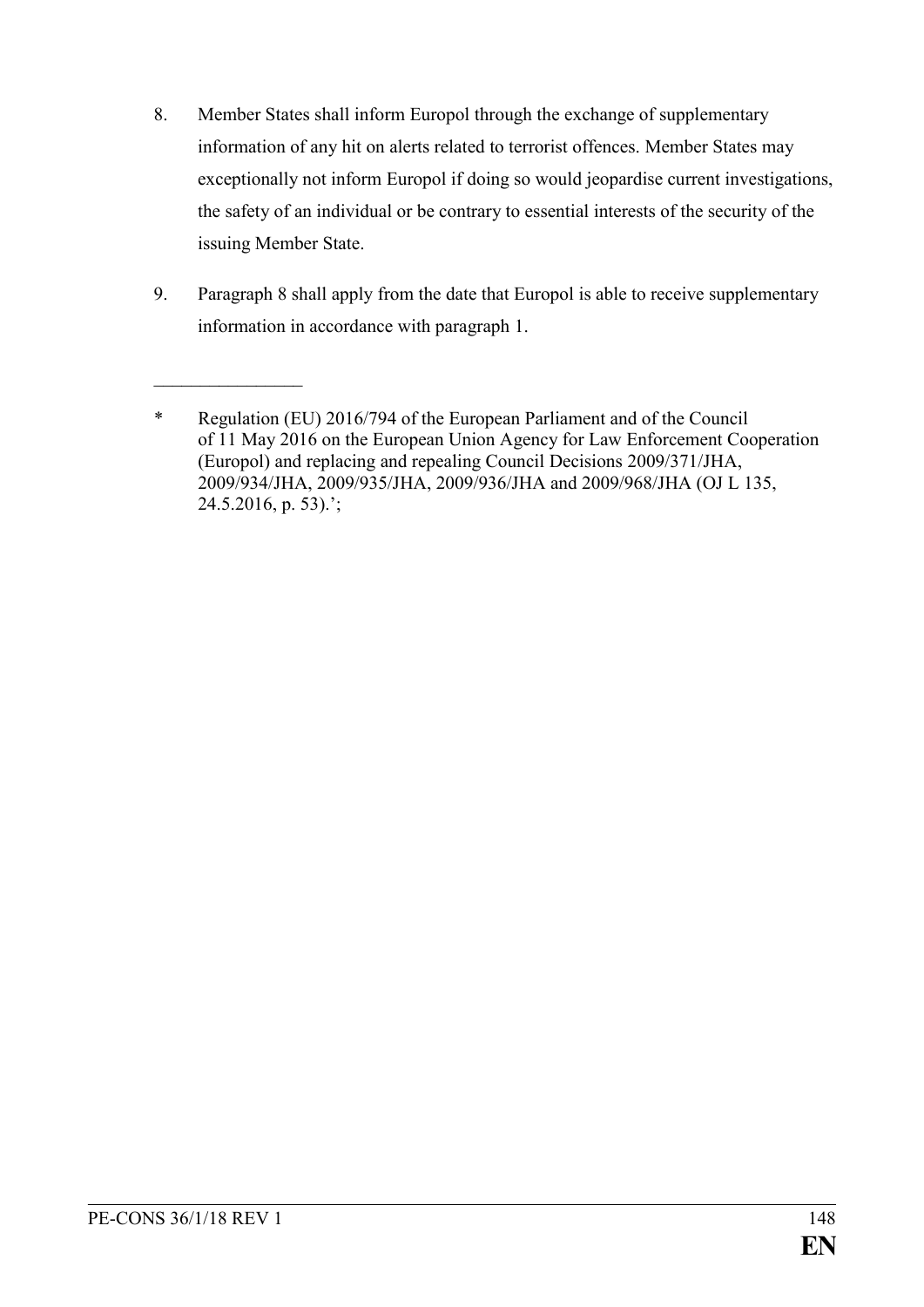#### (8) the following Article is inserted:

#### '*Article 42a*

*Access to data in SIS II by the European Border and Coast Guard teams, teams of staff involved in return-related tasks, and members of the migration management support teams*

- 1. In accordance with Article 40(8) of Regulation (EU) 2016/1624 of the European Parliament and of the Council\*, the members of the teams referred to in points (8) and (9) of Article 2 of that Regulation shall, within their mandate and provided that they are authorised to carry out checks in accordance with Article 40(1) of this Decision and have received the required training in accordance with Article 14 of this Decision, have the right to access and search data in SIS II insofar it is necessary for the performance of their task and as required by the operational plan for a specific operation. Access to data in SIS II shall not be extended to any other team members.
- 2. Members of the teams referred to in paragraph 1 shall exercise the right to access and search data in SIS II in accordance with paragraph 1 through a technical interface. The technical interface shall be set up and maintained by the European Border and Coast Guard Agency and shall allow direct connection to Central SIS II.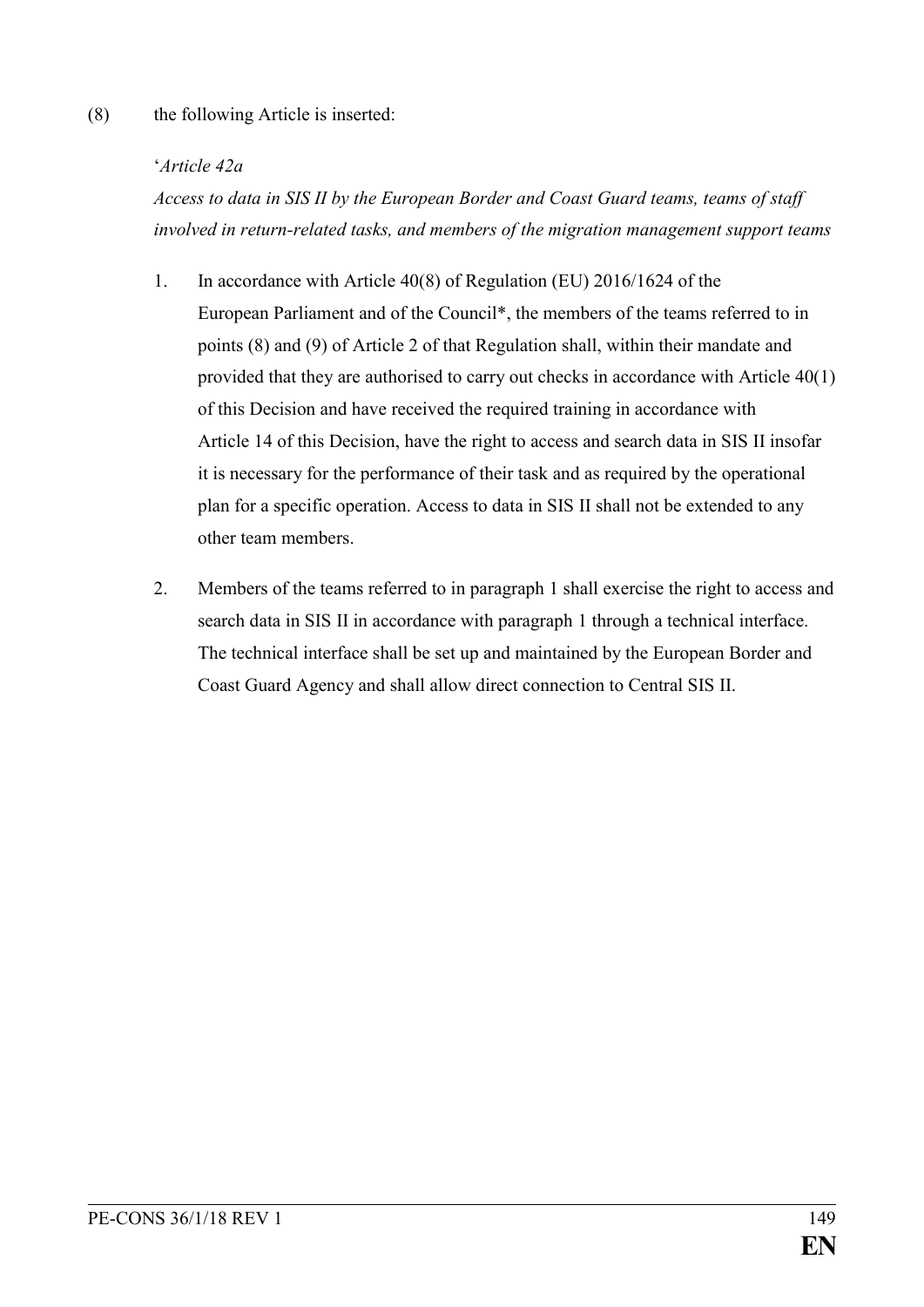- 3. Where a search by a member of the teams referred to in paragraph 1 of this Article reveals the existence of an alert in SIS II, the issuing Member State shall be informed thereof. In accordance with Article 40 of Regulation (EU) 2016/1624, members of the teams shall only act in response to an alert in SIS II under instructions from and, as a general rule, in the presence of border guards or staff involved in return-related tasks of the host Member State in which they are operating. The host Member State may authorise members of the teams to act on its behalf.
- 4. For the purpose of verifying the lawfulness of data processing, self-monitoring and ensuring proper data security and integrity, the European Border and Coast Guard Agency shall keep logs of every access to and search in SIS II in accordance with the provisions of Article 12.
- 5. The European Border and Coast Guard Agency shall adopt and apply measures to ensure security, confidentiality and self-monitoring in accordance with Articles 10, 11 and 13 and shall ensure that the teams referred to in paragraph 1 of this Article apply those measures.
- 6. Nothing in this Article shall be interpreted as affecting the provisions of Regulation (EU) 2016/1624 concerning data protection or the European Border and Coast Guard Agency's liability for any unauthorised or incorrect processing of data by it.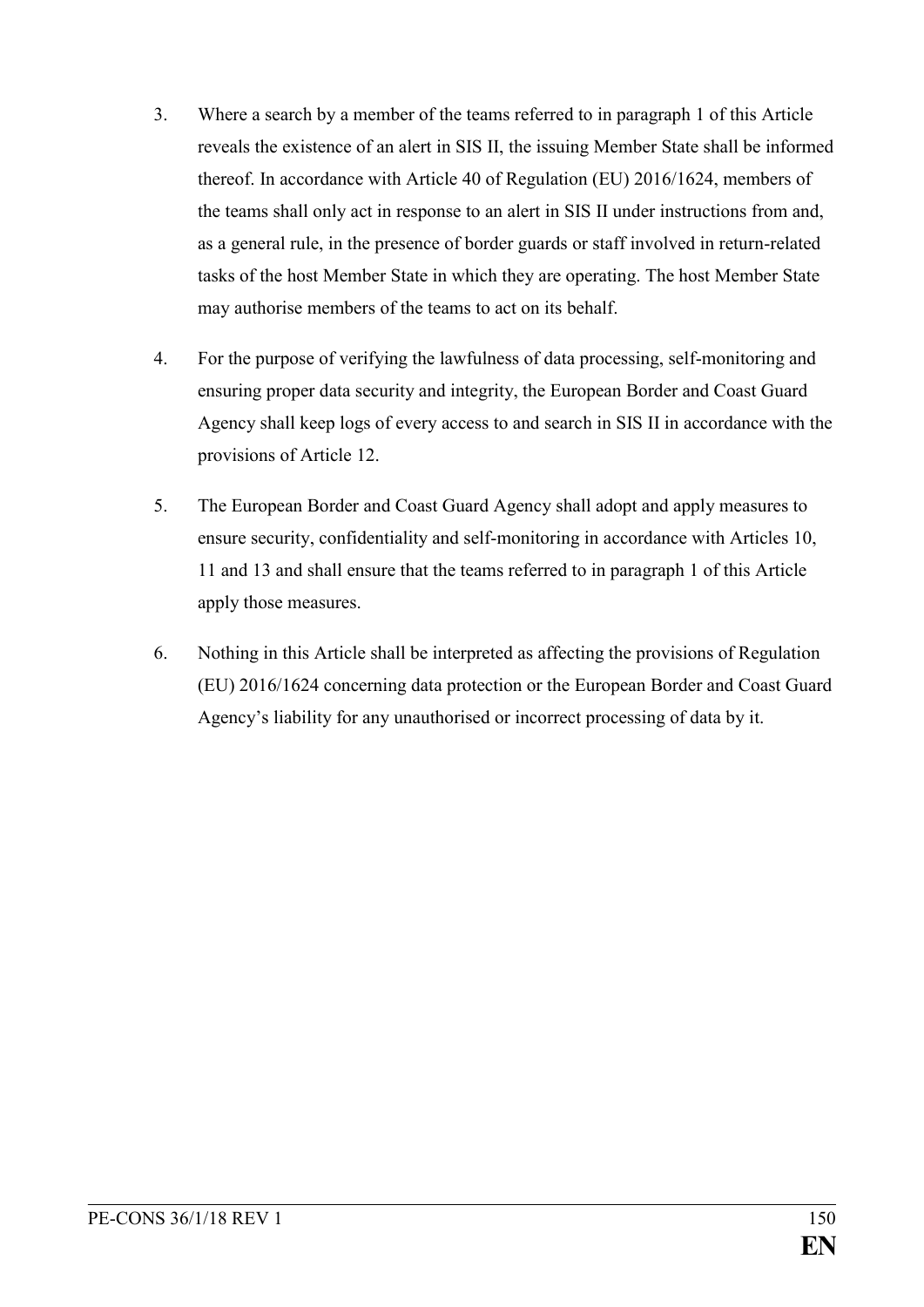- 7. Without prejudice to paragraph 2, no parts of SIS II shall be connected to any system for data collection and processing operated by the teams referred to in paragraph 1 or by the European Border and Coast Guard Agency, nor shall the data in SIS II to which those teams have access be transferred to such a system. No part of SIS II shall be downloaded or copied. The logging of access and searches shall not be considered to be unlawful downloading or copying of SIS II data.
- 8. The European Border and Coast Guard Agency shall allow the European Data Protection Supervisor to monitor and review the activities of the teams referred to in this Article in the exercise of their right to access and search data in SIS II. This shall be without prejudice to the further provisions of Regulation (EU) 2018/… of the European Parliament and of the Council\*\*\*.

1

 $\frac{1}{2}$ 

<sup>\*</sup> Regulation (EU) 2016/1624 of the European Parliament and of the Council of 14 September 2016 on the European Border and Coast Guard and amending Regulation (EU) 2016/399 of the European Parliament and of the Council and repealing Regulation (EC) No 863/2007 of the European Parliament and of the Council, Council Regulation (EC) No 2007/2004 and Council Decision 2005/267/EC (OJ L 251, 16.9.2016, p. 1).

<sup>\*\*</sup> Regulation (EU) 2018/… of the European Parliament and of the Council of... on the protection of natural persons with regard to the processing of personal data by the Union institutions, bodies, offices and agencies and on the free movement of such data, and repealing Regulation (EC) No 45/2001 and Decision No 1247/2002/EC  $(OJ...)'$ .

OJ: Please insert the number in the text and complete the publication reference in the footnote for Regulation contained in PE-CONS 31/18.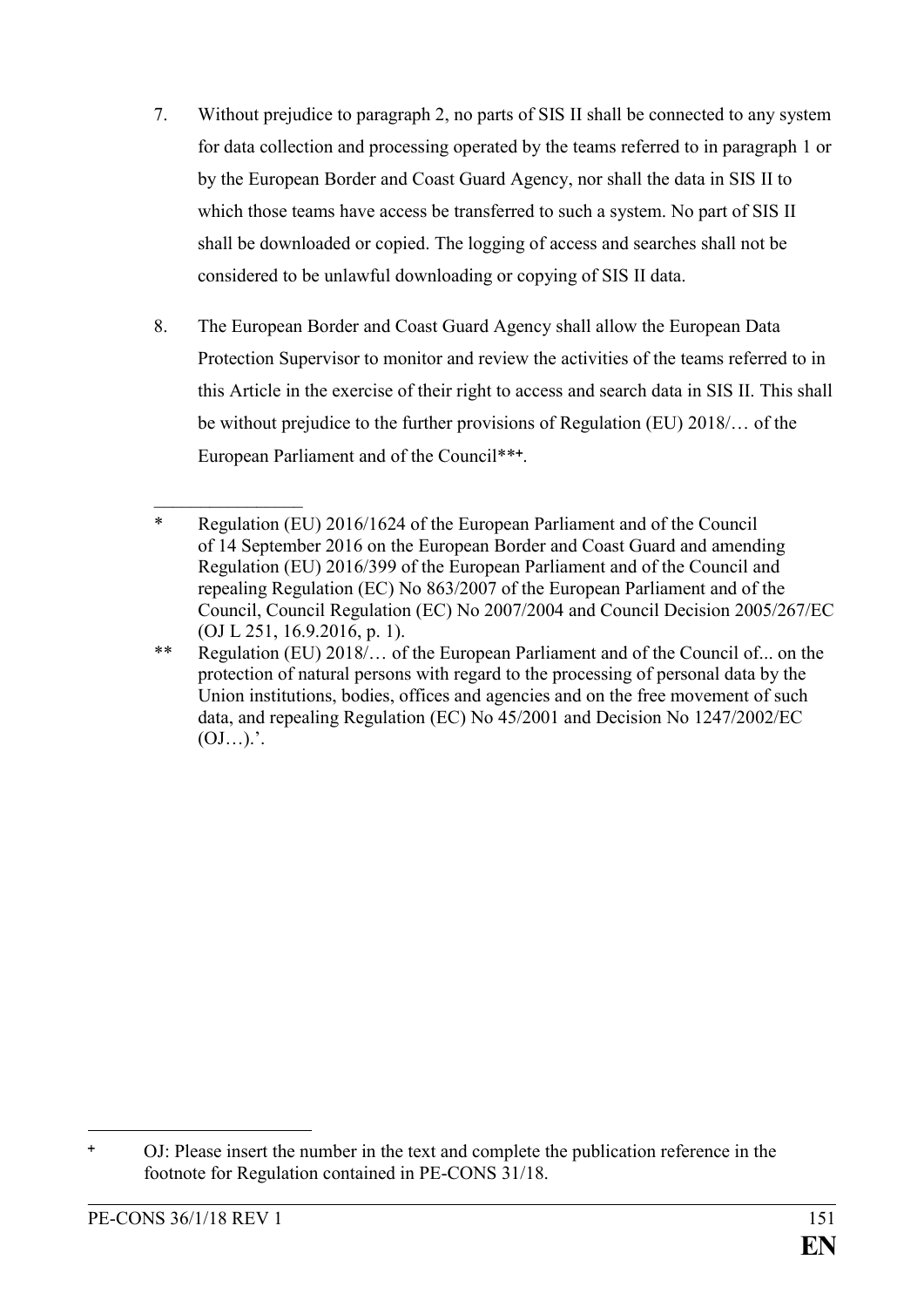# *Article 78*

#### *Repeal*

Regulation (EC) No 1986/2006 and Decisions 2007/533/JHA and 2010/261/EU are repealed from the date of application of this Regulation as set out in the first subparagraph of Article 79(5).

References to the repealed Regulation (EC) No 1986/2006 and Decision 2007/533/JHA shall be construed as references to this Regulation and shall be read in accordance with the correlation tables in the Annex.

#### *Article 79*

# *Entry into force, start of operation and application*

- 1. This Regulation shall enter into force on the twentieth day following its publication in the *Official Journal of the European Union*.
- 2. No later than … [3 years after the entry into force of this Regulation] the Commission shall adopt a decision setting the date on which SIS operations start pursuant to this Regulation, after verification that the following conditions have been met:
	- (a) the implementing acts necessary for the application of this Regulation have been adopted;
	- (b) Member States have notified the Commission that they have made the necessary technical and legal arrangements to process SIS data and exchange supplementary information pursuant to this Regulation; and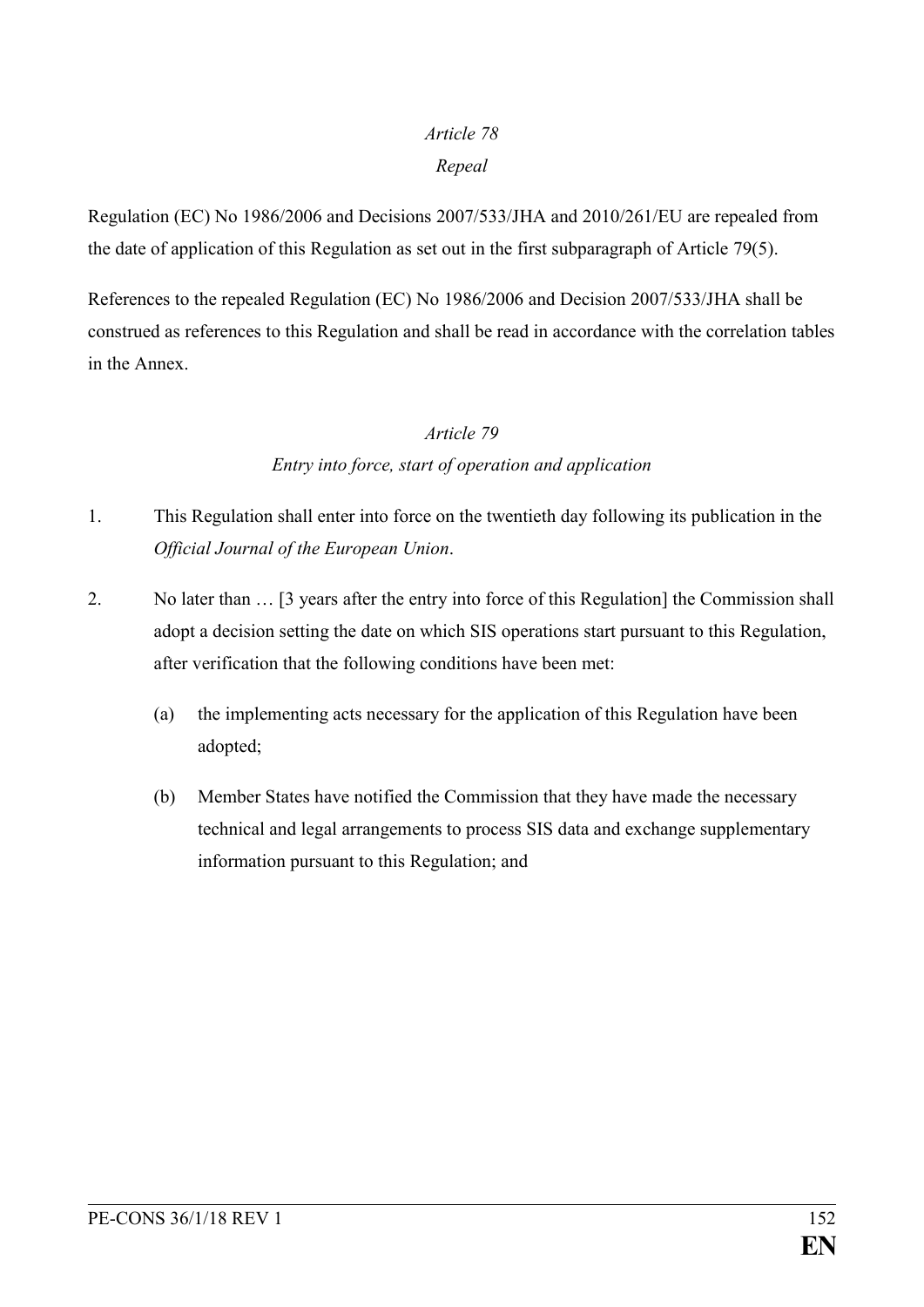- (c) eu-LISA has notified the Commission of the successful completion of all testing activities with regard to CS-SIS and to the interaction between CS-SIS and N.SIS.
- 3. The Commission shall closely monitor the process of gradual fulfilment of the conditions set out in paragraph 2 and shall inform the European Parliament and the Council about the outcome of the verification referred to in that paragraph.
- 4. By … [one year after the entry into force of this Regulation] and every year thereafter until the decision of the Commission referred to in paragraph 2 has been taken, the Commission shall submit a report to the European Parliament and to the Council on the state of play of preparations for the full implementation of this Regulation. That report shall contain also detailed information about the costs incurred and information as to any risks which may impact the overall costs.
- 5. This Regulation shall apply from the date determined in accordance with paragraph 2.

By way of derogation from the first subparagraph:

(a) Article 4(4), Article 5, Article 8(4), Article 9(1) and (5), Article 12(8), Article 15(7), Article 19, Article 20(4) and (5), Article 26(6), Article 32(9), Article 34(3), Article 36(6), Article 38(3) and (4), Article 42(5), Article 43(4), Article 54(5), Article 62(4), Article 63(6), Article 74(7) and (10), Article 75, Article 76, points (1) to (5) of Article 77, and paragraphs 3 and 4 of this Article shall apply from the date of entry into force of this Regulation;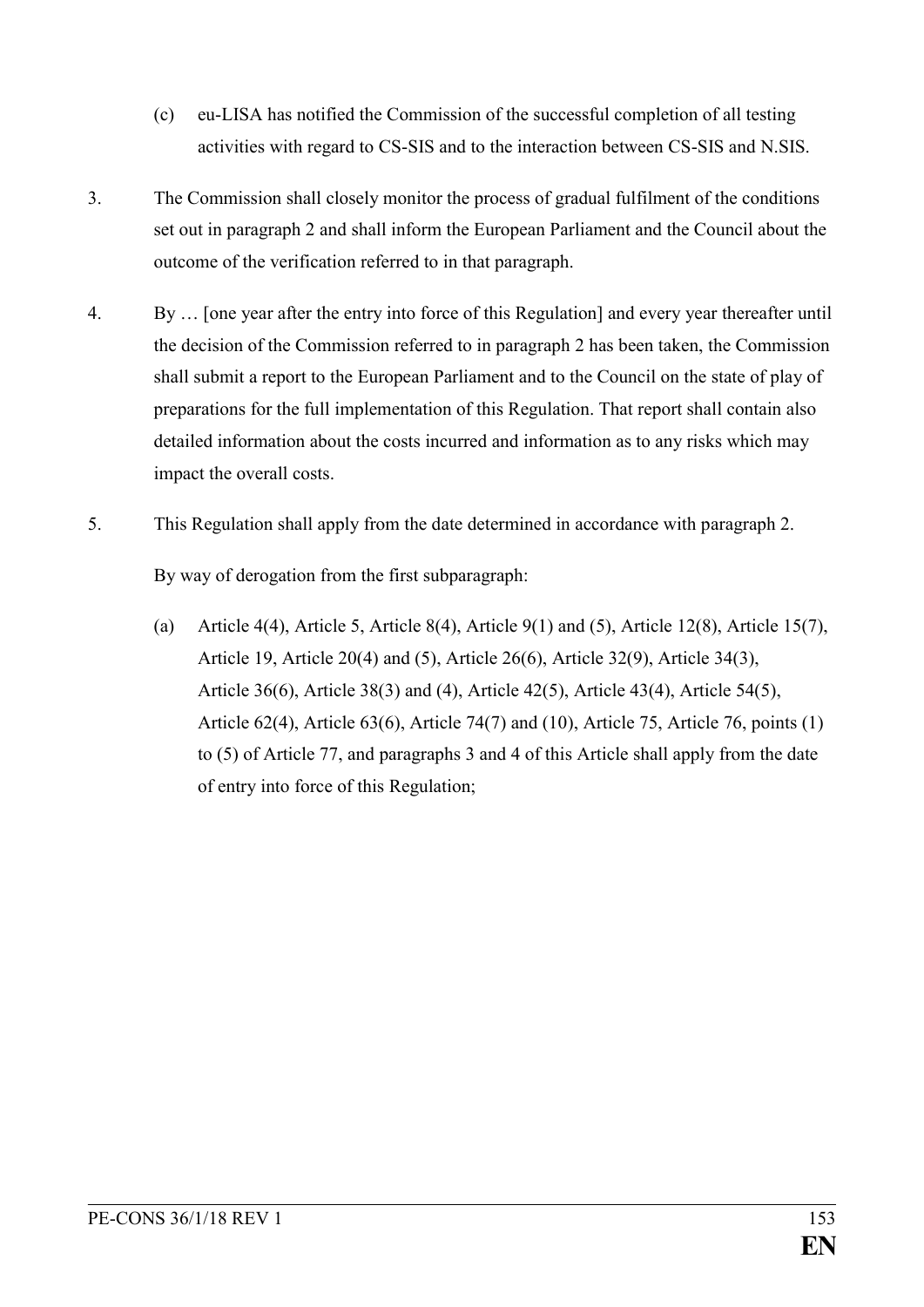- (b) points (7) and (8) of Article 77 shall apply from … [one year after the entry into force of this Regulation];
- (c) point 6 of Article 77 shall apply from … [two years after the entry into force of this Regulation].
- 6. The Commission decision referred to in paragraph 2 shall be published in the *Official Journal of the European Union*.

This Regulation shall be binding in its entirety and directly applicable in the Member States in accordance with the Treaties.

Done at Brussels,

*For the European Parliament For the Council The President The President*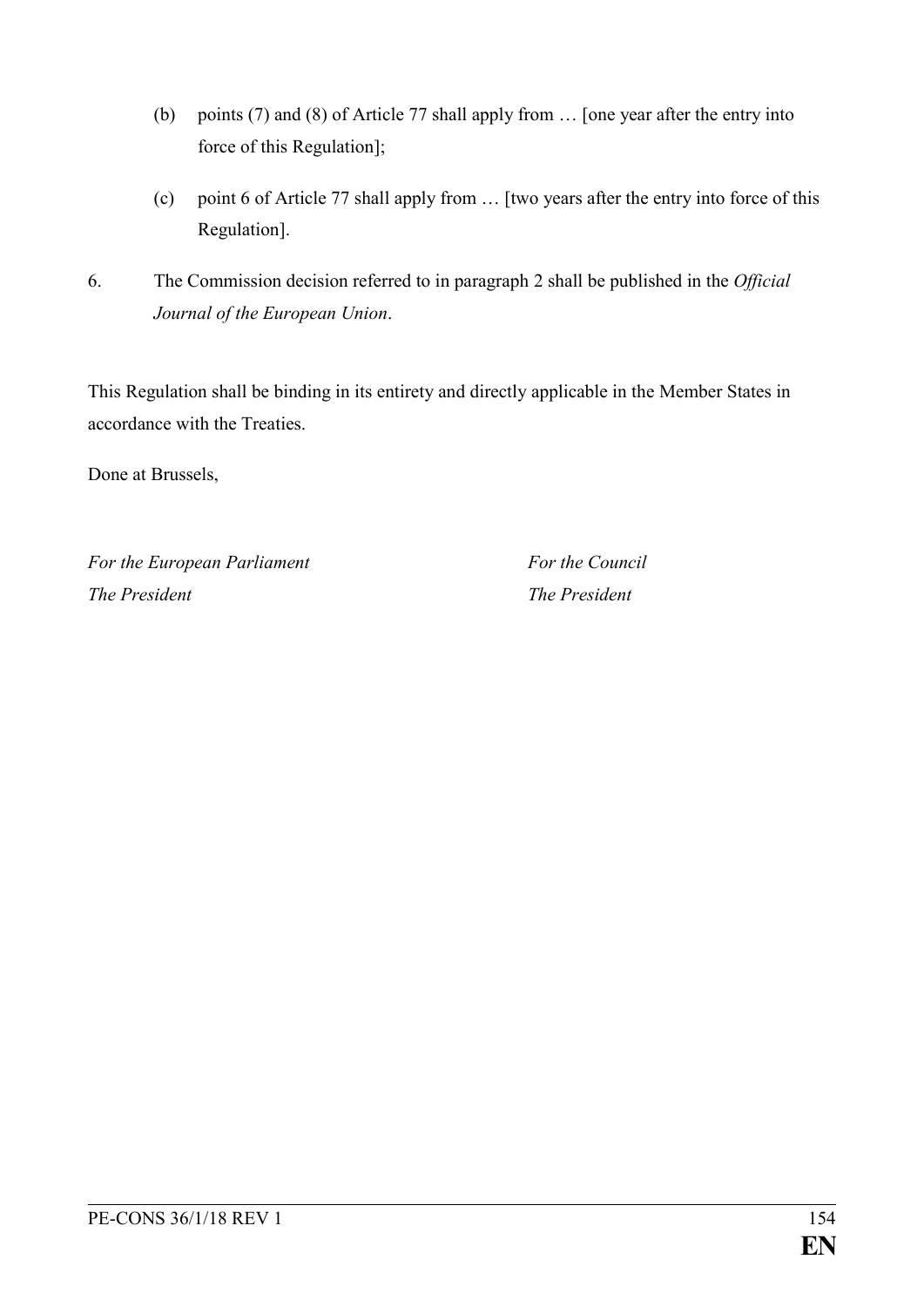# **ANNEX**

### Correlation table

| Decision 2007/533/JHA | This Regulation    |
|-----------------------|--------------------|
| Article 1             | Article 1          |
| Article 2             | Article 2          |
| Article 3             | Article 3          |
| Article 4             | Article 4          |
| Article 5             | Article 5          |
| Article 6             | Article 6          |
| Article 7             | Article 7          |
| Article 8             | Article 8          |
| Article 9             | Article 9          |
| Article 10            | Article 10         |
| Article 11            | Article 11         |
| Article 12            | Article 12         |
| Article 13            | Article 13         |
| Article 14            | Article 14         |
| Article 15            | Article 15         |
| Article 16            | Article 16         |
| Article 17            | Article 17         |
| Article 18            | Article 18         |
| Article 19            | Article 19         |
| Article 20            | Article 20         |
| Article 21            | Article 21         |
| Article 22            | Articles 42 and 43 |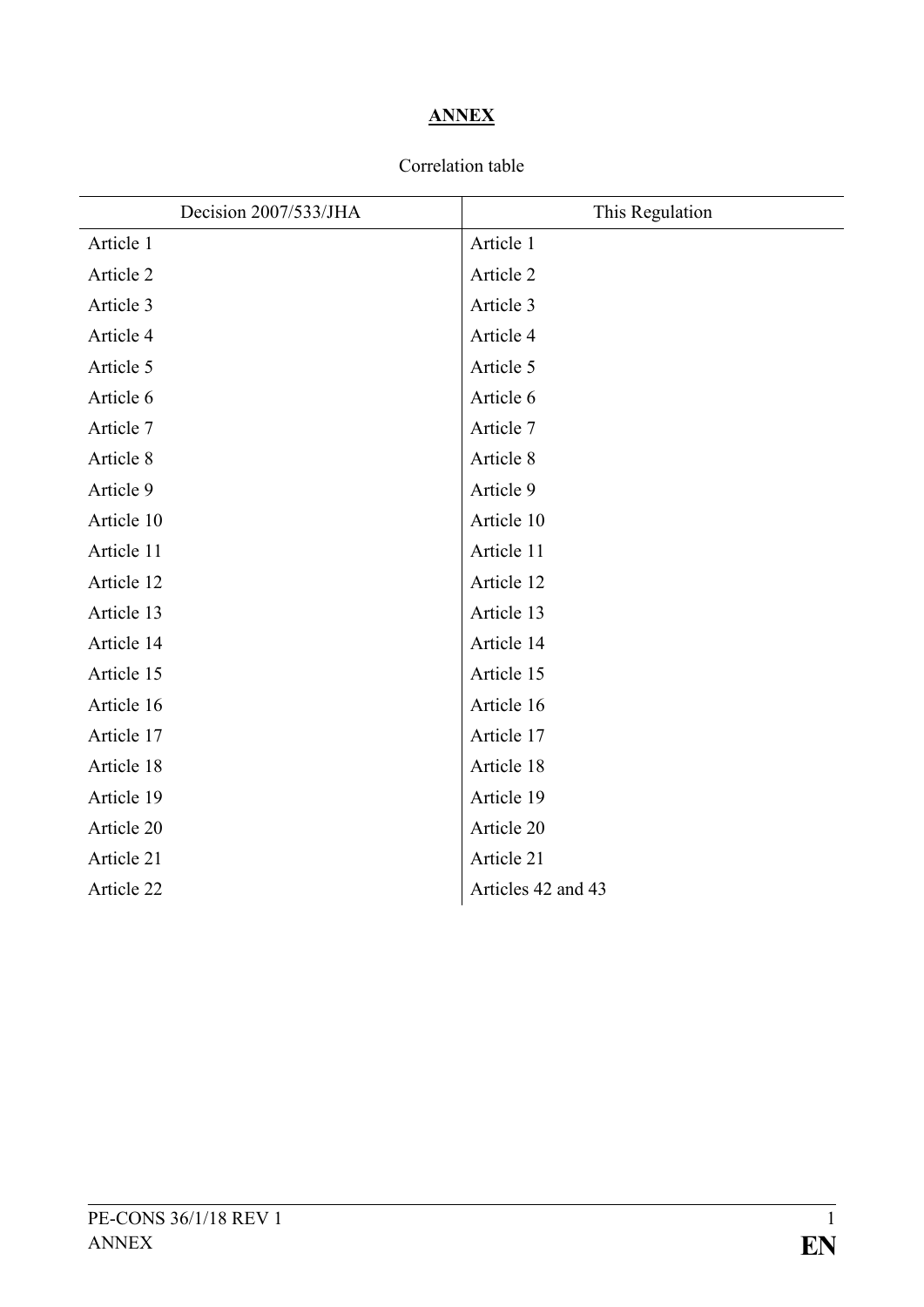| Decision 2007/533/JHA | This Regulation |
|-----------------------|-----------------|
| Article 23            | Article 22      |
|                       | Article 23      |
| Article 24            | Article 24      |
| Article 25            | Article 25      |
| Article 26            | Article 26      |
| Article 27            | Article 27      |
| Article 28            | Article 28      |
| Article 29            | Article 29      |
| Article 30            | Article 30      |
| Article 31            | Article 31      |
| Article 32            | Article 32      |
| Article 33            | Article 33      |
| Article 34            | Article 34      |
| Article 35            | Article 35      |
| Article 36            | Article 36      |
| Article 37            | Article 37      |
| Article 38            | Article 38      |
| Article 39            | Article 39      |
|                       | Article 40      |
|                       | Article 41      |
| Article 40            | Article 44      |
|                       | Article 45      |
|                       | Article 46      |
|                       | Article 47      |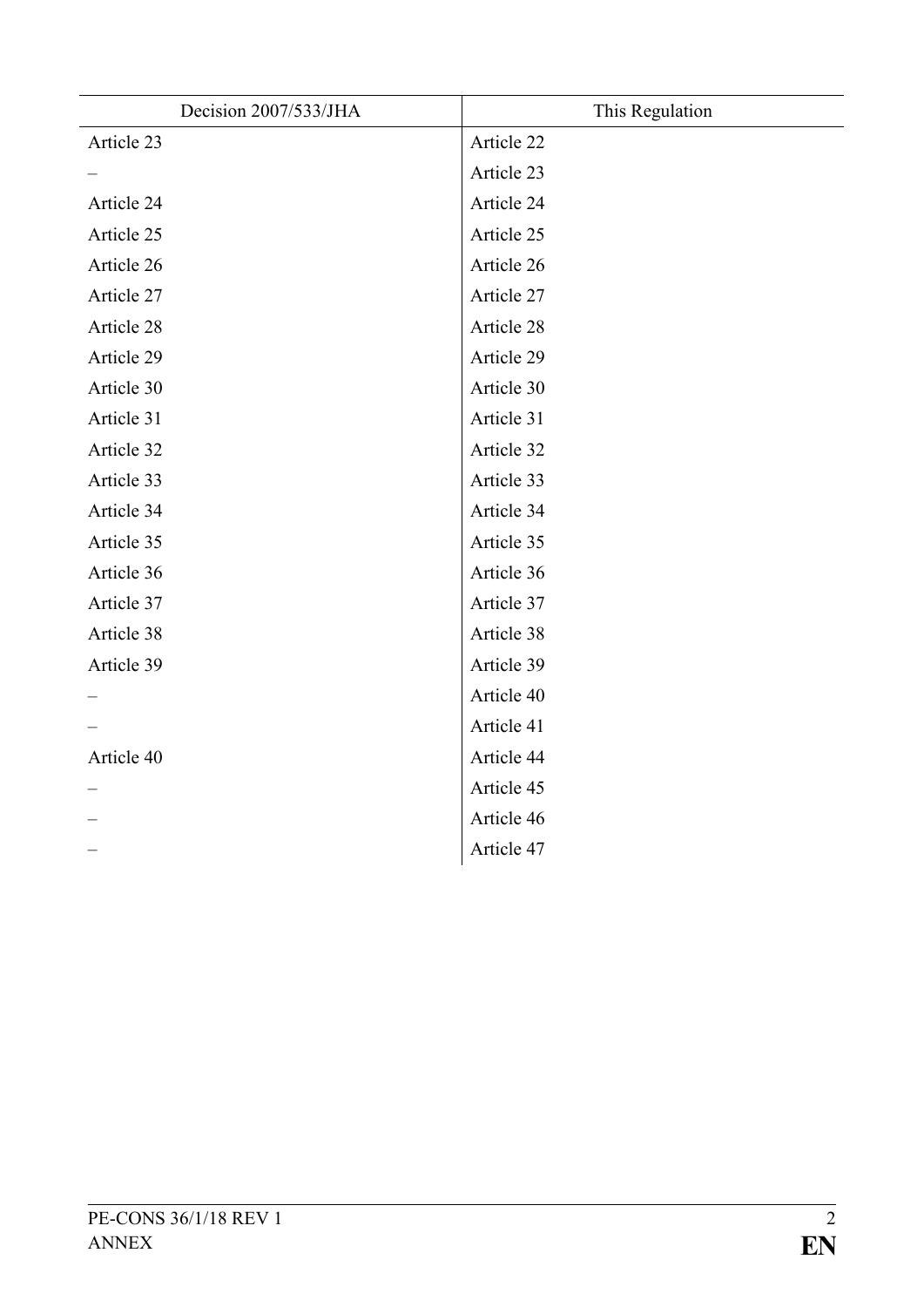| Decision 2007/533/JHA | This Regulation |
|-----------------------|-----------------|
| Article 41            | Article 48      |
| Article 42            | Article 49      |
|                       | Article 51      |
| Article 42a           | Article 50      |
| Article 43            | Article 52      |
| Article 44            | Article 53      |
| Article 45            | Article 54      |
|                       | Article 55      |
| Article 46            | Article 56      |
| Article 47            | Article 57      |
| Article 48            | Article 58      |
| Article 49            | Article 59      |
|                       | Article 60      |
| Article 50            | Article 61      |
| Article 51            | Article 62      |
| Article 52            | Article 63      |
| Article 53            | Article 64      |
| Article 54            | Article 65      |
| Article 55            |                 |
| Article 56            |                 |
| Article 57            | Article 66      |
| Article 58            | Article 67      |
| Article 59            | Article 68      |
| Article 60            | Article 69      |